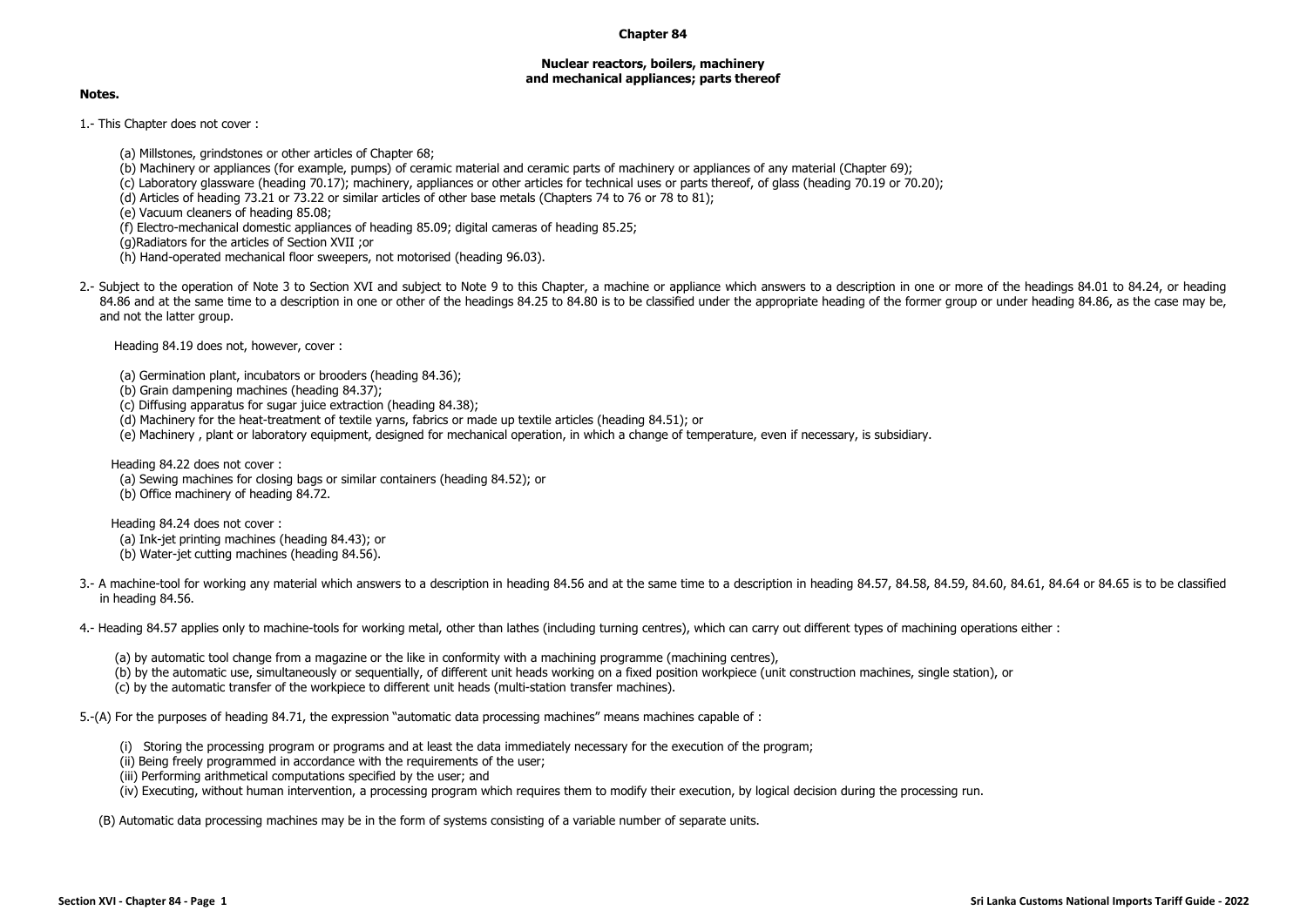(C) Subject to paragraphs (D) and (E) below, a unit is to be regarded as being part of an automatic data processing system if it meets all of the following conditions :

- (i) It is of a kind solely or principally used in an automatic data processing system;
- (ii) It is connectable to the central processing unit either directly or through one or more other units; and
- (iii) It is able to accept or deliver data in a form (codes or signals) which can be used by the system.

Separately presented units of an automatic data processing machine are to be classified inheading 84.71.

However, keyboards, X-Y co-ordinate input devices and disk storage units which satisfy the conditions of paragraphs (C) (ii) and (C) (iii) above, are in all cases to be classified as units of heading 84.71.

(D) Heading 84.71 does not cover the following when presented separately, even if they meet all of the conditions set forth in Note 5 (C) above :

- (i) Printers, copying machines, facsimile machines, whether or not combined;
- (ii) Apparatus for the transmission or reception of voice, images or other data, including apparatus for communication in a wired or wireless network (such as a local or wide area network);

(iii) Loudspeakers and microphones;

- (iv) Television cameras, digital cameras and video camera recorders;
- (v) Monitors and projectors, not incorporating television reception apparatus.
- (E) Machines incorporating or working in conjunction with an automatic data processing machine and performing a specific function other than data processing are to be classified in the headings appropriate to their respective functions or, failing that, in residual headings.
- 6.- Heading 84.82 applies, inter alia, to polished steel balls, the maximum and minimum diameters of which do not differ from the nominal diameter by more than 1 % or by more than 0.05 mm, whichever is less.

Other steel balls are to be classified in heading 73.26.

7.- A machine which is used for more than one purpose is, for the purposes of classification, to be treated as if its principal purpose were its sole purpose.

Subject to Note 2 to this Chapter and Note 3 to Section XVI, a machine the principal purpose of which is not described in any heading or for which no one purpose is the principal purpose is, unless the context otherwise requires, to be classified in heading 84.79.

Heading 84.79 also covers machines for making rope or cable (for example, stranding, twisting or cabling machines) from metal wire, textile yarn or any other material or from a combination of such materials.

- 8.- For the purposes of heading 84.70, the term "pocket-size" applies only to machines the dimensions of which do not exceed 170 mm x 100 mm x 45 mm.
- 9.- (A)Notes 9 (a) and 9 (b) to Chapter 85 also apply with respect to the expressions "semiconductor devices" and "electronic integrated circuits", respectively, as used in this Note and in heading 84.86. However, for the purposes of this Note and of heading 84.86, the expression "semiconductor devices" also covers photosensitive semiconductor devices and light-emitting diodes (LED).
	- (B) For the purposes of this Note and of heading 84.86, the expression "manufacture of flat panel displays" covers the fabrication of substrates into a flat panel. It does not cover the manufacture of glass or the assembly of printed circuit boards or other electronic components onto the flat panel. The expression "flat panel display" does not cover cathode-ray tube technology.
	- (C) Heading 84.86 also includes machines and apparatus solely or principally of a kind used for :

(i) the manufacture or repair of masks and reticles;

(ii) assembling semiconductor devices or electronic integrated circuits;

(iii)lifting, handling, loading or unloading of boules, wafers, semiconductor devices, electronic integrated circuits and flat panel displays.

(D) Subject to Note 1 to Section XVI and Note 1 to Chapter 84, machines and apparatus answering to the description in heading 84.86 are to be classified in that heading and in no other heading of the Nomenclature.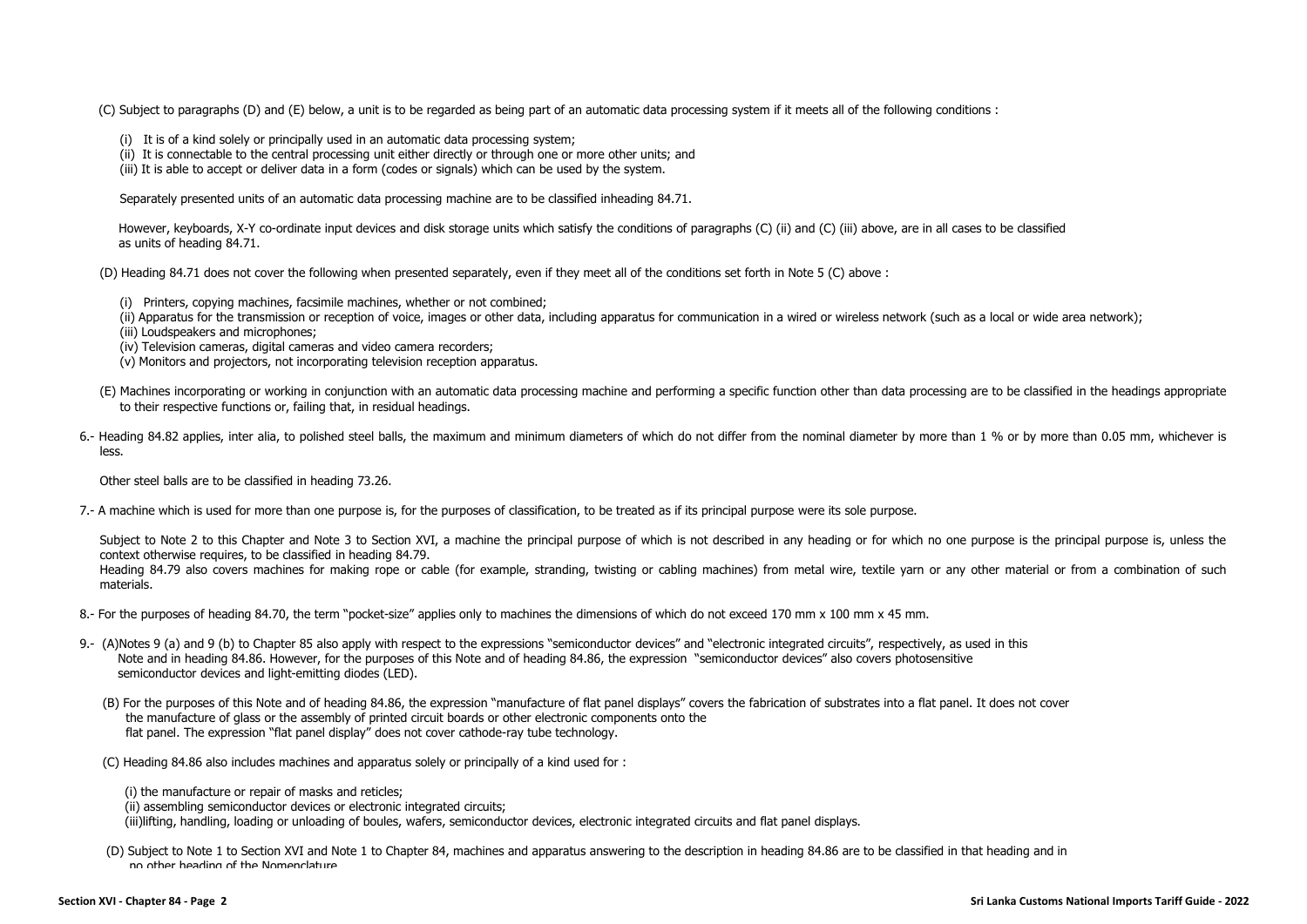## **Subheading Notes.**

- 1.-For the purposes of subheading 8465.20, the term "machining centres" applies only to machine-tools for working wood, cork, bone, hard rubber, hard plastics or similar hard materials , which can carry out different types of machining operations by automatic tool change from a magazine or the like in conformity with a machining programme.
- 2.-For the purposes of subheading 8471.49, the term "systems" means automatic data processing machines whose units satisfy the conditions laid down in Note 5 (C) to Chapter 84 and which comprise at least a central processing unit, one input unit (for example, a keyboard or a scanner), and one output unit (for example, a visual display unit or a printer).
- 3.-For the purposes of subheading 8481.20, the expression "valves for oleohydraulic or pneumatic transmissions" means valves which are used specifically in the transmission of "fluid power" in a hydraulic or pneumatic system, where the energy source is supplied in the form of pressurised fluids (liquid or gas). These valves may be of any type (for example

| <b>HS Hdg</b><br><b>HS Code</b><br><b>Description</b><br><b>PAL</b><br><b>Cess</b><br><b>SLSI</b><br><b>Duty</b><br>(S.P.D)<br><b>SG</b><br><b>AP</b><br><b>AD</b><br><b>BN</b><br><b>PK</b><br><b>SA</b><br><b>GT</b><br><b>IN</b><br><b>SF</b><br><b>SD</b><br>84.01<br><b>Nuclear reactors; fuel elements</b><br>(cartridges), non-irradiated, for<br>nuclear reactors; machinery and<br>apparatus for isotopic separation.<br>8401.10.00<br>Free Free<br>8%<br>Ex<br>Nuclear reactors<br>Free<br>Free<br>Free<br>kg<br>Free<br>Machinery and apparatus for isotopic<br>8401.20.00<br>8%<br>kg<br>Free   Free<br>Free<br>Free<br>Ex<br>Free<br>Free<br>separation, and parts thereof<br>8401.30.00<br>Fuel elements (cartridges), non-<br>8%<br>Free Free<br>Free<br>Free<br>Free<br>Ex<br>kg<br>Free<br>irradiated<br>8401.40.00<br>Parts of nuclear reactors<br>Free Free<br>8%<br>Ex<br>Free<br>Free<br>Free<br>kg<br>Free<br>84.02<br>Steam or other vapour generating<br>boilers (other than central heating<br>hot water boilers capable also of<br>producing low pressure steam);<br>super-heated water boilers.<br>Steam or other vapour generating<br>Watertube boilers with a steam<br>8402.11.00<br>Free<br>5%<br>kg<br>Free Free<br>Free<br>Free<br>Ex<br>production exceeding 45 t per hour<br>Watertube boilers with a steam<br>8402.12.00<br>Ex<br>5%<br>Free Free<br>Free<br>Free<br>Free<br>production not exceeding 45 t per hour<br>kg<br>8402.19.00<br>Other vapour generating boilers,<br>Free<br>5%<br>Free   Free<br>Free<br>Ex<br>kg<br>Free<br>including hybrid boilers<br>5%<br>8402.20.00<br>Free Free<br>Free<br>Free<br>Ex<br>Super-heated water boilers<br>ka<br>Free<br>5%<br>8402.90.00<br>Free<br>Free Free<br>Ex<br>Free<br>Free<br>Free<br>Parts<br>kg |  |  |      | <b>Preferential Duty</b><br>ICL/ |  |  |  |  |  |  |  |  | Gen |            |  | <b>Excise</b> | S.           |
|----------------------------------------------------------------------------------------------------------------------------------------------------------------------------------------------------------------------------------------------------------------------------------------------------------------------------------------------------------------------------------------------------------------------------------------------------------------------------------------------------------------------------------------------------------------------------------------------------------------------------------------------------------------------------------------------------------------------------------------------------------------------------------------------------------------------------------------------------------------------------------------------------------------------------------------------------------------------------------------------------------------------------------------------------------------------------------------------------------------------------------------------------------------------------------------------------------------------------------------------------------------------------------------------------------------------------------------------------------------------------------------------------------------------------------------------------------------------------------------------------------------------------------------------------------------------------------------------------------------------------------------------------------------------------------------------------------------------------------------------------------------------------------------------|--|--|------|----------------------------------|--|--|--|--|--|--|--|--|-----|------------|--|---------------|--------------|
|                                                                                                                                                                                                                                                                                                                                                                                                                                                                                                                                                                                                                                                                                                                                                                                                                                                                                                                                                                                                                                                                                                                                                                                                                                                                                                                                                                                                                                                                                                                                                                                                                                                                                                                                                                                              |  |  | Unit |                                  |  |  |  |  |  |  |  |  |     | <b>VAT</b> |  |               | $\mathbf{C}$ |
|                                                                                                                                                                                                                                                                                                                                                                                                                                                                                                                                                                                                                                                                                                                                                                                                                                                                                                                                                                                                                                                                                                                                                                                                                                                                                                                                                                                                                                                                                                                                                                                                                                                                                                                                                                                              |  |  |      |                                  |  |  |  |  |  |  |  |  |     |            |  |               |              |
|                                                                                                                                                                                                                                                                                                                                                                                                                                                                                                                                                                                                                                                                                                                                                                                                                                                                                                                                                                                                                                                                                                                                                                                                                                                                                                                                                                                                                                                                                                                                                                                                                                                                                                                                                                                              |  |  |      |                                  |  |  |  |  |  |  |  |  |     |            |  |               |              |
|                                                                                                                                                                                                                                                                                                                                                                                                                                                                                                                                                                                                                                                                                                                                                                                                                                                                                                                                                                                                                                                                                                                                                                                                                                                                                                                                                                                                                                                                                                                                                                                                                                                                                                                                                                                              |  |  |      |                                  |  |  |  |  |  |  |  |  |     |            |  |               |              |
|                                                                                                                                                                                                                                                                                                                                                                                                                                                                                                                                                                                                                                                                                                                                                                                                                                                                                                                                                                                                                                                                                                                                                                                                                                                                                                                                                                                                                                                                                                                                                                                                                                                                                                                                                                                              |  |  |      |                                  |  |  |  |  |  |  |  |  |     |            |  |               |              |
|                                                                                                                                                                                                                                                                                                                                                                                                                                                                                                                                                                                                                                                                                                                                                                                                                                                                                                                                                                                                                                                                                                                                                                                                                                                                                                                                                                                                                                                                                                                                                                                                                                                                                                                                                                                              |  |  |      |                                  |  |  |  |  |  |  |  |  |     |            |  |               |              |
|                                                                                                                                                                                                                                                                                                                                                                                                                                                                                                                                                                                                                                                                                                                                                                                                                                                                                                                                                                                                                                                                                                                                                                                                                                                                                                                                                                                                                                                                                                                                                                                                                                                                                                                                                                                              |  |  |      |                                  |  |  |  |  |  |  |  |  |     |            |  |               |              |
|                                                                                                                                                                                                                                                                                                                                                                                                                                                                                                                                                                                                                                                                                                                                                                                                                                                                                                                                                                                                                                                                                                                                                                                                                                                                                                                                                                                                                                                                                                                                                                                                                                                                                                                                                                                              |  |  |      |                                  |  |  |  |  |  |  |  |  |     |            |  |               |              |
|                                                                                                                                                                                                                                                                                                                                                                                                                                                                                                                                                                                                                                                                                                                                                                                                                                                                                                                                                                                                                                                                                                                                                                                                                                                                                                                                                                                                                                                                                                                                                                                                                                                                                                                                                                                              |  |  |      |                                  |  |  |  |  |  |  |  |  |     |            |  |               |              |
|                                                                                                                                                                                                                                                                                                                                                                                                                                                                                                                                                                                                                                                                                                                                                                                                                                                                                                                                                                                                                                                                                                                                                                                                                                                                                                                                                                                                                                                                                                                                                                                                                                                                                                                                                                                              |  |  |      |                                  |  |  |  |  |  |  |  |  |     |            |  |               |              |
|                                                                                                                                                                                                                                                                                                                                                                                                                                                                                                                                                                                                                                                                                                                                                                                                                                                                                                                                                                                                                                                                                                                                                                                                                                                                                                                                                                                                                                                                                                                                                                                                                                                                                                                                                                                              |  |  |      |                                  |  |  |  |  |  |  |  |  |     |            |  |               |              |
|                                                                                                                                                                                                                                                                                                                                                                                                                                                                                                                                                                                                                                                                                                                                                                                                                                                                                                                                                                                                                                                                                                                                                                                                                                                                                                                                                                                                                                                                                                                                                                                                                                                                                                                                                                                              |  |  |      |                                  |  |  |  |  |  |  |  |  |     |            |  |               |              |
|                                                                                                                                                                                                                                                                                                                                                                                                                                                                                                                                                                                                                                                                                                                                                                                                                                                                                                                                                                                                                                                                                                                                                                                                                                                                                                                                                                                                                                                                                                                                                                                                                                                                                                                                                                                              |  |  |      |                                  |  |  |  |  |  |  |  |  |     |            |  |               |              |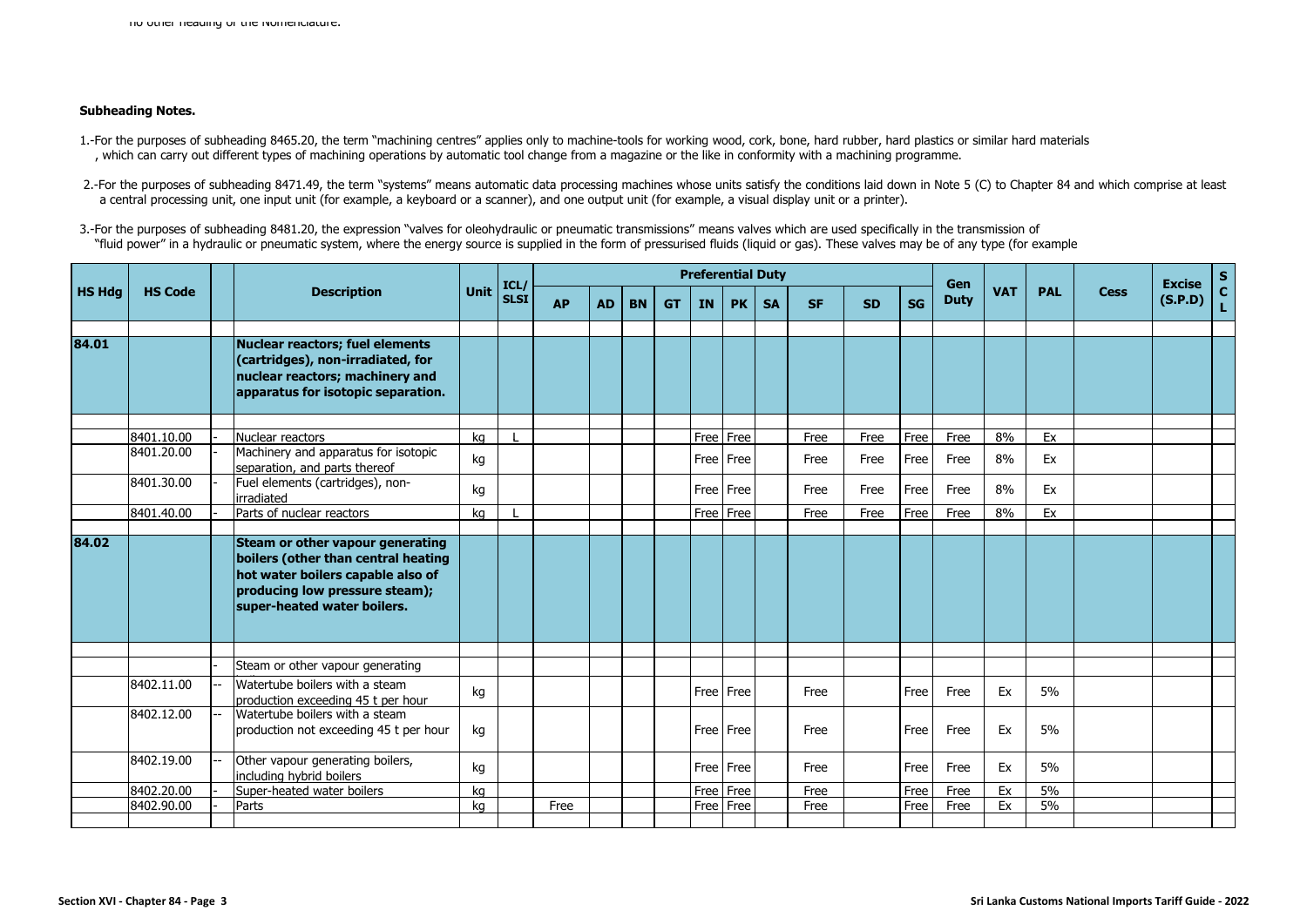|               |                          |                                                                                                                                                                                                                   |                   | ICL/        |           |           |           |           |           | <b>Preferential Duty</b>   |           |              |              |              | Gen          |            |            |             | <b>Excise</b> | $\mathsf{s}$       |
|---------------|--------------------------|-------------------------------------------------------------------------------------------------------------------------------------------------------------------------------------------------------------------|-------------------|-------------|-----------|-----------|-----------|-----------|-----------|----------------------------|-----------|--------------|--------------|--------------|--------------|------------|------------|-------------|---------------|--------------------|
| <b>HS Hdg</b> | <b>HS Code</b>           | <b>Description</b>                                                                                                                                                                                                | <b>Unit</b>       | <b>SLSI</b> | <b>AP</b> | <b>AD</b> | <b>BN</b> | <b>GT</b> | <b>IN</b> | <b>PK</b>                  | <b>SA</b> | <b>SF</b>    | SD.          | <b>SG</b>    | <b>Duty</b>  | <b>VAT</b> | <b>PAL</b> | <b>Cess</b> | (S.P.D)       | $\mathbf{C}$<br>L, |
| 84.03         |                          | Central heating boilers other than<br>those of heading 84.02.                                                                                                                                                     |                   |             |           |           |           |           |           |                            |           |              |              |              |              |            |            |             |               |                    |
|               |                          |                                                                                                                                                                                                                   |                   |             |           |           |           |           |           |                            |           |              |              |              |              |            |            |             |               |                    |
|               | 8403.10.00               | <b>Boilers</b>                                                                                                                                                                                                    | u                 |             |           |           |           |           |           | Free Free                  |           | Free         | Free         | Free         | Free         | 8%         | 5%         |             |               |                    |
|               | 8403.90.00               | Parts                                                                                                                                                                                                             | kg                |             |           |           |           |           |           | Free Free                  |           | Free         | Free         | Free         | Free         | 8%         | 5%         |             |               |                    |
| 84.04         |                          | <b>Auxiliary plant for use with boilers</b><br>of heading 84.02 or 84.03 (for<br>example, economisers, super-<br>heaters, soot removers, gas<br>recoverers); condensers for steam<br>or other vapour power units. |                   |             |           |           |           |           |           |                            |           |              |              |              |              |            |            |             |               |                    |
|               | 8404.10.00               | Auxiliary plant for use with boilers of                                                                                                                                                                           |                   |             |           |           |           |           |           |                            |           |              |              |              |              |            |            |             |               |                    |
|               |                          | heading 84.02 or 84.03                                                                                                                                                                                            | kg                |             |           |           |           |           |           | Free   Free                |           | Free         | Free         | Free         | Free         | 8%         | 5%         |             |               |                    |
|               | 8404.20.00               | Condensers for steam or other vapour<br>power units                                                                                                                                                               | kg                |             |           |           |           |           |           | Free Free                  |           | Free         | Free         | Free         | Free         | 8%         | 5%         |             |               |                    |
|               | 8404.90.00               | Parts                                                                                                                                                                                                             | ka                |             |           |           |           |           |           | Free   Free                |           | Free         | Free         | Free         | Free         | 8%         | 5%         |             |               |                    |
|               |                          |                                                                                                                                                                                                                   |                   |             |           |           |           |           |           |                            |           |              |              |              |              |            |            |             |               |                    |
| 84.05         |                          | Producer gas or water gas<br>generators, with or without their<br>purifiers; acetylene gas generators<br>and similar water process gas<br>generators, with or without their<br>purifiers.                         |                   |             |           |           |           |           |           |                            |           |              |              |              |              |            |            |             |               |                    |
|               |                          |                                                                                                                                                                                                                   |                   |             |           |           |           |           |           |                            |           |              |              |              |              |            |            |             |               |                    |
|               | 8405.10.00               | Producer gas or water gas generators,<br>with or without their purifiers; acetylene<br>gas generators and similar water<br>process gas generators, with or without<br>their purifiers                             | kg                |             |           |           |           |           |           | Free   Free                |           | Free         | Free         | Free         | Free         | 8%         | 5%         |             |               |                    |
|               | 8405.90.00               | Parts                                                                                                                                                                                                             | kg                |             |           |           |           |           |           | Free Free                  |           | Free         | Free         | Free         | Free         | 8%         | 5%         |             |               |                    |
|               |                          |                                                                                                                                                                                                                   |                   |             |           |           |           |           |           |                            |           |              |              |              |              |            |            |             |               |                    |
| 84.06         |                          | <b>Steam turbines and other vapour</b><br>turbines.                                                                                                                                                               |                   |             |           |           |           |           |           |                            |           |              |              |              |              |            |            |             |               |                    |
|               |                          |                                                                                                                                                                                                                   |                   |             |           |           |           |           |           |                            |           |              |              |              |              |            |            |             |               |                    |
|               | 8406.10.00               | Turbines for marine propulsion                                                                                                                                                                                    | u                 |             |           |           |           |           |           | Free Free                  |           | Free         | Free         | Free         | Free         | 8%         | Ex         |             |               |                    |
|               |                          | Other turbines :<br>Of an output exceeding 40 MW                                                                                                                                                                  |                   |             |           |           |           |           |           |                            |           |              |              |              |              | 8%         | Ex         |             |               |                    |
|               | 8406.81.00<br>8406.82.00 | Of an output not exceeding 40 MW                                                                                                                                                                                  | $\mathbf{u}$<br>u |             |           |           |           |           |           | Free   Free<br>Free   Free |           | Free<br>Free | Free<br>Free | Free<br>Free | Free<br>Free | 8%         | 5%         |             |               |                    |
|               | 8406.90.00               | Parts                                                                                                                                                                                                             | kq                |             |           |           |           |           |           | Free Free                  |           | Free         | Free         | Free         | Free         | 8%         | 5%         |             |               |                    |
|               |                          |                                                                                                                                                                                                                   |                   |             |           |           |           |           |           |                            |           |              |              |              |              |            |            |             |               |                    |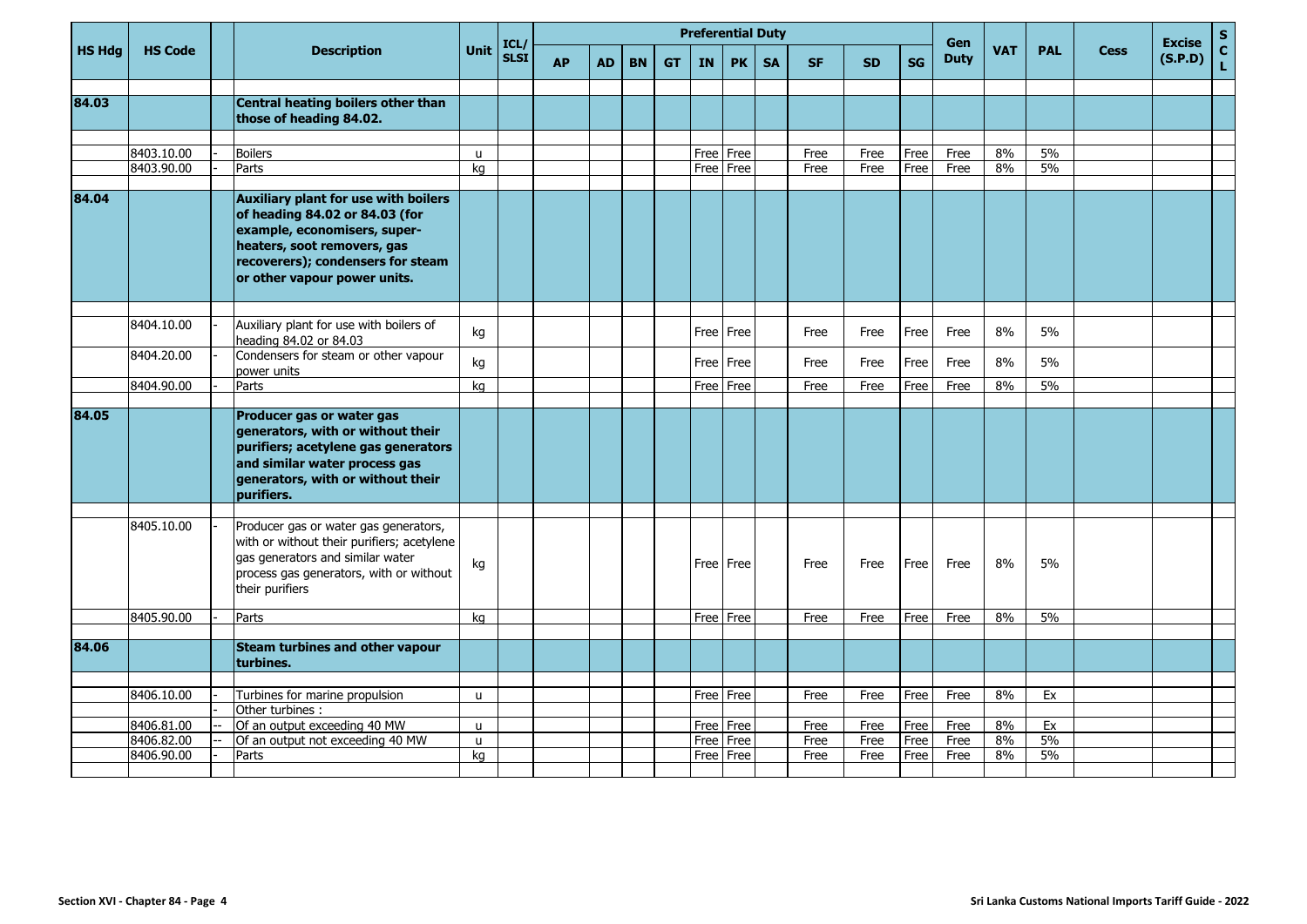|               |                |      |                                                                                                       |              |                     |           |           |           |           | <b>Preferential Duty</b> |           |           |           |           |           |                    |            |            |             | <b>Excise</b> | S                  |
|---------------|----------------|------|-------------------------------------------------------------------------------------------------------|--------------|---------------------|-----------|-----------|-----------|-----------|--------------------------|-----------|-----------|-----------|-----------|-----------|--------------------|------------|------------|-------------|---------------|--------------------|
| <b>HS Hdg</b> | <b>HS Code</b> |      | <b>Description</b>                                                                                    | <b>Unit</b>  | ICL/<br><b>SLSI</b> | <b>AP</b> | <b>AD</b> | <b>BN</b> | <b>GT</b> | IN                       | <b>PK</b> | <b>SA</b> | <b>SF</b> | <b>SD</b> | <b>SG</b> | Gen<br><b>Duty</b> | <b>VAT</b> | <b>PAL</b> | <b>Cess</b> | (S.P.D)       | $\mathbf{C}$<br>L. |
| 84.07         |                |      | Spark-ignition reciprocating or<br>rotary internal combustion piston<br>engines.                      |              |                     |           |           |           |           |                          |           |           |           |           |           |                    |            |            |             |               |                    |
|               | 8407.10.00     |      | Aircraft engines                                                                                      | u            |                     |           |           |           |           | Free                     | Free      |           | Free      | Free      | Free      | Free               | 8%         | 5%         |             |               |                    |
|               |                |      | Marine propulsion engines :                                                                           |              |                     |           |           |           |           |                          |           |           |           |           |           |                    |            |            |             |               |                    |
|               | 8407.21.00     |      | Outboard motors                                                                                       | $\mathbf{u}$ |                     |           |           |           |           | Free                     | Free      |           | Free      | Free      | Free      | Free               | Ex         | 5%         |             |               |                    |
|               | 8407.29.00     |      | Other:                                                                                                | $\mathbf{u}$ |                     |           |           |           |           | Free                     | Free      |           | Free      | Free      | Free      | Free               | Ex         | 5%         |             |               |                    |
|               |                |      | Reciprocating piston engines of a kind<br>used for the propulsion of vehicles of<br>Chapter 87:       |              |                     |           |           |           |           |                          |           |           |           |           |           |                    |            |            |             |               |                    |
|               | 8407.31        |      | Of a cylinder capacity not exceeding 50<br>cc:                                                        |              |                     |           |           |           |           |                          |           |           |           |           |           |                    |            |            |             |               |                    |
|               | 8407.31.10     | ---  | Two-stroke petrol engins of a kind used<br>for the propulsion of auto-trishaws<br>(three- wheelers)   | u            | TB                  | 13.5%     |           |           |           |                          | Free Free |           | 5%        | 4.5%      |           | 15%                | 8%         | Ex         |             |               |                    |
|               | 8407.31.20     | ---  | Other, used                                                                                           | u            |                     | 13.5%     |           |           |           | Free                     | Free      |           | 5%        | 4.5%      |           | 15%                | 8%         | 5%         |             |               |                    |
|               | 8407.31.90     |      | Other                                                                                                 | u            |                     | 13.5%     |           |           |           |                          | Free Free |           | 5%        | 4.5%      |           | 15%                | 8%         | 5%         |             |               |                    |
|               | 8407.32        |      | Of a cylinder capacity exceeding 50 cc<br>but not exceeding 250 cc :                                  |              |                     |           |           |           |           |                          |           |           |           |           |           |                    |            |            |             |               |                    |
|               | 8407.32.10     | ---  | Two-stroke petrol engins of a kind used<br>for the propulsion of auto-trishaws<br>(three- wheelers)   | $\mathbf{u}$ | <b>TB</b>           | 13.5%     |           |           |           |                          | Free Free |           | 5%        | 4.5%      |           | 15%                | 8%         | Ex         |             |               |                    |
|               | 8407.32.20     | ---  | Other, used                                                                                           | u            |                     | 13.5%     |           |           |           | Free                     | Free      |           | 5%        | 4.5%      |           | 15%                | 8%         | 5%         |             |               |                    |
|               | 8407.32.90     | ---  | Other                                                                                                 | $\mathbf{u}$ |                     | 13.5%     |           |           |           | Free                     | Free      |           | 5%        | 4.5%      |           | 15%                | 8%         | 5%         |             |               |                    |
|               | 8407.33        |      | Of a cylinder capacity exceeding 250 cc<br>but not exceeding 1,000 cc :                               |              |                     |           |           |           |           |                          |           |           |           |           |           |                    |            |            |             |               |                    |
|               | 8407.33.10     | $--$ | Two-stroke petrol engins of a kind used<br>for the propulsion of auto-trishaws<br>(three- wheelers)   | u            | <b>TB</b>           | 13.5%     |           |           |           |                          | Free Free |           | 5%        | 4.5%      |           | 15%                | 8%         | Ex         |             |               |                    |
|               | 8407.33.20     |      | Other, used                                                                                           | u            |                     | 13.5%     |           |           |           | Free                     | Free      |           | 5%        | 4.5%      |           | 15%                | 8%         | 5%         |             |               |                    |
|               | 8407.33.90     |      | Other                                                                                                 | u            |                     | 13.5%     |           |           |           |                          | Free Free |           | 5%        | 4.5%      |           | 15%                | 8%         | 5%         |             |               |                    |
|               | 8407.34        |      | Of a cylinder capacity exceeding 1,000<br>cc:                                                         |              |                     |           |           |           |           |                          |           |           |           |           |           |                    |            |            |             |               |                    |
|               | 8407.34.10     |      | More than ten years old                                                                               | u            |                     | 13.5%     |           |           |           | Free                     | Free      |           | 5%        | 4.5%      |           | 15%                | 8%         | Ex         |             |               |                    |
|               | 8407.34.90     |      | Other                                                                                                 | u            |                     | 13.5%     |           |           |           | Free                     | Free      |           | 5%        | 4.5%      |           | 15%                | 8%         | 5%         |             |               |                    |
|               | 8407.90        |      | Other engines :                                                                                       |              |                     |           |           |           |           |                          |           |           |           |           |           |                    |            |            |             |               |                    |
|               | 8407.90.10     |      | More than ten years old                                                                               | u            |                     |           |           |           |           |                          | Free Free |           | 5%        | 4.5%      |           | 15%                | 8%         | 5%         |             |               |                    |
|               | 8407.90.90     |      | Other                                                                                                 | u            |                     |           |           |           |           | Free Free                |           |           | 5%        | 4.5%      |           | 15%                | 8%         | 5%         |             |               |                    |
| 84.08         |                |      | <b>Compression-ignition internal</b><br>combustion piston engines (diesel<br>or semi-diesel engines). |              |                     |           |           |           |           |                          |           |           |           |           |           |                    |            |            |             |               |                    |
|               |                |      |                                                                                                       |              |                     |           |           |           |           |                          |           |           |           |           |           |                    |            |            |             |               |                    |
|               | 8408.10.00     |      | Marine propulsion engines                                                                             | u            |                     |           |           |           |           |                          | Free Free |           | Free      | Free      | Free      | Free               | 8%         | $5\%$      |             |               |                    |
|               | 8408.20        |      | Engines of a kind used for the<br>propulsion of vehicles of Chapter 87 :                              |              |                     |           |           |           |           |                          |           |           |           |           |           |                    |            |            |             |               |                    |
|               | 8408.20.10     |      | <b>Used</b>                                                                                           | u            | TB                  | 13.5%     |           |           |           |                          | Free Free |           | 5%        | 4.5%      |           | 15%                | 8%         | 5%         |             |               |                    |
|               | 8408.20.90     |      | Other                                                                                                 | $\mathsf{u}$ |                     | Free      |           |           |           |                          | Free Free |           | Free      | Free      | Free      | Free               | 8%         | 5%         |             |               |                    |
|               | 8408.90        |      | Other engines :                                                                                       |              |                     |           |           |           |           |                          |           |           |           |           |           |                    |            |            |             |               |                    |
|               | 8408.90.10     |      | <b>Used</b>                                                                                           | u            | TB                  |           |           |           |           |                          | Free Free |           | 5%        | 4.5%      |           | 15%                | 8%         | $5\%$      |             |               |                    |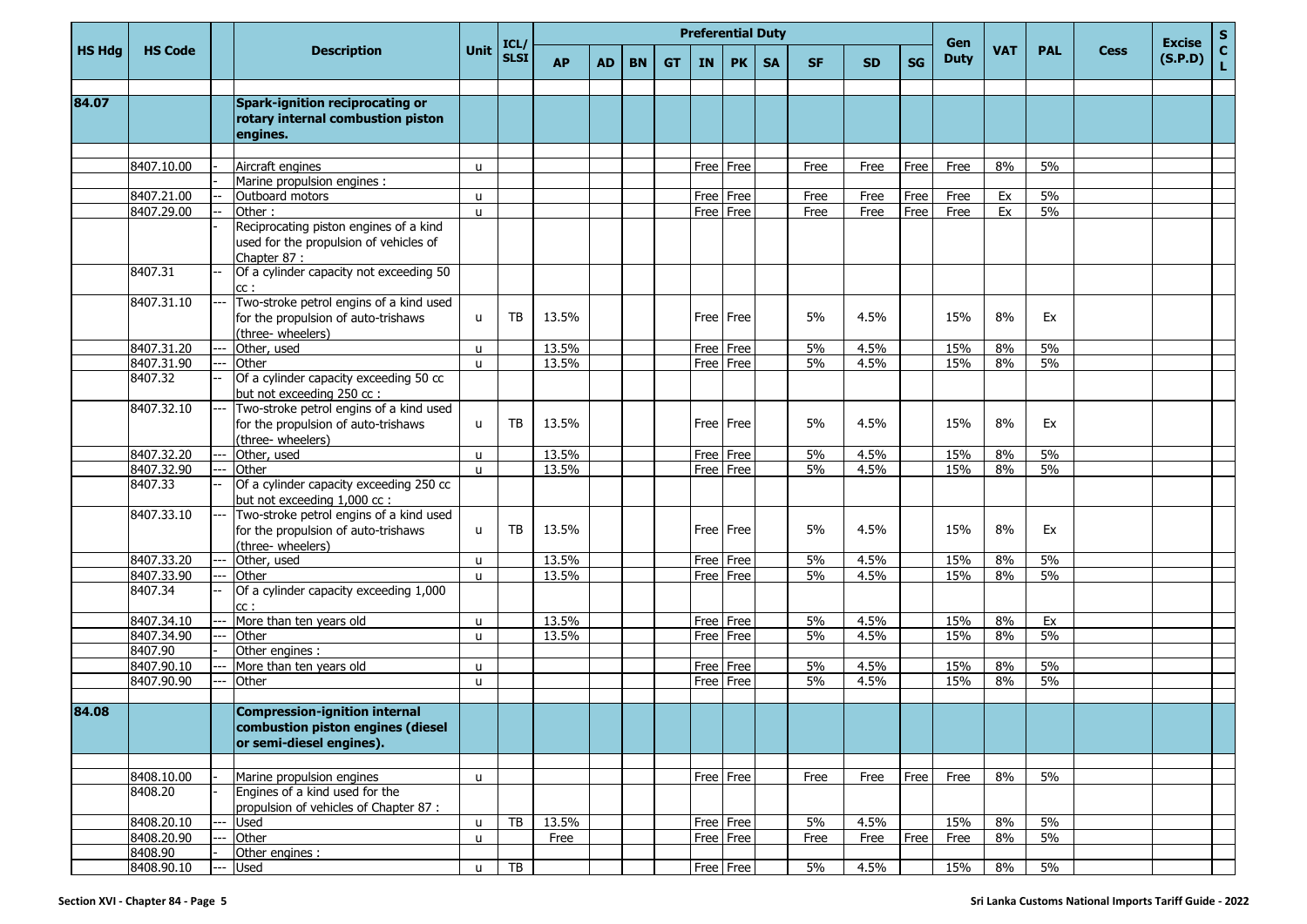|               |                |                                        |                                                                                                                                             |              |                     |           |           |           |           |           |           | <b>Preferential Duty</b> |           |           |      |                    |            |            |             |                          | S.                 |
|---------------|----------------|----------------------------------------|---------------------------------------------------------------------------------------------------------------------------------------------|--------------|---------------------|-----------|-----------|-----------|-----------|-----------|-----------|--------------------------|-----------|-----------|------|--------------------|------------|------------|-------------|--------------------------|--------------------|
| <b>HS Hdg</b> | <b>HS Code</b> |                                        | <b>Description</b>                                                                                                                          | <b>Unit</b>  | ICL/<br><b>SLSI</b> | <b>AP</b> | <b>AD</b> | <b>BN</b> | <b>GT</b> | <b>IN</b> | <b>PK</b> | <b>SA</b>                | <b>SF</b> | <b>SD</b> | SG   | Gen<br><b>Duty</b> | <b>VAT</b> | <b>PAL</b> | <b>Cess</b> | <b>Excise</b><br>(S.P.D) | $\mathbf{C}$<br>L. |
|               |                |                                        |                                                                                                                                             |              |                     |           |           |           |           |           |           |                          |           |           |      |                    |            |            |             |                          |                    |
|               | 8408.90.90     | ---                                    | Other                                                                                                                                       | u            |                     |           |           |           |           | Free      | Free      |                          | 5%        | 4.5%      |      | 15%                | 8%         | 5%         |             |                          |                    |
| 84.09         |                |                                        | Parts suitable for use solely or<br>principally with the engines of<br>heading 84.07 or 84.08                                               |              |                     |           |           |           |           |           |           |                          |           |           |      |                    |            |            |             |                          |                    |
|               | 8409.10.00     |                                        | For aircraft engines                                                                                                                        | kg           |                     |           |           |           |           |           | Free Free |                          | Free      | Free      | Free | Free               | 8%         | Ex         |             |                          |                    |
|               |                |                                        | Other:                                                                                                                                      |              |                     |           |           |           |           |           |           |                          |           |           |      |                    |            |            |             |                          |                    |
|               | 8409.91        |                                        | Suitable for use solely or principally with<br>spark-ignition internal combustion piston<br>engines                                         |              |                     |           |           |           |           |           |           |                          |           |           |      |                    |            |            |             |                          |                    |
|               | 8409.91.10     | $\scriptstyle\cdots\scriptstyle\cdots$ | Engine blocks, and cylinder heads for<br>two-stroke petrol engins of a kind used<br>for the propulsion of auto-trishaws<br>(three-wheelers) | kg           | <b>TB</b>           | Free      |           |           |           | Free Free |           |                          | Free      | Free      | Free | Free               | 8%         | 5%         |             |                          |                    |
|               | 8409.91.90     | ---                                    | Other                                                                                                                                       | kg           |                     | Free      |           |           |           | Free      | Free      |                          | Free      | Free      | Free | Free               | 8%         | 5%         |             |                          |                    |
|               | 8409.99.00     |                                        | Other                                                                                                                                       | kg           |                     | Free      |           |           |           | Free      | Free      |                          | Free      | Free      | Free | Free               | 8%         | 7.5%       |             |                          |                    |
|               |                |                                        |                                                                                                                                             |              |                     |           |           |           |           |           |           |                          |           |           |      |                    |            |            |             |                          |                    |
| 84.10         |                |                                        | Hydraulic turbines, water wheels,<br>and regulators therefor.                                                                               |              |                     |           |           |           |           |           |           |                          |           |           |      |                    |            |            |             |                          |                    |
|               |                |                                        |                                                                                                                                             |              |                     |           |           |           |           |           |           |                          |           |           |      |                    |            |            |             |                          |                    |
|               |                |                                        | Hydraulic turbines and water wheels :                                                                                                       |              |                     |           |           |           |           |           |           |                          |           |           |      |                    |            |            |             |                          |                    |
|               | 8410.11.00     |                                        | Of a power not exceeding 1,000 kW                                                                                                           | u            |                     |           |           |           |           | Free      | Free      |                          | Free      | Free      | Free | Free               | 8%         | 5%         |             |                          |                    |
|               | 8410.12.00     | --                                     | Of a power exceeding 1,000 kW but not<br>exceeding 10,000 kW                                                                                | u            |                     |           |           |           |           | Free      | Free      |                          | Free      | Free      | Free | Free               | 8%         | 5%         |             |                          |                    |
|               | 8410.13.00     |                                        | Of a power exceeding 10,000 kW                                                                                                              | $\mathsf{u}$ |                     |           |           |           |           | Free      | Free      |                          | Free      | Free      | Free | Free               | 8%         | 5%         |             |                          |                    |
|               | 8410.90.00     |                                        | Parts, including regulators                                                                                                                 | kg           |                     |           |           |           |           | Free      | Free      |                          | Free      | Free      | Free | Free               | 8%         | 5%         |             |                          |                    |
| 84.11         |                |                                        | Turbo-jets, turbo-propellers and<br>other gas turbines.                                                                                     |              |                     |           |           |           |           |           |           |                          |           |           |      |                    |            |            |             |                          |                    |
|               |                |                                        |                                                                                                                                             |              |                     |           |           |           |           |           |           |                          |           |           |      |                    |            |            |             |                          |                    |
|               | 8411.11.00     |                                        | Turbo-jets:<br>Of a thrust not exceeding 25 kN                                                                                              | $\mathsf{u}$ |                     |           |           |           |           | Free      | Free      |                          | Free      | Free      | Free | Free               | 8%         | 5%         |             |                          |                    |
|               | 8411.12.00     |                                        | Of a thrust exceeding 25 kN                                                                                                                 | u            |                     | Free      |           |           |           | Free      | Free      |                          | Free      | Free      | Free | Free               | 8%         | 5%         |             |                          |                    |
|               |                |                                        | Turbo-propellers :                                                                                                                          |              |                     |           |           |           |           |           |           |                          |           |           |      |                    |            |            |             |                          |                    |
|               | 8411.21.00     |                                        | Of a power not exceeding 1,100 kW                                                                                                           | u            |                     |           |           |           |           | Free      | Free      |                          | Free      | Free      | Free | Free               | 8%         | 5%         |             |                          |                    |
|               | 8411.22.00     |                                        | Of a power exceeding 1,100 kW                                                                                                               | u            |                     |           |           |           |           | Free      | Free      |                          | Free      | Free      | Free | Free               | 8%         | Ex         |             |                          |                    |
|               |                |                                        | Other gas turbines :                                                                                                                        |              |                     |           |           |           |           |           |           |                          |           |           |      |                    |            |            |             |                          |                    |
|               | 8411.81.00     |                                        | Of a power not exceeding 5,000 kW                                                                                                           | u            |                     |           |           |           |           | Free      | Free      |                          | Free      | Free      | Free | Free               | 8%         | Ex         |             |                          |                    |
|               | 8411.82.00     |                                        | Of a power exceeding 5,000 kW                                                                                                               | u            |                     |           |           |           |           |           | Free Free |                          | Free      | Free      | Free | Free               | 8%         | Ex         |             |                          |                    |
|               |                |                                        | Parts:                                                                                                                                      |              |                     |           |           |           |           |           |           |                          |           |           |      |                    |            |            |             |                          |                    |
|               | 8411.91.00     |                                        | Of turbo-jets or turbo-propellers                                                                                                           | kg           |                     |           |           |           |           |           | Free Free |                          | Free      | Free      | Free | Free               | Ex         | Ex         |             |                          |                    |
|               | 8411.99.00     | $\overline{\phantom{a}}$               | Other                                                                                                                                       | kg           |                     |           |           |           |           |           | Free Free |                          | Free      | Free      | Free | Free               | 8%         | 5%         |             |                          |                    |
|               |                |                                        |                                                                                                                                             |              |                     |           |           |           |           |           |           |                          |           |           |      |                    |            |            |             |                          |                    |
| 84.12         |                |                                        | Other engines and motors.                                                                                                                   |              |                     |           |           |           |           |           |           |                          |           |           |      |                    |            |            |             |                          |                    |
|               | 8412.10.00     |                                        | Reaction engines other than turbo-jets                                                                                                      | $\mathsf{u}$ |                     |           |           |           |           |           | Free Free |                          | Free      | Free      | Free | Free               | 8%         | Ex         |             |                          |                    |
|               |                |                                        | Hydraulic power engines and motors :                                                                                                        |              |                     |           |           |           |           |           |           |                          |           |           |      |                    |            |            |             |                          |                    |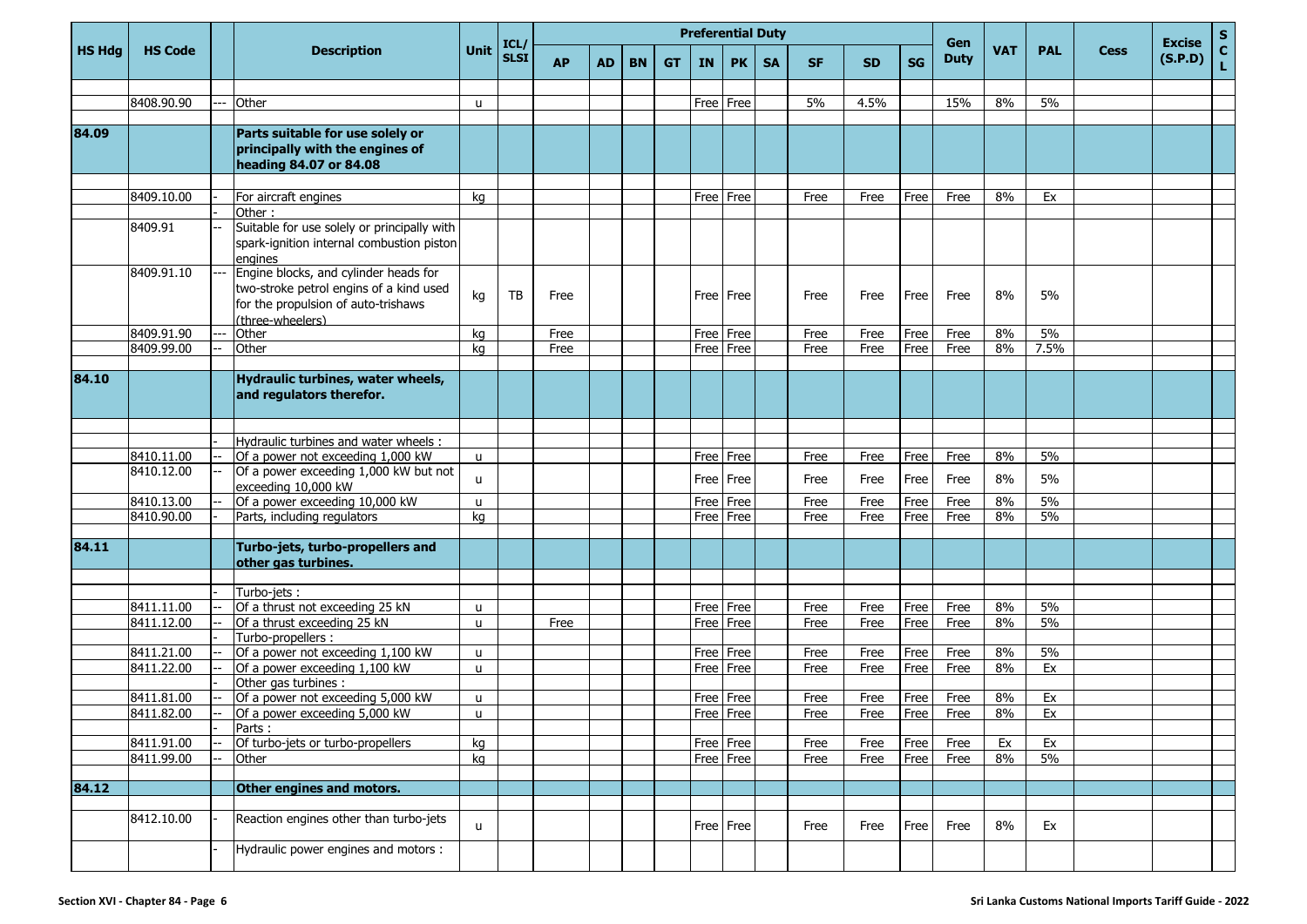|               |                |     |                                                                                                                    |              |                     |           |           |           |           |           | <b>Preferential Duty</b> |           |           |           |           | <b>Gen</b>  |            |            |             | <b>Excise</b> | $\mathsf{s}$       |
|---------------|----------------|-----|--------------------------------------------------------------------------------------------------------------------|--------------|---------------------|-----------|-----------|-----------|-----------|-----------|--------------------------|-----------|-----------|-----------|-----------|-------------|------------|------------|-------------|---------------|--------------------|
| <b>HS Hdg</b> | <b>HS Code</b> |     | <b>Description</b>                                                                                                 | <b>Unit</b>  | ICL/<br><b>SLSI</b> | <b>AP</b> | <b>AD</b> | <b>BN</b> | <b>GT</b> | <b>IN</b> | <b>PK</b>                | <b>SA</b> | <b>SF</b> | <b>SD</b> | <b>SG</b> | <b>Duty</b> | <b>VAT</b> | <b>PAL</b> | <b>Cess</b> | (S.P.D)       | $\mathbf{C}$<br>Ĺ. |
|               |                |     |                                                                                                                    |              |                     |           |           |           |           |           |                          |           |           |           |           |             |            |            |             |               |                    |
|               | 8412.21.00     |     | Linear acting (cylinders)                                                                                          | u            |                     |           |           |           |           |           | Free Free                |           | Free      | Free      | Free      | Free        | 8%         | 5%         |             |               |                    |
|               | 8412.29.00     |     | Other                                                                                                              | $\mathbf{u}$ |                     |           |           |           |           |           | Free   Free              |           | Free      | Free      | Free      | Free        | 8%         | 5%         |             |               |                    |
|               |                |     | Pneumatic power engines and motors :                                                                               |              |                     |           |           |           |           |           |                          |           |           |           |           |             |            |            |             |               |                    |
|               | 8412.31.00     |     | Linear acting (cylinders)                                                                                          | <b>u</b>     |                     |           |           |           |           |           | Free Free                |           | Free      | Free      | Free      | Free        | 8%         | 5%         |             |               |                    |
|               | 8412.39.00     |     | Other                                                                                                              | u            |                     |           |           |           |           |           | Free   Free              |           | Free      | Free      | Free      | Free        | 8%         | 5%         |             |               |                    |
|               | 8412.80.00     |     | Other                                                                                                              | $\mathsf{u}$ |                     |           |           |           |           |           | Free   Free              |           | Free      | Free      | Free      | Free        | 8%         | 5%         |             |               |                    |
|               | 8412.90.00     |     | Parts                                                                                                              | ka           |                     |           |           |           |           |           | Free   Free              |           | Free      | Free      | Free      | Free        | 8%         | 5%         |             |               |                    |
| 84.13         |                |     | Pumps for liquids, whether or not<br>fitted with a measuring device;<br>liquid elevators(+).                       |              |                     |           |           |           |           |           |                          |           |           |           |           |             |            |            |             |               |                    |
|               |                |     |                                                                                                                    |              |                     |           |           |           |           |           |                          |           |           |           |           |             |            |            |             |               |                    |
|               |                |     | Pumps fitted or designed to be fitted<br>with a measuring device :                                                 |              |                     |           |           |           |           |           |                          |           |           |           |           |             |            |            |             |               |                    |
|               | 8413.11.00     |     | Pumps for dispensing fuel or lubricants,<br>of the type used in filling-stations or in<br>garages                  | u            |                     |           |           |           |           |           | Free   Free              |           | Free      | Free      | Free      | Free        | 8%         | 7.5%       |             |               |                    |
|               | 8413.19.00     |     | Other                                                                                                              | u            |                     |           |           |           |           |           | Free Free                |           | Free      | Free      | Free      | Free        | 8%         | 7.5%       |             |               |                    |
|               | 8413.20.00     |     | Hand pumps, other than those of<br>subheading 8413.11 or 8413.19                                                   | $\mathsf{u}$ |                     |           |           |           |           |           | Free l Free              |           | Free      | Free      | Free      | Free        | 8%         | 7.5%       |             |               |                    |
|               | 8413.30.00     |     | Fuel, lubricating or cooling medium<br>pumps for internal combustion piston<br>engines                             | u            |                     |           |           |           |           |           | Free   Free              |           | Free      | Free      | Free      | Free        | 8%         | 7.5%       |             |               |                    |
|               | 8413.40.00     |     | Concrete pumps                                                                                                     | u            |                     |           |           |           |           |           | Free l Free              |           | Free      | Free      | Free      | Free        | Ex         | 7.5%       |             |               |                    |
|               | 8413.50.00     |     | Other reciprocating positive<br>displacement pumps                                                                 | u            |                     |           |           |           |           |           | Free Free                |           | Free      | Free      | Free      | Free        | 8%         | 7.5%       |             |               |                    |
|               | 8413.60.00     |     | Other rotary positive displacement<br>pumps                                                                        | $\mathbf{u}$ |                     |           |           |           |           |           |                          |           |           |           |           | 15%         | 8%         | 7.5%       | 15%         |               |                    |
|               | 8413.70        |     | Other centrifugal pumps :                                                                                          |              |                     |           |           |           |           |           |                          |           |           |           |           |             |            |            |             |               |                    |
|               |                |     | Water pumps except submersible<br>pumps, having an inlet and outlet of a<br>internal diameter not exceeding 15 cm: |              |                     |           |           |           |           |           |                          |           |           |           |           |             |            |            |             |               |                    |
|               | 8413.70.11     |     | <b>Used</b>                                                                                                        | u            |                     |           |           |           |           |           |                          |           |           |           |           | 15%         | 8%         | 10%        | 15%         |               |                    |
|               | 8413.70.19     |     | Other                                                                                                              | $\mathsf{u}$ |                     |           |           |           |           |           |                          |           |           |           |           | 15%         | 8%         | 7.5%       | 15%         |               |                    |
|               |                |     | Other:                                                                                                             |              |                     |           |           |           |           |           |                          |           |           |           |           |             |            |            |             |               |                    |
|               | 8413.70.91     |     | <b>Used</b>                                                                                                        | u            |                     |           |           |           |           |           |                          |           |           |           | Free      | Free        | 8%         | 10%        |             |               |                    |
|               | 8413.70.99     |     | Other                                                                                                              | u            |                     |           |           |           |           |           |                          |           |           |           | Free      | Free        | 8%         | 7.5%       |             |               |                    |
|               | 8413.81.00     |     | Pumps                                                                                                              | u            |                     |           |           |           |           |           | Free Free                |           | Free      | Free      | Free      | Free        | Con        | 7.5%       |             |               |                    |
|               | 8413.82.00     |     | Liquid elevators                                                                                                   | u            |                     |           |           |           |           |           | Free   Free              |           | Free      | Free      | Free      | Free        | 8%         | 7.5%       |             |               |                    |
|               |                |     | Parts:                                                                                                             |              |                     |           |           |           |           |           |                          |           |           |           |           |             |            |            |             |               |                    |
|               | 8413.91        |     | Of pumps:                                                                                                          |              |                     |           |           |           |           |           |                          |           |           |           |           |             |            |            |             |               |                    |
|               | 8413.91.10     | $-$ | <b>Housings</b>                                                                                                    | kg           |                     |           |           |           |           |           | Free Free                |           | 5%        | 5%        |           | 15%         | 8%         | 7.5%       |             |               |                    |
|               | 8413.91.90     |     | Other                                                                                                              | kg           |                     |           |           |           |           | Free      | Free                     |           | 5%        | 4.5%      |           | 15%         | 8%         | 7.5%       |             |               |                    |
|               | 8413.92.00     |     | Of liquid elevators                                                                                                | kg           |                     |           |           |           |           |           |                          |           |           | 4.5%      |           | 10%         | 8%         | 7.5%       |             |               |                    |
|               |                |     |                                                                                                                    |              |                     |           |           |           |           |           |                          |           |           |           |           |             |            |            |             |               |                    |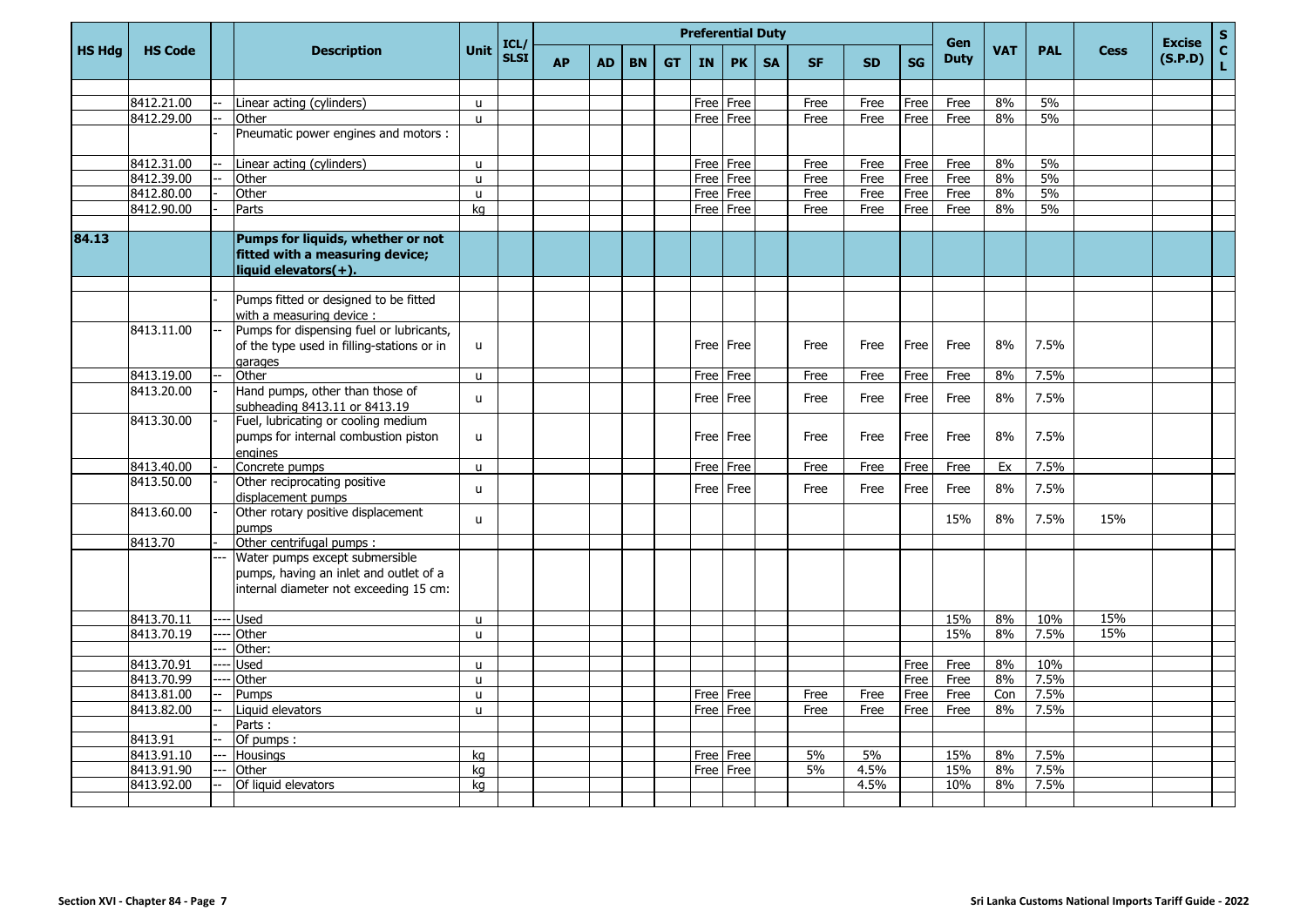|               |                |                                                                                                                                                                                                                      |              | ICL/        |           |           |           |           |           | <b>Preferential Duty</b> |           |           |           |           | Gen                                                             |            |            |                              | <b>Excise</b> | $\mathbf{s}$                    |
|---------------|----------------|----------------------------------------------------------------------------------------------------------------------------------------------------------------------------------------------------------------------|--------------|-------------|-----------|-----------|-----------|-----------|-----------|--------------------------|-----------|-----------|-----------|-----------|-----------------------------------------------------------------|------------|------------|------------------------------|---------------|---------------------------------|
| <b>HS Hdg</b> | <b>HS Code</b> | <b>Description</b>                                                                                                                                                                                                   | Unit         | <b>SLSI</b> | <b>AP</b> | <b>AD</b> | <b>BN</b> | <b>GT</b> | <b>IN</b> | <b>PK</b>                | <b>SA</b> | <b>SF</b> | <b>SD</b> | <b>SG</b> | <b>Duty</b>                                                     | <b>VAT</b> | <b>PAL</b> | <b>Cess</b>                  | (S.P.D)       | $\frac{\mathsf{c}}{\mathsf{L}}$ |
| 84.14         |                | Air or vacuum pumps, air or other<br>gas compressors and fans;<br>ventilating or recycling hoods<br>incorporating a fan, whether or not<br>fitted with filters.                                                      |              |             |           |           |           |           |           |                          |           |           |           |           |                                                                 |            |            |                              |               |                                 |
|               |                |                                                                                                                                                                                                                      |              |             |           |           |           |           |           |                          |           |           |           |           |                                                                 |            |            |                              |               |                                 |
|               | 8414.10.00     | Vacuum pumps                                                                                                                                                                                                         | u            |             |           |           |           |           |           | Free   Free              |           | Free      | Free      | Free      | Free                                                            | 8%         | 5%         |                              |               |                                 |
|               | 8414.20.00     | Hand or foot-operated air pump                                                                                                                                                                                       | u            |             |           |           |           |           |           | Free   Free              |           | Free      | Free      | Free      | Free                                                            | 8%         | 5%         |                              |               |                                 |
|               | 8414.30.00     | Compressors of a kind used in<br>refrigerating equipment                                                                                                                                                             | u            |             |           |           |           |           |           | Free   Free              |           | Free      |           | Free      | Free                                                            | Con        | 5%         |                              |               |                                 |
|               | 8414.40.00     | Air compressors mounted on a wheeled                                                                                                                                                                                 |              |             |           |           |           |           |           |                          |           |           |           |           |                                                                 |            |            |                              |               |                                 |
|               |                | chassis for towing                                                                                                                                                                                                   | $\mathbf{u}$ |             |           |           |           |           |           | Free Free                |           | Free      |           | Free      | Free                                                            | 8%         | 5%         |                              |               |                                 |
|               |                | Fans:                                                                                                                                                                                                                |              |             |           |           |           |           |           |                          |           |           |           |           |                                                                 |            |            |                              |               |                                 |
|               | 8414.51.00     | Table, floor, wall, window, ceiling or<br>roof fans, with a self-contained electric<br>motor of an output not exceeding 125                                                                                          | u            | L,S         |           |           | Free Free |           |           | Free Free                |           | Free      | Free      | Free      | Free                                                            | 8%         | 5%         |                              |               |                                 |
|               | 8414.59.00     | Other                                                                                                                                                                                                                | <b>u</b>     |             |           |           |           |           |           |                          |           | Free      | Free      | Free      | Free                                                            | 8%         | 5%         |                              |               |                                 |
|               | 8414.60.00     | Hoods having a maximum horizontal<br>side not exceeding 120 cm                                                                                                                                                       | u            |             |           |           |           |           |           | Free   Free              |           | Free      | Free      | Free      | Free                                                            | 8%         | 5%         |                              |               |                                 |
|               | 8414.80.00     | Other                                                                                                                                                                                                                | <b>u</b>     |             |           |           |           |           |           | Free   Free              |           | Free      | Free      | Free      | Free                                                            | 8%         | 5%         |                              |               |                                 |
|               | 8414.90        | Parts:                                                                                                                                                                                                               |              |             |           |           |           |           |           |                          |           |           |           |           |                                                                 |            |            |                              |               |                                 |
|               | 8414.90.10     | Parts of subheading 8414.51 and<br>national subdivision 8414.59                                                                                                                                                      | kg           |             |           |           |           |           |           | Free Free                |           | 5%        | 5%        |           | 10%                                                             | 8%         | 5%         |                              |               |                                 |
|               | 8414.90.90     | Other                                                                                                                                                                                                                | kg           |             |           |           |           |           |           | Free   Free              |           | Free      | Free      | Free      | Free                                                            | 8%         | 7.5%       |                              |               |                                 |
|               |                |                                                                                                                                                                                                                      |              |             |           |           |           |           |           |                          |           |           |           |           |                                                                 |            |            |                              |               |                                 |
| 84.15         |                | Air conditioning machines,<br>comprising a motor-driven fan and<br>elements for changing the<br>temperature and humidity,<br>including those machines in which<br>the humidity cannot be separately<br>regulated(+). |              |             |           |           |           |           |           |                          |           |           |           |           |                                                                 |            |            |                              |               |                                 |
|               |                |                                                                                                                                                                                                                      |              |             |           |           |           |           |           |                          |           |           |           |           |                                                                 |            |            |                              |               |                                 |
|               | 8415.10        | Of a kind designed to be fixed to a<br>window, wall, ceiling or floor, self-<br>contained or "split system" :                                                                                                        |              |             |           |           |           |           |           |                          |           |           |           |           |                                                                 |            |            |                              |               |                                 |
|               | 8415.10.10     | Used / reconditioned                                                                                                                                                                                                 | $\mathsf{u}$ | TB          |           |           |           |           |           |                          |           |           |           |           | 15%                                                             | 8%         | 10%        | 15%                          |               |                                 |
|               |                | "Split system" :                                                                                                                                                                                                     |              |             |           |           |           |           |           |                          |           |           |           |           |                                                                 |            |            |                              |               |                                 |
|               | 8415.10.21     | Of a capacity not exceeding 9,000 BTU                                                                                                                                                                                | u            | L           |           |           |           |           | Free      |                          |           |           |           |           | μ<br>per<br>$\overleftarrow{\mathrm{o}}$<br>15% or<br>Rs.3696/= | 8%         | 5%         | 15% or<br>Rs.3696/=<br>per u |               |                                 |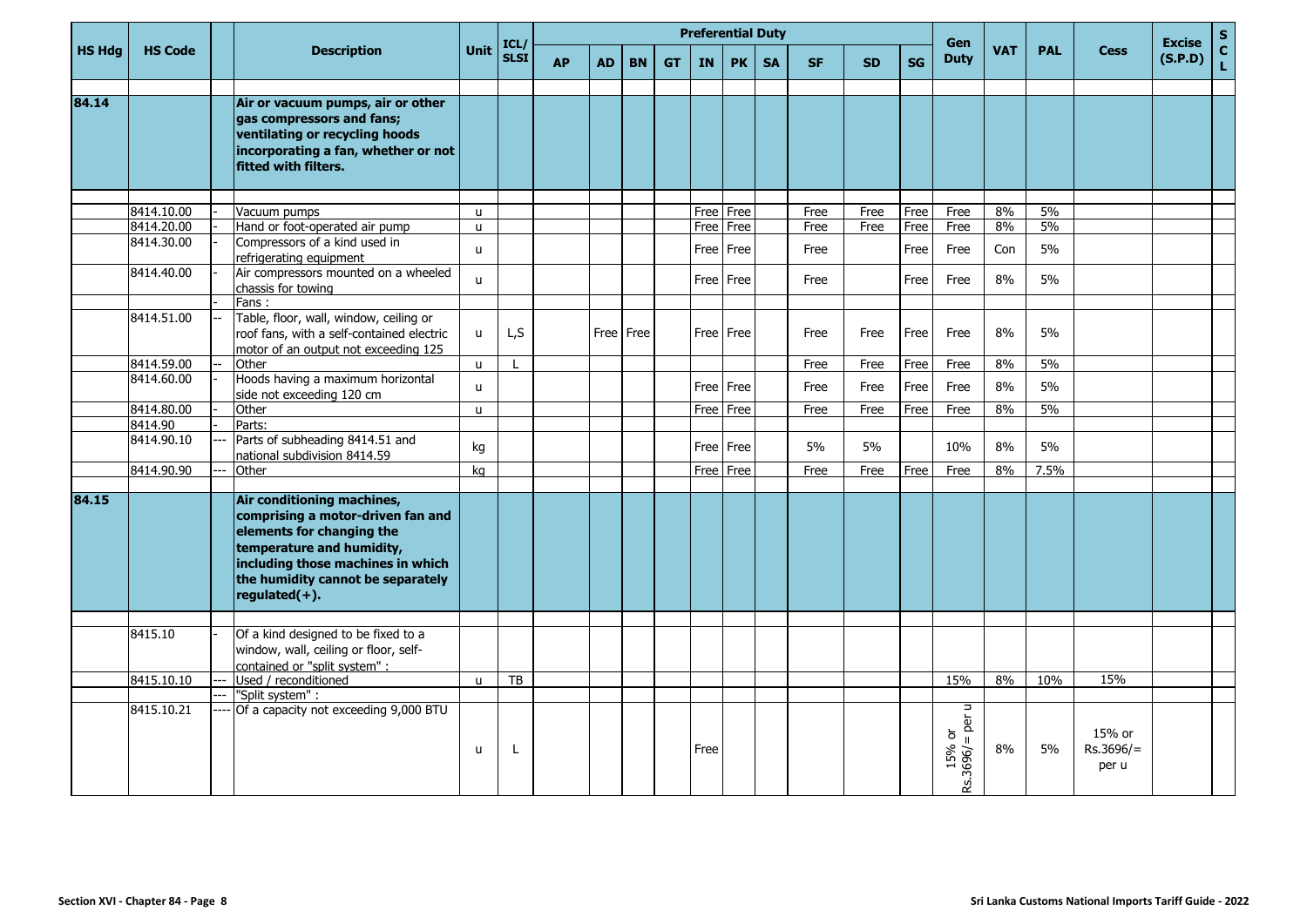|               |                |                                                                    |              | ICL/         |                                                                                 |           |           |           | <b>Preferential Duty</b> |           |           |           |           |           | Gen                                                                        |            |            |                                | <b>Excise</b> |             |
|---------------|----------------|--------------------------------------------------------------------|--------------|--------------|---------------------------------------------------------------------------------|-----------|-----------|-----------|--------------------------|-----------|-----------|-----------|-----------|-----------|----------------------------------------------------------------------------|------------|------------|--------------------------------|---------------|-------------|
| <b>HS Hdg</b> | <b>HS Code</b> | <b>Description</b>                                                 | Unit         | <b>SLSI</b>  | <b>AP</b>                                                                       | <b>AD</b> | <b>BN</b> | <b>GT</b> | <b>IN</b>                | <b>PK</b> | <b>SA</b> | <b>SF</b> | <b>SD</b> | <b>SG</b> | <b>Duty</b>                                                                | <b>VAT</b> | <b>PAL</b> | <b>Cess</b>                    | (S.P.D)       | S<br>C<br>L |
|               |                |                                                                    |              |              |                                                                                 |           |           |           |                          |           |           |           |           |           |                                                                            |            |            |                                |               |             |
|               | 8415.10.22     | Of a capacity exceeding 9,000 BTU and<br>not exceeding 12,000 BTU  | $\mathsf{u}$ | L            |                                                                                 |           |           |           | Free                     |           |           |           |           |           | Rs.4310/ = per u<br>$\overleftarrow{\mathrm{o}}$<br>15%                    | 8%         | 5%         | 15% or<br>$Rs.4310/=$<br>per u |               |             |
|               | 8415.10.23     | Of a capacity exceeding 12,000 BTU and<br>not exceeding 18,000 BTU | $\mathsf{u}$ | L            |                                                                                 |           |           |           | Free                     |           |           |           |           |           | μ<br>$ Rs.5234  = p$ er u                                                  | 8%         | 5%         | 15% or<br>$Rs.5234/=$<br>per u |               |             |
|               | 8415.10.24     | Of a capacity exceeding 18,000 BTU and<br>not exceeding 24,000 BTU | u            | L            |                                                                                 |           |           |           | Free                     |           |           |           |           |           | Ξ<br>$15%$ or<br>Rs.7392/= per u                                           | 8%         | 5%         | 15% or<br>Rs.7392/=<br>per u   |               |             |
|               | 8415.10.25     | Of a capacity exceeding 24,000 BTU and<br>not exceeding 30,000 BTU | u            |              |                                                                                 |           |           |           | Free                     |           |           |           |           |           | $15\%$ or<br>Rs.9854/=<br>per u                                            | 8%         | 5%         | 15% or<br>Rs.9854/=<br>per u   |               |             |
|               | 8415.10.29     | Other                                                              | u            |              |                                                                                 |           |           |           | Free                     |           |           |           |           |           | 15%                                                                        | 8%         | 7.5%       | 15%                            |               |             |
|               | 8415.10.31     | Self-contained :                                                   |              |              | Ч                                                                               |           |           |           |                          |           |           |           |           |           | u                                                                          |            |            |                                |               |             |
|               |                | Of a capacity not exceeding 9,000 BTU                              | u            |              | $\begin{vmatrix} 14.25\% & \text{or} \\$ IS.2258/ = per u                       |           |           |           |                          |           |           |           |           |           | è<br>$\overleftarrow{\sigma}$<br>$\mathbf{H}$<br>$15%$<br>Rs.2376/=        | 8%         | 5%         | 15% or<br>$Rs.2376/=$<br>per u |               |             |
|               | 8415.10.32     | Of a capacity exceeding 9,000 BTU and<br>not exceeding 12,000 BTU  | $\sf u$      | L            | Ξ<br>៦<br>ក្នុ<br>$14.25%$<br>Rs.2885/ =                                        |           |           |           |                          |           |           |           |           |           | u<br>per<br>$\overleftarrow{\sigma}$<br>$\mathbf{H}$<br>$15%$<br>RS:3036/= | 8%         | 5%         | 15% or<br>$Rs.3036/=$<br>per u |               |             |
|               | 8415.10.33     | Of a capacity exceeding 12,000 BTU and<br>not exceeding 18,000 BTU | $\mathbf{u}$ | $\mathbf{I}$ | Ξ<br>៦ ខិ<br>$\begin{bmatrix} 14.25\% \\ \text{Rs.}3981/\text{m} \end{bmatrix}$ |           |           |           |                          |           |           |           |           |           | Ξ<br>è<br>৯<br>$\frac{1}{2}$<br>15%<br>Rs.4191/=                           | 8%         | 5%         | 15% or<br>Rs.4191/=<br>per u   |               |             |
|               | 8415.10.34     | Of a capacity exceeding 18,000 BTU and<br>not exceeding 24,000 BTU | u            | L            |                                                                                 |           |           |           |                          |           |           |           |           |           | μ<br>$=$ per<br>$15%$ or<br>Rs.8930/= po                                   | 8%         | 5%         | 15% or<br>Rs.8930/=<br>per u   |               |             |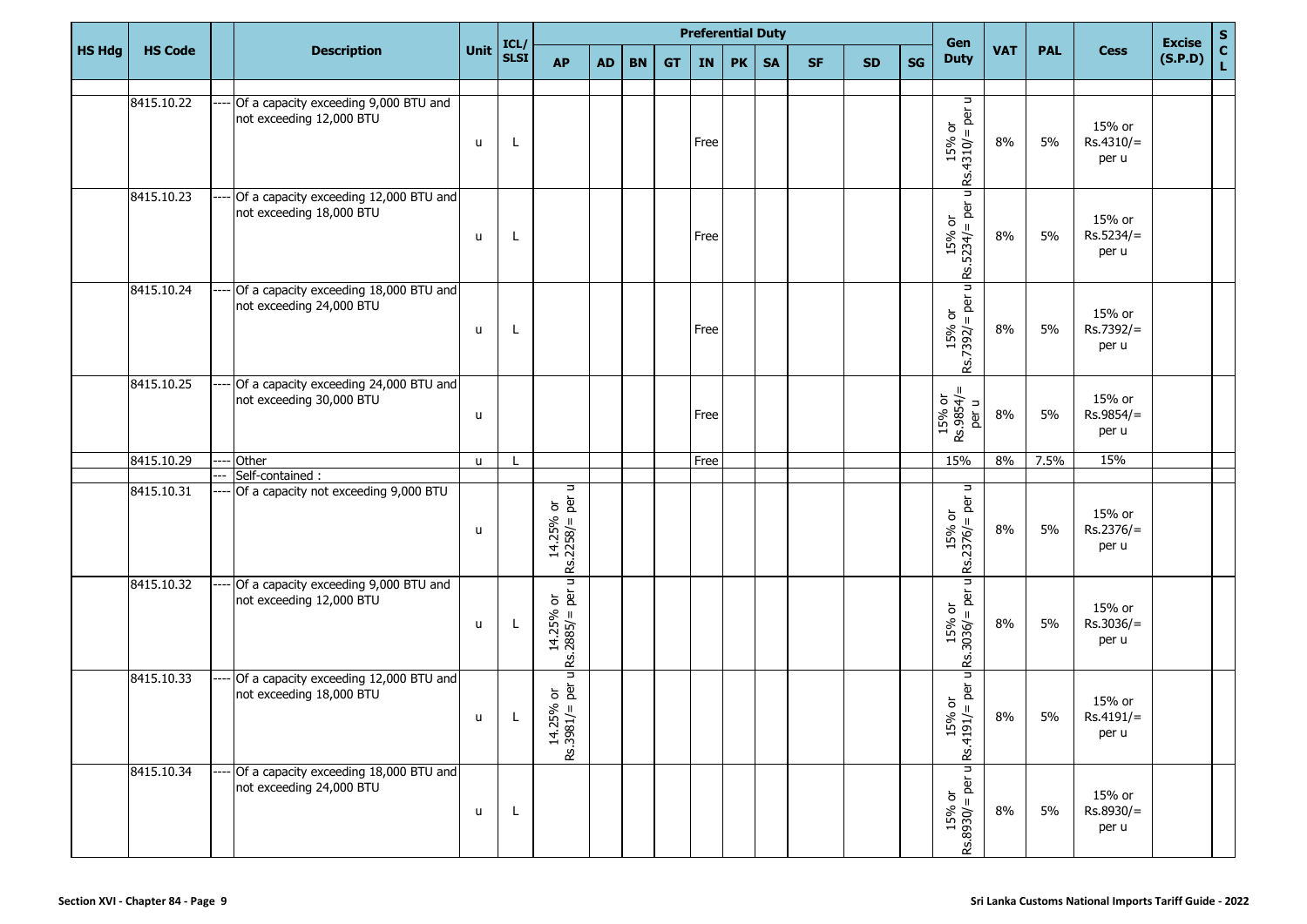|               |                |                                                                                                                       |              |                     |           |           |           |           |           |           | <b>Preferential Duty</b> |                                                                         |                                                             |           | Gen                                                                                    |            |            |                                       | <b>Excise</b> | $S_{C}$ |
|---------------|----------------|-----------------------------------------------------------------------------------------------------------------------|--------------|---------------------|-----------|-----------|-----------|-----------|-----------|-----------|--------------------------|-------------------------------------------------------------------------|-------------------------------------------------------------|-----------|----------------------------------------------------------------------------------------|------------|------------|---------------------------------------|---------------|---------|
| <b>HS Hdg</b> | <b>HS Code</b> | <b>Description</b>                                                                                                    | Unit         | ICL/<br><b>SLSI</b> | <b>AP</b> | <b>AD</b> | <b>BN</b> | <b>GT</b> | IN        | <b>PK</b> | <b>SA</b>                | <b>SF</b>                                                               | <b>SD</b>                                                   | <b>SG</b> | <b>Duty</b>                                                                            | <b>VAT</b> | <b>PAL</b> | <b>Cess</b>                           | (S.P.D)       | L.      |
|               | 8415.10.35     | Of a capacity exceeding 24,000 BTU and<br>not exceeding 30,000 BTU                                                    | u            | L                   |           |           |           |           |           |           |                          |                                                                         |                                                             |           | $\Rightarrow$<br>per<br>$\overleftarrow{\mathrm{o}}$<br>$\mathbf{I}$<br>15%<br>.11154/ | 8%         | 5%         | 15% or<br>$Rs.11154/=$<br>per u       |               |         |
|               |                |                                                                                                                       |              |                     |           |           |           |           |           |           |                          |                                                                         |                                                             |           | æ.                                                                                     |            |            |                                       |               |         |
|               | 8415.10.39     | Other<br>----                                                                                                         | $\mathsf{u}$ |                     |           |           |           |           |           |           |                          |                                                                         |                                                             |           | 15%                                                                                    | 8%         | 7.5%       | 15%                                   |               |         |
|               | 8415.20        | Of a kind used for persons, in motor<br>vehicles :                                                                    |              |                     |           |           |           |           |           |           |                          |                                                                         |                                                             |           |                                                                                        |            |            |                                       |               |         |
|               | 8415.20.10     | Used / reconditioned<br>---                                                                                           | $\mathsf{u}$ | TB                  |           |           |           |           |           |           |                          |                                                                         |                                                             |           | 15%                                                                                    | 8%         | 10%        | 15%                                   |               |         |
|               | 8415.20.90     | Other                                                                                                                 | u            |                     |           |           |           |           |           |           |                          |                                                                         |                                                             |           | 15%                                                                                    | 8%         | 7.5%       | 15%                                   |               |         |
|               |                | Other:                                                                                                                |              |                     |           |           |           |           |           |           |                          |                                                                         |                                                             |           |                                                                                        |            |            |                                       |               |         |
|               | 8415.81        | Incorporating a refrigerating unit and a<br>valve for reversal of the cooling/heat<br>cycle (reversible heat pumps) : |              |                     |           |           |           |           |           |           |                          |                                                                         |                                                             |           |                                                                                        |            |            |                                       |               |         |
|               | 8415.81.10     | Used / reconditioned<br>--                                                                                            | $\mathsf{u}$ | $\overline{TB}$     |           |           |           |           | Free Free |           |                          | 5%                                                                      | 4.5%                                                        |           | 15%                                                                                    | 8%         | 10%        |                                       |               |         |
|               | 8415.81.90     | Other<br>$--$                                                                                                         | $\mathsf{u}$ |                     |           |           |           |           |           | Free Free |                          | 5%                                                                      | 4.5%                                                        |           | 15%                                                                                    | 8%         | 7.5%       |                                       |               |         |
|               | 8415.82        | Other, incorporating a refrigerating unit                                                                             |              |                     |           |           |           |           |           |           |                          |                                                                         |                                                             |           |                                                                                        |            |            |                                       |               |         |
|               | 8415.82.10     | Used / reconditioned                                                                                                  | $\mathsf{u}$ | TB                  |           |           |           |           |           | Free Free |                          | 5%                                                                      | 4.5%                                                        |           | 15%                                                                                    | 8%         | 10%        |                                       |               |         |
|               | 8415.82.90     | Other<br>---                                                                                                          | $\mathsf{u}$ |                     |           |           |           |           |           | Free Free |                          | 5%                                                                      | 4.5%                                                        |           | 15%                                                                                    | 8%         | 7.5%       |                                       |               |         |
|               | 8415.83.00     | Not incorporating a refrigerating unit :                                                                              |              |                     |           |           |           |           |           |           |                          |                                                                         |                                                             |           |                                                                                        |            |            |                                       |               |         |
|               | 8415.83.10     | Used / reconditioned                                                                                                  | u            | TB                  |           |           |           |           |           | Free Free |                          | 5%                                                                      | 4.5%                                                        |           | 15%                                                                                    | 8%         | 10%        |                                       |               |         |
|               | 8415.83.90     | Other                                                                                                                 | $\mathsf{u}$ | L                   |           |           |           |           |           | Free Free |                          | 5%                                                                      | 4.5%                                                        |           | 15%                                                                                    | 8%         | 7.5%       |                                       |               |         |
|               | 8415.90        | Parts:                                                                                                                |              |                     |           |           |           |           |           |           |                          |                                                                         |                                                             |           |                                                                                        |            |            |                                       |               |         |
|               | 8415.90.10     | Outdoor units of split type air<br>---<br>conditioning machines:                                                      |              |                     |           |           |           |           |           |           |                          |                                                                         |                                                             |           |                                                                                        |            |            |                                       |               |         |
|               | 8415.90.11     | Used / reconditioned                                                                                                  | kg           | TB                  |           |           |           |           |           | Free Free |                          | 5% or Rs. 3718/=<br>$\overline{\phantom{a}}$<br>è                       | $3718/$ =<br>යි මු<br>$\overleftarrow{\mathrm{o}}$<br>5%    |           | H<br>Rs.11154<br>$\Rightarrow$<br>è<br>$\overleftarrow{\mathrm{o}}$<br>15%             | 8%         | 10%        | 15% or<br>$Rs.11154/=$<br>per u       |               |         |
|               | 8415.90.19     | Other<br>----                                                                                                         | kg           | L                   |           |           |           |           |           | Free Free |                          | 3718/<br>$\Rightarrow$<br>Rs.<br>ğ<br>$\rm \overleftarrow{\rm o}$<br>5% | $3718/ =$<br>RS.<br>è<br>$\overleftarrow{\mathrm{o}}$<br>5% |           | $\mathbf{H}$<br>Rs.11154/<br>$\Rightarrow$<br>፟፟፟፟፼<br>৯<br>15%                        | 8%         |            | 15% or<br>$7.5\%$ Rs.11154/=<br>per u |               |         |
|               | 8415.90.20     | Indoor units of split type air conditioning<br>$---$<br>machines:                                                     |              |                     |           |           |           |           |           |           |                          |                                                                         |                                                             |           |                                                                                        |            |            |                                       |               |         |
|               | 8415.90.21     | Used / reconditioned                                                                                                  | kg           | L                   |           |           |           |           |           | Free Free |                          | $\Rightarrow$<br>$5\%$ or Rs.<br>3718/= per u                           | $\Rightarrow$<br>$5\%$ or Rs.<br>3718/= per u               |           | $15% \text{ or}$<br>Rs.11154/=<br>per u                                                | 8%         | 10%        | 15% or<br>$Rs.11154/=$<br>per u       |               |         |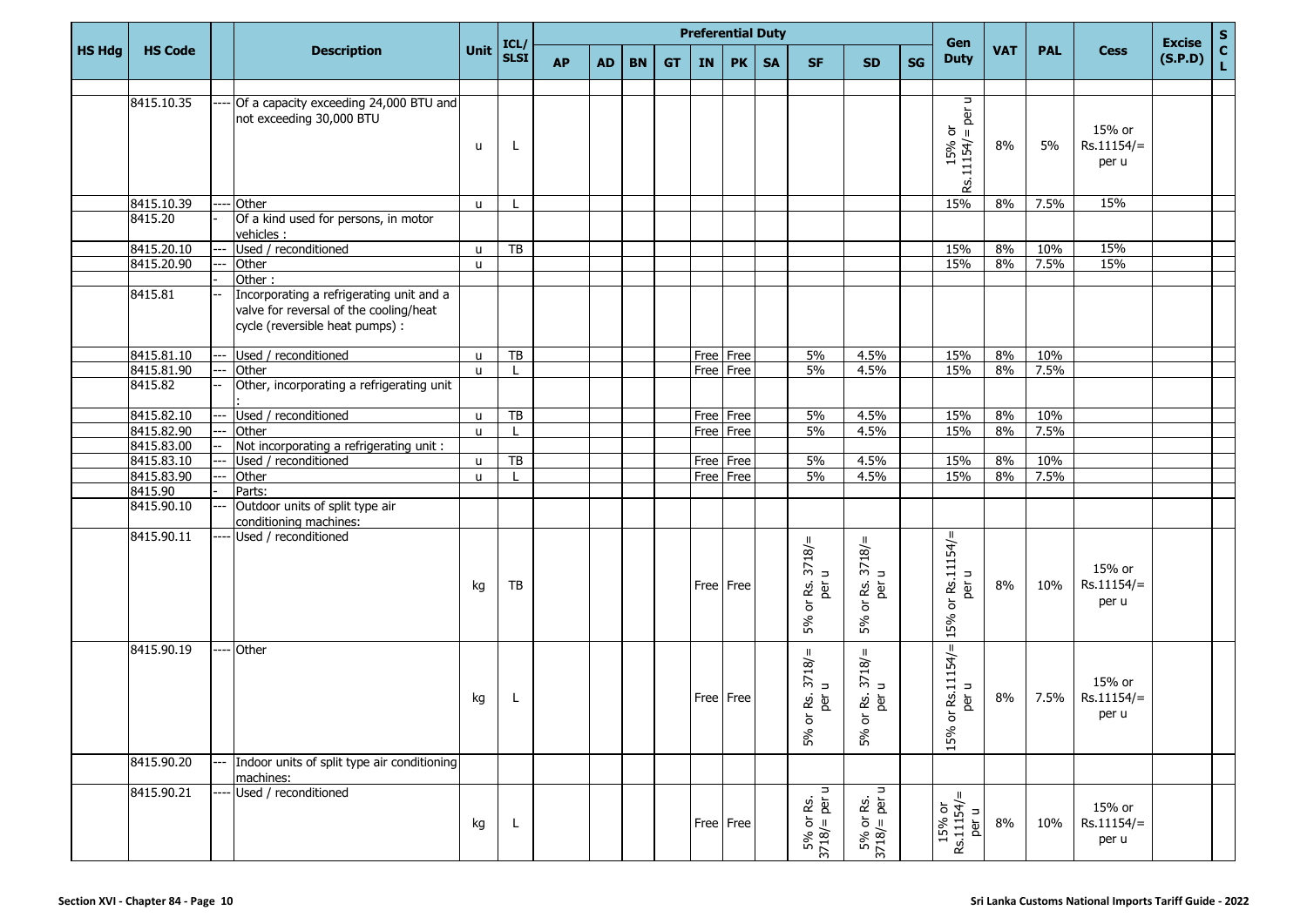|               |                |                                                                                                                                                                                              |              |                     |           |    |           |           |           | <b>Preferential Duty</b> |           |                                                     |                                   |           | Gen                               |            |            |                                 | <b>Excise</b> | S             |
|---------------|----------------|----------------------------------------------------------------------------------------------------------------------------------------------------------------------------------------------|--------------|---------------------|-----------|----|-----------|-----------|-----------|--------------------------|-----------|-----------------------------------------------------|-----------------------------------|-----------|-----------------------------------|------------|------------|---------------------------------|---------------|---------------|
| <b>HS Hdg</b> | <b>HS Code</b> | <b>Description</b>                                                                                                                                                                           | Unit         | ICL/<br><b>SLSI</b> | <b>AP</b> | AD | <b>BN</b> | <b>GT</b> | <b>IN</b> | <b>PK</b>                | <b>SA</b> | <b>SF</b>                                           | <b>SD</b>                         | <b>SG</b> | <b>Duty</b>                       | <b>VAT</b> | <b>PAL</b> | <b>Cess</b>                     | (S.P.D)       | $\frac{c}{L}$ |
|               |                |                                                                                                                                                                                              |              |                     |           |    |           |           |           |                          |           |                                                     |                                   |           |                                   |            |            |                                 |               |               |
|               | 8415.90.29     | Other                                                                                                                                                                                        | kg           | L                   |           |    |           |           |           | Free Free                |           | 3718/2<br>& g<br>$\overleftarrow{\mathrm{o}}$<br>5% | 3718/2<br><u>යි</u> මූ<br>ð<br>5% |           | or $Rs.11154 / =$<br>per u<br>15% | 8%         | 7.5%       | 15% or<br>$Rs.11154/=$<br>per u |               |               |
|               | 8415.90.90     | Other                                                                                                                                                                                        | kg           |                     |           |    |           |           |           | Free Free                |           | 5%                                                  | 4.5%                              |           | 15%                               | 8%         | 5%         |                                 |               |               |
| 84.16         |                | Furnace burners for liquid fuel, for<br>pulverized solid fuel or for gas;<br>mechanical stokers, including their<br>mechanical grates, mechanical ash<br>dischargers and similar appliances. |              |                     |           |    |           |           |           |                          |           |                                                     |                                   |           |                                   |            |            |                                 |               |               |
|               |                |                                                                                                                                                                                              |              |                     |           |    |           |           |           |                          |           |                                                     |                                   |           |                                   |            |            |                                 |               |               |
|               | 8416.10.00     | Furnace burners for liquid fuel                                                                                                                                                              | kg           |                     |           |    |           |           |           | Free Free                |           | Free                                                | Free                              | Free      | Free                              | 8%         | 5%         |                                 |               |               |
|               | 8416.20.00     | Other furnace burners, including<br>combination burners                                                                                                                                      | kg           |                     |           |    |           |           |           | Free Free                |           | Free                                                | Free                              | Free      | Free                              | 8%         | 5%         |                                 |               |               |
|               | 8416.30.00     | Mechanical stokers, including their<br>mechanical grates, mechanical ash<br>dischargers and similar appliances                                                                               | kg           |                     |           |    |           |           |           | Free Free                |           | Free                                                | Free                              | Free      | Free                              | 8%         | 5%         |                                 |               |               |
|               | 8416.90.00     | Parts                                                                                                                                                                                        | kg           |                     |           |    |           |           | Free Free |                          |           | Free                                                | Free                              | Free      | Free                              | 8%         | 5%         |                                 |               |               |
| 84.17         |                | <b>Industrial or laboratory furnaces</b><br>and ovens, including incinerators,<br>non-electric.                                                                                              |              |                     |           |    |           |           |           |                          |           |                                                     |                                   |           |                                   |            |            |                                 |               |               |
|               | 8417.10.00     | Furnaces and ovens for the roasting,<br>melting or other heat-treatment of ores,<br>pyrites or of metals                                                                                     | u            |                     |           |    |           |           |           | Free   Free              |           | Free                                                | Free                              | Free      | Free                              | 8%         | 5%         |                                 |               |               |
|               | 8417.20.00     | Bakery ovens, including biscuit ovens                                                                                                                                                        | u            |                     |           |    |           |           |           | Free Free                |           | Free                                                | Free                              | Free      | Free                              | 8%         | 5%         |                                 |               |               |
|               | 8417.80.00     | Other                                                                                                                                                                                        | $\mathsf{u}$ |                     |           |    |           |           |           | Free Free                |           | Free                                                | Free                              | Free      | Free                              | 8%         | 5%         |                                 |               |               |
|               | 8417.90.00     | Parts                                                                                                                                                                                        | kg           |                     |           |    |           |           |           | Free Free                |           | Free                                                | Free                              | Free      | Free                              | 8%         | 5%         |                                 |               |               |
| 84.18         |                | Refrigerators, freezers and other<br>refrigerating or freezing<br>equipment, electric or other; heat<br>pumps other than air conditioning<br>machines of heading 84.15.                      |              |                     |           |    |           |           |           |                          |           |                                                     |                                   |           |                                   |            |            |                                 |               |               |
|               |                |                                                                                                                                                                                              |              |                     |           |    |           |           |           |                          |           |                                                     |                                   |           |                                   |            |            |                                 |               |               |
|               | 8418.10        | Combined refrigerator-freezers, fitted<br>with separate external doors :                                                                                                                     |              |                     |           |    |           |           |           |                          |           |                                                     |                                   |           |                                   |            |            |                                 |               |               |
|               | 8418.10.10     | Used / reconditioned                                                                                                                                                                         | u            | TB                  | 12.6%     |    |           |           |           | Free Free                |           | 5%                                                  | 2.5%                              |           | 15%                               | 8%         | 5%         |                                 | 25%           |               |
|               | 8418.10.90     | Other<br>Refrigerators, household type :                                                                                                                                                     | u            |                     | 12.6%     |    |           |           |           | Free Free                |           | 5%                                                  | 2.5%                              |           | 15%                               | 8%         | $5\%$      |                                 | 25%           |               |
|               | 8418.21        | Compression-type:                                                                                                                                                                            |              |                     |           |    |           |           |           |                          |           |                                                     |                                   |           |                                   |            |            |                                 |               |               |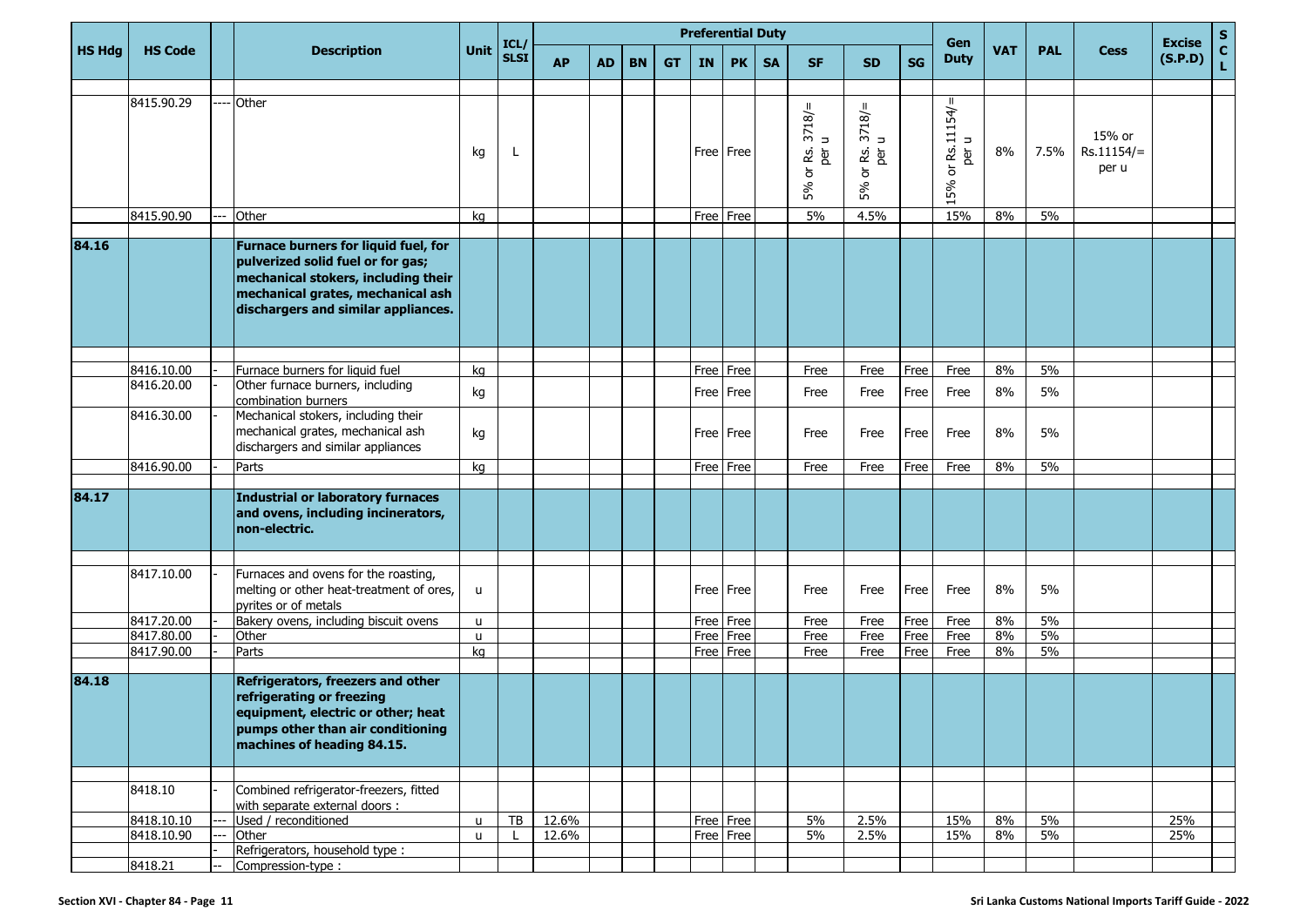|               |                       |                                                                                                                       |              |                        |           |           |           |           |           | <b>Preferential Duty</b> |           |           |           |      | Gen         |            |            |             | <b>Excise</b> | ${\sf s}$    |
|---------------|-----------------------|-----------------------------------------------------------------------------------------------------------------------|--------------|------------------------|-----------|-----------|-----------|-----------|-----------|--------------------------|-----------|-----------|-----------|------|-------------|------------|------------|-------------|---------------|--------------|
| <b>HS Hdg</b> | <b>HS Code</b>        | <b>Description</b>                                                                                                    | Unit         | ICL/<br><b>SLSI</b>    | <b>AP</b> | <b>AD</b> | <b>BN</b> | <b>GT</b> | <b>IN</b> | <b>PK</b>                | <b>SA</b> | <b>SF</b> | <b>SD</b> | SG   | <b>Duty</b> | <b>VAT</b> | <b>PAL</b> | <b>Cess</b> | (S.P.D)       | $\mathbf{C}$ |
|               |                       |                                                                                                                       |              |                        |           |           |           |           |           |                          |           |           |           |      |             |            |            |             |               |              |
|               | 8418.21.10            | Used / reconditioned                                                                                                  | u            | TB                     | 12.6%     |           |           |           |           | Free Free                |           | 6%        | 4.5%      |      | 15%         | 8%         | 5%         |             | 25%           |              |
|               | 8418.21.90            | other                                                                                                                 | u            |                        | 12.6%     |           |           |           |           | Free Free                |           | 6%        | 4.5%      |      | 15%         | 8%         | 5%         |             | 25%           |              |
|               | 8418.29               | Other:                                                                                                                |              |                        |           |           |           |           |           |                          |           |           |           |      |             |            |            |             |               |              |
|               | 8418.29.10            | Used / reconditioned absorption-type,<br>electrical                                                                   | u            | TB                     | 12.6%     |           |           |           |           | Free Free                |           | 9%        | 2.5%      |      | 15%         | 8%         | 5%         |             | 25%           |              |
|               | 8418.29.20            | Other absorption-type, electrical                                                                                     | u            |                        | 12.6%     |           |           |           |           | Free Free                |           | 9%        | 2.5%      |      | 15%         | 8%         | 5%         |             | 25%           |              |
|               | 8418.29.30            | Other used / reconditioned                                                                                            | u            | TB                     | 12.6%     |           |           |           |           |                          |           |           | 2.5%      |      | 15%         | 8%         | 5%         |             | 25%           |              |
|               | 8418.29.90            | Other                                                                                                                 | u            |                        | 12.6%     |           |           |           |           |                          |           |           | 2.5%      |      | 15%         | 8%         | 5%         |             | 25%           |              |
|               | 8418.30               | Freezers of the chest type, not<br>exceeding 800 I capacity :                                                         |              |                        |           |           |           |           |           |                          |           |           |           |      |             |            |            |             |               |              |
|               | 8418.30.10            | Not exceeding 566 l used /<br>reconditioned                                                                           | u            | TB                     | 13%       |           |           |           |           | Free Free                |           | 5%        | 5%        |      | 15%         | 8%         | 5%         | 15%         | 20%           |              |
|               | 8418.30.20            | Other, not exceeding 566 I                                                                                            | u            |                        | 13%       |           |           |           |           | Free Free                |           | 5%        | 5%        |      | 15%         | 8%         | 5%         | 15%         | 20%           |              |
|               | 8418.30.30            | Other, used / reconditioned                                                                                           | u            | TB                     |           |           |           |           |           | Free Free                |           | Free      | Free      | Free | Free        | 8%         | 5%         |             |               |              |
|               | 8418.30.90            | Other                                                                                                                 | u            |                        |           |           |           |           |           | Free Free                |           | Free      | Free      | Free | Free        | 8%         | 5%         |             |               |              |
|               | 8418.40               | Freezers of the upright type, not<br>exceeding 900   capacity :                                                       |              |                        |           |           |           |           |           |                          |           |           |           |      |             |            |            |             |               |              |
|               | 8418.40.10            | Not exceeding 566 I used /                                                                                            | u            | TB                     | 13%       |           |           |           |           |                          |           |           |           |      | 15%         | 8%         | 5%         | 15%         | 20%           |              |
|               | 8418.40.20            | Other, not exceeding 566 I                                                                                            | u            |                        | 13%       |           |           |           |           |                          |           |           |           |      | 15%         |            | 5%         | 15%         | 20%           |              |
|               | 8418.40.30            | Other, used / reconditioned                                                                                           | u            | TB                     |           |           |           |           |           |                          |           |           |           | Free | Free        | 8%         | 5%         |             |               |              |
|               | 8418.40.90<br>8418.50 | Other<br>Other furniture (chests, cabinets, display                                                                   | $\mathbf{u}$ |                        |           |           |           |           |           |                          |           |           |           | Free | Free        | 8%         | 5%         |             |               |              |
|               |                       | counters, show-cases and the like) for<br>storage and display, incorporating<br>refrigerating or freezing equipment : |              |                        |           |           |           |           |           |                          |           |           |           |      |             |            |            |             |               |              |
|               | 8418.50.10            | Used / reconditioned                                                                                                  | u            | TB                     | Free      |           |           |           |           | Free Free                |           | Free      | Free      | Free | Free        | 8%         | 5%         |             |               |              |
|               | 8418.50.90            | Other                                                                                                                 | $\mathbf{u}$ |                        | Free      |           |           |           |           | Free Free                |           | Free      | Free      | Free | Free        | 8%         | Ex         |             |               |              |
|               |                       | Other refrigerating or freezing<br>equipment; heat pumps :                                                            |              |                        |           |           |           |           |           |                          |           |           |           |      |             |            |            |             |               |              |
|               | 8418.61.00            | Heat pumps other than air conditioning<br>machines of heading 84.15                                                   | u            | L                      | Free      |           |           |           |           | Free                     |           |           | Free      | Free | Free        | 8%         | Ex         |             |               |              |
|               | 8418.69               | Other:                                                                                                                |              |                        |           |           |           |           |           |                          |           |           |           |      |             |            |            |             |               |              |
|               | 8418.69.10            | Cabinet and chest type refrigerators<br>exceeding 566 I and below 850 I used/<br>reconditioned                        | kg           | TB                     | 11.25%    |           |           |           |           | Free                     |           |           | 4.5%      |      | 15%         | 8%         | 5%         |             |               |              |
|               | 8418.69.20            | Other, cabinet and chest type<br>refrigerators exceeding 566 I and below<br>850                                       | kg           |                        | 11.25%    |           |           |           |           | Free                     |           |           | 4.5%      |      | 15%         | 8%         | 5%         |             |               |              |
|               | $\sqrt{84}18.69.30$   | Blast-freezers for preserving poultry<br>meat used/ reconditioned                                                     | кg           | $\mathsf{T}\mathsf{B}$ | Free      |           |           |           |           | Free                     |           |           | Free      |      | Free Free   | Ex         | 5%         |             |               |              |
|               | 8418.69.40            | Other, blast-freezers for preserving<br>poultry meat                                                                  | kg           |                        | Free      |           |           |           |           | Free                     |           |           | Free      | Free | Free        | 8%         | 5%         |             |               |              |
|               | 8418.69.50            | Milk chilling tanks used/ reconditioned                                                                               | kg           | TB                     | Free      |           |           |           |           | Free                     |           |           | Free      | Free | Free        | Ex         | 5%         |             |               |              |
|               | 8418.69.60            | Other, milk chilling tanks                                                                                            | kg           |                        | Free      |           |           |           |           | Free                     |           |           | Free      | Free | Free        | Ex         | Ex         |             |               |              |
|               | 8418.69.70            | Other, used/re-conditioned                                                                                            | kg           | TB                     | Free      |           |           |           |           | Free                     |           |           | Free      | Free | Free        | 8%         | $5\%$      |             |               |              |
|               | 8418.69.90            | Other                                                                                                                 | kq           |                        | Free      |           |           |           |           | Free                     |           |           | Free      | Free | Free        | 8%         | 7.5%       |             |               |              |
|               |                       | Parts:                                                                                                                |              |                        |           |           |           |           |           |                          |           |           |           |      |             |            |            |             |               |              |
|               | 8418.91               | Furniture designed to receive<br>refrigerating or freezing equipment :                                                |              |                        |           |           |           |           |           |                          |           |           |           |      |             |            |            |             |               |              |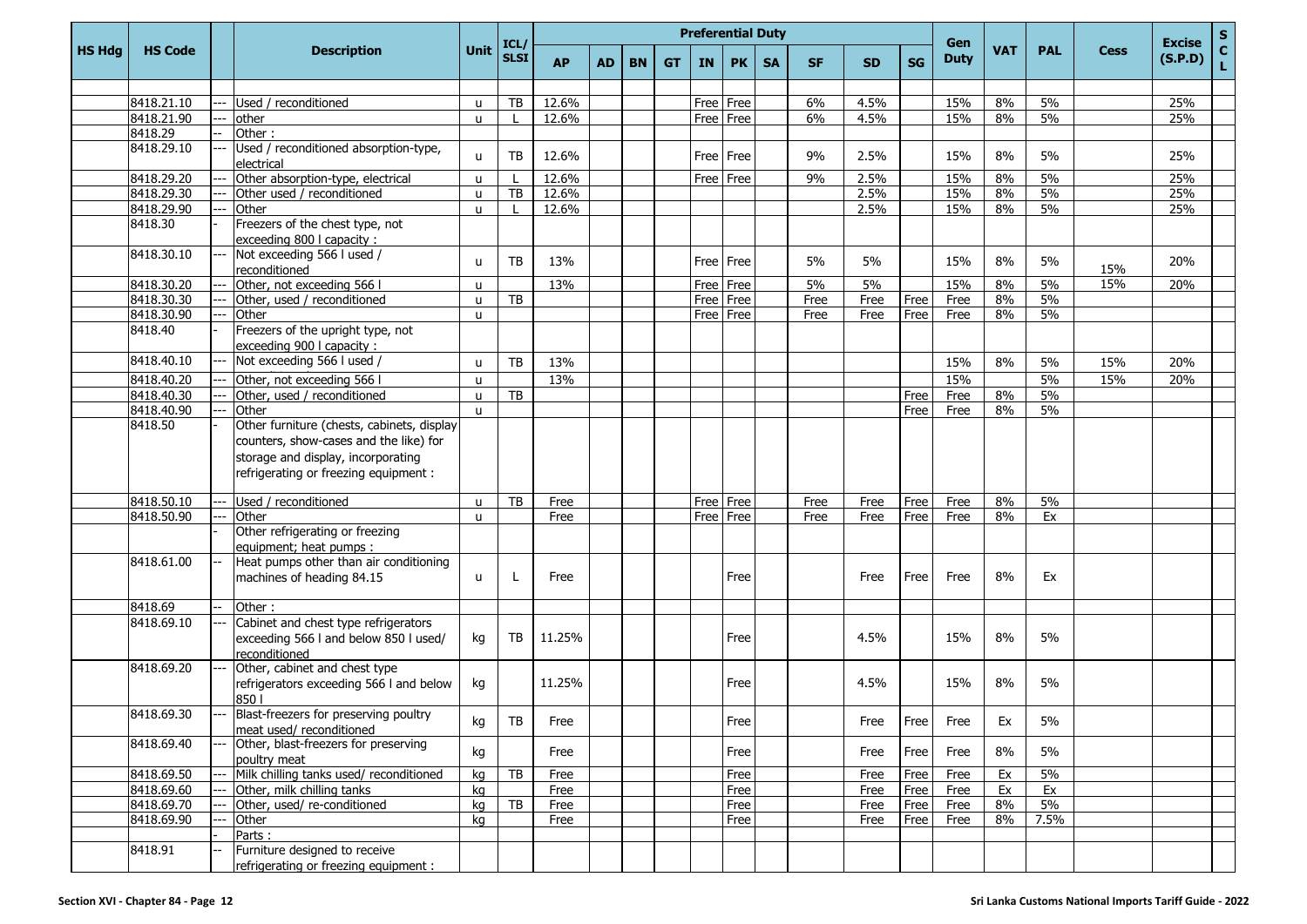|               |                |                                                                                                                                                                                                                                                                                                                                                                                                                                                                                                                                                             |      |                     |           |    |           |           |           | <b>Preferential Duty</b> |           |           |           |           | Gen         |            |            |             | <b>Excise</b> | ${\bf S}$          |
|---------------|----------------|-------------------------------------------------------------------------------------------------------------------------------------------------------------------------------------------------------------------------------------------------------------------------------------------------------------------------------------------------------------------------------------------------------------------------------------------------------------------------------------------------------------------------------------------------------------|------|---------------------|-----------|----|-----------|-----------|-----------|--------------------------|-----------|-----------|-----------|-----------|-------------|------------|------------|-------------|---------------|--------------------|
| <b>HS Hdg</b> | <b>HS Code</b> | <b>Description</b>                                                                                                                                                                                                                                                                                                                                                                                                                                                                                                                                          | Unit | ICL/<br><b>SLSI</b> | <b>AP</b> | AD | <b>BN</b> | <b>GT</b> | <b>IN</b> | <b>PK</b>                | <b>SA</b> | <b>SF</b> | <b>SD</b> | <b>SG</b> | <b>Duty</b> | <b>VAT</b> | <b>PAL</b> | <b>Cess</b> | (S.P.D)       | $\mathbf{C}$<br>Ĺ. |
|               |                |                                                                                                                                                                                                                                                                                                                                                                                                                                                                                                                                                             |      |                     |           |    |           |           |           |                          |           |           |           |           |             |            |            |             |               |                    |
|               | 8418.91.10     | Cabinets for refrigerators                                                                                                                                                                                                                                                                                                                                                                                                                                                                                                                                  | kg   |                     |           |    |           |           |           |                          |           |           |           | Free      | Free        | 8%         | 5%         |             | 25%           |                    |
|               | 8418.91.20     | Other cabinets                                                                                                                                                                                                                                                                                                                                                                                                                                                                                                                                              | kg   |                     |           |    |           |           |           |                          |           |           |           |           | 15%         | 8%         | 5%         | 15%         | 20%           |                    |
|               | 8418.91.90     | Other                                                                                                                                                                                                                                                                                                                                                                                                                                                                                                                                                       | kg   |                     | 7.5%      |    |           |           |           |                          |           |           |           |           | 15%         | 8%         | 5%         |             |               |                    |
|               | 8418.99.00     | Other                                                                                                                                                                                                                                                                                                                                                                                                                                                                                                                                                       | kg   |                     | Free      |    |           |           |           | Free   Free              |           | Free      | Free      | Free      | Free        | 8%         | 5%         |             |               |                    |
| 84.19         |                | Machinery, plant or laboratory<br>equipment, whether or not<br>electrically heated (excluding<br>furnaces, ovens and other<br>equipment of heading 85.14), for<br>the treatment of materials by a<br>process involving a change of<br>temperature such as heating,<br>cooking, roasting, distilling,<br>rectifying, sterilizing, pasteurizing,<br>steaming, drying evaporating,<br>vaporizing, condensing or cooling,<br>other than machinery or plant of a<br>kind used for domestic purposes;<br>instantaneous or storage water<br>heaters, non-electric. |      |                     |           |    |           |           |           |                          |           |           |           |           |             |            |            |             |               |                    |
|               |                |                                                                                                                                                                                                                                                                                                                                                                                                                                                                                                                                                             |      |                     |           |    |           |           |           |                          |           |           |           |           |             |            |            |             |               |                    |
|               |                | Instantaneous or storage water heaters,<br>non-electric:                                                                                                                                                                                                                                                                                                                                                                                                                                                                                                    |      |                     |           |    |           |           |           |                          |           |           |           |           |             |            |            |             |               |                    |
|               | 8419.11.00     | Instantaneous gas water heaters                                                                                                                                                                                                                                                                                                                                                                                                                                                                                                                             | u    |                     |           |    |           |           |           | Free Free                |           | Free      | Free      | Free      | Free        | 8%         | 5%         |             |               |                    |
|               | 8419.19.00     | Other                                                                                                                                                                                                                                                                                                                                                                                                                                                                                                                                                       | u    |                     |           |    |           |           |           | Free   Free              |           | Free      | Free      | Free      | Free        | 8%         | 5%         |             |               |                    |
|               | 8419.20.00     | Medical, surgical or laboratory sterilisers                                                                                                                                                                                                                                                                                                                                                                                                                                                                                                                 | u    |                     |           |    |           |           |           | Free   Free              |           | Free      | Free      | Free      | Free        | 8%         | 5%         |             |               |                    |
|               |                | Dryers:                                                                                                                                                                                                                                                                                                                                                                                                                                                                                                                                                     |      |                     |           |    |           |           |           |                          |           |           |           |           |             |            |            |             |               |                    |
|               | 8419.31.00     | For agricultural products                                                                                                                                                                                                                                                                                                                                                                                                                                                                                                                                   | u    |                     |           |    |           |           |           | Free Free                |           | Free      | Free      | Free      | Free        | 8%         | Ex         |             |               |                    |
|               | 8419.32.00     | For wood, paper pulp, paper or<br>paperboard                                                                                                                                                                                                                                                                                                                                                                                                                                                                                                                | u    |                     |           |    |           |           |           | Free   Free              |           | Free      | Free      | Free      | Free        | 8%         | 5%         |             |               |                    |
|               | 8419.39.00     | Other                                                                                                                                                                                                                                                                                                                                                                                                                                                                                                                                                       | u    |                     | Free      |    |           |           |           | Free Free                |           | Free      | Free      | Free      | Free        | 8%         | 5%         |             |               |                    |
|               | 8419.40.00     | Distilling or rectifying plant                                                                                                                                                                                                                                                                                                                                                                                                                                                                                                                              | u    |                     |           |    |           |           |           | Free   Free              |           | Free      | Free      | Free      | Free        | 8%         | 7.5%       |             |               |                    |
|               | 8419.50.00     | Heat exchange units                                                                                                                                                                                                                                                                                                                                                                                                                                                                                                                                         | u    |                     |           |    |           |           |           | Free Free                |           | Free      | Free      | Free      | Free        | 8%         | 5%         |             |               |                    |
|               | 8419.60.00     | Machinery for liquefying air or other<br>gases                                                                                                                                                                                                                                                                                                                                                                                                                                                                                                              | u    |                     |           |    |           |           |           | Free   Free              |           | Free      | Free      | Free      | Free        | 8%         | 5%         |             |               |                    |
|               |                | Other machinery, plant and equipment :                                                                                                                                                                                                                                                                                                                                                                                                                                                                                                                      |      |                     |           |    |           |           |           |                          |           |           |           |           |             |            |            |             |               |                    |
|               | 8419.81.00     | For making hot drinks or for cooking or<br>heating food                                                                                                                                                                                                                                                                                                                                                                                                                                                                                                     | u    |                     |           |    |           |           |           | Free Free                |           | Free      | Free      | Free      | Free        | 8%         | 5%         |             |               |                    |
|               | 8419.89        | Other:                                                                                                                                                                                                                                                                                                                                                                                                                                                                                                                                                      |      |                     |           |    |           |           |           |                          |           |           |           |           |             |            |            |             |               |                    |
|               | 8419.89.10     | Equipment for pasteurization and<br>sterilization of milk                                                                                                                                                                                                                                                                                                                                                                                                                                                                                                   | u    |                     |           |    |           |           |           | Free   Free              |           | Free      |           | Free      | Free        | Ex         | Ex         |             |               |                    |
|               | 8419.89.90     | Other                                                                                                                                                                                                                                                                                                                                                                                                                                                                                                                                                       | u    |                     |           |    |           |           |           | Free Free                |           | Free      | Free      | Free      | Free        | 8%         | 2.5%       |             |               |                    |
|               | 8419.90.00     | Parts                                                                                                                                                                                                                                                                                                                                                                                                                                                                                                                                                       | kg   |                     |           |    |           |           |           | Free Free                |           | Free      | Free      | Free      | Free        | 8%         | 5%         |             |               |                    |
|               |                |                                                                                                                                                                                                                                                                                                                                                                                                                                                                                                                                                             |      |                     |           |    |           |           |           |                          |           |           |           |           |             |            |            |             |               |                    |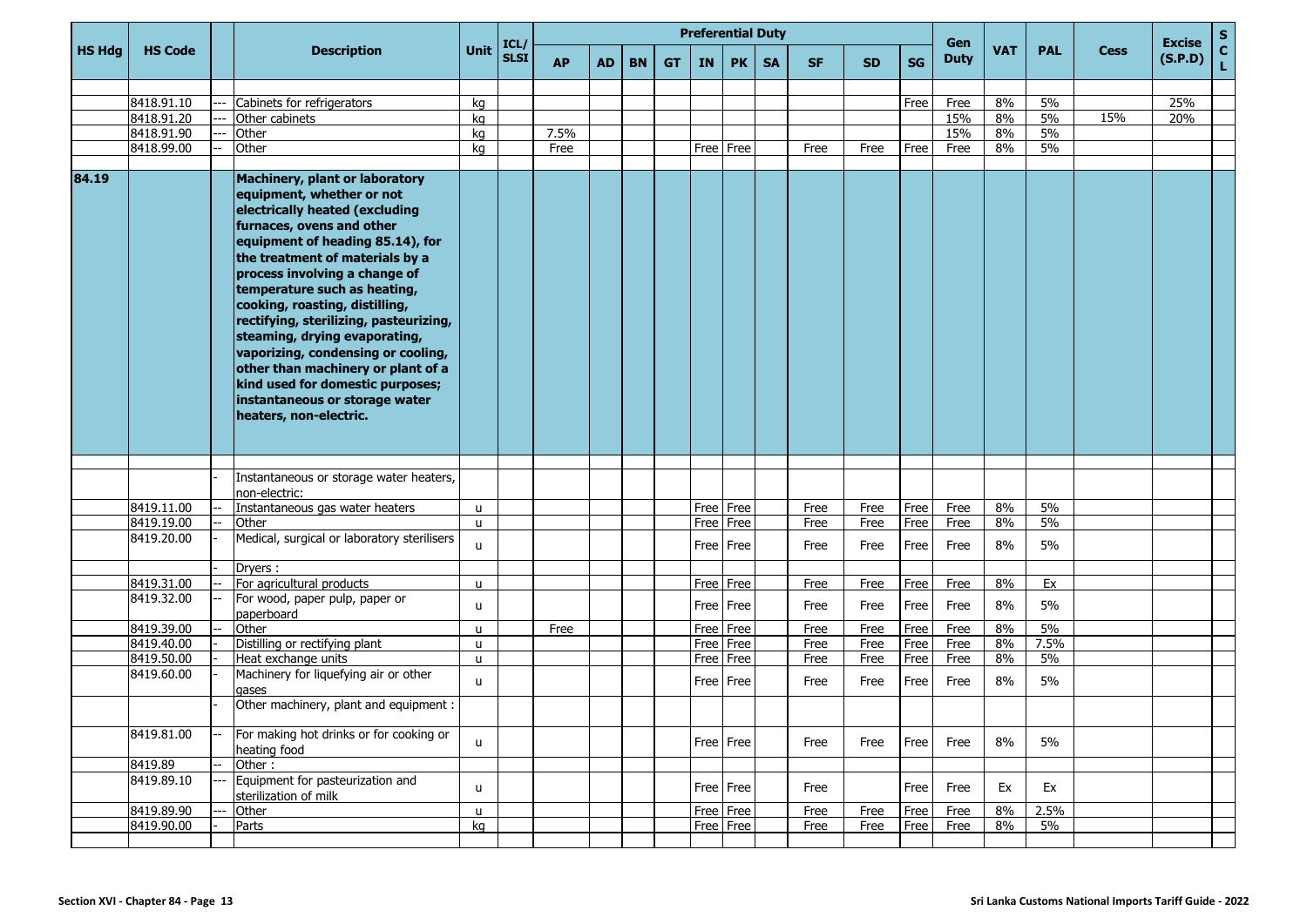|               |                          |                          |                                                                                                                           |                   |                     |              |           |           |           | <b>Preferential Duty</b> |                        |           |              |              |              |                                                 |            |            |             |                          | $\mathbf{s}$       |
|---------------|--------------------------|--------------------------|---------------------------------------------------------------------------------------------------------------------------|-------------------|---------------------|--------------|-----------|-----------|-----------|--------------------------|------------------------|-----------|--------------|--------------|--------------|-------------------------------------------------|------------|------------|-------------|--------------------------|--------------------|
| <b>HS Hdg</b> | <b>HS Code</b>           |                          | <b>Description</b>                                                                                                        | <b>Unit</b>       | ICL/<br><b>SLSI</b> | <b>AP</b>    | <b>AD</b> | <b>BN</b> | <b>GT</b> | IN                       | <b>PK</b>              | <b>SA</b> | <b>SF</b>    | <b>SD</b>    | <b>SG</b>    | Gen<br><b>Duty</b>                              | <b>VAT</b> | <b>PAL</b> | <b>Cess</b> | <b>Excise</b><br>(S.P.D) | $\mathbf{C}$<br>L. |
| 84.20         |                          |                          | Calendering or other rolling<br>machines, other than for metals or<br>glass, and cylinders therefor.                      |                   |                     |              |           |           |           |                          |                        |           |              |              |              |                                                 |            |            |             |                          |                    |
|               | 8420.10.00               |                          | Calendering or other rolling machines<br>Parts:                                                                           | u                 |                     |              |           |           |           | Free   Free              |                        |           | Free         | Free         | Free         | Free                                            | 8%         | 5%         |             |                          |                    |
|               | 8420.91.00<br>8420.99.00 |                          | Cylinders<br>Other                                                                                                        | kg<br>kg          |                     |              |           |           |           | Free                     | Free<br>Free Free      |           | Free<br>Free | Free<br>Free | Free<br>Free | Free<br>Free                                    | 8%<br>8%   | 5%<br>5%   |             |                          |                    |
| 84.21         |                          |                          | Centrifuges, including centrifugal<br>dryers; filtering or purifying<br>machinery and apparatus, for<br>liquids or gases. |                   |                     |              |           |           |           |                          |                        |           |              |              |              |                                                 |            |            |             |                          |                    |
|               |                          |                          | Centrifuges, including centrifugal dryers                                                                                 |                   |                     |              |           |           |           |                          |                        |           |              |              |              |                                                 |            |            |             |                          |                    |
|               | 8421.11.00<br>8421.12.00 |                          | Cream separators<br>Clothes-dryers                                                                                        | u<br>u            |                     |              |           |           |           | Free<br>Free             | Free<br>Free           |           | Free<br>Free | Free<br>Free | Free<br>Free | Free<br>Free                                    | 8%<br>8%   | 5%<br>5%   |             |                          |                    |
|               | 8421.19<br>8421.19.10    |                          | Other:<br>Centrifuges for testing of milk including<br>milk-fat                                                           | u                 |                     |              |           |           |           | Free                     | Free                   |           | Free         | Free         | Free         | Free                                            | Ex         | 5%         |             |                          |                    |
|               | 8421.19.90               |                          | Other<br>Filtering or purifying machinery and<br>apparatus for liquids :                                                  | u                 |                     | Free         |           |           |           | Free   Free              |                        |           | Free         | Free         | Free         | Free                                            | 8%         | 5%         |             |                          |                    |
|               | 8421.21<br>8421.21.10    |                          | For filtering or purifying water:<br>Household, candle type                                                               | u                 |                     |              |           |           |           |                          | Free                   |           |              |              |              | $\Rightarrow$<br>per<br>৯<br>500/<br>15%<br>RS. | 8%         | 5%         |             |                          |                    |
|               | 8421.21.90               | ---                      | Other                                                                                                                     | u                 |                     |              |           |           |           |                          | Free                   |           |              |              | Free         | Free                                            | 8%         | 7.5%       |             |                          |                    |
|               | 8421.22.00               |                          | For filtering or purifying beverages other<br>than water                                                                  | u                 |                     |              |           |           |           |                          |                        |           |              | Free         |              | 15%                                             | 8%         | 5%         |             |                          |                    |
|               | 8421.23<br>8421.23.10    |                          | Oil or petrol-filters for internal<br>combustion engines:<br>Energy serving ceramic filters for motor                     | u                 |                     |              |           |           |           |                          |                        |           |              |              | Free         | Free                                            | 8%         | Ex         |             |                          |                    |
|               | 8421.23.90               | $---$                    | vehicles<br>Other                                                                                                         | u                 |                     |              |           |           |           |                          |                        |           |              |              |              | 15%                                             | 8%         | Ex         | 15%         |                          |                    |
|               | 8421.29                  | $\overline{\phantom{a}}$ | Other:                                                                                                                    |                   |                     |              |           |           |           |                          |                        |           |              |              |              |                                                 |            |            |             |                          |                    |
|               | 8421.29.10<br>8421.29.90 |                          | Disposable sterilized dialyzer<br>Other<br>Filtering or purifying machinery and                                           | u<br>$\mathsf{u}$ |                     | Free<br>Free |           |           |           |                          | Free Free<br>Free Free |           | Free<br>Free | Free<br>Free | Free<br>Free | Free<br>Free                                    | Ex<br>8%   | 5%<br>5%   |             |                          |                    |
|               | 8421.31.00               | --                       | apparatus for gases :<br>Intake air filters for internal combustion<br>engines                                            | u                 |                     |              |           |           |           |                          |                        |           |              |              |              | 15%                                             | 8%         | 5%         | 15%         |                          |                    |
|               | 8421.39.00               |                          | Other<br>Parts:                                                                                                           | u                 |                     | Free         |           |           |           |                          | Free Free              |           | Free         | Free         | Free         | Free                                            | $8\%$      | 5%         |             |                          |                    |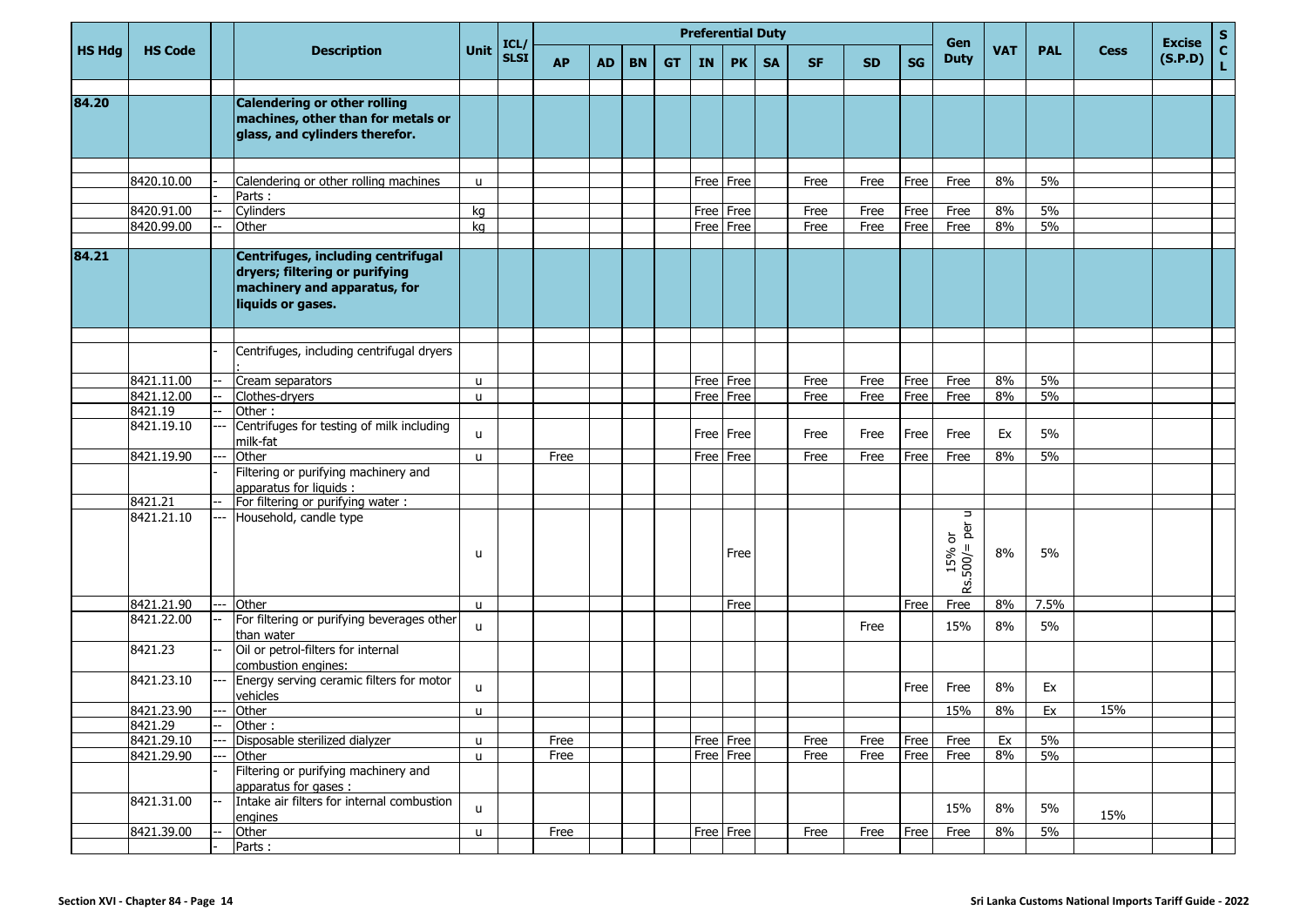|               |                |       |                                                                                                                                                                                                                                                                                                                                                                                                                        |              |              |           |           |           |           |      |           | <b>Preferential Duty</b> |           |           |           | Gen         |            |            |             | <b>Excise</b> | $\mathbf{s}$       |
|---------------|----------------|-------|------------------------------------------------------------------------------------------------------------------------------------------------------------------------------------------------------------------------------------------------------------------------------------------------------------------------------------------------------------------------------------------------------------------------|--------------|--------------|-----------|-----------|-----------|-----------|------|-----------|--------------------------|-----------|-----------|-----------|-------------|------------|------------|-------------|---------------|--------------------|
| <b>HS Hdg</b> | <b>HS Code</b> |       | <b>Description</b>                                                                                                                                                                                                                                                                                                                                                                                                     | <b>Unit</b>  | ICL/<br>SLSI | <b>AP</b> | <b>AD</b> | <b>BN</b> | <b>GT</b> | IN   | <b>PK</b> | <b>SA</b>                | <b>SF</b> | <b>SD</b> | <b>SG</b> | <b>Duty</b> | <b>VAT</b> | <b>PAL</b> | <b>Cess</b> | (S.P.D)       | $\mathbf{C}$<br>Ĺ. |
|               | 8421.91.00     |       | Of centrifuges, including centrifugal<br>dryers                                                                                                                                                                                                                                                                                                                                                                        | kg           |              |           |           |           |           |      | Free Free |                          | Free      | Free      | Free      | Free        | 8%         | 5%         |             |               |                    |
|               | 8421.99        |       | Other:                                                                                                                                                                                                                                                                                                                                                                                                                 |              |              |           |           |           |           |      |           |                          |           |           |           |             |            |            |             |               |                    |
|               | 8421.99.10     | $---$ | Replacement oil filter cartridges<br>(elements) for internal combustion<br>engines                                                                                                                                                                                                                                                                                                                                     | kg           |              |           |           |           |           |      | Free Free |                          | 5%        | 5%        |           | 15%         | 8%         | 5%         | 15%         |               |                    |
|               | 8421.99.20     |       | Replacement air filter cartridges<br>(elements) for internal combustion<br>engines                                                                                                                                                                                                                                                                                                                                     | kg           |              |           |           |           |           |      | Free Free |                          | 5%        | 5%        |           | 15%         | 8%         | 5%         | 15%         |               |                    |
|               | 8421.99.90     |       | Other                                                                                                                                                                                                                                                                                                                                                                                                                  | kg           |              |           |           |           |           | Free | Free      |                          | 5%        | 4.5%      |           | 15%         | 8%         | 5%         |             |               |                    |
|               |                |       |                                                                                                                                                                                                                                                                                                                                                                                                                        |              |              |           |           |           |           |      |           |                          |           |           |           |             |            |            |             |               |                    |
| 84.22         |                |       | Dish washing machines; machinery<br>for cleaning or drying bottles or<br>other containers; machinery for<br>filling, closing, sealing or labelling<br>bottles, cans, boxes, bags or other<br>containers; machinery for<br>capsuling bottles, jars, tubes and<br>similar containers; other packing or<br>wrapping machinery (including<br>heat-shrink wrapping machinery);<br>machinery for aerating beverages<br>$(+)$ |              |              |           |           |           |           |      |           |                          |           |           |           |             |            |            |             |               |                    |
|               |                |       | Dish washing machines:                                                                                                                                                                                                                                                                                                                                                                                                 |              |              |           |           |           |           |      |           |                          |           |           |           |             |            |            |             |               |                    |
|               | 8422.11.00     |       | Of the household type                                                                                                                                                                                                                                                                                                                                                                                                  | u            |              |           |           |           |           |      | Free Free |                          | 5%        | 4.5%      |           | 15%         | 8%         | 5%         |             | 30%           |                    |
|               | 8422.19.00     |       | Other                                                                                                                                                                                                                                                                                                                                                                                                                  | u            |              |           |           |           |           | Free | Free      |                          | Free      | Free      | Free      | Free        | 8%         | 5%         |             |               |                    |
|               | 8422.20.00     |       | Machinery for cleaning or drying bottles<br>or other containers                                                                                                                                                                                                                                                                                                                                                        | u            |              |           |           |           |           |      | Free Free |                          | Free      | Free      | Free      | Free        | 8%         | 5%         |             |               |                    |
|               | 8422.30        |       | Machinery for filling, closing, sealing, or<br>labelling bottles, cans, boxes, bags or<br>other containers; machinery for<br>capsuling bottles, jars, tubes and similar<br>containers; machinery for aerating<br>beverages :                                                                                                                                                                                           |              |              |           |           |           |           |      |           |                          |           |           |           |             |            |            |             |               |                    |
|               | 8422.30.10     |       | Machinery for packing of milk                                                                                                                                                                                                                                                                                                                                                                                          | u            |              |           |           |           |           |      | Free Free |                          | Free      |           | Free      | Free        | Ex         | Ex         |             |               |                    |
|               | 8422.30.20     | ---   | Tea bag packaging machines producing<br>tea bags made of filter paper to<br>accommodate up to 4 g of tea                                                                                                                                                                                                                                                                                                               | u            |              |           |           |           |           |      | Free Free |                          | Free      |           | Free      | Free        | Ex         | Ex         |             |               |                    |
|               | 8422.30.30     | ---   | For canning fruit / vegetables                                                                                                                                                                                                                                                                                                                                                                                         | u            |              |           |           |           |           |      | Free Free |                          | Free      |           | Free      | Free        | Ex         | Ex         |             |               |                    |
|               | 8422.30.90     |       | Other                                                                                                                                                                                                                                                                                                                                                                                                                  | $\mathsf{u}$ |              |           |           |           |           |      | Free Free |                          | Free      | Free      | Free      | Free        | Con        | $5\%$      |             |               |                    |
|               | 8422.40.00     |       | Other packing or wrapping machinery<br>(including heat-shrink wrapping<br>machinery)                                                                                                                                                                                                                                                                                                                                   | u            |              |           |           |           |           |      | Free Free |                          | Free      | Free      | Free      | Free        | 8%         | 5%         |             |               |                    |
|               | 8422.90.00     |       | Parts                                                                                                                                                                                                                                                                                                                                                                                                                  | kg           |              |           |           |           |           |      | Free Free |                          | Free      | Free      | Free      | Free        | 8%         | $5\%$      |             |               |                    |
|               |                |       |                                                                                                                                                                                                                                                                                                                                                                                                                        |              |              |           |           |           |           |      |           |                          |           |           |           |             |            |            |             |               |                    |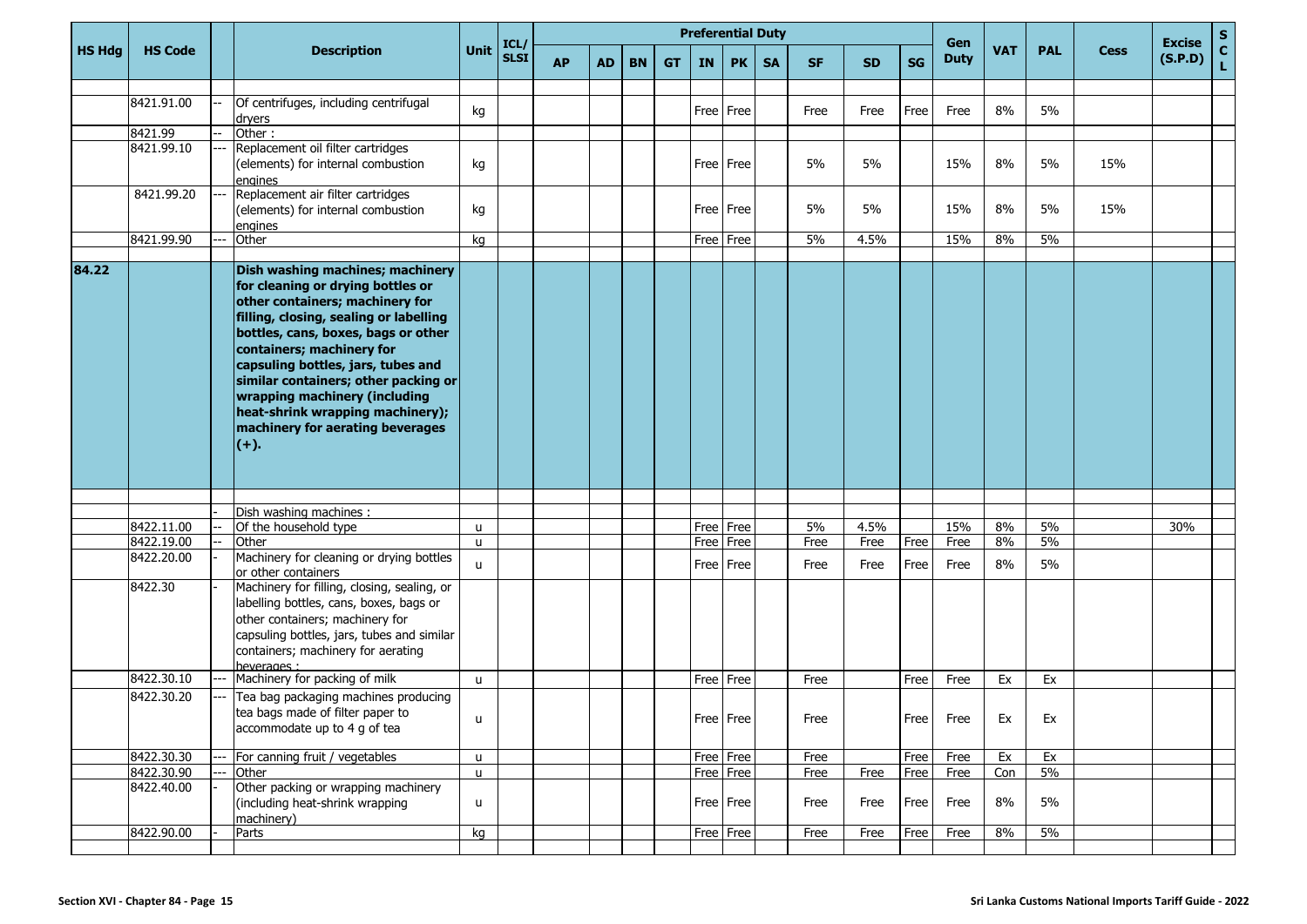|               |                          |              |                                                                                                                                                                                                                                                                                             |                   |                     |           |           |           |           |      | <b>Preferential Duty</b> |           |              |              |              |                    |            |             |             |                          | $\mathbf{s}$       |
|---------------|--------------------------|--------------|---------------------------------------------------------------------------------------------------------------------------------------------------------------------------------------------------------------------------------------------------------------------------------------------|-------------------|---------------------|-----------|-----------|-----------|-----------|------|--------------------------|-----------|--------------|--------------|--------------|--------------------|------------|-------------|-------------|--------------------------|--------------------|
| <b>HS Hdg</b> | <b>HS Code</b>           |              | <b>Description</b>                                                                                                                                                                                                                                                                          | <b>Unit</b>       | ICL/<br><b>SLSI</b> | <b>AP</b> | <b>AD</b> | <b>BN</b> | <b>GT</b> | IN   | <b>PK</b>                | <b>SA</b> | <b>SF</b>    | <b>SD</b>    | <b>SG</b>    | Gen<br><b>Duty</b> | <b>VAT</b> | <b>PAL</b>  | <b>Cess</b> | <b>Excise</b><br>(S.P.D) | $\mathbf{C}$<br>Ĺ. |
| 84.23         |                          |              | <b>Weighing machinery (excluding</b><br>balances of a sensitivity of 5 cg or<br>better), including weight operated<br>counting or checking machines;<br>weighing machine weights of all<br>$\overline{\text{kinds}(+)}$ .                                                                   |                   |                     |           |           |           |           |      |                          |           |              |              |              |                    |            |             |             |                          |                    |
|               |                          |              |                                                                                                                                                                                                                                                                                             |                   |                     |           |           |           |           |      |                          |           |              |              |              |                    |            |             |             |                          |                    |
|               | 8423.10                  |              | Personal weighing machines, including<br>baby scales; household scales :                                                                                                                                                                                                                    |                   |                     |           |           |           |           |      |                          |           |              |              |              |                    |            |             |             |                          |                    |
|               | 8423.10.10               | ---          | Personal weighing machines, including<br>baby scales                                                                                                                                                                                                                                        | u                 |                     |           |           |           |           |      |                          |           |              |              | Free         | Free               | 8%         | 7.5%        |             |                          |                    |
|               | 8423.10.20               |              | Household scales                                                                                                                                                                                                                                                                            | u                 |                     |           |           |           |           |      |                          |           |              |              |              | 15%                | 8%         | 7.5%        | 15%         |                          |                    |
|               | 8423.20.00               |              | Scales for continuous weighing of goods<br>on conveyors                                                                                                                                                                                                                                     | u                 |                     |           |           |           |           |      | Free Free                |           | Free         | Free         | Free         | Free               | 8%         | 5%          |             |                          |                    |
|               | 8423.30.00               |              | Constant weight scales and scales for<br>discharging a predetermined weight of<br>material into a bag or container,<br>including hopper scales<br>Other weighing machinery:                                                                                                                 | <b>u</b>          |                     |           |           |           |           |      | Free Free                |           | Free         | Free         | Free         | Free               | 8%         | 7.5%        |             |                          |                    |
|               | 8423.81.00               |              | Having a maximum weighing capacity                                                                                                                                                                                                                                                          |                   |                     |           |           |           |           |      |                          |           |              |              |              |                    |            |             |             |                          |                    |
|               |                          |              | not exceeding 30 kg                                                                                                                                                                                                                                                                         | u                 |                     |           |           |           |           |      | Free Free                |           | 5%           | 5%           |              | 15%                | 8%         | 7.5%        | 15%         |                          |                    |
|               | 8423.82.00               |              | Having a maximum weighing capacity<br>exceeding 30 kg but not exceeding<br>5,000 kg                                                                                                                                                                                                         | u                 |                     | 14.25%    |           |           |           |      | Free Free                |           | 5%           | 5%           |              | 15%                | 8%         | 7.5%        | 15%         |                          |                    |
|               | 8423.89.00               |              | Other                                                                                                                                                                                                                                                                                       | $\mathbf{u}$      |                     |           |           |           |           |      | Free Free                |           | Free         | Free         | Free         | Free               | 8%         | 7.5%        |             |                          |                    |
|               | 8423.90                  |              | Weighing machine weights of all kinds;<br>parts of weighing machinery:                                                                                                                                                                                                                      |                   |                     |           |           |           |           |      |                          |           |              |              |              |                    |            |             |             |                          |                    |
|               | 8423.90.10               |              | Weights                                                                                                                                                                                                                                                                                     | kg                |                     | 13.5%     |           |           |           |      | Free Free                |           | 7.5%         | 5%           |              | 15%                | 8%         | 7.5%        | 15%         |                          |                    |
|               | 8423.90.90               |              | Parts                                                                                                                                                                                                                                                                                       | kg                |                     | Free      |           |           |           | Free | Free                     |           | Free         | Free         | Free         | Free               | 8%         | 7.5%        |             |                          |                    |
|               |                          |              |                                                                                                                                                                                                                                                                                             |                   |                     |           |           |           |           |      |                          |           |              |              |              |                    |            |             |             |                          |                    |
| 84.24         |                          |              | Mechanical appliances (whether or<br>not hand-operated) for projecting,<br>dispersing or spraying liquids or<br>powders; fire extinguishers,<br>whether or not charged; spray<br>guns and similar appliances; steam<br>or sand blasting machines and<br>similar jet projecting machines(+). |                   |                     |           |           |           |           |      |                          |           |              |              |              |                    |            |             |             |                          |                    |
|               |                          |              |                                                                                                                                                                                                                                                                                             |                   |                     |           |           |           |           |      |                          |           |              |              |              |                    |            |             |             |                          |                    |
|               | 8424.10.00               |              | Fire extinguishers, whether or not<br>charged                                                                                                                                                                                                                                               | u                 |                     | 7.5%      |           |           |           |      | Free                     |           |              | 4.5%         |              | 10%                | 8%         | 5%          |             |                          |                    |
|               | 8424.20.00               |              | Spray guns and similar appliances                                                                                                                                                                                                                                                           | u                 |                     |           |           |           |           | Free | Free                     |           | Free         | Free         | Free         | Free               | Con        | 5%          |             |                          |                    |
|               | 8424.30.00               |              | Steam or sand blasting machines and<br>similar jet projecting machines                                                                                                                                                                                                                      | $\mathsf{u}$      |                     |           |           |           |           |      | Free Free                |           | Free         | Free         | Free         | Free               | 8%         | 5%          |             |                          |                    |
|               |                          |              | Agricultural or horticultural sprayers:                                                                                                                                                                                                                                                     |                   |                     |           |           |           |           |      |                          |           |              |              |              |                    |            |             |             |                          |                    |
|               | 8424.41.00<br>8424.49.00 | --<br>$\sim$ | Portable sprayers<br>Other                                                                                                                                                                                                                                                                  | u<br>$\mathsf{u}$ |                     |           |           |           |           |      |                          |           | Free<br>Free | Free<br>Free | Free<br>Free | Free<br>Free       | 8%<br>8%   | 5%<br>$5\%$ |             |                          |                    |
|               |                          |              |                                                                                                                                                                                                                                                                                             |                   |                     |           |           |           |           |      |                          |           |              |              |              |                    |            |             |             |                          |                    |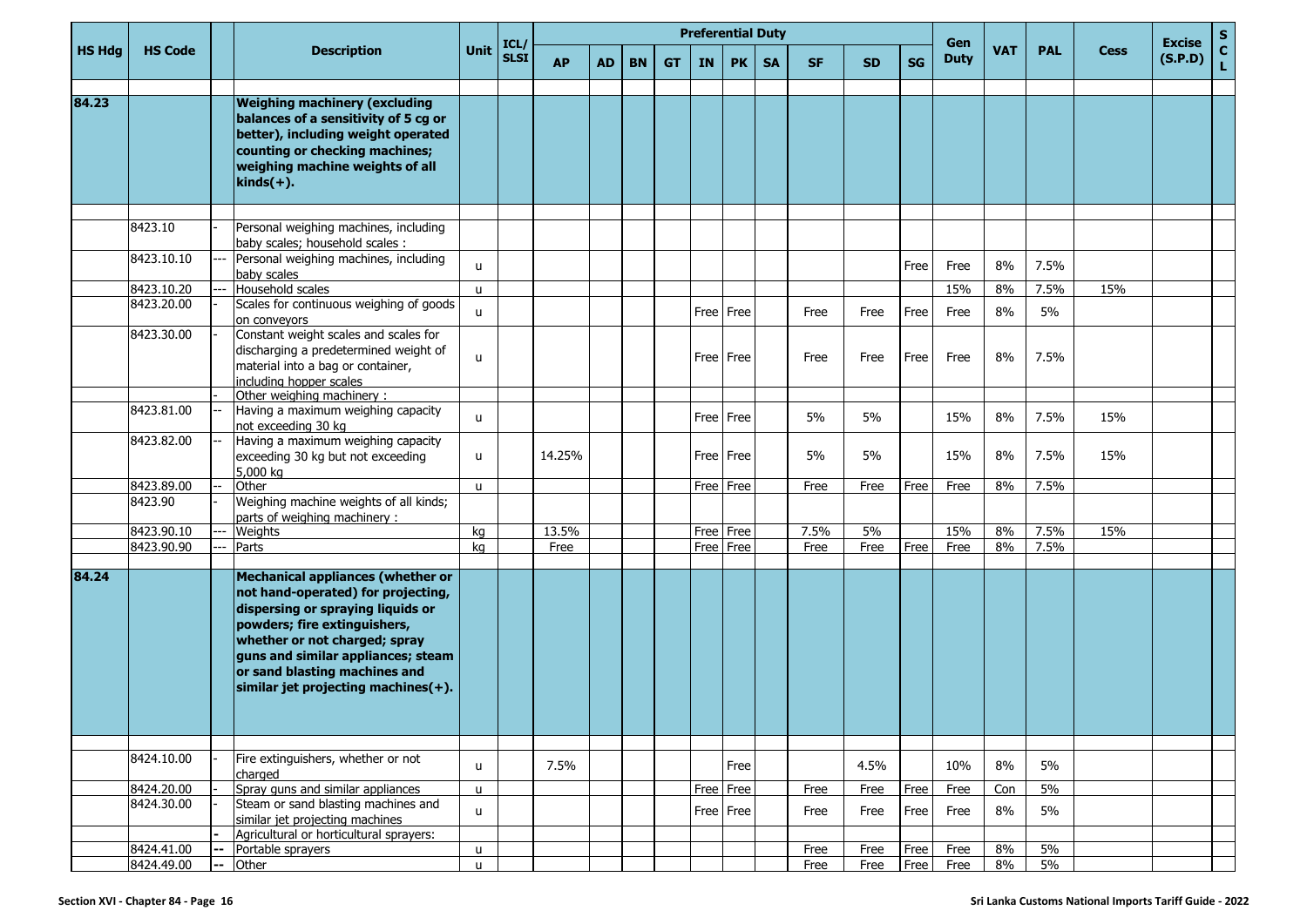|               |                |                                                                                                                                          |              |                     |           |    |           |           |           | <b>Preferential Duty</b> |           |           |           |           | Gen         |     |            |             | <b>Excise</b> | $\mathbf S$        |
|---------------|----------------|------------------------------------------------------------------------------------------------------------------------------------------|--------------|---------------------|-----------|----|-----------|-----------|-----------|--------------------------|-----------|-----------|-----------|-----------|-------------|-----|------------|-------------|---------------|--------------------|
| <b>HS Hdg</b> | <b>HS Code</b> | <b>Description</b>                                                                                                                       | Unit         | ICL/<br><b>SLSI</b> | <b>AP</b> | AD | <b>BN</b> | <b>GT</b> | <b>IN</b> | <b>PK</b>                | <b>SA</b> | <b>SF</b> | <b>SD</b> | <b>SG</b> | <b>Duty</b> | VAT | <b>PAL</b> | <b>Cess</b> | (S.P.D)       | $\mathbf{C}$<br>L. |
|               |                |                                                                                                                                          |              |                     |           |    |           |           |           |                          |           |           |           |           |             |     |            |             |               |                    |
|               |                | Other appliances :                                                                                                                       |              |                     |           |    |           |           |           |                          |           |           |           |           |             |     |            |             |               |                    |
|               | 8424.82.00     | Agricultural or horticultural                                                                                                            | u            |                     |           |    |           |           |           |                          |           | Free      | Free      | Free      | Free        | 8%  | 5%         |             |               |                    |
|               | 8424.89.00     | Other                                                                                                                                    | $\mathsf{u}$ |                     |           |    |           |           |           | Free Free                |           | Free      |           | Free      | Free        | 8%  | 5%         |             |               |                    |
|               | 8424.90.00     | Parts                                                                                                                                    | kg           |                     |           |    |           |           |           | Free   Free              |           | Free      | Free      | Free      | Free        | 8%  | 5%         |             |               |                    |
| 84.25         |                | Pulley tackle and hoists other than<br>skip hoists; winches and capstans;<br>jacks.                                                      |              |                     |           |    |           |           |           |                          |           |           |           |           |             |     |            |             |               |                    |
|               |                | Pulley tackle and hoists other than skip<br>hoists or hoists of a kind used for raising<br>vehicles:                                     |              |                     |           |    |           |           |           |                          |           |           |           |           |             |     |            |             |               |                    |
|               | 8425.11.00     | Powered by electric motor                                                                                                                | u            |                     |           |    |           |           |           | Free Free                |           | Free      | Free      | Free      | Free        | 8%  | 5%         |             |               |                    |
|               | 8425.19.00     | Other                                                                                                                                    | u            |                     |           |    |           |           |           | Free Free                |           | Free      | Free      | Free      | Free        | 8%  | 5%         |             |               |                    |
|               |                | Winches; capstans :                                                                                                                      |              |                     |           |    |           |           |           |                          |           |           |           |           |             |     |            |             |               |                    |
|               | 8425.31.00     | Powered by electric motor                                                                                                                | u            |                     |           |    |           |           |           | Free Free                |           | Free      | Free      | Free      | Free        | 8%  | 5%         |             |               |                    |
|               | 8425.39.00     | Other                                                                                                                                    | u            |                     |           |    |           |           |           | Free Free                |           | Free      | Free      | Free      | Free        | 8%  | 5%         |             |               |                    |
|               |                | Jacks; hoists of a kind used for raising<br>vehicles :                                                                                   |              |                     |           |    |           |           |           |                          |           |           |           |           |             |     |            |             |               |                    |
|               | 8425.41.00     | Built-in Jacking systems of a type used<br>in garages                                                                                    | u            |                     |           |    |           |           |           | Free Free                |           | Free      | Free      | Free      | Free        | 8%  | 5%         |             |               |                    |
|               | 8425.42.00     | Other jacks and hoists, hydraulic                                                                                                        | u            |                     |           |    |           |           |           | Free Free                |           | Free      | Free      | Free      | Free        | 8%  | 5%         |             |               |                    |
|               | 8425.49.00     | Other                                                                                                                                    | u            |                     |           |    |           |           |           | Free Free                |           | Free      | Free      | Free      | Free        | 8%  | 5%         |             |               |                    |
| 84.26         |                | Ships' derricks; cranes, including<br>cable cranes; mobile lifting frames,<br>straddle carriers and works trucks<br>fitted with a crane. |              |                     |           |    |           |           |           |                          |           |           |           |           |             |     |            |             |               |                    |
|               |                |                                                                                                                                          |              |                     |           |    |           |           |           |                          |           |           |           |           |             |     |            |             |               |                    |
|               |                | Overhead traveling cranes, transporter<br>cranes, gantry cranes, bridge cranes,<br>mobile lifting frames and straddle<br>carriers :      |              |                     |           |    |           |           |           |                          |           |           |           |           |             |     |            |             |               |                    |
|               | 8426.11.00     | Overhead travelling cranes on fixed<br>support                                                                                           | u            |                     |           |    |           |           |           | Free   Free              |           | Free      |           | Free      | Free        | Ex  | 5%         |             |               |                    |
|               | 8426.12.00     | Mobile lifting frames on tyres and<br>straddle carriers                                                                                  | u            |                     |           |    |           |           |           | Free Free                |           | Free      |           | Free      | Free        | Ex  | 5%         |             |               |                    |
|               | 8426.19.00     | Other                                                                                                                                    | u            |                     |           |    |           |           |           | Free Free                |           | Free      |           | Free      | Free        | Ex  | 5%         |             |               |                    |
|               | 8426.20.00     | Tower cranes                                                                                                                             | u            |                     |           |    |           |           |           | Free   Free              |           | Free      |           | Free      | Free        | Ex  | 5%         |             |               |                    |
|               | 8426.30.00     | Portal or pedestal jib cranes                                                                                                            | $\mathsf{u}$ |                     |           |    |           |           |           | Free Free                |           | Free      |           | Free      | Free        | Ex  | 5%         |             |               |                    |
|               |                | Other machinery, self-propelled :                                                                                                        |              |                     |           |    |           |           |           |                          |           |           |           |           |             |     |            |             |               |                    |
|               | 8426.41.00     | On tyres                                                                                                                                 | u            |                     |           |    |           |           |           | Free Free                |           | Free      |           | Free      | Free        | Ex  | $5\%$      |             |               |                    |
|               | 8426.49.00     | Other                                                                                                                                    | $\mathsf{u}$ |                     |           |    |           |           |           | Free Free                |           | Free      |           | Free      | Free        | Ex  | $5\%$      |             |               |                    |
|               |                | Other machinery :                                                                                                                        |              |                     |           |    |           |           |           |                          |           |           |           |           |             |     |            |             |               |                    |
|               | 8426.91.00     | Designed for mounting on road vehicles                                                                                                   | u            |                     |           |    |           |           |           | Free Free                |           | Free      |           | Free      | Free        | Ex  | 5%         |             |               |                    |
|               | 8426.99.00     | Other                                                                                                                                    | u.           |                     |           |    |           |           |           | Free Free                |           | Free      |           | Free      | Free        | Ex  | $5\%$      |             |               |                    |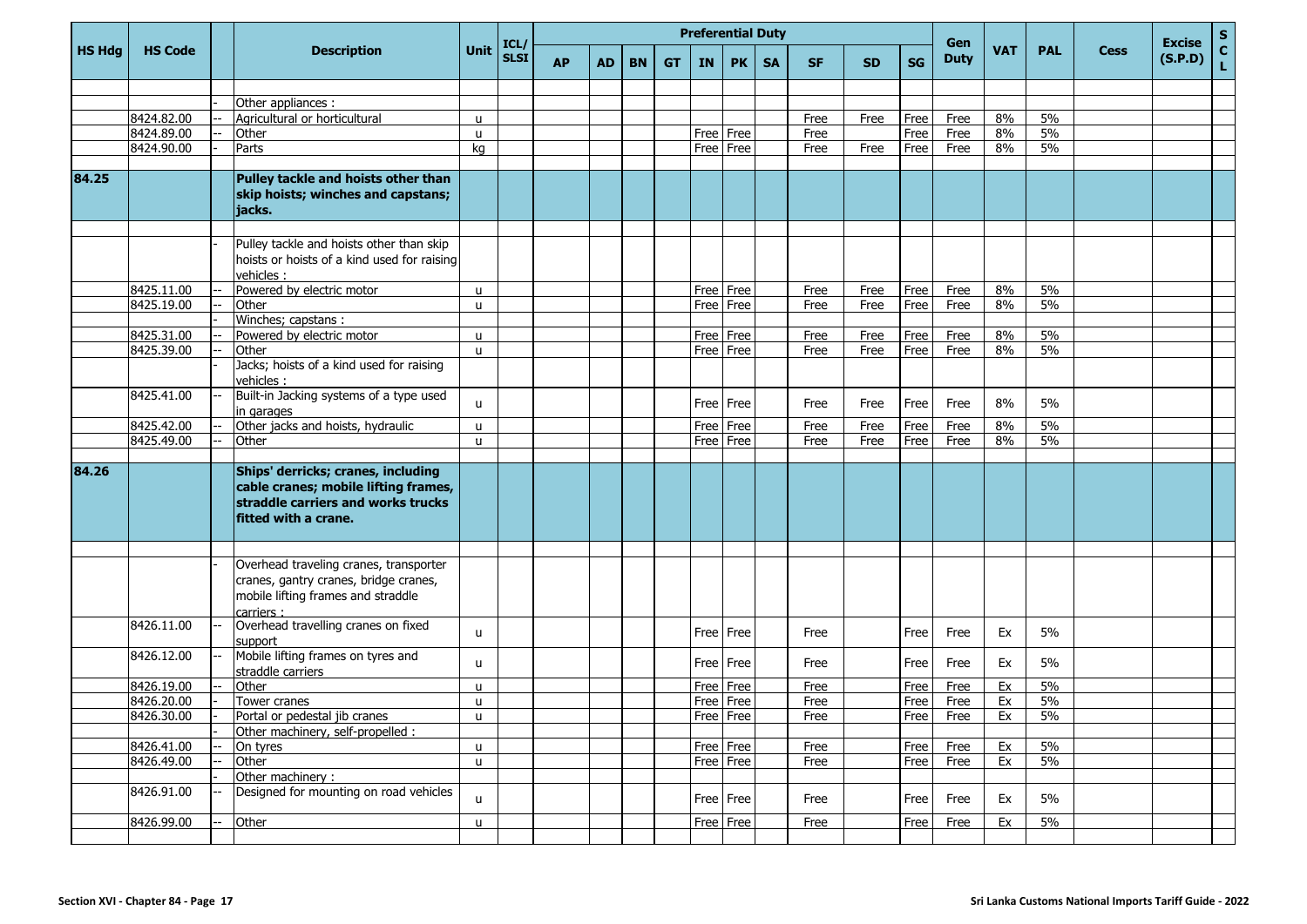|               |                          |                                                                                                                                                                      |                   |                     |           |           |           |           | <b>Preferential Duty</b> |                        |           |              |              |              |                    |            |            |             | <b>Excise</b> | $\mathbf{s}$       |
|---------------|--------------------------|----------------------------------------------------------------------------------------------------------------------------------------------------------------------|-------------------|---------------------|-----------|-----------|-----------|-----------|--------------------------|------------------------|-----------|--------------|--------------|--------------|--------------------|------------|------------|-------------|---------------|--------------------|
| <b>HS Hdg</b> | <b>HS Code</b>           | <b>Description</b>                                                                                                                                                   | <b>Unit</b>       | ICL/<br><b>SLSI</b> | <b>AP</b> | <b>AD</b> | <b>BN</b> | <b>GT</b> | IN                       | <b>PK</b>              | <b>SA</b> | <b>SF</b>    | <b>SD</b>    | <b>SG</b>    | Gen<br><b>Duty</b> | <b>VAT</b> | <b>PAL</b> | <b>Cess</b> | (S.P.D)       | $\mathbf{c}$<br>Ĺ, |
| 84.27         |                          | Fork-lift trucks; other work trucks<br>fitted with lifting or handling<br>equipment.                                                                                 |                   |                     |           |           |           |           |                          |                        |           |              |              |              |                    |            |            |             |               |                    |
|               | 8427.10.00               | Self-propelled trucks powered by an<br>electric motor                                                                                                                | $\mathbf{u}$      |                     |           |           |           |           |                          | Free   Free            |           | Free         | Free         | Free         | Free               | 8%         | 5%         |             |               |                    |
|               | 8427.20.00               | Other self-propelled trucks                                                                                                                                          | u                 |                     |           |           |           |           | Free                     | Free                   |           | Free         | Free         | Free         | Free               | 8%         | 7.5%       |             |               |                    |
|               | 8427.90.00               | Other trucks                                                                                                                                                         |                   |                     |           |           |           |           |                          |                        |           |              |              |              |                    |            |            |             |               |                    |
|               | 8427.90.10               | Hand operated pallet truck with<br>hydraulic jack                                                                                                                    | u                 |                     |           |           |           |           |                          | Free   Free            |           | Free         | Free         | Free         | Free               | 8%         | 5%         |             |               |                    |
|               | 8427.90.90               | Other                                                                                                                                                                | u                 |                     |           |           |           |           | Free                     | Free                   |           | Free         | Free         | Free         | Free               | 8%         | 5%         |             |               |                    |
| 84.28         |                          | Other lifting, handling, loading or<br>unloading machinery (for example,<br>lifts, escalators, conveyors,<br>teleferics).                                            |                   |                     |           |           |           |           |                          |                        |           |              |              |              |                    |            |            |             |               |                    |
|               |                          |                                                                                                                                                                      |                   |                     |           |           |           |           |                          |                        |           |              |              |              |                    |            |            |             |               |                    |
|               | 8428.10                  | Lifts and skip hoists:                                                                                                                                               |                   |                     |           |           |           |           |                          |                        |           |              |              |              |                    |            |            |             |               |                    |
|               | 8428.10.10               | Scissor lifts                                                                                                                                                        | u                 |                     |           |           |           |           |                          | Free Free              |           | Free         | Free         | Free         | Free               | 8%         | Ex         |             |               |                    |
|               | 8428.10.90               | Other                                                                                                                                                                | $\mathsf{u}$      |                     |           |           |           |           | Free                     | Free                   |           | Free         | Free         | Free         | Free               | 8%         | Ex         |             |               |                    |
|               | 8428.20.00               | Pneumatic elevators and conveyors<br>Other continuous-action elevators and<br>conveyors, for goods or materials :                                                    | u                 |                     |           |           |           |           | Free                     | Free                   |           | Free         | Free         | Free         | Free               | 8%         | 5.0%       |             |               |                    |
|               | 8428.31.00               | Specially designed for underground use                                                                                                                               | u                 |                     |           |           |           |           | Free                     | Free                   |           | Free         | Free         | Free         | Free               | 8%         | Ex         |             |               |                    |
|               | 8428.32.00               | Other, bucket type                                                                                                                                                   | u                 |                     |           |           |           |           | Free                     | Free                   |           | Free         | Free         | Free         | Free               | 8%         | 5%         |             |               |                    |
|               | 8428.33.00               | Other, belt type                                                                                                                                                     | u                 |                     | Free      |           |           |           | Free                     | Free                   |           | Free         | Free         | Free         | Free               | 8%         | 5%         |             |               |                    |
|               | 8428.39.00               | Other                                                                                                                                                                | u                 |                     |           |           |           |           | Free                     | Free                   |           | Free         | Free         | Free         | Free               | 8%         | 5%         |             |               |                    |
|               | 8428.40.00<br>8428.60.00 | Escalators and moving walkways<br>Teleferics, chair-lifts, ski-draglines;                                                                                            | u<br>u            |                     |           |           |           |           | Free<br>Free             | Free<br>Free           |           | Free<br>Free | Free<br>Free | Free<br>Free | Free<br>Free       | 8%<br>8%   | 5%<br>5%   |             |               |                    |
|               | 8428.90.00               | traction mechanisms for funiculars<br>Other machinery                                                                                                                | $\mathbf{u}$      |                     |           |           |           |           |                          | Free Free              |           | Free         |              | Free         | Free               | Ex         | 5%         |             |               |                    |
| 84.29         |                          | Self-propelled bulldozers,<br>angledozers, graders, levellers,<br>scrapers, mechanical shovels,<br>excavators, shovel loaders,<br>tamping machines and road rollers. |                   |                     |           |           |           |           |                          |                        |           |              |              |              |                    |            |            |             |               |                    |
|               |                          |                                                                                                                                                                      |                   |                     |           |           |           |           |                          |                        |           |              |              |              |                    |            |            |             |               |                    |
|               |                          | Bulldozers and angledozers :                                                                                                                                         |                   |                     |           |           |           |           |                          |                        |           |              |              |              |                    |            |            |             |               |                    |
|               | 8429.11.00<br>8429.19.00 | Track laying                                                                                                                                                         | u                 |                     |           |           |           |           |                          | Free Free              |           | Free         |              | Free         | Free               | Ex         | 5%<br>5%   |             |               |                    |
|               | 8429.20.00               | Other<br>Graders and levellers                                                                                                                                       | $\mathsf{u}$      |                     |           |           |           |           |                          | Free Free<br>Free Free |           | Free         |              | Free         | Free               | Ex<br>Ex   | 5%         |             |               |                    |
|               | 8429.30.00               | Scrapers                                                                                                                                                             | u<br>$\mathbf{u}$ |                     |           |           |           |           |                          | Free Free              |           | Free<br>Free |              | Free<br>Free | Free<br>Free       | Ex         | Ex         |             |               |                    |
|               | 8429.40.00               | Tamping machines and road rollers                                                                                                                                    | u                 |                     |           |           |           |           |                          | Free Free              |           | Free         |              | Free         | Free               | Ex         | 5%         |             |               |                    |
|               |                          | Mechanical shovels, excavators and<br>shovel loaders:                                                                                                                |                   |                     |           |           |           |           |                          |                        |           |              |              |              |                    |            |            |             |               |                    |
|               | 8429.51.00               | Front-end shovel loaders                                                                                                                                             | $\mathsf{u}$      |                     |           |           |           |           |                          | Free Free              |           | Free         |              | Free         | Free               | Ex         | 7.5%       |             |               |                    |
|               | 8429.52.00               | Machinery with a 360° revolving<br>superstructure                                                                                                                    | u                 |                     |           |           |           |           |                          | Free Free              |           | Free         |              | Free         | Free               | Ex         | 7.5%       |             |               |                    |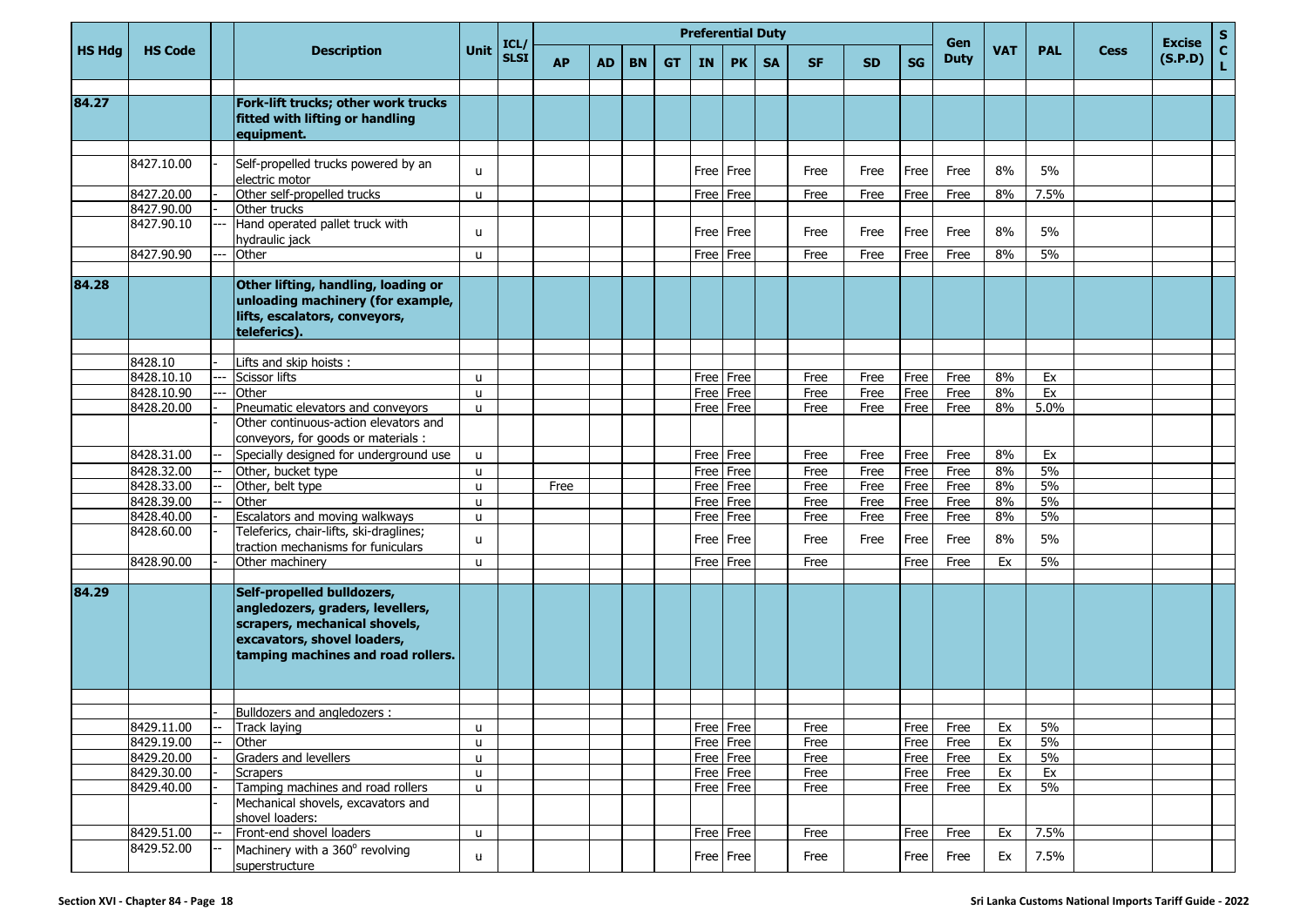|               |                |                                                                                                                                                                                                                               |               |                     |           |           |           |           | <b>Preferential Duty</b> |             |           |           |           |           | Gen         |            |            |             | <b>Excise</b> | $\mathsf{s}$       |
|---------------|----------------|-------------------------------------------------------------------------------------------------------------------------------------------------------------------------------------------------------------------------------|---------------|---------------------|-----------|-----------|-----------|-----------|--------------------------|-------------|-----------|-----------|-----------|-----------|-------------|------------|------------|-------------|---------------|--------------------|
| <b>HS Hdg</b> | <b>HS Code</b> | <b>Description</b>                                                                                                                                                                                                            | <b>Unit</b>   | ICL/<br><b>SLSI</b> | <b>AP</b> | <b>AD</b> | <b>BN</b> | <b>GT</b> | <b>IN</b>                | PK          | <b>SA</b> | <b>SF</b> | <b>SD</b> | <b>SG</b> | <b>Duty</b> | <b>VAT</b> | <b>PAL</b> | <b>Cess</b> | (S.P.D)       | $\mathbf{C}$<br>Ĺ. |
|               |                |                                                                                                                                                                                                                               |               |                     |           |           |           |           |                          |             |           |           |           |           |             |            |            |             |               |                    |
|               | 8429.59.00     | Other                                                                                                                                                                                                                         | u             |                     |           |           |           |           |                          | Free   Free |           | Free      |           | Free      | Free        | Ex         | 7.5%       |             |               |                    |
| 84.30         |                |                                                                                                                                                                                                                               |               |                     |           |           |           |           |                          |             |           |           |           |           |             |            |            |             |               |                    |
|               |                | Other moving, grading, levelling,<br>scraping, excavating, tamping,<br>compacting, extracting or boring<br>machinery, for earth, minerals or<br>ores; pile-drivers and pile-<br>extractors; snow-ploughs and<br>snow-blowers. |               |                     |           |           |           |           |                          |             |           |           |           |           |             |            |            |             |               |                    |
|               | 8430.10.00     | Pile-drivers and pile-extractors                                                                                                                                                                                              |               |                     |           |           |           |           |                          | Free Free   |           | Free      |           | Free      | Free        | Ex         | 5%         |             |               |                    |
|               | 8430.20.00     | Snow-ploughs and snow-blowers                                                                                                                                                                                                 | u<br><b>u</b> |                     |           |           |           |           |                          | Free   Free |           | Free      | Free      | Free      | Free        | 8%         | Ex         |             |               |                    |
|               |                | Coal or rock cutters and tunnelling                                                                                                                                                                                           |               |                     |           |           |           |           |                          |             |           |           |           |           |             |            |            |             |               |                    |
|               |                | machinery:                                                                                                                                                                                                                    |               |                     |           |           |           |           |                          |             |           |           |           |           |             |            |            |             |               |                    |
|               | 8430.31.00     | Self-propelled                                                                                                                                                                                                                | u             |                     |           |           |           |           |                          | Free Free   |           | Free      | Free      | Free      | Free        | 8%         | Ex         |             |               |                    |
|               | 8430.39.00     | Other                                                                                                                                                                                                                         | $\mathbf{u}$  |                     |           |           |           |           |                          | Free l Free |           | Free      | Free      | Free      | Free        | 8%         | 5%         |             |               |                    |
|               |                | Other boring or sinking machinery:                                                                                                                                                                                            |               |                     |           |           |           |           |                          |             |           |           |           |           |             |            |            |             |               |                    |
|               | 8430.41.00     | Self-propelled                                                                                                                                                                                                                | U.            |                     |           |           |           |           | Free                     | Free        |           | Free      |           | Free      | Free        | Ex         | 7.5%       |             |               |                    |
|               | 8430.49.00     | Other                                                                                                                                                                                                                         | $\mathbf{u}$  |                     |           |           |           |           |                          | Free Free   |           | Free      | Free      | Free      | Free        | 8%         | 7.5%       |             |               |                    |
|               | 8430.50.00     | Other machinery, self-propelled                                                                                                                                                                                               | u             |                     |           |           |           |           |                          | Free Free   |           | Free      | Free      | Free      | Free        | 8%         | Ex         |             |               |                    |
|               |                | Other machinery, not self-propelled :                                                                                                                                                                                         |               |                     |           |           |           |           |                          |             |           |           |           |           |             |            |            |             |               |                    |
|               | 8430.61.00     | Tamping or compacting machinery                                                                                                                                                                                               | u             |                     |           |           |           |           | Free Free                |             |           | Free      | Free      | Free      | Free        | 8%         | 5%         |             |               |                    |
|               | 8430.69.00     | Other                                                                                                                                                                                                                         | u             |                     |           |           |           |           | Free Free                |             |           | Free      | Free      | Free      | Free        | 8%         | 5%         |             |               |                    |
| 84.31         |                | Parts suitable for use solely or<br>principally with the machinery of<br>headings 84.25 to 84.30.                                                                                                                             |               |                     |           |           |           |           |                          |             |           |           |           |           |             |            |            |             |               |                    |
|               | 8431.10.00     | Of machinery of heading 84.25                                                                                                                                                                                                 | kg            |                     |           |           |           |           | Free Free                |             |           | Free      | Free      | Free      | Free        | 8%         | 5%         |             |               |                    |
|               | 8431.20.00     | Of machinery of heading 84.27                                                                                                                                                                                                 | kg            |                     |           |           |           |           | Free Free                |             |           | Free      | Free      | Free      | Free        | 8%         | 5%         |             |               |                    |
|               |                | Of machinery of heading 84.28 :                                                                                                                                                                                               |               |                     |           |           |           |           |                          |             |           |           |           |           |             |            |            |             |               |                    |
|               | 8431.31.00     | Of lifts, skip hoists or escalators                                                                                                                                                                                           | ka            |                     |           |           |           |           |                          | Free Free   |           | Free      | Free      | Free      | Free        | 8%         | 5%         |             |               |                    |
|               | 8431.39.00     | Other                                                                                                                                                                                                                         | ka            |                     |           |           |           |           |                          | Free Free   |           | Free      | Free      | Free      | Free        | 8%         | 5%         |             |               |                    |
|               |                | Of machinery of heading 84.26, 84.29<br>or 84.30 :                                                                                                                                                                            |               |                     |           |           |           |           |                          |             |           |           |           |           |             |            |            |             |               |                    |
|               | 8431.41.00     | Buckets, shovels, grabs and grips                                                                                                                                                                                             | kg            |                     |           |           |           |           |                          | Free Free   |           | Free      | Free      | Free      | Free        | 8%         | 5%         |             |               |                    |
|               | 8431.42.00     | Bulldozer or angle dozerblades                                                                                                                                                                                                | kg            |                     |           |           |           |           |                          | Free Free   |           | Free      | Free      | Free      | Free        | 8%         | 5%         |             |               |                    |
|               | 8431.43.00     | Parts for boring or sinking machinery of<br>subheading 8430.41 or 8430.49                                                                                                                                                     | kg            |                     |           |           |           |           |                          | Free Free   |           | Free      | Free      | Free      | Free        | 8%         | 5%         |             |               |                    |
|               | 8431.49.00     | Other                                                                                                                                                                                                                         | kg            |                     |           |           |           |           |                          | Free Free   |           | Free      | Free      | Free      | Free        | 8%         | 7.5%       |             |               |                    |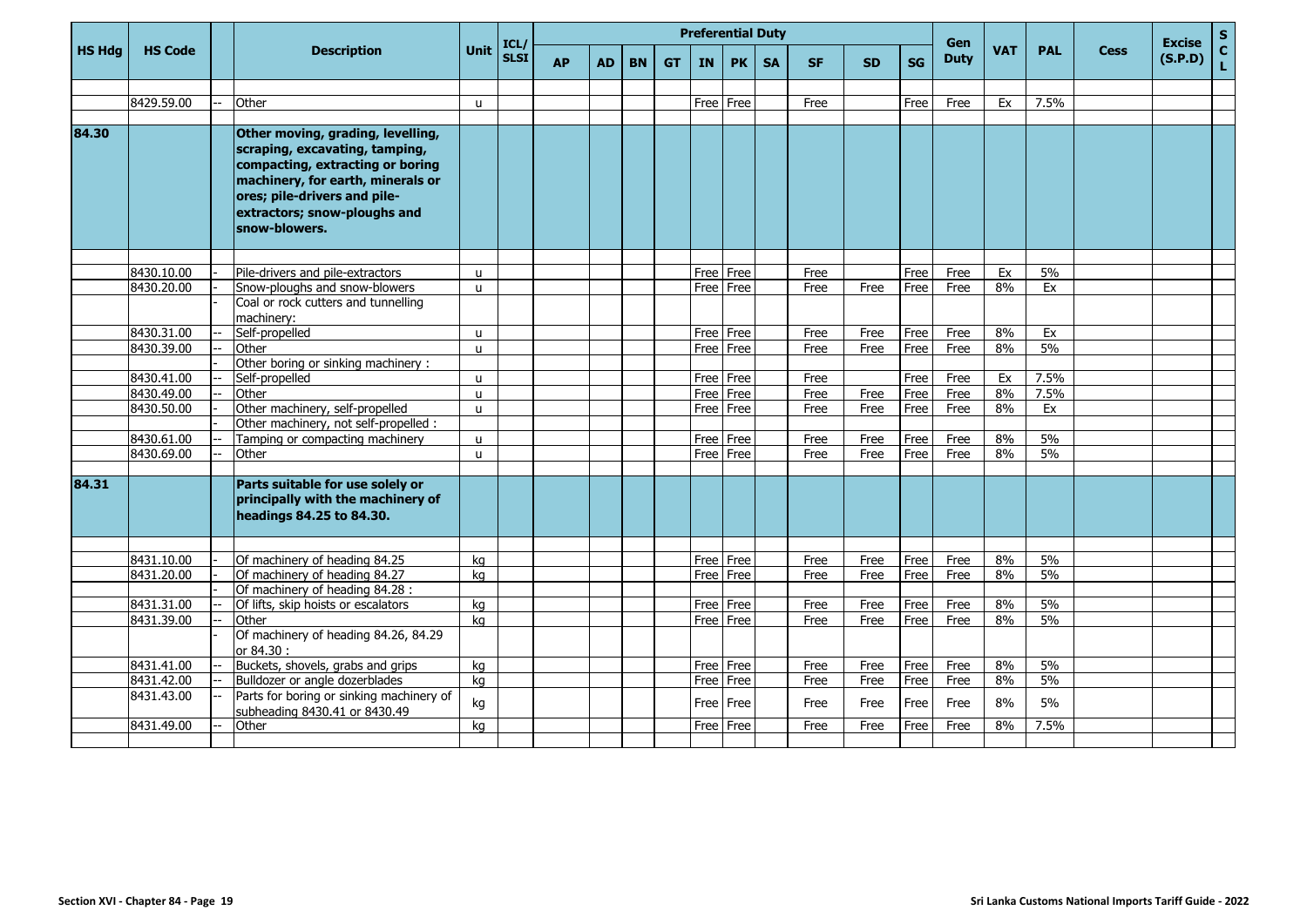|               |                |       |                                                                                                                                                                                                                                         |              |                     |           |           |           |           |      |           | <b>Preferential Duty</b> |           |           |      | Gen         |            |            |             | <b>Excise</b> | S                  |
|---------------|----------------|-------|-----------------------------------------------------------------------------------------------------------------------------------------------------------------------------------------------------------------------------------------|--------------|---------------------|-----------|-----------|-----------|-----------|------|-----------|--------------------------|-----------|-----------|------|-------------|------------|------------|-------------|---------------|--------------------|
| <b>HS Hdg</b> | <b>HS Code</b> |       | <b>Description</b>                                                                                                                                                                                                                      | <b>Unit</b>  | ICL/<br><b>SLSI</b> | <b>AP</b> | <b>AD</b> | <b>BN</b> | <b>GT</b> | IN   | <b>PK</b> | <b>SA</b>                | <b>SF</b> | <b>SD</b> | SG   | <b>Duty</b> | <b>VAT</b> | <b>PAL</b> | <b>Cess</b> | (S.P.D)       | $\mathbf{C}$<br>L. |
| 84.32         |                |       | Agricultural, horticultural or<br>forestry machinery for soil<br>preparation or cultivation; lawn or<br>sports-ground rollers.                                                                                                          |              |                     |           |           |           |           |      |           |                          |           |           |      |             |            |            |             |               |                    |
|               |                |       |                                                                                                                                                                                                                                         |              |                     |           |           |           |           |      |           |                          |           |           |      |             |            |            |             |               |                    |
|               | 8432.10.00     |       | Ploughs<br>Harrows, scarifiers, cultivators, weeders<br>and hoes:                                                                                                                                                                       | u            |                     |           |           |           |           |      | Free      |                          |           | 1.5%      | Free | Free        | Ex         | Ex         |             |               |                    |
|               | 8432.21.00     |       | Disc harrows                                                                                                                                                                                                                            | $\mathsf{u}$ |                     |           |           |           |           |      | Free      |                          | 4%        | 1.5%      | Free | Free        | Ex         | Ex         |             |               |                    |
|               | 8432.29.00     |       | Other                                                                                                                                                                                                                                   | u            |                     |           |           |           |           |      | Free      |                          | 4%        | 1.5%      | Free | Free        | Ex         | Ex         |             |               |                    |
|               | 8432.31.00     |       | Seeders, planters and transplanters:<br>No-till direct seeders, planters and                                                                                                                                                            |              |                     |           |           |           |           |      |           |                          |           |           |      |             |            |            |             |               |                    |
|               |                |       | tarnsplanters                                                                                                                                                                                                                           | u            |                     |           |           |           |           |      | Free      |                          | 4%        | 1.5%      | Free | Free        | Ex         | Ex         |             |               |                    |
|               | 8432.39.00     |       | Other<br>Manure spreaders and fertiliser<br>distributors:                                                                                                                                                                               | $\mathsf{u}$ |                     |           |           |           |           |      | Free      |                          | 4%        | 1.5%      | Free | Free        | Ex         | Ex         |             |               |                    |
|               | 8432.41.00     | $-$   | Manure spreaders                                                                                                                                                                                                                        | $\mathsf{u}$ |                     |           |           |           |           |      | Free      |                          | 4%        | 1.5%      | Free | Free        | Ex         | Ex         |             |               |                    |
|               | 8432.42.00     |       | Fertiliser distributors                                                                                                                                                                                                                 | $\mathsf{u}$ |                     |           |           |           |           |      | Free      |                          | 4%        | 1.5%      | Free | Free        | Ex         | Ex         |             |               |                    |
|               | 8432.80        |       | Other machinery:                                                                                                                                                                                                                        |              |                     |           |           |           |           |      |           |                          |           |           |      |             |            |            |             |               |                    |
|               | 8432.80.10     | ---   | Lawn or sports ground rollers                                                                                                                                                                                                           | u            |                     |           |           |           |           | Free | Free      |                          | 5%        | 4.5%      |      | 10%         | 8%         | Ex         |             |               |                    |
|               | 8432.80.90     | $---$ | Other                                                                                                                                                                                                                                   | $\mathsf{u}$ |                     |           |           |           |           | Free | Free      |                          | 4%        | 1.5%      | Free | Free        | Ex         | Ex         |             |               |                    |
|               | 8432.90        |       | Parts:                                                                                                                                                                                                                                  |              |                     |           |           |           |           |      |           |                          |           |           |      |             |            |            |             |               |                    |
|               | 8432.90.10     |       | For lawn or sports-ground rollers                                                                                                                                                                                                       | kg           |                     |           |           |           |           |      | Free      |                          |           | 4.5%      |      | 10%         | 8%         | Ex         | 5%          |               |                    |
|               | 8432.90.90     |       | Other                                                                                                                                                                                                                                   | kg           |                     |           |           |           |           |      | Free      |                          | 4%        | 1.5%      | Free | Free        | Ex         | 5%         |             |               |                    |
| 84.33         |                |       | Harvesting or threshing machinery,<br>including straw or fodder balers;<br>grass or hay mowers; machines for<br>cleaning, sorting or grading eggs,<br>fruit or other agricultural produce,<br>other than machinery of heading<br>84.37. |              |                     |           |           |           |           |      |           |                          |           |           |      |             |            |            |             |               |                    |
|               |                |       |                                                                                                                                                                                                                                         |              |                     |           |           |           |           |      |           |                          |           |           |      |             |            |            |             |               |                    |
|               |                |       | Mowers for lawns, parks or sports-<br>grounds:                                                                                                                                                                                          |              |                     |           |           |           |           |      |           |                          |           |           |      |             |            |            |             |               |                    |
|               | 8433.11.00     |       | Powered, with the cutting device<br>rotating in a horizontal plane                                                                                                                                                                      | u            |                     |           |           |           | 8%        |      | Free      |                          |           |           |      | 10%         | Ex         | Ex         |             |               |                    |
|               | 8433.19.00     |       | Other                                                                                                                                                                                                                                   | u            |                     |           |           |           | 12%       |      | Free      |                          |           |           |      | 15%         | Ex         | 5.0%       |             |               |                    |
|               | 8433.20.00     |       | Other mowers, including cutter bars for<br>tractor mounting                                                                                                                                                                             | $\mathbf{u}$ |                     | Free      |           |           |           |      |           |                          | 4%        | 1.5%      | Free | Free        | Ex         | Ex         |             |               |                    |
|               | 8433.30.00     |       | Other haymaking machinery                                                                                                                                                                                                               | $\mathsf{u}$ |                     |           |           |           |           |      |           |                          | 4%        | 1.5%      | Free | Free        | Ex         | Ex         |             |               |                    |
|               | 8433.40.00     |       | Straw or fodder balers, including pick-up<br>balers                                                                                                                                                                                     | $\mathsf{u}$ |                     |           |           |           |           |      |           |                          |           | 1.5%      | Free | Free        | Ex         | Ex         |             |               |                    |
|               |                |       | Other harvesting machinery; threshing<br>machinery:                                                                                                                                                                                     |              |                     |           |           |           |           |      |           |                          |           |           |      |             |            |            |             |               |                    |
|               | 8433.51.00     |       | Combine harvester-threshers                                                                                                                                                                                                             | u            |                     |           |           |           |           |      |           |                          | Free      | Free      | Free | Free        | Ex         | Ex         |             |               |                    |
|               | 8433.52.00     |       | Other threshing machinery                                                                                                                                                                                                               | u            |                     |           |           |           |           |      |           |                          |           | 1.5%      | Free | Free        | Ex         | Ex         |             |               |                    |
|               | 8433.53.00     | $--$  | Root or tuber harvesting machines                                                                                                                                                                                                       | $\mathsf{u}$ |                     |           |           |           |           |      |           |                          | 4%        | 1.5%      |      | Free Free   | Ex         | Ex         |             |               |                    |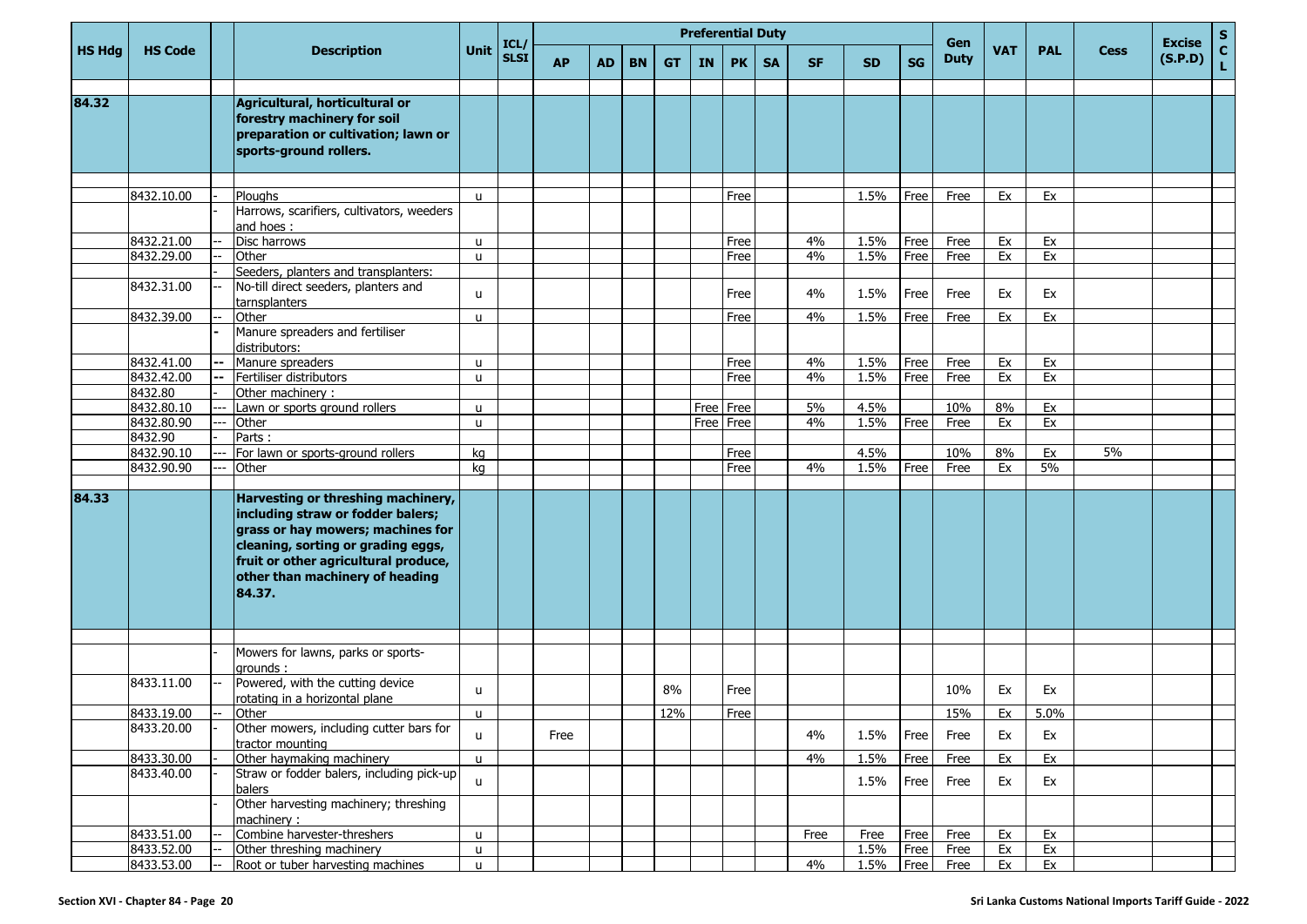|               |                          |                                                                                                                                                                                                                  |              | ICL/        |           |    |           |           |     | <b>Preferential Duty</b> |           |           |           |           | Gen         |            |            |             | <b>Excise</b> | $\mathbf S$        |
|---------------|--------------------------|------------------------------------------------------------------------------------------------------------------------------------------------------------------------------------------------------------------|--------------|-------------|-----------|----|-----------|-----------|-----|--------------------------|-----------|-----------|-----------|-----------|-------------|------------|------------|-------------|---------------|--------------------|
| <b>HS Hdg</b> | <b>HS Code</b>           | <b>Description</b>                                                                                                                                                                                               | <b>Unit</b>  | <b>SLSI</b> | <b>AP</b> | AD | <b>BN</b> | <b>GT</b> | IN. | <b>PK</b>                | <b>SA</b> | <b>SF</b> | <b>SD</b> | <b>SG</b> | <b>Duty</b> | <b>VAT</b> | <b>PAL</b> | <b>Cess</b> | (S.P.D)       | $\mathbf{C}$<br>Ĺ. |
|               |                          |                                                                                                                                                                                                                  |              |             |           |    |           |           |     |                          |           |           |           |           |             |            |            |             |               |                    |
|               | 8433.59.00<br>8433.60.00 | Other                                                                                                                                                                                                            | u            |             |           |    |           |           |     |                          |           |           | 1.5%      | Free      | Free        | Ex         | 5%         |             |               |                    |
|               |                          | Machines for cleaning, sorting or<br>grading eggs, fruit or other agricultural<br>produce                                                                                                                        | u            |             |           |    |           |           |     |                          |           | 4%        | 1.5%      | Free      | Free        | Ex         | Ex         |             |               |                    |
|               | 8433.90                  | Parts:                                                                                                                                                                                                           |              |             |           |    |           |           |     |                          |           |           |           |           |             |            |            |             |               |                    |
|               | 8433.90.10               | Of machines of sub-heading 8433.11<br>and 8433.19                                                                                                                                                                | kg           |             | Free      |    |           |           |     |                          |           | 4%        | 1.5%      | Free      | Free        | Ex         | Ex         |             |               |                    |
|               | 8433.90.90               | Other                                                                                                                                                                                                            | kg           |             | Free      |    |           |           |     |                          |           | 4%        | 1.5%      | Free      | Free        | Ex         | 5.0%       |             |               |                    |
| 84.34         |                          | <b>Milking machines and dairy</b><br>machinery.                                                                                                                                                                  |              |             |           |    |           |           |     |                          |           |           |           |           |             |            |            |             |               |                    |
|               | 8434.10.00               | Milking machines                                                                                                                                                                                                 | <b>u</b>     |             |           |    |           |           |     | Free   Free              |           | Free      |           | Free      | Free        | Ex         | Ex         |             |               |                    |
|               | 8434.20.00               | Dairy machinery                                                                                                                                                                                                  | u            |             |           |    |           |           |     | Free Free                |           | Free      |           | Free      | Free        | Ex         | Ex         |             |               |                    |
|               | 8434.90.00               | Parts                                                                                                                                                                                                            | kg           |             |           |    |           |           |     | Free Free                |           | Free      |           | Free      | Free        | Ex         | Ex         |             |               |                    |
|               |                          |                                                                                                                                                                                                                  |              |             |           |    |           |           |     |                          |           |           |           |           |             |            |            |             |               |                    |
| 84.35         |                          | Presses, crushers and similar<br>machinery used in the manufacture<br>of wine, cider, fruit juices or similar<br>beverages.                                                                                      |              |             |           |    |           |           |     |                          |           |           |           |           |             |            |            |             |               |                    |
|               | 8435.10.00               | Machinery                                                                                                                                                                                                        | u            |             |           |    |           |           |     | Free   Free              |           | Free      | Free      | Free      | Free        | Con        | 5%         |             |               |                    |
|               | 8435.90.00               | Parts                                                                                                                                                                                                            | kg           |             |           |    |           |           |     | Free Free                |           | Free      | Free      | Free      | Free        | 8%         | Ex         |             |               |                    |
|               |                          |                                                                                                                                                                                                                  |              |             |           |    |           |           |     |                          |           |           |           |           |             |            |            |             |               |                    |
| 84.36         |                          | Other agricultural, horticultural,<br>forestry, poultry-keeping or bee-<br>keeping machinery, including<br>germination plant fitted with<br>mechanical or thermal equipment;<br>poultry incubators and brooders. |              |             |           |    |           |           |     |                          |           |           |           |           |             |            |            |             |               |                    |
|               | 8436.10.00               | Machinery for preparing animal feeding                                                                                                                                                                           | u            |             |           |    |           |           |     | Free   Free              |           | Free      | Free      | Free      | Free        | Ex         | Ex         |             |               |                    |
|               |                          | stuffs<br>Poultry-keeping machinery; poultry                                                                                                                                                                     |              |             |           |    |           |           |     |                          |           |           |           |           |             |            |            |             |               |                    |
|               | 8436.21.00               | incubators and brooders :<br>Poultry incubators and brooders                                                                                                                                                     | $\mathsf{u}$ |             |           |    |           |           |     | Free Free                |           | Free      |           | Free      | Free        | Ex         | Ex         |             |               |                    |
|               | 8436.29.00               | Other                                                                                                                                                                                                            | $\mathsf{u}$ |             |           |    |           |           |     | Free   Free              |           | Free      |           | Free      | Free        | Ex         | 5%         |             |               |                    |
|               | 8436.80.00               | Other machinery                                                                                                                                                                                                  | $\mathbf{u}$ |             |           |    |           |           |     | Free Free                |           | Free      | Free      | Free      | Free        | Ex         | Ex         |             |               |                    |
|               |                          | Parts:                                                                                                                                                                                                           |              |             |           |    |           |           |     |                          |           |           |           |           |             |            |            |             |               |                    |
|               | 8436.91.00               | Of poultry-keeping machinery or poultry<br>incubators and brooders                                                                                                                                               | kg           |             |           |    |           |           |     | Free   Free              |           | Free      | Free      | Free      | Free        | Ex         | Ex         |             |               |                    |
|               | 8436.99.00               | Other                                                                                                                                                                                                            | kg           |             |           |    |           |           |     | Free   Free              |           | Free      | Free      | Free      | Free        | Ex         | 5%         |             |               |                    |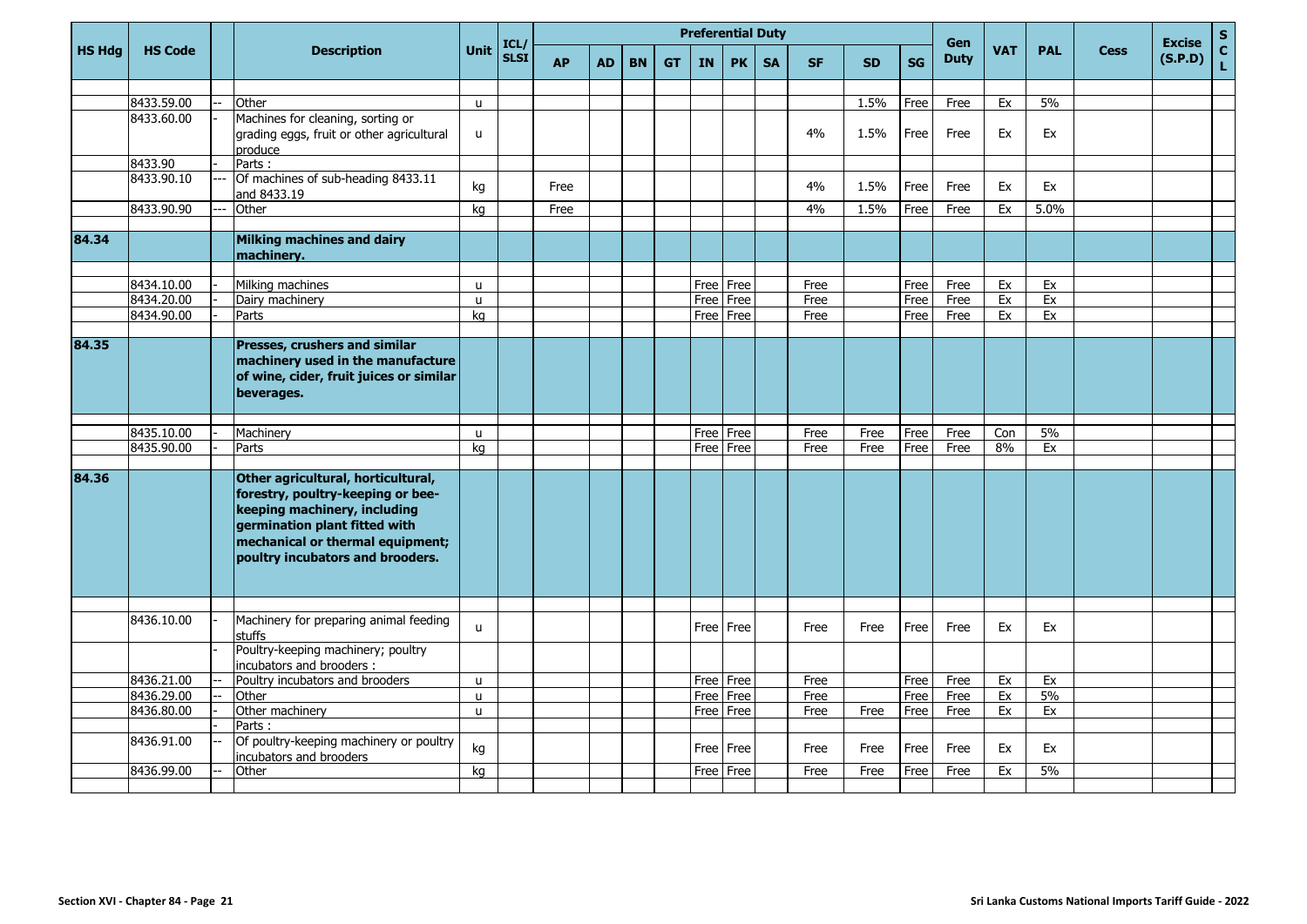|               |                          |                                                                                                                                                                                                                                                     |                   | ICL/        |           |           |           |           |           | <b>Preferential Duty</b> |           |           |            |              | Gen          |            |            |             | <b>Excise</b> | $\mathbf{s}$       |
|---------------|--------------------------|-----------------------------------------------------------------------------------------------------------------------------------------------------------------------------------------------------------------------------------------------------|-------------------|-------------|-----------|-----------|-----------|-----------|-----------|--------------------------|-----------|-----------|------------|--------------|--------------|------------|------------|-------------|---------------|--------------------|
| <b>HS Hdg</b> | <b>HS Code</b>           | <b>Description</b>                                                                                                                                                                                                                                  | Unit              | <b>SLSI</b> | <b>AP</b> | <b>AD</b> | <b>BN</b> | <b>GT</b> | <b>IN</b> | <b>PK</b>                | <b>SA</b> | <b>SF</b> | <b>SD</b>  | <b>SG</b>    | <b>Duty</b>  | <b>VAT</b> | <b>PAL</b> | <b>Cess</b> | (S.P.D)       | $\mathbf{C}$<br>L. |
| 84.37         |                          | Machines for cleaning, sorting or<br>grading seed, grain or dried<br>leguminous vegetables; machinery<br>used in the milling industry or for<br>the working of cereals or dried<br>leguminous vegetables, other than<br>farm-type machinery.        |                   |             |           |           |           |           |           |                          |           |           |            |              |              |            |            |             |               |                    |
|               | 8437.10.00               | Machines for cleaning, sorting or<br>grading seed, grain or dried leguminous<br>vegetables                                                                                                                                                          | $\mathsf{u}$      |             | Free      |           |           |           |           | Free   Free              |           | Free      | Free       | Free         | Free         | Ex         | Ex         |             |               |                    |
|               | 8437.80.00               | Other machinery                                                                                                                                                                                                                                     | u                 |             |           |           |           |           |           | Free Free                |           | Free      | Free       | Free         | Free         | Ex         | Ex         |             |               |                    |
|               | 8437.90.00               | Parts                                                                                                                                                                                                                                               | kg                |             |           |           |           |           |           | Free   Free              |           | Free      | Free       | Free         | Free         | 8%         | 2.5%       |             |               |                    |
| 84.38         |                          | Machinery, not specified or<br>included elsewhere in this chapter,<br>for the industrial preparation or<br>manufacture of food or drink, other<br>than machinery for the extraction<br>or preparation of animal or fixed<br>vegetable fats or oils. |                   |             |           |           |           |           |           |                          |           |           |            |              |              |            |            |             |               |                    |
|               | 8438.10.00               | Bakery machinery and machinery for the<br>manufacture of macaroni, spaghetti or<br>similar products                                                                                                                                                 | u                 |             |           |           |           |           |           | Free Free                |           | Free      | Free       | Free         | Free         | 8%         | 5%         |             |               |                    |
|               | 8438.20.00               | Machinery for the manufacture of<br>confectionery, cocoa or chocolate                                                                                                                                                                               | $\mathsf{u}$      |             |           |           |           |           |           | Free l Free              |           | Free      | Free       | Free         | Free         | 8%         | 5%         |             |               |                    |
|               | 8438.30.00               | Machinery for sugar manufacture                                                                                                                                                                                                                     | $\mathbf{u}$      |             |           |           |           | Free      |           | Free   Free              |           | Free      | Free       | Free         | Free         | 8%         | 5%         |             |               |                    |
|               | 8438.40.00               | Brewery machinery                                                                                                                                                                                                                                   | u                 |             |           |           |           |           |           | Free   Free              |           | Free      | Free       | Free         | Free         | 8%         | 5%         |             |               |                    |
|               | 8438.50.00               | Machinery for the preparation of meat<br>or poultry                                                                                                                                                                                                 | u                 |             |           |           |           |           |           | Free   Free              |           | Free      |            | Free         | Free         | 8%         | 5%         |             |               |                    |
|               | 8438.60.00               | Machinery for the preparation of fruits,<br>nuts or vegetables                                                                                                                                                                                      | u                 |             |           |           |           |           |           | Free   Free              |           | Free      |            | Free         | Free         | Ex         | Ex         |             |               |                    |
|               | 8438.80                  | Other machinery :                                                                                                                                                                                                                                   |                   |             |           |           |           |           |           |                          |           |           |            |              |              |            |            |             |               |                    |
|               | 8438.80.10               | C.T.C and L.T.P tea machinery                                                                                                                                                                                                                       | <b>u</b>          |             |           |           |           |           |           |                          |           |           | Free       | Free         | Free         | Ex         | Ex         |             |               |                    |
|               | 8438.80.20<br>8438.80.30 | Colour separators for the tea industry<br>Vertical type, electrostatic, stalk and<br>fibre extractor                                                                                                                                                | $\mathsf{u}$<br>u |             |           |           |           |           |           |                          |           |           | Free<br>5% | Free<br>Free | Free<br>Free | Ex<br>Ex   | Ex<br>Ex   |             |               |                    |
|               | 8438.80.40               | Other tea machinery                                                                                                                                                                                                                                 | u                 |             |           |           |           |           |           |                          |           |           | 1.5%       | Free         | Free         | 8%         | Ex         |             |               |                    |
|               | 8438.80.90               | Other                                                                                                                                                                                                                                               | $\mathsf{u}$      |             |           |           |           |           |           |                          |           |           | Free       | Free         | Free         | 8%         | 7.5%       |             |               |                    |
|               | 8438.90.00               | Parts                                                                                                                                                                                                                                               | ka                |             |           |           |           |           |           | Free Free                |           | Free      | Free       | Free         | Free         | 8%         | 5%         |             |               |                    |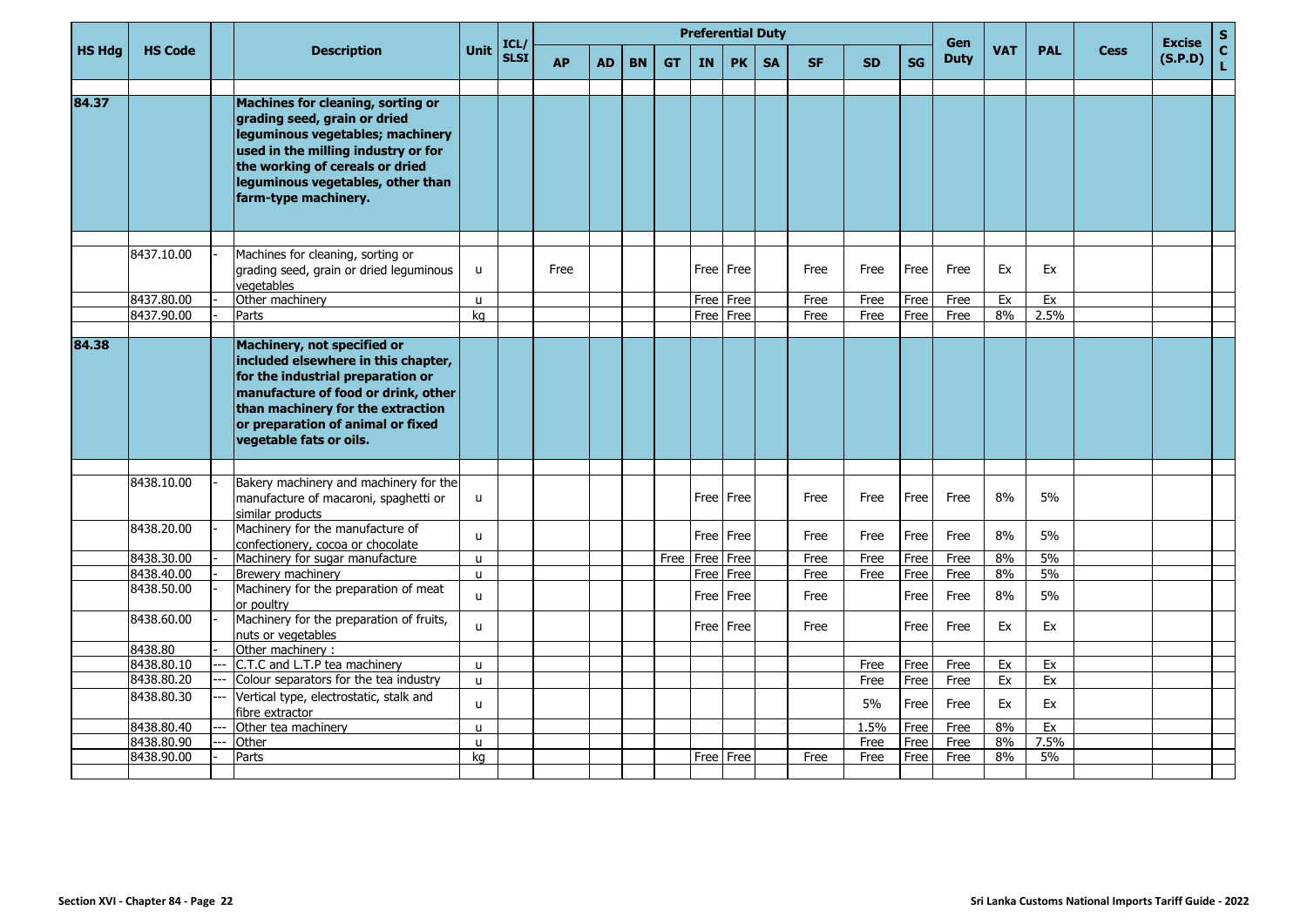|               |                          |     |                                                                                                                   |              | ICL/        |           |           |           |           |             | <b>Preferential Duty</b> |           |              |              |              | Gen          |            |            |             | <b>Excise</b> | $\frac{s}{c}$ |
|---------------|--------------------------|-----|-------------------------------------------------------------------------------------------------------------------|--------------|-------------|-----------|-----------|-----------|-----------|-------------|--------------------------|-----------|--------------|--------------|--------------|--------------|------------|------------|-------------|---------------|---------------|
| <b>HS Hdg</b> | <b>HS Code</b>           |     | <b>Description</b>                                                                                                | Unit         | <b>SLSI</b> | <b>AP</b> | <b>AD</b> | <b>BN</b> | <b>GT</b> | IN <b>I</b> | <b>PK</b>                | <b>SA</b> | <b>SF</b>    | <b>SD</b>    | <b>SG</b>    | <b>Duty</b>  | <b>VAT</b> | <b>PAL</b> | <b>Cess</b> | (S.P.D)       | Ĺ.            |
|               |                          |     |                                                                                                                   |              |             |           |           |           |           |             |                          |           |              |              |              |              |            |            |             |               |               |
| 84.39         |                          |     | Machinery for making pulp of<br>fibrous cellulosic material or for<br>making or finishing paper or<br>paperboard. |              |             |           |           |           |           |             |                          |           |              |              |              |              |            |            |             |               |               |
|               | 8439.10.00               |     | Machinery for making pulp of fibrous<br>cellulosic material                                                       | $\mathsf{u}$ |             |           |           |           |           |             | Free Free                |           | Free         | Free         | Free         | Free         | 8%         | Ex         |             |               |               |
|               | 8439.20.00               |     | Machinery for making paper or<br>paperboard                                                                       | $\mathsf{u}$ |             |           |           |           |           |             | Free Free                |           | Free         | Free         | Free         | Free         | 8%         | 5%         |             |               |               |
|               | 8439.30.00               |     | Machinery for finishing paper or<br>paperboard                                                                    | u            |             |           |           |           |           |             | Free Free                |           | Free         | Free         | Free         | Free         | 8%         | 5%         |             |               |               |
|               |                          |     | Parts:                                                                                                            |              |             |           |           |           |           |             |                          |           |              |              |              |              |            |            |             |               |               |
|               | 8439.91.00               |     | Of machinery for making pulp of fibrous<br>cellulosic material                                                    | kg           |             |           |           |           |           |             | Free Free                |           | Free         | Free         | Free         | Free         | 8%         | Ex         |             |               |               |
|               | 8439.99.00               | $-$ | Other                                                                                                             | kg           |             |           |           |           |           |             | Free Free                |           | Free         | Free         | Free         | Free         | 8%         | 5%         |             |               |               |
| 84.40         |                          |     | <b>Book-binding machinery, including</b><br>book-sewing machines.                                                 |              |             |           |           |           |           |             |                          |           |              |              |              |              |            |            |             |               |               |
|               |                          |     |                                                                                                                   |              |             |           |           |           |           |             |                          |           |              |              |              |              |            |            |             |               |               |
|               | 8440.10.00<br>8440.90.00 |     | Machinery<br>Parts                                                                                                | $\mathbf{u}$ |             |           |           |           |           |             | Free Free<br>Free Free   |           | Free<br>Free | Free<br>Free | Free<br>Free | Free<br>Free | 8%<br>8%   | 5%<br>Ex   |             |               |               |
|               |                          |     |                                                                                                                   | kq           |             |           |           |           |           |             |                          |           |              |              |              |              |            |            |             |               |               |
| 84.41         |                          |     | Other machinery for making up<br>paper pulp, paper or paperboard,<br>including cutting machines of all<br>kinds.  |              |             |           |           |           |           |             |                          |           |              |              |              |              |            |            |             |               |               |
|               |                          |     |                                                                                                                   |              |             |           |           |           |           |             |                          |           |              |              |              |              |            |            |             |               |               |
|               | 8441.10.00               |     | Cutting machines                                                                                                  | $\mathsf{u}$ |             |           |           |           |           |             | Free Free                |           | Free         | Free         | Free         | Free         | 8%         | 5%         |             |               |               |
|               | 8441.20.00               |     | Machines for making bags, sacks or<br>envelopes                                                                   | $\mathsf{u}$ |             | Free      |           |           |           |             | Free Free                |           | Free         | Free         | Free         | Free         | 8%         | 5%         |             |               |               |
|               | 8441.30.00               |     | Machines for making cartons, boxes,<br>cases, tubes, drums or similar<br>containers, other than by moulding       | $\mathsf{u}$ |             | Free      |           |           |           |             | Free Free                |           | Free         | Free         | Free         | Free         | 8%         | 5%         |             |               |               |
|               | 8441.40.00               |     | Machines for moulding articles in paper<br>pulp, paper or paperboard                                              | $\mathsf{u}$ |             |           |           |           |           |             | Free Free                |           | Free         | Free         | Free         | Free         | 8%         | 5%         |             |               |               |
|               | 8441.80.00               |     | Other machinery                                                                                                   | $\mathsf{u}$ |             | Free      |           |           |           |             | Free Free                |           | Free         | Free         | Free         | Free         | 8%         | 5%         |             |               |               |
|               | 8441.90.00               |     | Parts                                                                                                             | ka           |             |           |           |           |           |             | Free Free                |           | Free         | Free         | Free         | Free         | 8%         | 5%         |             |               |               |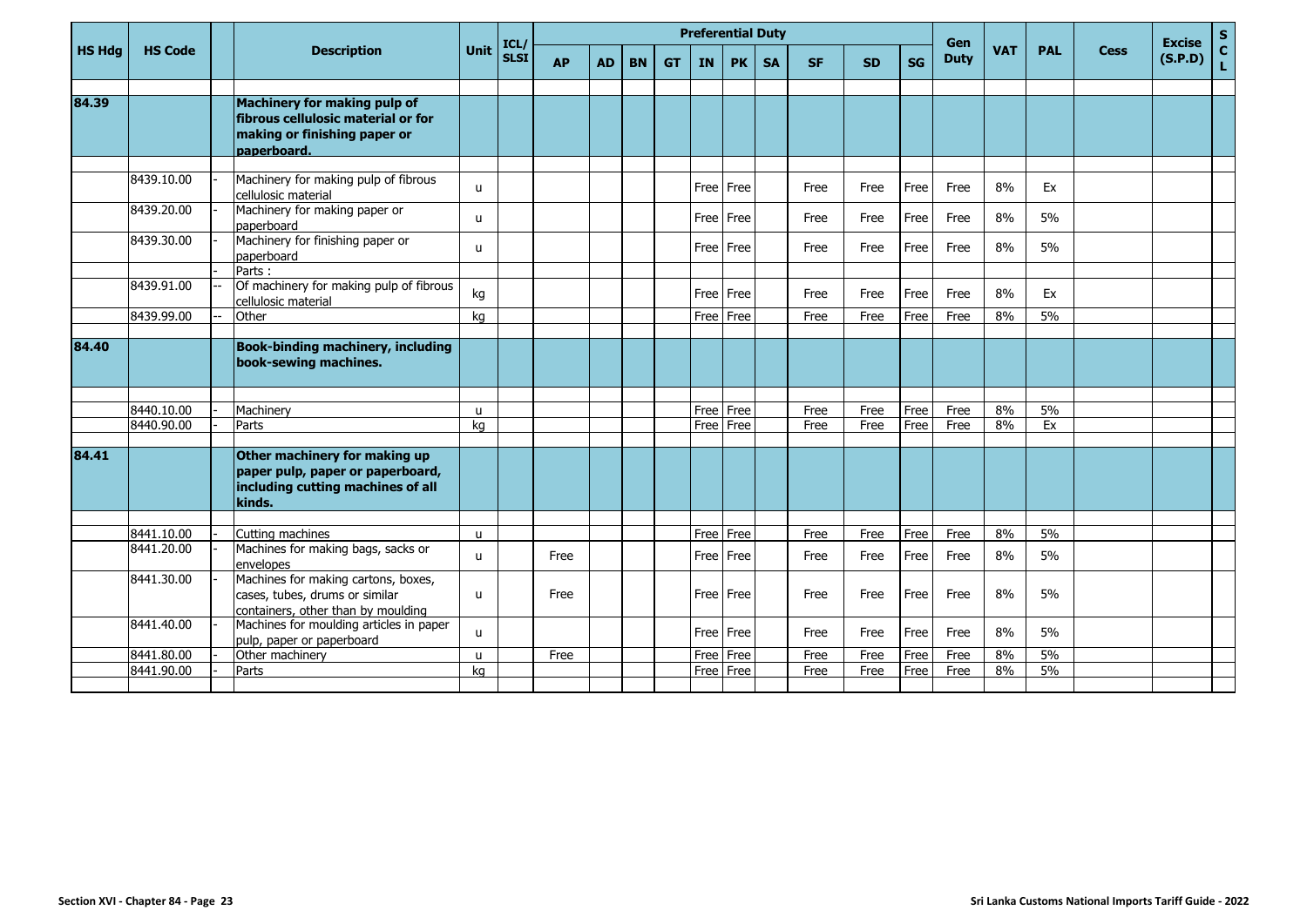|               |                          |                                                                                                                                                                                                                                                                                                                                                                             |              |                     |           |           |           |           |           | <b>Preferential Duty</b> |           |              |              |              | Gen          |            |            |             | <b>Excise</b> |             |
|---------------|--------------------------|-----------------------------------------------------------------------------------------------------------------------------------------------------------------------------------------------------------------------------------------------------------------------------------------------------------------------------------------------------------------------------|--------------|---------------------|-----------|-----------|-----------|-----------|-----------|--------------------------|-----------|--------------|--------------|--------------|--------------|------------|------------|-------------|---------------|-------------|
| <b>HS Hdg</b> | <b>HS Code</b>           | <b>Description</b>                                                                                                                                                                                                                                                                                                                                                          | Unit         | ICL/<br><b>SLSI</b> | <b>AP</b> | <b>AD</b> | <b>BN</b> | <b>GT</b> | <b>IN</b> | <b>PK</b>                | <b>SA</b> | <b>SF</b>    | <b>SD</b>    | <b>SG</b>    | <b>Duty</b>  | <b>VAT</b> | <b>PAL</b> | <b>Cess</b> | (S.P.D)       | $rac{S}{L}$ |
| 84.42         |                          | <b>Machinery, apparatus and</b><br>equipment (other than the<br>machines of headings 84.56 to<br>84.65) for preparing or making<br>plates, cylinders or other printing<br>components; plates, cylinders and<br>other printing components; plates,<br>cylinders and lithographic stones,<br>prepared for printing purposes (for<br>example, planed, grained or<br>polished). |              |                     |           |           |           |           |           |                          |           |              |              |              |              |            |            |             |               |             |
|               |                          |                                                                                                                                                                                                                                                                                                                                                                             |              |                     |           |           |           |           |           |                          |           |              |              |              |              | 8%         | 5%         |             |               |             |
|               | 8442.30.00<br>8442.40.00 | Machinery, apparatus and equipment<br>Parts of the foregoing machinery,<br>apparatus or equipment                                                                                                                                                                                                                                                                           | u<br>kg      |                     |           |           |           |           | Free Free | Free   Free              |           | Free<br>Free | Free<br>Free | Free<br>Free | Free<br>Free | 8%         | Ex         |             |               |             |
|               | 8442.50.00               | Plates, cylinders and other printing<br>components; plates, cylinders and<br>lithographic stones, prepared for<br>printing purposes (for example, planed,<br>grained or polished)                                                                                                                                                                                           | kg           |                     |           |           |           |           |           | Free Free                |           | Free         | Free         | Free         | Free         | 8%         | 5%         |             |               |             |
| 84.43         |                          |                                                                                                                                                                                                                                                                                                                                                                             |              |                     |           |           |           |           |           |                          |           |              |              |              |              |            |            |             |               |             |
|               |                          | Printing machinery used for<br>printing by means of plates,<br>cylinders and other printing<br>components of heading 84.42;<br>other printers, copying machines<br>and facsimile machines, whether or<br>not combined; parts and<br>accessories thereof(+).                                                                                                                 |              |                     |           |           |           |           |           |                          |           |              |              |              |              |            |            |             |               |             |
|               |                          | Printing machinery used for printing by<br>means of plates, cylinders and other<br>printing components of heading 84.42 :                                                                                                                                                                                                                                                   |              |                     |           |           |           |           |           |                          |           |              |              |              |              |            |            |             |               |             |
|               | 8443.11.00               | Offset printing machinery, reel-fed                                                                                                                                                                                                                                                                                                                                         | $\mathsf{u}$ |                     |           |           |           |           | Free Free |                          |           | Free         | Free         | Free         | Free         | 8%         | 5%         |             |               |             |
|               | 8443.12.00               | Offset printing machinery, sheet-fed,<br>office type (using sheets with one side<br>not exceeding 22cm and the other side<br>not exceeding 36 cm in the unfolded<br>state)                                                                                                                                                                                                  | u            |                     |           |           |           |           |           | Free Free                |           | Free         | Free         | Free         | Free         | 8%         | 5%         |             |               |             |
|               | 8443.13.00               | Other offset printing machinery                                                                                                                                                                                                                                                                                                                                             | $\mathsf{u}$ |                     |           |           |           |           |           | Free Free                |           | Free         | Free         | Free         | Free         | 8%         | 5%         |             |               |             |
|               | 8443.14.00               | Letterpress printing machinery, reelfed,<br>excluding flexographic printing                                                                                                                                                                                                                                                                                                 | u            |                     |           |           |           |           |           | Free Free                |           | Free         | Free         | Free         | Free         | 8%         | 5%         |             |               |             |
|               | 8443.15.00               | Letterpress printing machinery, other<br>than reelfed, excluding flexographic<br>printing                                                                                                                                                                                                                                                                                   | u            |                     |           |           |           |           |           | Free Free                |           | Free         | Free         | Free         | Free         | 8%         | 5%         |             |               |             |
|               | 8443.16.00               | Flexographic printing machinery                                                                                                                                                                                                                                                                                                                                             | u            |                     |           |           |           |           |           | Free Free                |           | Free         | Free         | Free         | Free         | $8\%$      | 5%         |             |               |             |
|               | 8443.17.00               | Gravure printing machinery                                                                                                                                                                                                                                                                                                                                                  | $\mathsf{u}$ |                     |           |           |           |           |           | Free Free                |           | Free         | Free         | Free         | Free         | 8%         | 5%         |             |               |             |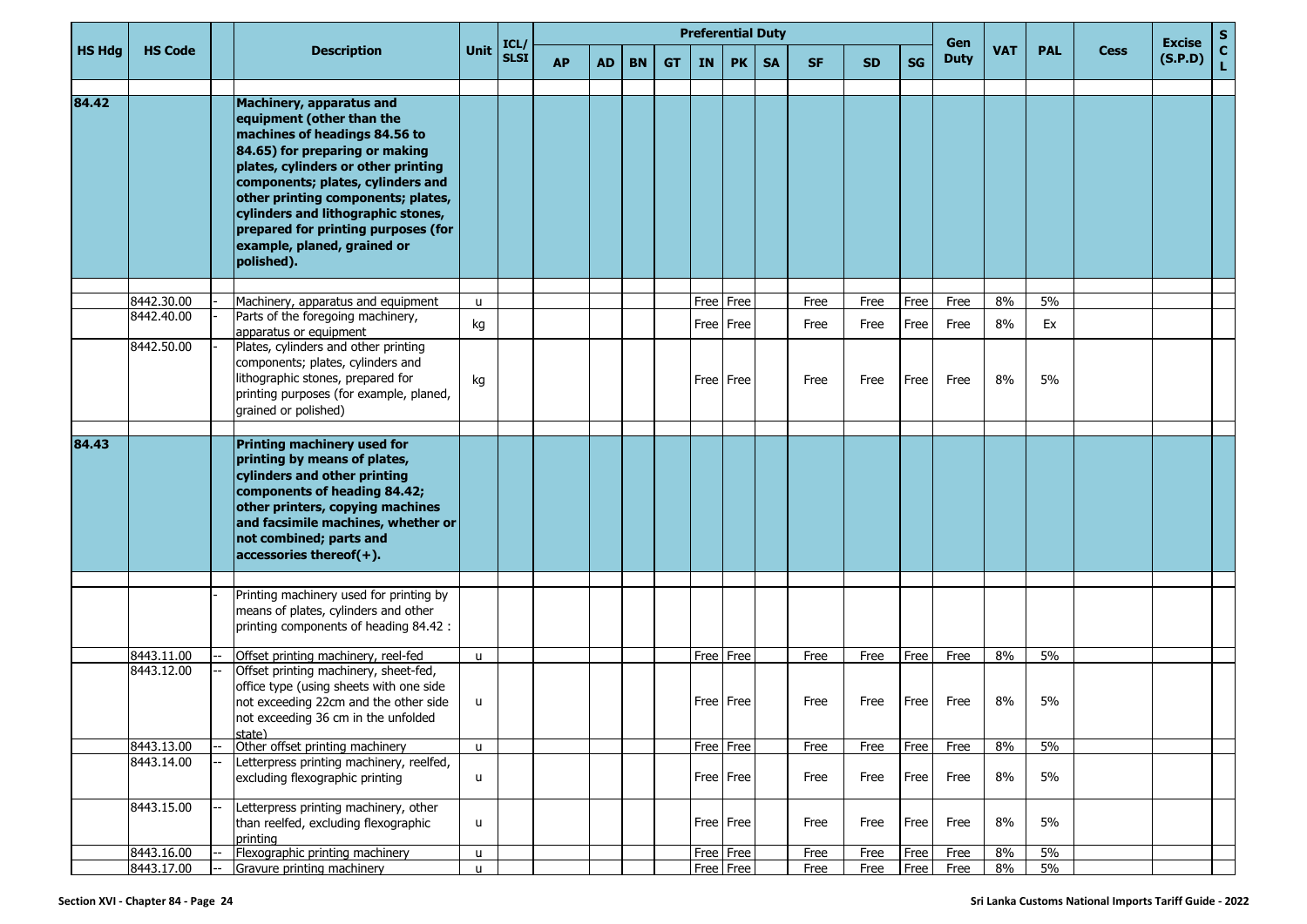|               |                |                                                                                                                                                                                                 |              |                     |           |    |           |           |           | <b>Preferential Duty</b> |           |           |           |           | Gen         |            |            |             | <b>Excise</b> | $\mathbf{s}$       |
|---------------|----------------|-------------------------------------------------------------------------------------------------------------------------------------------------------------------------------------------------|--------------|---------------------|-----------|----|-----------|-----------|-----------|--------------------------|-----------|-----------|-----------|-----------|-------------|------------|------------|-------------|---------------|--------------------|
| <b>HS Hdg</b> | <b>HS Code</b> | <b>Description</b>                                                                                                                                                                              | Unit         | ICL/<br><b>SLSI</b> | <b>AP</b> | AD | <b>BN</b> | <b>GT</b> | <b>IN</b> | <b>PK</b>                | <b>SA</b> | <b>SF</b> | <b>SD</b> | <b>SG</b> | <b>Duty</b> | <b>VAT</b> | <b>PAL</b> | <b>Cess</b> | (S.P.D)       | $\mathbf{C}$<br>L. |
|               |                |                                                                                                                                                                                                 |              |                     |           |    |           |           |           |                          |           |           |           |           |             |            |            |             |               |                    |
|               | 8443.19.00     | Other:                                                                                                                                                                                          |              |                     |           |    |           |           |           |                          |           |           |           |           |             |            |            |             |               |                    |
|               | 8443.19.10     | For textile fabrics                                                                                                                                                                             | <b>u</b>     |                     |           |    |           |           |           | Free Free                |           | Free      | Free      | Free      | Free        | Ex         | 5%         |             |               |                    |
|               | 8443.19.90     | Other                                                                                                                                                                                           | $\mathsf{u}$ |                     |           |    |           |           |           | Free Free                |           | Free      | Free      | Free      | Free        | 8%         | 5%         |             |               |                    |
|               |                | Other printers, copying machines and<br>facsimile machines, whether or not<br>combined:                                                                                                         |              |                     |           |    |           |           |           |                          |           |           |           |           |             |            |            |             |               |                    |
|               | 8443.31        | Machines which perform two or more of<br>the functions of printing, copying or<br>facsimile transmission, capable of<br>connecting to an automatic data<br>processing machine or to a network : |              |                     |           |    |           |           |           |                          |           |           |           |           |             |            |            |             |               |                    |
|               | 8443.31.10     | Combined with multi-colour copying<br>machines                                                                                                                                                  | $\mathbf{u}$ |                     |           |    |           |           |           | Free Free                |           | Free      | Free      | Free      | Free        | 8%         | 5%         |             |               |                    |
|               | 8443.31.90     | Other                                                                                                                                                                                           | $\mathsf{u}$ |                     |           |    |           |           |           | Free Free                |           | Free      | Free      | Free      | Free        | 8%         | 7.5%       |             |               |                    |
|               | 8443.32        | Other, capable of connecting to an<br>automatic data processing machine or to<br>a network :                                                                                                    |              |                     |           |    |           |           |           |                          |           |           |           |           |             |            |            |             |               |                    |
|               | 8443.32.10     | Multi-colour copying machines                                                                                                                                                                   | u            |                     |           |    |           |           |           | Free Free                |           | Free      | Free      | Free      | Free        | 8%         | 5%         |             |               |                    |
|               | 8443.32.20     | <b>Teleprinters</b>                                                                                                                                                                             | u            |                     |           |    |           |           |           | Free Free                |           | Free      | Free      | Free      | Free        | 8%         | Ex         |             |               |                    |
|               | 8443.32.30     | Printers for textile fabrics                                                                                                                                                                    | u            |                     |           |    |           |           |           | Free Free                |           | Free      | Free      | Free      | Free        | Ex         | 5%         |             |               |                    |
|               | 8443.32.40     | Other printers                                                                                                                                                                                  | u            |                     |           |    |           |           |           | Free Free                |           | Free      | Free      | Free      | Free        | Ex         | 7.5%       |             |               |                    |
|               | 8443.32.90     | Other                                                                                                                                                                                           | u            |                     |           |    |           |           |           | Free Free                |           | Free      | Free      | Free      | Free        | 8%         | 5%         |             |               |                    |
|               | 8443.39        | Other:                                                                                                                                                                                          |              |                     |           |    |           |           |           |                          |           |           |           |           |             |            |            |             |               |                    |
|               | 8443.39.10     | Multi-colour copying machines, whether<br>or not combined with printers and / or<br>facsimile machines                                                                                          | <b>u</b>     | L                   |           |    |           |           |           | Free Free                |           | Free      | Free      | Free      | Free        | 8%         | 5%         |             |               |                    |
|               | 8443.39.20     | Printers for textile fabrics                                                                                                                                                                    | $\mathsf{u}$ |                     |           |    |           |           |           | Free Free                |           | Free      | Free      | Free      | Free        | Ex         | 5%         |             |               |                    |
|               | 8443.39.30     | Other printers                                                                                                                                                                                  | u            |                     | Free      |    |           |           |           | Free Free                |           | Free      | Free      | Free      | Free        | 8%         | 5%         |             |               |                    |
|               | 8443.39.90     | Other                                                                                                                                                                                           | u            |                     |           |    |           |           |           | Free Free                |           | Free      | Free      | Free      | Free        | 8%         | 5%         |             |               |                    |
|               |                | Parts and accessories :                                                                                                                                                                         |              |                     |           |    |           |           |           |                          |           |           |           |           |             |            |            |             |               |                    |
|               | 8443.91.00     | Parts and accessories of printing<br>machinery used for printing by means of<br>plates, cylinders and other printing<br>components of heading 84.42                                             | kg           |                     |           |    |           |           |           | Free Free                |           | Free      | Free      | Free      | Free        | 8%         | 5%         |             |               |                    |
|               | 8443.99        | Other:                                                                                                                                                                                          |              |                     |           |    |           |           |           |                          |           |           |           |           |             |            |            |             |               |                    |
|               | 8443.99.10     | Parts and accessories of copying<br>machines                                                                                                                                                    | kg           |                     |           |    |           |           |           | Free Free                |           | Free      | Free      | Free      | Free        | 8%         | 5%         |             |               |                    |
|               | 8443.99.20     | Parts and accessories of facsimile<br>machines or teleprinters                                                                                                                                  | kg           |                     |           |    |           |           |           | Free   Free              |           | Free      | Free      | Free      | Free        | 8%         | 5%         |             |               |                    |
|               | 8443.99.30     | Parts and accessories of printers of<br>national subdivision 8443.32.40                                                                                                                         | kg           |                     |           |    |           |           |           | Free Free                |           | Free      | Free      | Free      | Free        | Ex         | 7.5%       |             |               |                    |
|               | 8443.99.90     | Other                                                                                                                                                                                           | kg           |                     |           |    |           |           |           | Free Free                |           | Free      | Free      | Free      | Free        | 8%         | 7.5%       |             |               |                    |
| 84.44         | 8444.00.00     | <b>Machines for extruding, drawing,</b><br>texturing or cutting man-made<br>textile materials.                                                                                                  | $\mathsf{u}$ |                     |           |    |           |           |           | Free   Free              |           | Free      | Free      | Free      | Free        | Ex         | Ex         |             |               |                    |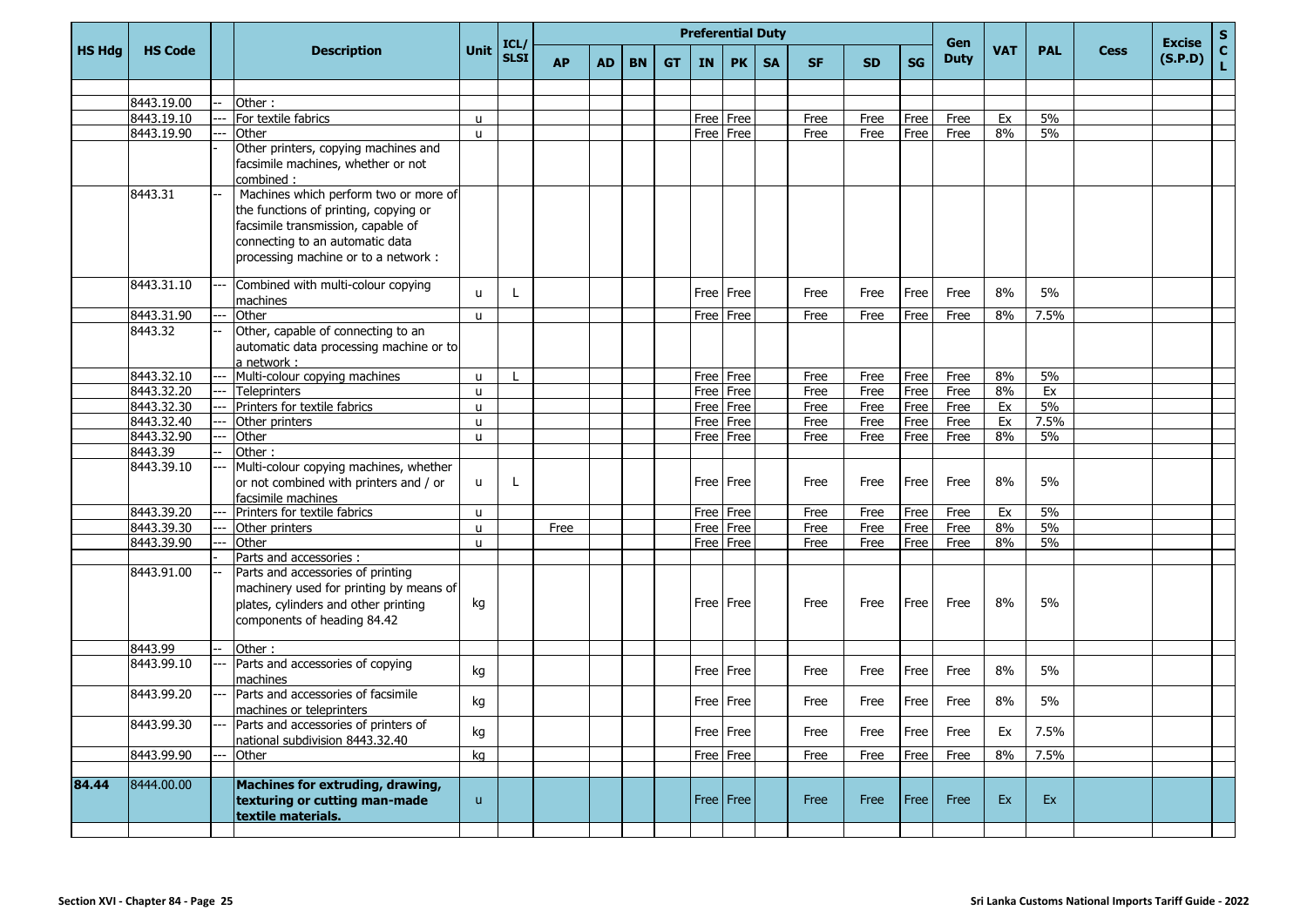|               |                |                                                                                                                                                                                                                                                                                                                         |      |                     |           |           |           |           |           | <b>Preferential Duty</b> |           |           |           |           | Gen         |     |            |             | <b>Excise</b> | $\mathbf S$        |
|---------------|----------------|-------------------------------------------------------------------------------------------------------------------------------------------------------------------------------------------------------------------------------------------------------------------------------------------------------------------------|------|---------------------|-----------|-----------|-----------|-----------|-----------|--------------------------|-----------|-----------|-----------|-----------|-------------|-----|------------|-------------|---------------|--------------------|
| <b>HS Hdg</b> | <b>HS Code</b> | <b>Description</b>                                                                                                                                                                                                                                                                                                      | Unit | ICL/<br><b>SLSI</b> | <b>AP</b> | <b>AD</b> | <b>BN</b> | <b>GT</b> | <b>IN</b> | PK                       | <b>SA</b> | <b>SF</b> | <b>SD</b> | <b>SG</b> | <b>Duty</b> | VAT | <b>PAL</b> | <b>Cess</b> | (S.P.D)       | $\mathbf{C}$<br>Ĺ. |
| 84.45         |                | <b>Machines for preparing textile</b><br>fibers; spinning, doubling or<br>twisting machines and other<br>machinery for producing textile<br>yarns; textile reeling or winding<br>(including weft-winding) machines<br>and machines for preparing textile<br>varns for use on the machines of<br>heading 84.46 or 84.47. |      |                     |           |           |           |           |           |                          |           |           |           |           |             |     |            |             |               |                    |
|               |                |                                                                                                                                                                                                                                                                                                                         |      |                     |           |           |           |           |           |                          |           |           |           |           |             |     |            |             |               |                    |
|               |                | Machines for preparing textile fibers :                                                                                                                                                                                                                                                                                 |      |                     |           |           |           |           |           |                          |           |           |           |           |             |     |            |             |               |                    |
|               | 8445.11.00     | Carding machines                                                                                                                                                                                                                                                                                                        | u    |                     |           |           |           |           |           | Free   Free              |           | Free      | Free      | Free      | Free        | Ex  | Ex         |             |               |                    |
|               | 8445.12.00     | Combing machines                                                                                                                                                                                                                                                                                                        | u    |                     |           |           |           |           |           | Free   Free              |           | Free      | Free      | Free      | Free        | Ex  | Ex         |             |               |                    |
|               | 8445.13.00     | Drawing or roving machines                                                                                                                                                                                                                                                                                              | u    |                     |           |           |           |           |           | Free Free                |           | Free      | Free      | Free      | Free        | Ex  | Ex         |             |               |                    |
|               | 8445.19.00     | Other                                                                                                                                                                                                                                                                                                                   | u    |                     |           |           |           |           |           | Free   Free              |           | Free      | Free      | Free      | Free        | Ex  | Ex         |             |               |                    |
|               | 8445.20.00     | Textile spinning machines                                                                                                                                                                                                                                                                                               | u    |                     |           |           |           |           | Free      | Free                     |           | Free      | Free      | Free      | Free        | Ex  | Ex         |             |               |                    |
|               | 8445.30.00     | Textile doubling or twisting machines                                                                                                                                                                                                                                                                                   | u    |                     |           |           |           |           |           | Free Free                |           | Free      | Free      | Free      | Free        | Ex  | 5%         |             |               |                    |
|               | 8445.40.00     | Textile winding (including weft-winding)<br>or reeling machines                                                                                                                                                                                                                                                         | u    |                     |           |           |           |           |           | Free   Free              |           | Free      | Free      | Free      | Free        | Ex  | Ex         |             |               |                    |
|               | 8445.90.00     | Other                                                                                                                                                                                                                                                                                                                   | u    |                     |           |           |           |           |           | Free Free                |           | Free      | Free      | Free      | Free        | Ex  | Ex         |             |               |                    |
|               |                |                                                                                                                                                                                                                                                                                                                         |      |                     |           |           |           |           |           |                          |           |           |           |           |             |     |            |             |               |                    |
| 84.46         |                | <b>Weaving machines (looms).</b>                                                                                                                                                                                                                                                                                        |      |                     |           |           |           |           |           |                          |           |           |           |           |             |     |            |             |               |                    |
|               | 8446.10.00     | For weaving fabrics of a width not<br>exceeding 30 cm<br>For weaving fabrics of a width                                                                                                                                                                                                                                 | u    |                     |           |           |           |           |           | Free   Free              |           | Free      | Free      | Free      | Free        | Ex  | Ex         |             |               |                    |
|               |                | exceeding 30 cm, shuttle type :                                                                                                                                                                                                                                                                                         |      |                     |           |           |           |           |           |                          |           |           |           |           |             |     |            |             |               |                    |
|               | 8446.21.00     | Power looms                                                                                                                                                                                                                                                                                                             | u    |                     |           |           |           |           |           | Free   Free              |           | Free      | Free      | Free      | Free        | Ex  | 5%         |             |               |                    |
|               | 8446.29.00     | Other                                                                                                                                                                                                                                                                                                                   | u    |                     |           |           |           |           |           | Free Free                |           | Free      | Free      | Free      | Free        | Ex  | 5%         |             |               |                    |
|               | 8446.30.00     | For weaving fabrics of a width<br>exceeding 30 cm, shuttleless type                                                                                                                                                                                                                                                     | u    |                     |           |           |           |           |           | Free   Free              |           | Free      | Free      | Free      | Free        | Ex  | 5%         |             |               |                    |
| 84.47         |                | Knitting machines, stitch-bonding<br>machines and machines for making<br>gimped yarn, tulle, lace,<br>embroidery, trimmings, braid or<br>net and machines for tufting.                                                                                                                                                  |      |                     |           |           |           |           |           |                          |           |           |           |           |             |     |            |             |               |                    |
|               |                |                                                                                                                                                                                                                                                                                                                         |      |                     |           |           |           |           |           |                          |           |           |           |           |             |     |            |             |               |                    |
|               |                | Circular knitting machines :                                                                                                                                                                                                                                                                                            |      |                     |           |           |           |           |           |                          |           |           |           |           |             |     |            |             |               |                    |
|               | 8447.11.00     | With cylinder diameter not exceeding<br>165 mm                                                                                                                                                                                                                                                                          | u    |                     |           |           |           |           |           | Free Free                |           | Free      | Free      | Free      | Free        | Ex  | Ex         |             |               |                    |
|               | 8447.12.00     | With cylinder diameter exceeding 165<br>mm                                                                                                                                                                                                                                                                              | u    |                     |           |           |           |           |           | Free Free                |           | Free      | Free      | Free      | Free        | Ex  | 5%         |             |               |                    |
|               | 8447.20.00     | Flat knitting machines; stitch-bonding<br>machines                                                                                                                                                                                                                                                                      | u    |                     |           |           |           |           |           | Free Free                |           | Free      | Free      | Free      | Free        | Ex  | 5%         |             |               |                    |
|               | 8447.90.00     | Other                                                                                                                                                                                                                                                                                                                   | u    |                     |           |           |           |           |           | Free Free                |           | Free      | Free      | Free      | Free        | Ex  | 5%         |             |               |                    |
|               |                |                                                                                                                                                                                                                                                                                                                         |      |                     |           |           |           |           |           |                          |           |           |           |           |             |     |            |             |               |                    |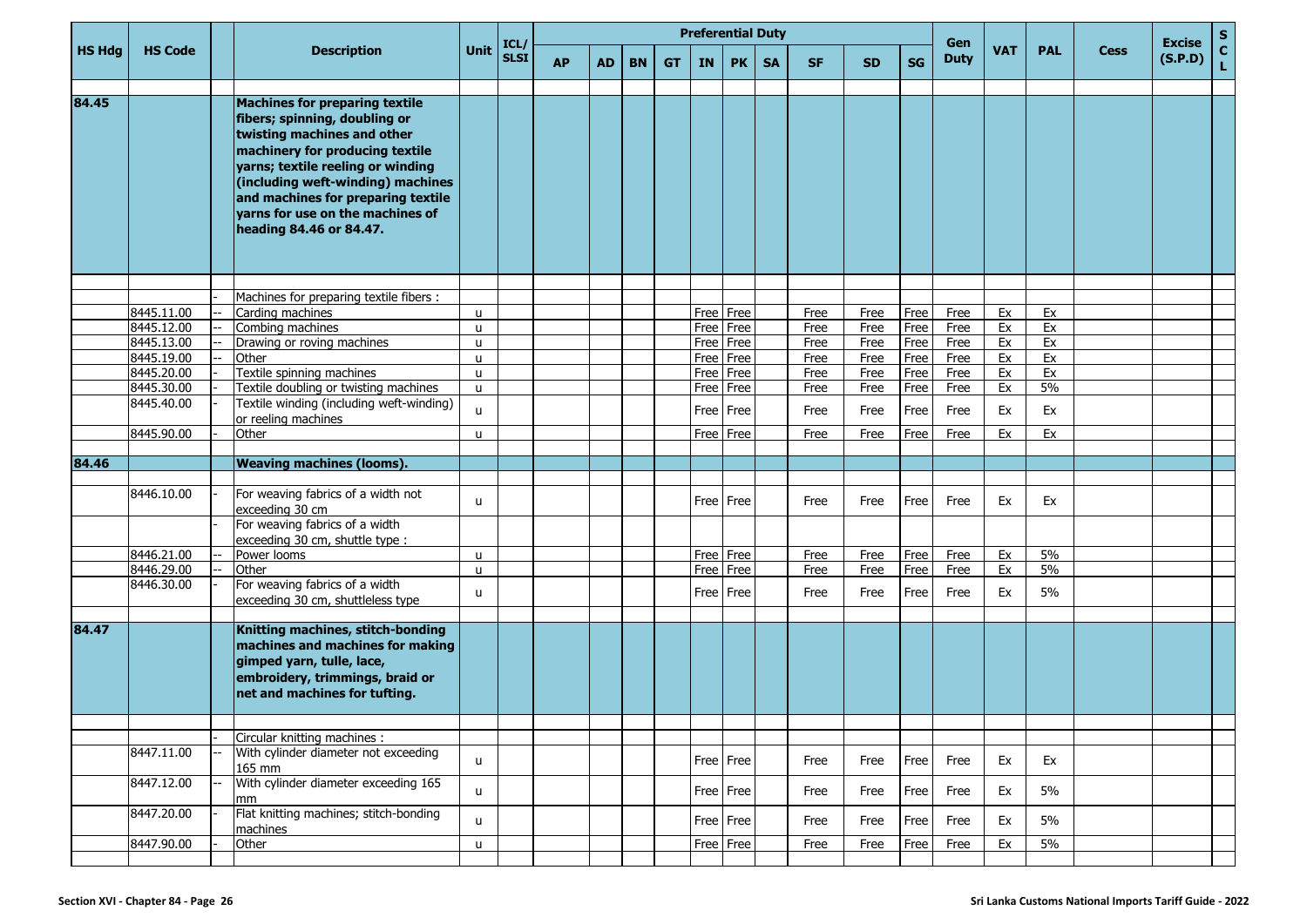|               |                |                                                                                                                                                                                                                                                                                                                                                                                                                                                                                                     |      | ICL/        |           |           |           |           |           | <b>Preferential Duty</b> |           |           |           |           | Gen         |     |            |             | <b>Excise</b> | $\mathbf S$        |
|---------------|----------------|-----------------------------------------------------------------------------------------------------------------------------------------------------------------------------------------------------------------------------------------------------------------------------------------------------------------------------------------------------------------------------------------------------------------------------------------------------------------------------------------------------|------|-------------|-----------|-----------|-----------|-----------|-----------|--------------------------|-----------|-----------|-----------|-----------|-------------|-----|------------|-------------|---------------|--------------------|
| <b>HS Hdg</b> | <b>HS Code</b> | <b>Description</b>                                                                                                                                                                                                                                                                                                                                                                                                                                                                                  | Unit | <b>SLSI</b> | <b>AP</b> | <b>AD</b> | <b>BN</b> | <b>GT</b> | <b>IN</b> | PK                       | <b>SA</b> | <b>SF</b> | <b>SD</b> | <b>SG</b> | <b>Duty</b> | VAT | <b>PAL</b> | <b>Cess</b> | (S.P.D)       | $\mathbf{C}$<br>Ĺ. |
| 84.48         |                | Auxiliary machinery for use with<br>machines of heading 84.44, 84.45,<br>84.46 or 84.47 (for example,<br>dobbies, Jacquards, automatic stop<br>motions, shuttle changing<br>mechanisms); parts and<br>accessories suitable for use solely<br>or principally with the machines of<br>this heading or of heading 84.44,<br>84.45, 84.46 or 84.47 (for example,<br>spindles and spindle flyers, card<br>clothing, combs, extruding nipples,<br>shuttles, healds and heald-frames,<br>hosiery needles). |      |             |           |           |           |           |           |                          |           |           |           |           |             |     |            |             |               |                    |
|               |                | Auxiliary machinery for machines of                                                                                                                                                                                                                                                                                                                                                                                                                                                                 |      |             |           |           |           |           |           |                          |           |           |           |           |             |     |            |             |               |                    |
|               |                | heading 84.44, 84.45, 84.46 or 84.47 :                                                                                                                                                                                                                                                                                                                                                                                                                                                              |      |             |           |           |           |           |           |                          |           |           |           |           |             |     |            |             |               |                    |
|               | 8448.11.00     | Dobbies and jacquards; card reducing,<br>copying, punching or assembling<br>machines for use therewith                                                                                                                                                                                                                                                                                                                                                                                              | kg   |             |           |           |           |           |           | Free   Free              |           | Free      | Free      | Free      | Free        | Ex  | Ex         |             |               |                    |
|               | 8448.19.00     | Other                                                                                                                                                                                                                                                                                                                                                                                                                                                                                               | kg   |             |           |           |           |           |           | Free Free                |           | Free      | Free      | Free      | Free        | Ex  | Ex         |             |               |                    |
|               | 8448.20.00     | Parts and accessories of machines of<br>heading 84.44 or of their auxiliary<br>machinery                                                                                                                                                                                                                                                                                                                                                                                                            | kg   |             |           |           |           |           |           | Free   Free              |           | Free      | Free      | Free      | Free        | Ex  | Ex         |             |               |                    |
|               |                | Parts and accessories of machines of<br>heading 84.45 or of their auxiliary<br>machinery:                                                                                                                                                                                                                                                                                                                                                                                                           |      |             |           |           |           |           |           |                          |           |           |           |           |             |     |            |             |               |                    |
|               | 8448.31.00     | Card clothing                                                                                                                                                                                                                                                                                                                                                                                                                                                                                       | kg   |             |           |           |           |           |           | Free Free                |           | Free      | Free      | Free      | Free        | Ex  | Ex         |             |               |                    |
|               | 8448.32.00     | Of machines for preparing textile fibers,<br>other than card clothing                                                                                                                                                                                                                                                                                                                                                                                                                               | kg   |             |           |           |           |           |           | Free   Free              |           | Free      | Free      | Free      | Free        | Ex  | Ex         |             |               |                    |
|               | 8448.33.00     | Spindles, spindle flyers, spinning rings<br>and ring travellers                                                                                                                                                                                                                                                                                                                                                                                                                                     | kg   |             |           |           |           |           |           | Free Free                |           | Free      | Free      | Free      | Free        | Ex  | Ex         |             |               |                    |
|               | 8448.39.00     | Other                                                                                                                                                                                                                                                                                                                                                                                                                                                                                               | kg   |             |           |           |           |           |           | Free   Free              |           | Free      | Free      | Free      | Free        | Ex  | Ex         |             |               |                    |
|               |                | Parts and accessories of weaving<br>machines (looms) or of their auxiliary<br>machinery:                                                                                                                                                                                                                                                                                                                                                                                                            |      |             |           |           |           |           |           |                          |           |           |           |           |             |     |            |             |               |                    |
|               | 8448.42.00     | Reeds for looms, healds and heald-<br>frames                                                                                                                                                                                                                                                                                                                                                                                                                                                        | kg   |             |           |           |           |           |           | Free Free                |           | Free      | Free      | Free      | Free        | Ex  | Ex         |             |               |                    |
|               | 8448.49.00     | Other                                                                                                                                                                                                                                                                                                                                                                                                                                                                                               | kg   |             |           |           |           |           |           | Free Free                |           | Free      | Free      | Free      | Free        | Ex  | 5.0%       |             |               |                    |
|               |                | Parts and accessories of machines of<br>heading 84.47 or of their auxiliary<br>machinery:                                                                                                                                                                                                                                                                                                                                                                                                           |      |             |           |           |           |           |           |                          |           |           |           |           |             |     |            |             |               |                    |
|               | 8448.51.00     | Sinkers, needles and other articles used<br>in forming stitches                                                                                                                                                                                                                                                                                                                                                                                                                                     | kg   |             |           |           |           |           |           | Free   Free              |           | Free      | Free      | Free      | Free        | Ex  | 5.0%       |             |               |                    |
|               | 8448.59.00     | Other                                                                                                                                                                                                                                                                                                                                                                                                                                                                                               | kg   |             |           |           |           |           |           | Free Free                |           | Free      | Free      | Free      | Free        | Ex  | 5.0%       |             |               |                    |
|               |                |                                                                                                                                                                                                                                                                                                                                                                                                                                                                                                     |      |             |           |           |           |           |           |                          |           |           |           |           |             |     |            |             |               |                    |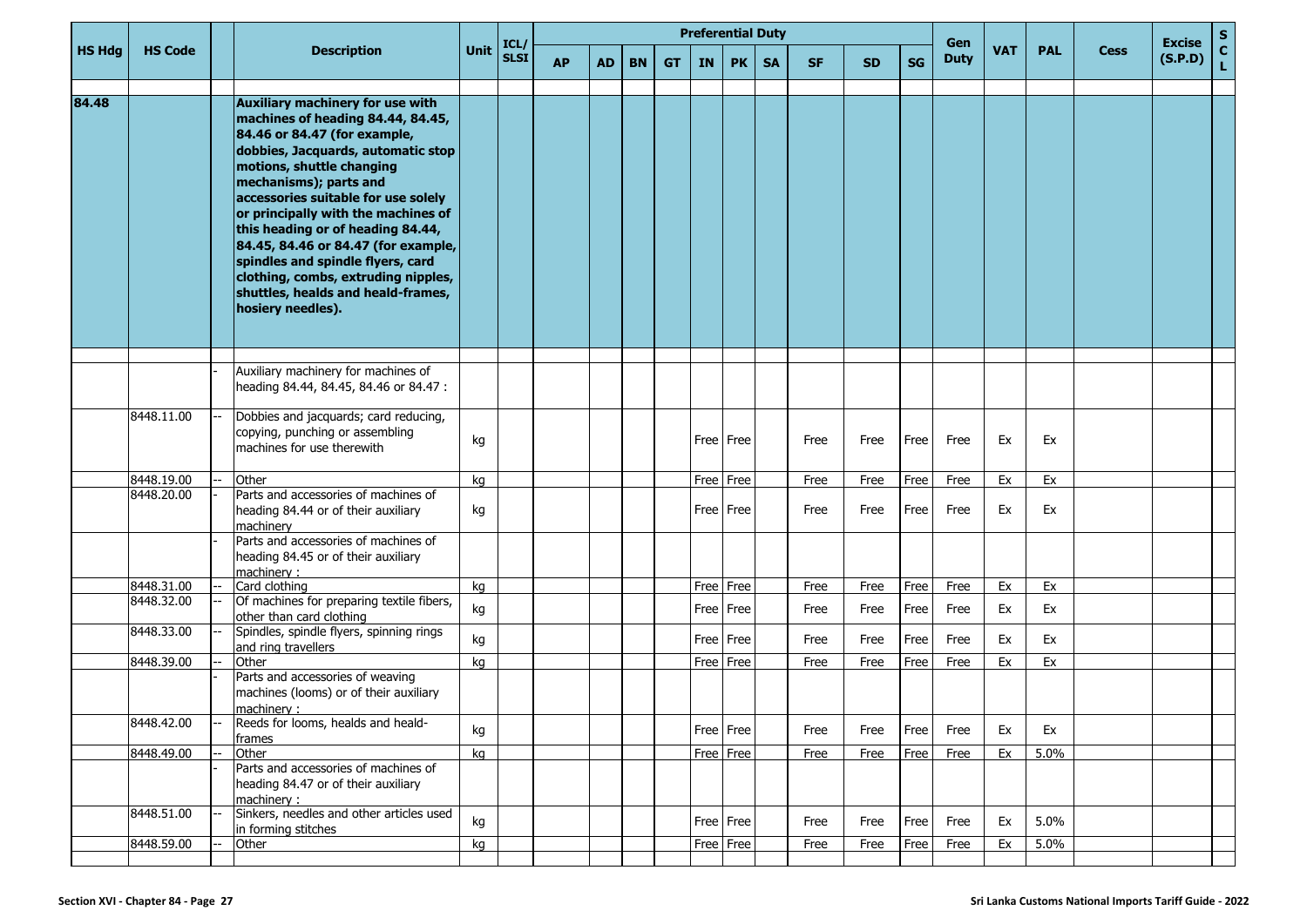|               |                       |                                                                                                                                                                          |              | ICL/        |           |           |           |           |           | <b>Preferential Duty</b> |           |           |           |           | Gen                                                                            |            |            |                                | <b>Excise</b> | $\mathbf S$                     |
|---------------|-----------------------|--------------------------------------------------------------------------------------------------------------------------------------------------------------------------|--------------|-------------|-----------|-----------|-----------|-----------|-----------|--------------------------|-----------|-----------|-----------|-----------|--------------------------------------------------------------------------------|------------|------------|--------------------------------|---------------|---------------------------------|
| <b>HS Hdg</b> | <b>HS Code</b>        | <b>Description</b>                                                                                                                                                       | Unit         | <b>SLSI</b> | <b>AP</b> | <b>AD</b> | <b>BN</b> | <b>GT</b> | <b>IN</b> | <b>PK</b>                | <b>SA</b> | <b>SF</b> | <b>SD</b> | <b>SG</b> | <b>Duty</b>                                                                    | <b>VAT</b> | <b>PAL</b> | <b>Cess</b>                    | (S.P.D)       | $\frac{\mathsf{c}}{\mathsf{L}}$ |
| 84.49         | 8449.00.00            | Machinery for the manufacture or<br>finishing of felt or nonwovens in<br>the piece or in shapes, including<br>machinery for making felt hats;<br>blocks for making hats. | kg           |             |           |           |           |           |           | Free   Free              |           | Free      | Free      | Free      | Free                                                                           | 8%         | 5%         |                                |               |                                 |
| 84.50         |                       | Household or laundry-type washing<br>machines, including machines<br>which both wash and $\frac{dy}{dx}$ .                                                               |              |             |           |           |           |           |           |                          |           |           |           |           |                                                                                |            |            |                                |               |                                 |
|               |                       | Machines, each of a dry linen capacity<br>not exceeding 10 kg :                                                                                                          |              |             |           |           |           |           |           |                          |           |           |           |           |                                                                                |            |            |                                |               |                                 |
|               | 8450.11<br>8450.11.10 | Fully-automatic machines :<br>Unassembled in completely knocked-<br>down form                                                                                            | $\mathsf{u}$ | L           |           |           |           |           |           |                          |           |           |           |           | 15%                                                                            | 8%         | 5%         |                                | 25%           |                                 |
|               | 8450.11.20            | Used / reconditioned<br>Other, top loading:                                                                                                                              | $\mathsf{u}$ | TB          |           |           |           |           |           |                          |           |           |           |           | 15%                                                                            | 8%         | 10%        | 15%                            | 25%           |                                 |
|               | 8450.11.31            | Of a dry linen capacity less than 4 kg                                                                                                                                   | $\mathsf{u}$ | L           |           |           |           |           |           |                          |           |           |           |           | $\Rightarrow$<br>per<br>$\rm \overleftarrow{\sigma}$<br>$\frac{15\%}{1500/15}$ | 8%         | 5%         | 15% or<br>$Rs.1650/=$<br>per u | 25%           |                                 |
|               | 8450.11.32            | Of a dry linen capacity exceeding 4 kg<br>and not exceeding 5.5 kg                                                                                                       | $\mathsf{u}$ | L           |           |           |           |           |           |                          |           |           |           |           | Ξ<br>$\frac{15\% \text{ or}}{\text{Rs}.1980/\text{ = per}}$                    | 8%         | 5%         | 15% or<br>Rs.1980/=<br>per u   | 25%           |                                 |
|               | 8450.11.33            | Of a dry linen capacity exceeding 5.5 kg<br>and not exceeding 7.5 kg                                                                                                     | $\mathsf{u}$ | L           |           |           |           |           |           |                          |           |           |           |           | μ<br>$=$ per<br>$\overleftarrow{\mathrm{o}}$<br>15%<br>Rs.2310/                | 8%         | 5%         | 15% or<br>$Rs.2310/=$<br>per u | 25%           |                                 |
|               | 8450.11.34            | Of a dry linen capacity exceeding 7.5 kg<br>and not exceeding 9.5 kg                                                                                                     | $\mathsf{u}$ | L           |           |           |           |           |           |                          |           |           |           |           | Ξ<br>$Rs.2640 = per$<br>15% or                                                 | 8%         | 5%         | 15% or<br>$Rs.2640/=$<br>per u | 25%           |                                 |
|               | 8450.11.39            | Other                                                                                                                                                                    | $\mathsf{u}$ |             |           |           |           |           |           |                          |           |           |           |           | 15%                                                                            | 8%         | 5%         | 15%                            | 25%           |                                 |
|               |                       | Other, front loading:                                                                                                                                                    |              |             |           |           |           |           |           |                          |           |           |           |           |                                                                                |            |            |                                |               |                                 |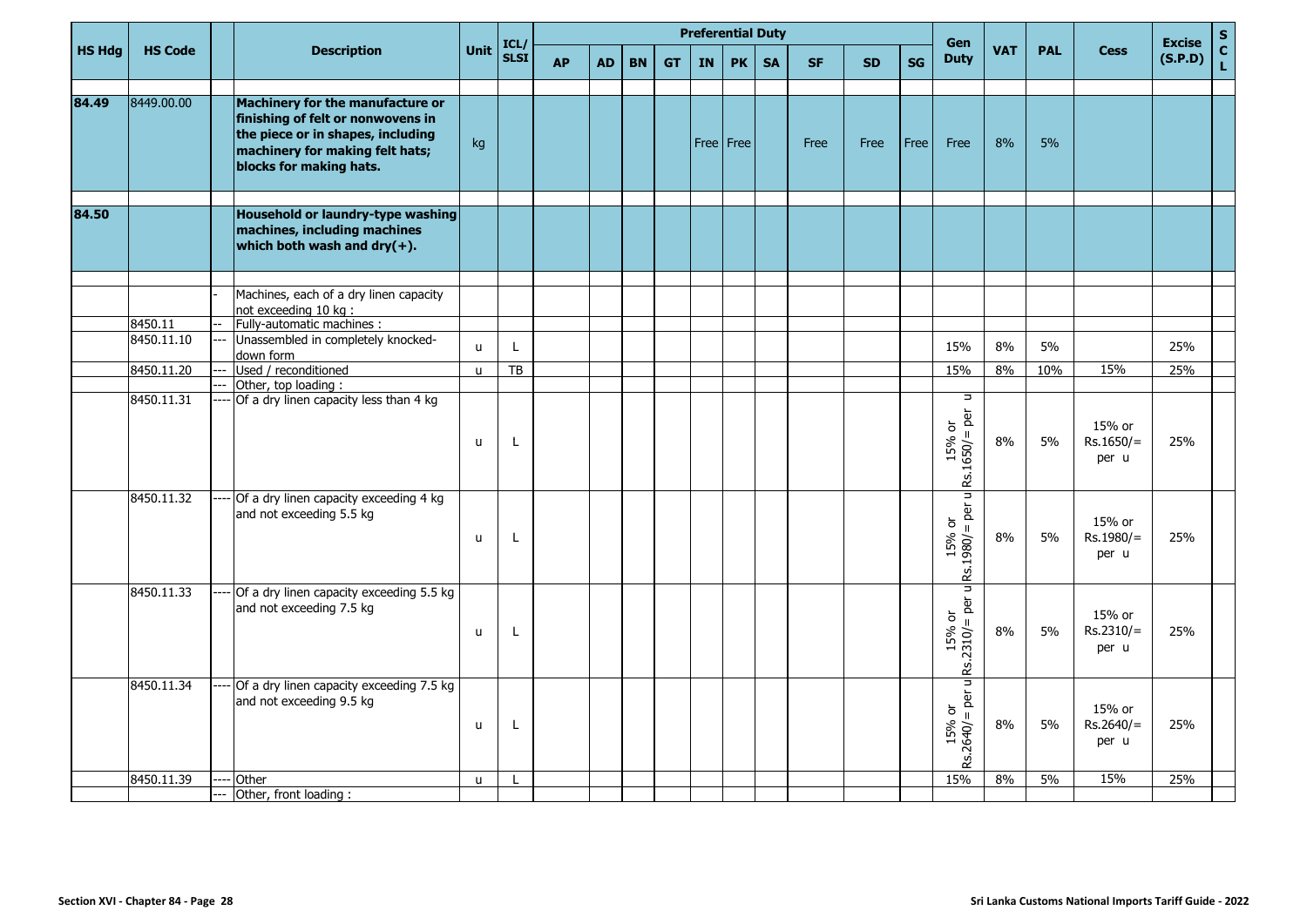|               |                |                                                                        |              |                     |           |           |           |           |           | <b>Preferential Duty</b> |           |           |           |           | Gen                                                                         |            |            |                                  | <b>Excise</b> | $\mathbf S$        |
|---------------|----------------|------------------------------------------------------------------------|--------------|---------------------|-----------|-----------|-----------|-----------|-----------|--------------------------|-----------|-----------|-----------|-----------|-----------------------------------------------------------------------------|------------|------------|----------------------------------|---------------|--------------------|
| <b>HS Hdg</b> | <b>HS Code</b> | <b>Description</b>                                                     | Unit         | ICL/<br><b>SLSI</b> | <b>AP</b> | <b>AD</b> | <b>BN</b> | <b>GT</b> | <b>IN</b> | <b>PK</b>                | <b>SA</b> | <b>SF</b> | <b>SD</b> | <b>SG</b> | <b>Duty</b>                                                                 | <b>VAT</b> | <b>PAL</b> | <b>Cess</b>                      | (S.P.D)       | $\mathbf{C}$<br>L. |
|               |                |                                                                        |              |                     |           |           |           |           |           |                          |           |           |           |           |                                                                             |            |            |                                  |               |                    |
|               | 8450.11.41     | Of a dry linen capacity less than 4 kg                                 | u            | L                   |           |           |           |           |           |                          |           |           |           |           | $\frac{15\% \text{ or}}{ \text{Rs}.1980/= \text{per u}}$                    | 8%         | 5%         | 15% or<br>Rs.1980/=<br>per u     | 25%           |                    |
|               | 8450.11.42     | Of a dry linen capacity exceeding 4 kg<br>and not exceeding 5.5 kg     | u            | L                   |           |           |           |           |           |                          |           |           |           |           | μ<br>$ Rs.2475/=$ per u                                                     | 8%         | 5%         | 15% or<br>$Rs.2475/=$<br>per u   | 25%           |                    |
|               | 8450.11.43     | Of a dry linen capacity exceeding 5.5 kg<br>and not exceeding 7.5 kg   | u            | L                   |           |           |           |           |           |                          |           |           |           |           | Ξ<br>$ 8s.2871/=$ per u                                                     | 8%         | 5%         | 15% or<br>Rs.2871/=<br>per u     | 25%           |                    |
|               | 8450.11.44     | Of a dry linen capacity exceeding 7.5 kg<br>and not exceeding 9.5 kg   | u            | L                   |           |           |           |           |           |                          |           |           |           |           | $ 8s.3300/=$ per u F                                                        | 8%         | 5%         | 15% or<br>$Rs.3300/=$<br>per u   | 25%           |                    |
|               | 8450.11.49     | Other                                                                  | $\mathsf{u}$ |                     |           |           |           |           |           |                          |           |           |           |           | 15%                                                                         | 8%         | 5%         | 15%                              | 25%           |                    |
|               | 8450.12        | Other machines, with built-in centrifugal<br>drier:                    |              |                     |           |           |           |           |           |                          |           |           |           |           |                                                                             |            |            |                                  |               |                    |
|               | 8450.12.10     | Unassembled in completely knocked-<br>down form                        | u            | L                   |           |           |           |           |           |                          |           |           |           |           | 15%                                                                         | 8%         | 7.5%       |                                  | 25%           |                    |
|               | 8450.12.20     | Used / reconditioned                                                   | u            | TB                  |           |           |           |           |           |                          |           |           |           |           | 15%                                                                         | 8%         | 10%        | 15%                              | 25%           |                    |
|               | 8450.12.31     | Other:<br>Of a dry linen capacity less than 4 kg                       | u            | L                   |           |           |           |           |           |                          |           |           |           |           | $\Rightarrow$<br>per<br>15% or<br>$Rs.792/=$                                | 8%         |            | 15% or<br>7.5% Rs.792/= per<br>u | 25%           |                    |
|               | 8450.12.32     | --- Of a dry linen capacity exceeding 4 kg<br>and not exceeding 5.5 kg | u            | L                   |           |           |           |           |           |                          |           |           |           |           | $=$ per u<br>$\rm \overleftarrow{o}$<br>8 <sup>o</sup><br>Ĕ<br>15<br>Rs.112 | 8%         | 7.5%       | 15% or<br>$Rs.1122/=$<br>per u   | 25%           |                    |
|               | 8450.12.33     | Of a dry linen capacity exceeding 5.5 kg<br>and not exceeding 7.5 kg   | u            | L                   |           |           |           |           |           |                          |           |           |           |           | Ξ<br>$15\%$ or<br>Rs.1518/= per u                                           | 8%         | 7.5%       | 15% or<br>$Rs.1518/=$<br>per u   | 25%           |                    |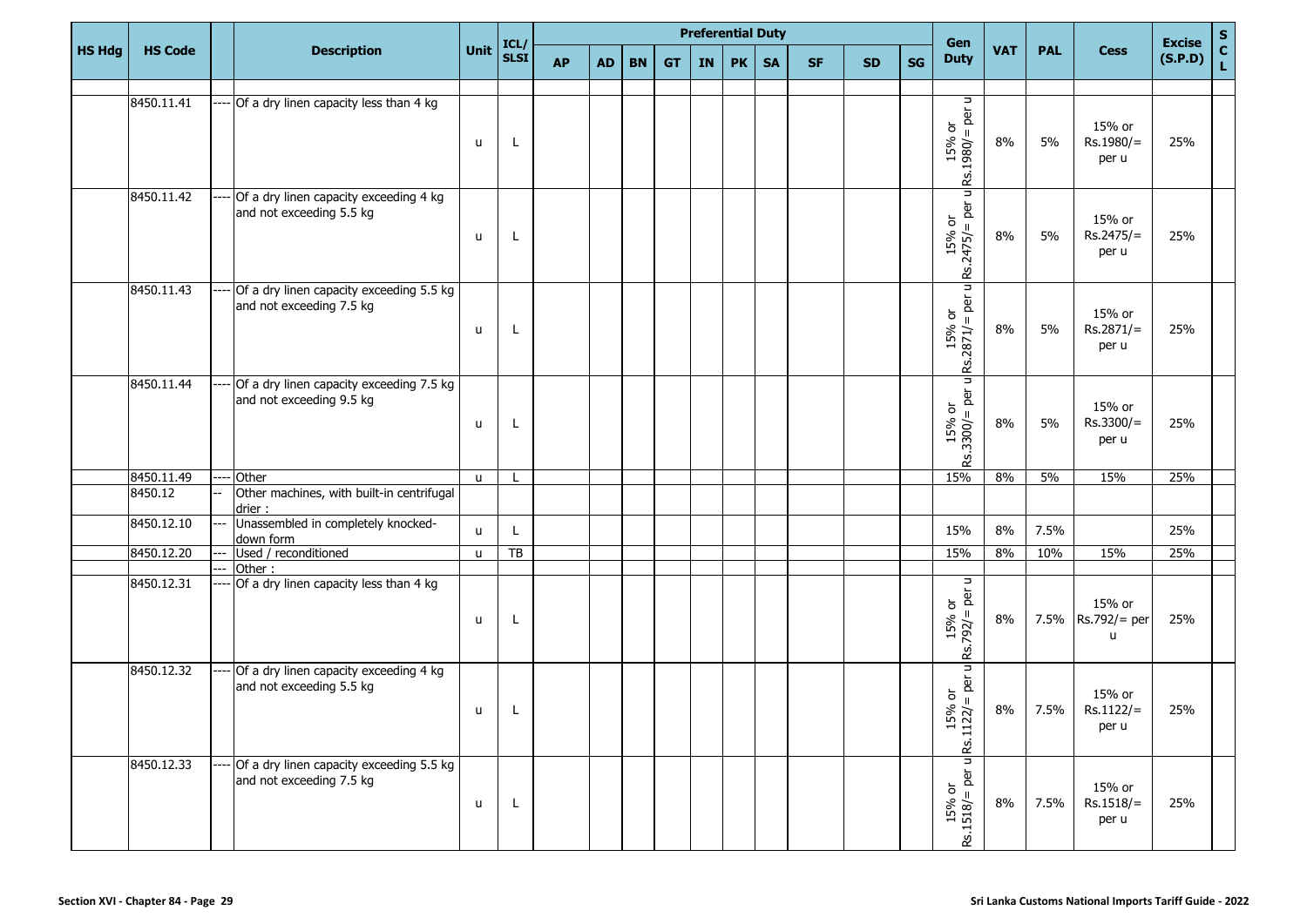|               |                |     |                                                                      |              |                     |           |     |           |           |           | <b>Preferential Duty</b> |           |           |           |           | Gen                                                                                                                                                                                                                                                                                                                                                                                                          |            |            |                                  | <b>Excise</b> | $\mathbf S$                  |
|---------------|----------------|-----|----------------------------------------------------------------------|--------------|---------------------|-----------|-----|-----------|-----------|-----------|--------------------------|-----------|-----------|-----------|-----------|--------------------------------------------------------------------------------------------------------------------------------------------------------------------------------------------------------------------------------------------------------------------------------------------------------------------------------------------------------------------------------------------------------------|------------|------------|----------------------------------|---------------|------------------------------|
| <b>HS Hdg</b> | <b>HS Code</b> |     | <b>Description</b>                                                   | <b>Unit</b>  | ICL/<br><b>SLSI</b> | <b>AP</b> | AD. | <b>BN</b> | <b>GT</b> | <b>IN</b> | <b>PK</b>                | <b>SA</b> | <b>SF</b> | <b>SD</b> | <b>SG</b> | <b>Duty</b>                                                                                                                                                                                                                                                                                                                                                                                                  | <b>VAT</b> | <b>PAL</b> | <b>Cess</b>                      | (S.P.D)       | $\mathbf{C}$<br>$\mathbf{L}$ |
|               |                |     |                                                                      |              |                     |           |     |           |           |           |                          |           |           |           |           |                                                                                                                                                                                                                                                                                                                                                                                                              |            |            |                                  |               |                              |
|               | 8450.12.34     |     | Of a dry linen capacity exceeding 7.5 kg<br>and not exceeding 9.5 kg | u            | L                   |           |     |           |           |           |                          |           |           |           |           | $\Rightarrow$<br>$ 8s.1980/6$ per u                                                                                                                                                                                                                                                                                                                                                                          | 8%         | 7.5%       | 15% or<br>Rs.1980/=<br>per u     | 25%           |                              |
|               | 8450.12.39     |     | Other                                                                | $\mathsf{u}$ |                     |           |     |           |           |           |                          |           |           |           |           | 15%                                                                                                                                                                                                                                                                                                                                                                                                          | 8%         | 7.5%       | 15%                              | 25%           |                              |
|               | 8450.19        |     | Other:                                                               |              |                     |           |     |           |           |           |                          |           |           |           |           |                                                                                                                                                                                                                                                                                                                                                                                                              |            |            |                                  |               |                              |
|               | 8450.19.10     |     | Unassembled in completely knocked-<br>down form                      | $\mathsf{u}$ | L                   |           |     |           |           |           |                          |           |           |           |           | 10%                                                                                                                                                                                                                                                                                                                                                                                                          | $8\%$      | 7.5%       | 5%                               | 25%           |                              |
|               | 8450.19.20     | --- | Used / reconditioned                                                 | $\mathsf{u}$ | TB                  |           |     |           |           |           |                          |           |           |           |           | 15%                                                                                                                                                                                                                                                                                                                                                                                                          | 8%         | 10%        | 15%                              | 25%           |                              |
|               |                |     | Other:                                                               |              |                     |           |     |           |           |           |                          |           |           |           |           |                                                                                                                                                                                                                                                                                                                                                                                                              |            |            |                                  |               |                              |
|               | 8450.19.31     |     | Of a dry linen capacity less than 4 kg                               | u            | L                   |           |     |           |           |           |                          |           |           |           |           | $15% \text{ or } 15% \text{ or } 15% \text{ or } 15% \text{ or } 15% \text{ or } 15% \text{ or } 15% \text{ or } 15% \text{ or } 15% \text{ or } 15% \text{ or } 15% \text{ or } 15% \text{ or } 15% \text{ or } 15% \text{ or } 15% \text{ or } 15% \text{ or } 15% \text{ or } 15% \text{ or } 15% \text{ or } 15% \text{ or } 15% \text{ or } 15% \text{ or } 15% \text{ or } 15% \text{ or } 15% \$      | 8%         |            | 15% or<br>7.5% Rs.792/= per<br>u | 25%           |                              |
|               | 8450.19.32     |     | Of a dry linen capacity exceeding 4 kg<br>and not exceeding 5.5 kg   | u            | L                   |           |     |           |           |           |                          |           |           |           |           | $\begin{vmatrix} 15% & or \\ 1522/ = per \text{ of } 5 \end{vmatrix}$                                                                                                                                                                                                                                                                                                                                        | 8%         | 7.5%       | 15% or<br>Rs.1122/=<br>per u     | 25%           |                              |
|               | 8450.19.33     |     | Of a dry linen capacity exceeding 5.5 kg<br>and not exceeding 7.5 kg | u            | L                   |           |     |           |           |           |                          |           |           |           |           | Ξ<br>$Rs.1518 = per$<br>15% or                                                                                                                                                                                                                                                                                                                                                                               | 8%         | 7.5%       | 15% or<br>$Rs.1518/=$<br>per u   | 25%           |                              |
|               | 8450.19.34     |     | Of a dry linen capacity exceeding 7.5 kg<br>and not exceeding 9.5 kg | u            | L                   |           |     |           |           |           |                          |           |           |           |           | Ξ<br>$15% \text{ or } 15% \text{ or } 15% \text{ or } 15% \text{ or } 15% \text{ or } 15% \text{ or } 15% \text{ or } 15% \text{ or } 15% \text{ or } 15% \text{ or } 15% \text{ or } 15% \text{ or } 15% \text{ or } 15% \text{ or } 15% \text{ or } 15% \text{ or } 15% \text{ or } 15% \text{ or } 15% \text{ or } 15% \text{ or } 15% \text{ or } 15% \text{ or } 15% \text{ or } 15% \text{ or } 15% \$ | 8%         | 7.5%       | 15% or<br>Rs.1980/=<br>per u     | 25%           |                              |
|               | 8450.19.39     |     | Other                                                                | $\mathsf{u}$ |                     |           |     |           |           |           |                          |           |           |           |           | 15%                                                                                                                                                                                                                                                                                                                                                                                                          | 8%         | 7.5%       | 15%                              | 25%           |                              |
|               | 8450.20.00     |     | Machines, each of a dry linen capacity<br>exceeding 10 kg            | $\mathsf{u}$ |                     |           |     |           |           |           | Free Free                |           | Free      | Free      | Free      | Free                                                                                                                                                                                                                                                                                                                                                                                                         | 8%         | 7.5%       |                                  |               |                              |
|               | 8450.90        |     | Parts:                                                               |              |                     |           |     |           |           |           |                          |           |           |           |           |                                                                                                                                                                                                                                                                                                                                                                                                              |            |            |                                  |               |                              |
|               | 8450.90.10     |     | Cabinets with or without other<br>omponents                          | u            |                     |           |     |           |           |           | Free Free                |           | Free      | Free      | Free      | 10%                                                                                                                                                                                                                                                                                                                                                                                                          | 8%         | 5%         |                                  |               |                              |
|               | 8450.90.90     |     | Other                                                                | $\mathsf{u}$ |                     |           |     |           |           |           | Free Free                |           | Free      | Free      | Free      | Free                                                                                                                                                                                                                                                                                                                                                                                                         | 8%         | $5\%$      |                                  |               |                              |
|               |                |     |                                                                      |              |                     |           |     |           |           |           |                          |           |           |           |           |                                                                                                                                                                                                                                                                                                                                                                                                              |            |            |                                  |               |                              |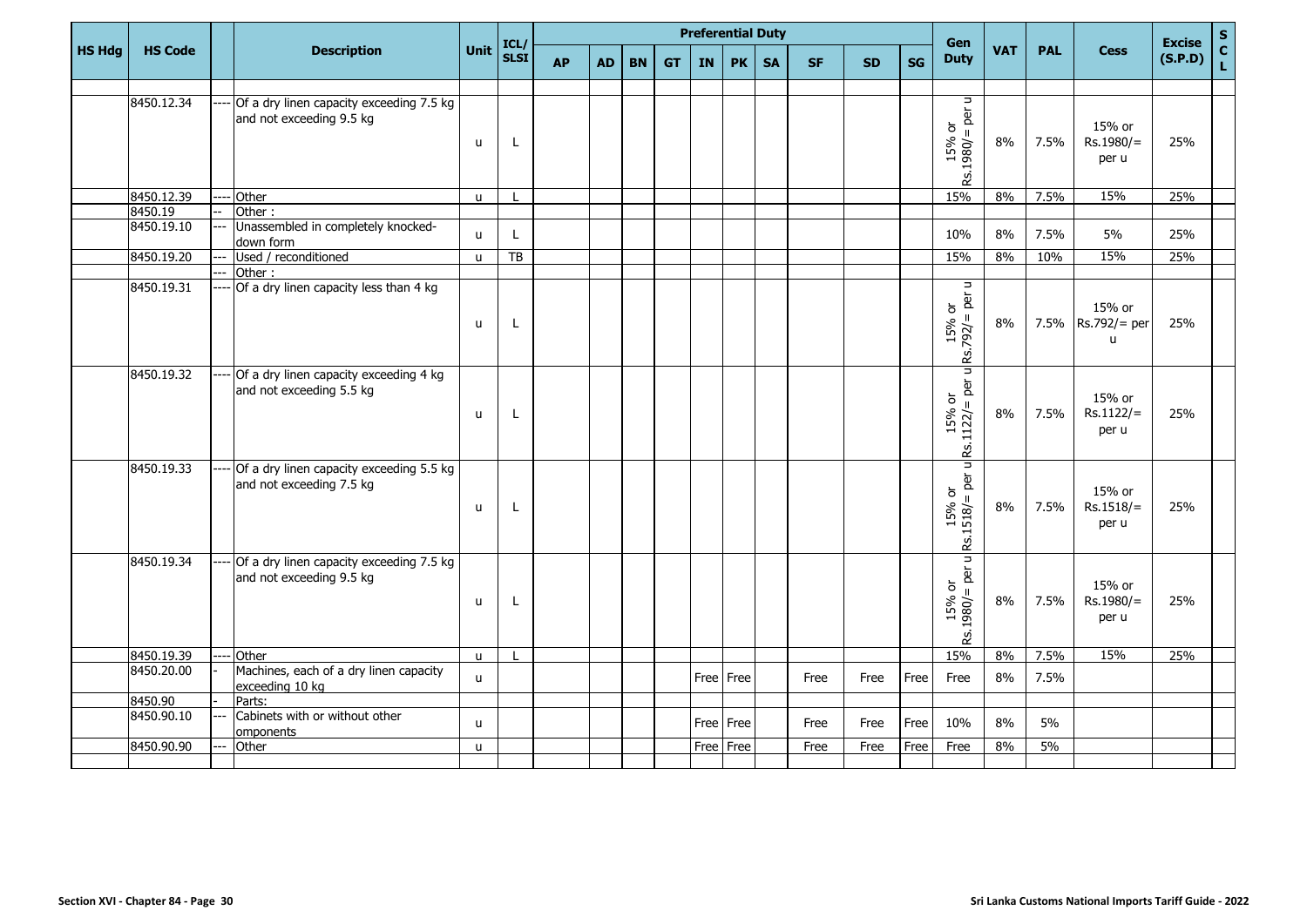|               |                |                                                                                                                                                                                                                                                                                                                                                                                                                                                                                                                      |              |                     |           |           |           |           | <b>Preferential Duty</b> |           |           |           |           |           |                           |            |            |             | <b>Excise</b> |             |
|---------------|----------------|----------------------------------------------------------------------------------------------------------------------------------------------------------------------------------------------------------------------------------------------------------------------------------------------------------------------------------------------------------------------------------------------------------------------------------------------------------------------------------------------------------------------|--------------|---------------------|-----------|-----------|-----------|-----------|--------------------------|-----------|-----------|-----------|-----------|-----------|---------------------------|------------|------------|-------------|---------------|-------------|
| <b>HS Hdg</b> | <b>HS Code</b> | <b>Description</b>                                                                                                                                                                                                                                                                                                                                                                                                                                                                                                   | <b>Unit</b>  | ICL/<br><b>SLSI</b> | <b>AP</b> | <b>AD</b> | <b>BN</b> | <b>GT</b> | <b>IN</b>                | <b>PK</b> | <b>SA</b> | <b>SF</b> | <b>SD</b> | <b>SG</b> | <b>Gen</b><br><b>Duty</b> | <b>VAT</b> | <b>PAL</b> | <b>Cess</b> | (S.P.D)       | S<br>C<br>L |
| 84.51         |                | Machinery (other than machines of<br>heading 84.50) for washing,<br>cleaning, wringing, drying, ironing,<br>pressing (including fusing presses),<br>bleaching, dyeing, dressing,<br>finishing, coating or impregnating<br>textile yarns, fabrics or made up<br>textile articles and machines for<br>applying the paste to the base<br>fabric or other support used in the<br>manufacture of floor coverings<br>such as linoleum; machines for<br>reeling, unreeling, folding, cutting<br>or pinking textile fabrics. |              |                     |           |           |           |           |                          |           |           |           |           |           |                           |            |            |             |               |             |
|               |                |                                                                                                                                                                                                                                                                                                                                                                                                                                                                                                                      |              |                     |           |           |           |           |                          |           |           |           |           |           |                           |            |            |             |               |             |
|               | 8451.10.00     | Dry-cleaning machines<br>Drying machines :                                                                                                                                                                                                                                                                                                                                                                                                                                                                           | u            |                     |           |           |           |           |                          | Free Free |           | Free      | Free      | Free      | Free                      | 8%         | 7.5%       |             |               |             |
|               | 8451.21.00     | Each of a dry linen capacity not<br>exceeding 10 kg                                                                                                                                                                                                                                                                                                                                                                                                                                                                  | u            |                     |           |           |           |           |                          | Free Free |           | Free      | Free      | Free      | Free                      | 8%         | 7.5%       |             |               |             |
|               | 8451.29.00     | Other                                                                                                                                                                                                                                                                                                                                                                                                                                                                                                                | $\mathbf{u}$ |                     |           |           |           |           |                          | Free Free |           | Free      | Free      | Free      | Free                      | 8%         | 7.5%       |             |               |             |
|               | 8451.30.00     | Ironing machines and presses (including<br>fusing presses)                                                                                                                                                                                                                                                                                                                                                                                                                                                           | u            |                     |           |           |           |           |                          | Free Free |           | Free      | Free      | Free      | Free                      | 8%         | 5%         |             |               |             |
|               | 8451.40.00     | Washing, bleaching or dyeing machines                                                                                                                                                                                                                                                                                                                                                                                                                                                                                |              |                     |           |           |           |           |                          |           |           |           |           |           |                           |            |            |             |               |             |
|               | 8451.40.10     | For textile yarns and fabrics                                                                                                                                                                                                                                                                                                                                                                                                                                                                                        | u            |                     |           |           |           |           | Free                     | Free      |           | Free      | Free      | Free      | Free                      | Ex         | 5%         |             |               |             |
|               | 8451.40.90     | Other                                                                                                                                                                                                                                                                                                                                                                                                                                                                                                                | $\mathbf{u}$ |                     |           |           |           |           | Free                     | Free      |           | Free      | Free      | Free      | Free                      | 8%         | 5%         |             |               |             |
|               | 8451.50.00     | Machines for reeling, unreeling, folding,<br>cutting or pinking textile fabrics                                                                                                                                                                                                                                                                                                                                                                                                                                      | u            |                     |           |           |           |           |                          | Free Free |           | Free      | Free      | Free      | Free                      | Ex         | 5%         |             |               |             |
|               | 8451.80.00     | Other machinery:                                                                                                                                                                                                                                                                                                                                                                                                                                                                                                     |              |                     |           |           |           |           |                          |           |           |           |           |           |                           |            |            |             |               |             |
|               | 8451.80.10     | For finishing textile fabrics                                                                                                                                                                                                                                                                                                                                                                                                                                                                                        | u            |                     |           |           |           |           |                          | Free Free |           | Free      | Free      | Free      | Free                      | Ex         | 5%         |             |               |             |
|               | 8451.80.90     | Other                                                                                                                                                                                                                                                                                                                                                                                                                                                                                                                | $\mathbf{u}$ |                     |           |           |           |           | Free                     | Free      |           | Free      | Free      | Free      | Free                      | 8%         | 7.5%       |             |               |             |
|               | 8451.90.00     | Parts                                                                                                                                                                                                                                                                                                                                                                                                                                                                                                                | kg           |                     |           |           |           |           | Free                     | Free      |           | Free      | Free      | Free      | Free                      | Ex         | 5%         |             |               |             |
|               |                |                                                                                                                                                                                                                                                                                                                                                                                                                                                                                                                      |              |                     |           |           |           |           |                          |           |           |           |           |           |                           |            |            |             |               |             |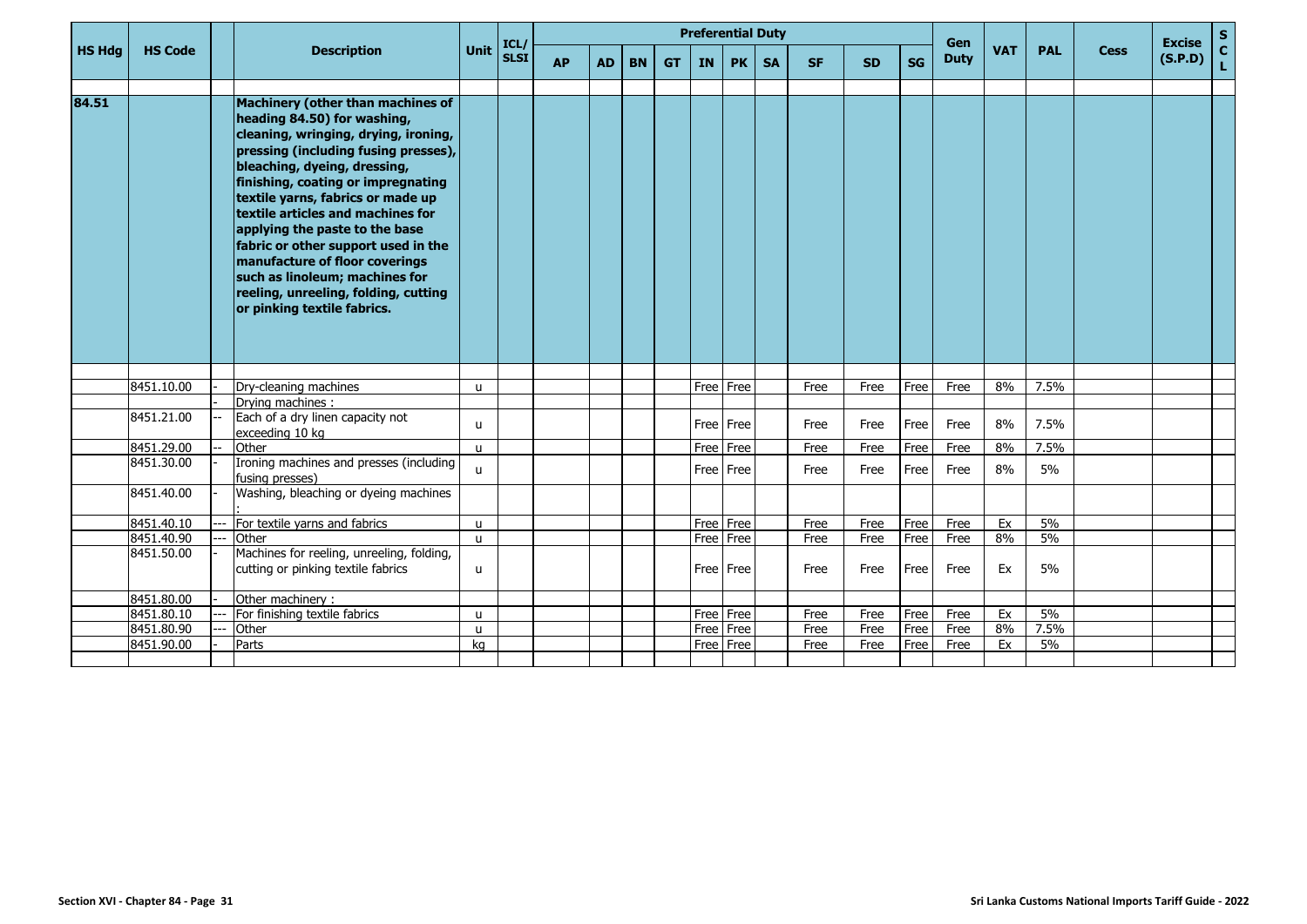|               |                          |                                                                                                                                                                                                         |          | ICL/        |           |           |           |           |           | <b>Preferential Duty</b> |           |              |              |              | Gen          |            |            |             | <b>Excise</b> | $\mathbf S$        |
|---------------|--------------------------|---------------------------------------------------------------------------------------------------------------------------------------------------------------------------------------------------------|----------|-------------|-----------|-----------|-----------|-----------|-----------|--------------------------|-----------|--------------|--------------|--------------|--------------|------------|------------|-------------|---------------|--------------------|
| <b>HS Hdg</b> | <b>HS Code</b>           | <b>Description</b>                                                                                                                                                                                      | Unit     | <b>SLSI</b> | <b>AP</b> | <b>AD</b> | <b>BN</b> | <b>GT</b> | <b>IN</b> | PK                       | <b>SA</b> | <b>SF</b>    | <b>SD</b>    | <b>SG</b>    | <b>Duty</b>  | <b>VAT</b> | <b>PAL</b> | <b>Cess</b> | (S.P.D)       | $\mathbf{C}$<br>Ĺ, |
| 84.52         |                          | Sewing machines, other than book-<br>sewing machines of heading 84.40;<br>furniture, bases and covers<br>specially designed for sewing<br>machines; sewing machine<br>$ {\sf neededles}(+)$ .           |          |             |           |           |           |           |           |                          |           |              |              |              |              |            |            |             |               |                    |
|               |                          |                                                                                                                                                                                                         |          |             |           |           |           |           |           |                          |           |              |              |              |              |            |            |             |               |                    |
|               | 8452.10                  | Sewing machines of the household type                                                                                                                                                                   |          |             |           |           |           |           |           |                          |           |              |              |              |              |            |            |             |               |                    |
|               | 8452.10.10               | Completely knocked-down, excluding<br>furniture and stands                                                                                                                                              | u        |             |           |           |           |           |           |                          |           |              |              |              | Free         | 8%         | 7.5%       | 5%          |               |                    |
|               | 8452.10.90               | Other                                                                                                                                                                                                   | u        |             | 12%       |           |           |           |           |                          |           |              |              |              | 15%          | 8%         | 7.5%       | 10%         |               |                    |
|               |                          | Other sewing machines :                                                                                                                                                                                 |          |             |           |           |           |           |           |                          |           |              |              |              |              |            |            |             |               |                    |
|               | 8452.21.00<br>8452.29.00 | Automatic units<br>Other                                                                                                                                                                                | u<br>u   |             |           |           |           | Free      |           | Free Free<br>Free   Free |           | Free<br>Free | Free<br>Free | Free<br>Free | Free<br>Free | 8%<br>8%   | 5%<br>5%   |             |               |                    |
|               | 8452.30.00               | Sewing machine needles                                                                                                                                                                                  | kg       |             | Free      |           |           |           |           | Free   Free              |           | Free         | Free         | Free         | Free         | 8%         | 5%         |             |               |                    |
|               | 8452.90                  | Furniture, bases and covers for sewing<br>machines and parts thereof; other parts<br>of sewing machines:                                                                                                |          |             |           |           |           |           |           |                          |           |              |              |              |              |            |            |             |               |                    |
|               | 8452.90.10               | Furniture, bases and covers for sewing<br>machines and parts thereof                                                                                                                                    | kg       |             | 13.5%     |           |           |           |           | Free Free                |           | 5%           | 5%           |              | 15%          | 8%         | 5%         | 15%         |               |                    |
|               | 8452.90.90               | Other parts of sewing machines                                                                                                                                                                          | kg       |             | Free      |           |           |           |           | Free   Free              |           | Free         | Free         | Free         | Free         | 8%         | 5%         |             |               |                    |
| 84.53         |                          | <b>Machinery for preparing, tanning</b><br>or working hides, skins or leather<br>or for making or repairing footwear<br>or other articles of hides, skins or<br>leather, other than sewing<br>machines. |          |             |           |           |           |           |           |                          |           |              |              |              |              |            |            |             |               |                    |
|               |                          |                                                                                                                                                                                                         |          |             |           |           |           |           |           |                          |           |              |              |              |              |            |            |             |               |                    |
|               | 8453.10.00               | Machinery for preparing, tanning or<br>working hides, skins or leather                                                                                                                                  | u        |             |           |           |           |           |           | Free   Free              |           | Free         | Free         | Free         | Free         | Ex         | 5%         |             |               |                    |
|               | 8453.20.00               | Machinery for making or repairing<br>footwear                                                                                                                                                           | u        |             |           |           |           |           |           | Free   Free              |           | Free         | Free         | Free         | Free         | Ex         | 5%         |             |               |                    |
|               | 8453.80.00               | Other machinery                                                                                                                                                                                         | u        |             |           |           |           |           |           | Free Free                |           | Free         | Free         | Free         | Free         | Ex         | 5%         |             |               |                    |
|               | 8453.90.00               | Parts                                                                                                                                                                                                   | kg       |             |           |           |           |           |           | Free   Free              |           | Free         | Free         | Free         | Free         | 8%         | 5%         |             |               |                    |
| 84.54         |                          | Converters, ladles, ingot moulds<br>and casting machines, of a kind<br>used in metallurgy or in metal<br>foundries.                                                                                     |          |             |           |           |           |           |           |                          |           |              |              |              |              |            |            |             |               |                    |
|               | 8454.10.00               | Converters                                                                                                                                                                                              | u        |             |           |           |           |           |           | Free Free                |           | Free         | Free         | Free         | Free         | Ex         | Ex         |             |               |                    |
|               | 8454.20.00               | Ingot moulds and ladles                                                                                                                                                                                 | <b>u</b> |             |           |           |           |           |           | Free Free                |           | Free         | Free         | Free         | Free         | 8%         | 5%         |             |               |                    |
|               | 8454.30.00               | Casting machines                                                                                                                                                                                        | u        |             |           |           |           |           |           | Free Free                |           | Free         | Free         | Free         | Free         | 8%         | 5%         |             |               |                    |
|               | 8454.90.00               | Parts                                                                                                                                                                                                   | kg       |             |           |           |           |           |           | Free Free                |           | Free         | Free         | Free         | Free         | 8%         | 5%         |             |               |                    |
|               |                          |                                                                                                                                                                                                         |          |             |           |           |           |           |           |                          |           |              |              |              |              |            |            |             |               |                    |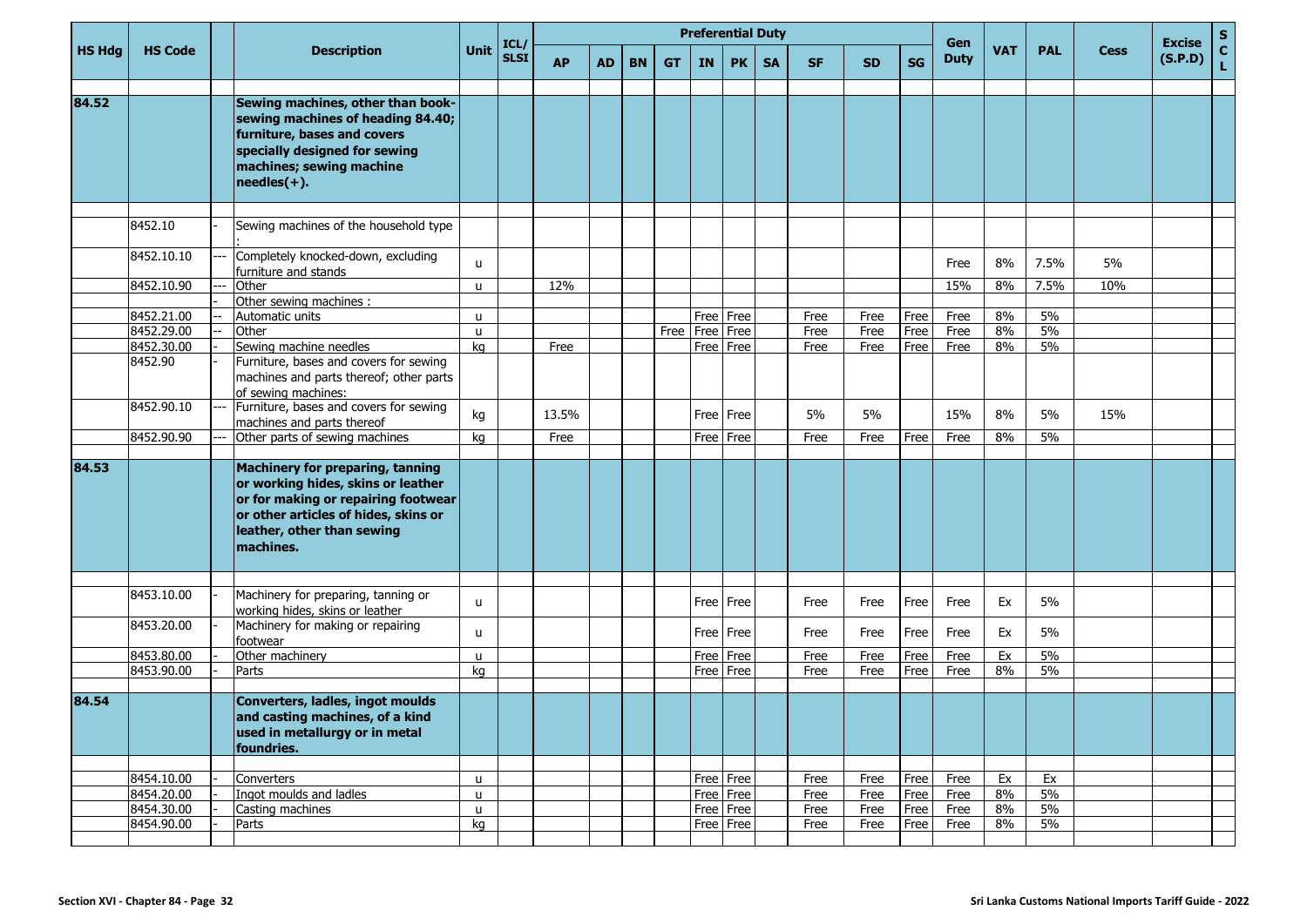|               |                          |                                                                                                                                                                                                                                                             |                   |                     |              |           |           |           |              |              | <b>Preferential Duty</b> |              |              |              | Gen          |            |            |             | <b>Excise</b> | $\mathbf{s}$      |
|---------------|--------------------------|-------------------------------------------------------------------------------------------------------------------------------------------------------------------------------------------------------------------------------------------------------------|-------------------|---------------------|--------------|-----------|-----------|-----------|--------------|--------------|--------------------------|--------------|--------------|--------------|--------------|------------|------------|-------------|---------------|-------------------|
| <b>HS Hdg</b> | <b>HS Code</b>           | <b>Description</b>                                                                                                                                                                                                                                          | <b>Unit</b>       | ICL/<br><b>SLSI</b> | <b>AP</b>    | <b>AD</b> | <b>BN</b> | <b>GT</b> | IN           | <b>PK</b>    | <b>SA</b>                | <b>SF</b>    | <b>SD</b>    | <b>SG</b>    | <b>Duty</b>  | <b>VAT</b> | <b>PAL</b> | <b>Cess</b> | (S.P.D)       | $\mathbf{C}$<br>L |
| 84.55         |                          | <b>Metal-rolling mills and rolls</b><br>therefor.                                                                                                                                                                                                           |                   |                     |              |           |           |           |              |              |                          |              |              |              |              |            |            |             |               |                   |
|               |                          |                                                                                                                                                                                                                                                             |                   |                     |              |           |           |           |              |              |                          |              |              |              |              |            |            |             |               |                   |
|               | 8455.10.00               | Tube mills                                                                                                                                                                                                                                                  | $\mathbf{u}$      |                     |              |           |           |           |              | Free Free    |                          | Free         | Free         | Free         | Free         | 8%         | 5%         |             |               |                   |
|               |                          | Other rolling mills :                                                                                                                                                                                                                                       |                   |                     |              |           |           |           |              |              |                          |              |              |              |              |            |            |             |               |                   |
|               | 8455.21.00               | Hot or combination hot and cold                                                                                                                                                                                                                             | u                 |                     |              |           |           |           | Free         | Free         |                          | Free         | Free         | Free         | Free         | 8%         | 5%         |             |               |                   |
|               | 8455.22.00               | Cold                                                                                                                                                                                                                                                        | u.                |                     |              |           |           |           | Free         | Free         |                          | Free         | Free         | Free         | Free         | 8%         | 5%         |             |               |                   |
|               | 8455.30.00               | Rolls for rolling mills                                                                                                                                                                                                                                     | u                 |                     |              |           |           |           | Free         | Free         |                          | Free         | Free         | Free         | Free         | 8%         | 5%         |             |               |                   |
|               | 8455.90.00               | Other parts                                                                                                                                                                                                                                                 | kg                |                     |              |           |           |           | Free         | Free         |                          | Free         | Free         | Free         | Free         | 8%         | 5%         |             |               |                   |
| 84.56         |                          | Machine-tools for working any<br>material by removal of material, by<br>laser or other light or photon beam,<br>ultrasonic, electro-discharge,<br>electro-chemical, electron beam,<br>ionic-beam or plasma arc<br>processes; water-jet cutting<br>machines. |                   |                     |              |           |           |           |              |              |                          |              |              |              |              |            |            |             |               |                   |
|               |                          |                                                                                                                                                                                                                                                             |                   |                     |              |           |           |           |              |              |                          |              |              |              |              |            |            |             |               |                   |
|               |                          | Operated by laser or other light or                                                                                                                                                                                                                         |                   |                     |              |           |           |           |              |              |                          |              |              |              |              |            |            |             |               |                   |
|               |                          | photon beam processes :                                                                                                                                                                                                                                     |                   |                     |              |           |           |           |              |              |                          |              |              |              |              |            |            |             |               |                   |
|               | 8456.11.00               | Operated by laser                                                                                                                                                                                                                                           | $\mathbf{u}$      |                     | Free         |           |           |           | Free         | Free         |                          | Free         | Free         | Free         | Free         | 8%         | 5%         |             |               |                   |
|               | 8456.12.00               | Operated by other light or photon beam<br>processes                                                                                                                                                                                                         | u                 |                     | Free         |           |           |           |              | Free I Free  |                          | Free         | Free         | Free         | Free         | 8%         | 5%         |             |               |                   |
|               | 8456.20.00<br>8456.30.00 | Operated by ultrasonic processes<br>Operated by electro-discharge processes                                                                                                                                                                                 | u                 |                     | Free         |           |           |           | Free         | Free         |                          | Free         | Free         | Free         | Free         | 8%         | 5%         |             |               |                   |
|               |                          |                                                                                                                                                                                                                                                             | u                 |                     | Free         |           |           |           | Free         | Free         |                          | Free         | Free         | Free         | Free         | 8%         | 5%         |             |               |                   |
|               | 8456.40.00               | Operated by plasma arc processes                                                                                                                                                                                                                            | u                 |                     | Free         |           |           |           | Free         | Free         |                          | Free         | Free         | Free         | Free         | 8%         | 5%         |             |               |                   |
|               | 8456.50.00<br>8456.90.00 | Water-jet cutting machines<br>Other                                                                                                                                                                                                                         | u<br>$\mathbf{u}$ |                     | Free<br>Free |           |           |           | Free<br>Free | Free<br>Free |                          | Free<br>Free | Free<br>Free | Free<br>Free | Free<br>Free | 8%<br>8%   | 5%<br>5%   |             |               |                   |
|               |                          |                                                                                                                                                                                                                                                             |                   |                     |              |           |           |           |              |              |                          |              |              |              |              |            |            |             |               |                   |
| 84.57         |                          | Machining centres, unit<br>construction machines (single<br>station) and multi-station transfer<br>machines, for working metal.                                                                                                                             |                   |                     |              |           |           |           |              |              |                          |              |              |              |              |            |            |             |               |                   |
|               |                          |                                                                                                                                                                                                                                                             |                   |                     |              |           |           |           |              |              |                          |              |              |              |              |            |            |             |               |                   |
|               | 8457.10.00               | Machining centres                                                                                                                                                                                                                                           | u                 |                     |              |           |           |           | Free         | Free         |                          | Free         | Free         | Free         | Free         | 8%         | 5%         |             |               |                   |
|               | 8457.20.00               | Unit construction machines (single                                                                                                                                                                                                                          | u                 |                     |              |           |           |           |              | Free   Free  |                          | Free         | Free         | Free         | Free         | 8%         | Ex         |             |               |                   |
|               |                          | station)                                                                                                                                                                                                                                                    | $\mathsf{u}$      |                     |              |           |           |           |              |              |                          |              |              |              |              | 8%         | 5%         |             |               |                   |
|               | 8457.30.00               | Multi-station transfer machines                                                                                                                                                                                                                             |                   |                     |              |           |           |           |              | Free Free    |                          | Free         | Free         |              | Free Free    |            |            |             |               |                   |
| 84.58         |                          | <b>Lathes (including turning centres)</b><br>for removing metal $(+)$ .                                                                                                                                                                                     |                   |                     |              |           |           |           |              |              |                          |              |              |              |              |            |            |             |               |                   |
|               |                          |                                                                                                                                                                                                                                                             |                   |                     |              |           |           |           |              |              |                          |              |              |              |              |            |            |             |               |                   |
|               | 8458.11.00               | Horizontal lathes:<br>Numerically controlled                                                                                                                                                                                                                | u                 |                     |              |           |           |           |              | Free Free    |                          | Free         | Free         | Free         | Free         | 8%         | 5%         |             |               |                   |
|               | 8458.19.00               | Other                                                                                                                                                                                                                                                       | $\mathsf{u}$      |                     |              |           |           |           |              | Free Free    |                          | Free         | Free         | Free         | Free         | 8%         | $5\%$      |             |               |                   |
|               |                          | Other lathes :                                                                                                                                                                                                                                              |                   |                     |              |           |           |           |              |              |                          |              |              |              |              |            |            |             |               |                   |
|               | 8458.91.00               | Numerically controlled                                                                                                                                                                                                                                      | $\mathsf{u}$      |                     |              |           |           |           |              | Free Free    |                          | Free         | Free         | Free         | Free         | $8\%$      | 5%         |             |               |                   |
|               |                          |                                                                                                                                                                                                                                                             |                   |                     |              |           |           |           |              |              |                          |              |              |              |              |            |            |             |               |                   |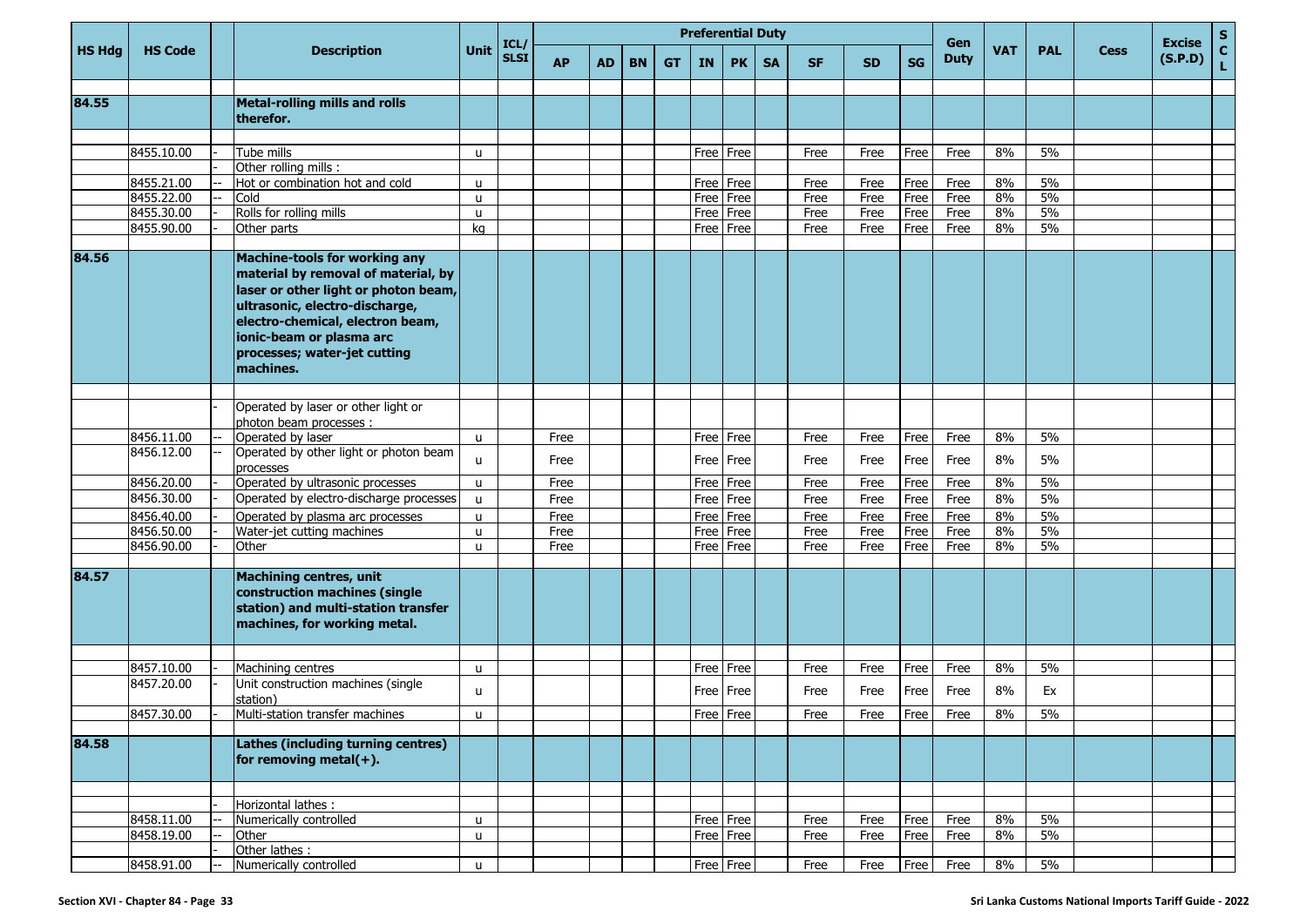|               |                |      |                                                                                                                                                                                                                                                                                                        |              |                     |           |           |           |           |           | <b>Preferential Duty</b> |           |           |           |           | Gen         |            |            |      | <b>Excise</b> | ${\sf s}$          |
|---------------|----------------|------|--------------------------------------------------------------------------------------------------------------------------------------------------------------------------------------------------------------------------------------------------------------------------------------------------------|--------------|---------------------|-----------|-----------|-----------|-----------|-----------|--------------------------|-----------|-----------|-----------|-----------|-------------|------------|------------|------|---------------|--------------------|
| <b>HS Hdg</b> | <b>HS Code</b> |      | <b>Description</b>                                                                                                                                                                                                                                                                                     | Unit         | ICL/<br><b>SLSI</b> | <b>AP</b> | <b>AD</b> | <b>BN</b> | <b>GT</b> | <b>IN</b> | <b>PK</b>                | <b>SA</b> | <b>SF</b> | <b>SD</b> | <b>SG</b> | <b>Duty</b> | <b>VAT</b> | <b>PAL</b> | Cess | (S.P.D)       | $\mathbf{C}$<br>L. |
|               |                |      |                                                                                                                                                                                                                                                                                                        |              |                     |           |           |           |           |           |                          |           |           |           |           |             |            |            |      |               |                    |
|               | 8458.99.00     |      | Other                                                                                                                                                                                                                                                                                                  | u            |                     |           |           |           |           |           | Free Free                |           | Free      | Free      | Free      | Free        | 8%         | 5%         |      |               |                    |
| 84.59         |                |      | Machine-tools (including way-type<br>unit head machines) for drilling,<br>boring, milling, threading or<br>tapping by removing metal, other<br>than lathes (including turning<br>centres) of heading $84.58 (+)$ .                                                                                     |              |                     |           |           |           |           |           |                          |           |           |           |           |             |            |            |      |               |                    |
|               |                |      |                                                                                                                                                                                                                                                                                                        |              |                     |           |           |           |           |           |                          |           |           |           |           |             |            |            |      |               |                    |
|               | 8459.10.00     |      | Way-type unit head machines                                                                                                                                                                                                                                                                            | u            |                     |           |           |           |           |           | Free Free                |           | Free      | Free      | Free      | Free        | 8%         | Ex         |      |               |                    |
|               |                |      | Other drilling machines :                                                                                                                                                                                                                                                                              |              |                     |           |           |           |           |           |                          |           |           |           |           |             |            |            |      |               |                    |
|               | 8459.21.00     |      | Numerically controlled                                                                                                                                                                                                                                                                                 | u            |                     |           |           |           |           |           | Free Free                |           | Free      | Free      | Free      | Free        | 8%         | Ex         |      |               |                    |
|               | 8459.29.00     |      | Other                                                                                                                                                                                                                                                                                                  | u            |                     |           |           |           |           |           | Free Free                |           | Free      | Free      | Free      | Free        | 8%         | 5%         |      |               |                    |
|               |                |      | Other boring-milling machines :                                                                                                                                                                                                                                                                        |              |                     |           |           |           |           |           |                          |           |           |           |           |             |            |            |      |               |                    |
|               | 8459.31.00     |      | Numerically controlled                                                                                                                                                                                                                                                                                 | u            |                     |           |           |           |           |           | Free Free                |           | Free      | Free      | Free      | Free        | 8%         | Ex         |      |               |                    |
|               | 8459.39.00     |      | Other                                                                                                                                                                                                                                                                                                  | u            |                     |           |           |           |           |           | Free Free                |           | Free      | Free      | Free      | Free        | 8%         | Ex         |      |               |                    |
|               |                |      | Other boring machines :                                                                                                                                                                                                                                                                                |              |                     |           |           |           |           |           |                          |           |           |           |           |             |            |            |      |               |                    |
|               | 8459.41.00     |      | Numerically controlled                                                                                                                                                                                                                                                                                 | u            |                     |           |           |           |           |           | Free Free                |           | Free      | Free      | Free      | Free        | 8%         | 5%         |      |               |                    |
|               | 8459.49.00     | -−   | Other                                                                                                                                                                                                                                                                                                  | $\mathbf{u}$ |                     |           |           |           |           |           | Free Free                |           | Free      | Free      | Free      | Free        | 8%         | Ex         |      |               |                    |
|               |                |      | Milling machines, knee-type :                                                                                                                                                                                                                                                                          |              |                     |           |           |           |           |           |                          |           |           |           |           |             |            |            |      |               |                    |
|               | 8459.51.00     |      | Numerically controlled                                                                                                                                                                                                                                                                                 | u            |                     |           |           |           |           |           | Free Free                |           | Free      | Free      | Free      | Free        | 8%         | Ex         |      |               |                    |
|               | 8459.59.00     |      | Other                                                                                                                                                                                                                                                                                                  | u            |                     |           |           |           |           |           | Free Free                |           | Free      | Free      | Free      | Free        | 8%         | 5%         |      |               |                    |
|               |                |      | Other milling machines :                                                                                                                                                                                                                                                                               |              |                     |           |           |           |           |           |                          |           |           |           |           |             |            |            |      |               |                    |
|               | 8459.61.00     |      | Numerically controlled                                                                                                                                                                                                                                                                                 | u            |                     |           |           |           |           |           | Free Free                |           | Free      | Free      | Free      | Free        | 8%         | 5%         |      |               |                    |
|               | 8459.69.00     |      | Other                                                                                                                                                                                                                                                                                                  | u            |                     |           |           |           |           |           | Free Free                |           | Free      | Free      | Free      | Free        | 8%         | 5%         |      |               |                    |
|               | 8459.70.00     |      | Other threading or tapping machines                                                                                                                                                                                                                                                                    | u            |                     |           |           |           |           |           | Free Free                |           | Free      | Free      | Free      | Free        | 8%         | 5%         |      |               |                    |
| 84.60         |                |      | Machine-tools for deburring,<br>sharpening, grinding, honing,<br>lapping, polishing or otherwise<br>finishing metal or cermets by<br>means of grinding stones,<br>abrasives or polishing products,<br>other than gear cutting, gear<br>grinding or gear finishing machines<br>of heading $84.61 (+)$ . |              |                     |           |           |           |           |           |                          |           |           |           |           |             |            |            |      |               |                    |
|               |                |      |                                                                                                                                                                                                                                                                                                        |              |                     |           |           |           |           |           |                          |           |           |           |           |             |            |            |      |               |                    |
|               |                |      | Flat-surface grinding machines :                                                                                                                                                                                                                                                                       |              |                     |           |           |           |           |           |                          |           |           |           |           |             |            |            |      |               |                    |
|               | 8460.12.00     | $--$ | Numerically controlled                                                                                                                                                                                                                                                                                 | u            |                     |           |           |           |           |           | Free Free                |           | Free      | Free      | Free      | Free        | 8%         | Ex         |      |               |                    |
|               | 8460.19.00     |      | Other                                                                                                                                                                                                                                                                                                  | u            |                     | Free      |           |           |           |           | Free Free                |           | Free      | Free      | Free      | Free        | 8%         | Ex         |      |               |                    |
|               |                |      | Other grinding machines :                                                                                                                                                                                                                                                                              |              |                     |           |           |           |           |           |                          |           |           |           |           |             |            |            |      |               |                    |
|               | 8460.22.00     |      | Centreless grinding machines,<br>numerically controlled                                                                                                                                                                                                                                                | u            |                     | Free      |           |           |           |           | Free Free                |           | Free      | Free      | Free      | Free        | 8%         | 5%         |      |               |                    |
|               | 8460.23.00     |      | Other cylindrical grinding machines,<br>numerically controlled                                                                                                                                                                                                                                         | u            |                     | Free      |           |           |           |           | Free Free                |           | Free      | Free      | Free      | Free        | 8%         | 5%         |      |               |                    |
|               | 8460.24.00     |      | Other, numerically controlled                                                                                                                                                                                                                                                                          | u            |                     | Free      |           |           |           |           | Free Free                |           | Free      | Free      | Free      | Free        | $8\%$      | 5%         |      |               |                    |
|               | 8460.29.00     |      | Other                                                                                                                                                                                                                                                                                                  | u.           |                     | Free      |           |           |           |           | Free Free                |           | Free      | Free      | Free      | Free        | 8%         | 5%         |      |               |                    |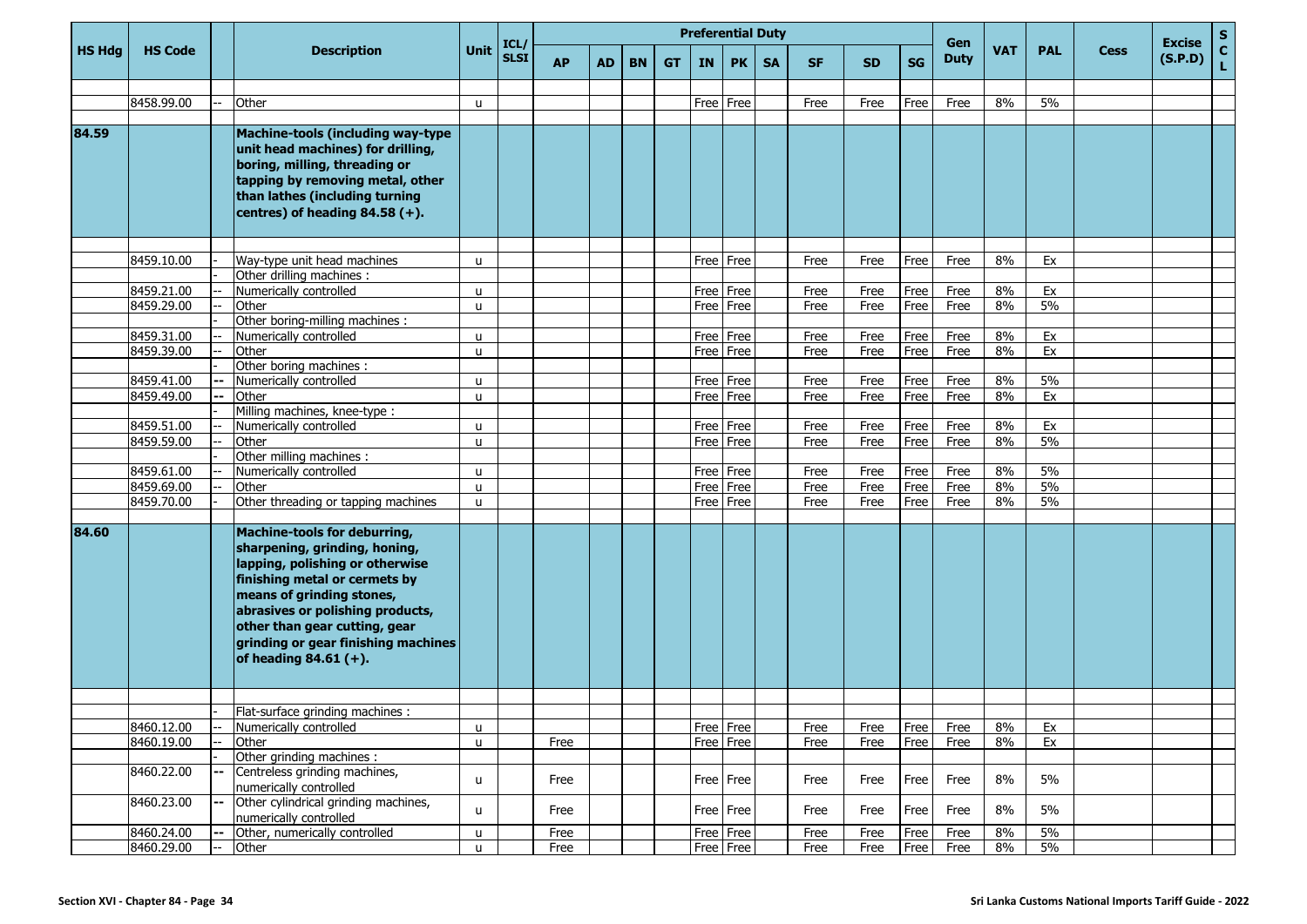|               |                |    |                                                                                                                                                                                                                                                                                                                                        |              |                     |           |           |           |           |           | <b>Preferential Duty</b> |           |           |           |           | Gen         |            |            |             | <b>Excise</b> | $\mathbf S$        |
|---------------|----------------|----|----------------------------------------------------------------------------------------------------------------------------------------------------------------------------------------------------------------------------------------------------------------------------------------------------------------------------------------|--------------|---------------------|-----------|-----------|-----------|-----------|-----------|--------------------------|-----------|-----------|-----------|-----------|-------------|------------|------------|-------------|---------------|--------------------|
| <b>HS Hdg</b> | <b>HS Code</b> |    | <b>Description</b>                                                                                                                                                                                                                                                                                                                     | <b>Unit</b>  | ICL/<br><b>SLSI</b> | <b>AP</b> | <b>AD</b> | <b>BN</b> | <b>GT</b> | <b>IN</b> | <b>PK</b>                | <b>SA</b> | <b>SF</b> | <b>SD</b> | <b>SG</b> | <b>Duty</b> | <b>VAT</b> | <b>PAL</b> | <b>Cess</b> | (S.P.D)       | $\mathbf{C}$<br>Ĺ, |
|               |                |    |                                                                                                                                                                                                                                                                                                                                        |              |                     |           |           |           |           |           |                          |           |           |           |           |             |            |            |             |               |                    |
|               |                |    | Sharpening (tool or cutter grinding)<br>machines:                                                                                                                                                                                                                                                                                      |              |                     |           |           |           |           |           |                          |           |           |           |           |             |            |            |             |               |                    |
|               | 8460.31.00     |    | Numerically controlled                                                                                                                                                                                                                                                                                                                 | $\mathsf{u}$ |                     |           |           |           |           |           | Free Free                |           | Free      | Free      | Free      | Free        | 8%         | Ex         |             |               |                    |
|               | 8460.39.00     |    | Other                                                                                                                                                                                                                                                                                                                                  | u            |                     |           |           |           |           |           | Free   Free              |           | Free      | Free      | Free      | Free        | 8%         | 5%         |             |               |                    |
|               | 8460.40.00     |    | Honing or lapping machines                                                                                                                                                                                                                                                                                                             | u            |                     |           |           |           |           |           | Free Free                |           | Free      | Free      | Free      | Free        | 8%         | Ex         |             |               |                    |
|               | 8460.90.00     |    | Other                                                                                                                                                                                                                                                                                                                                  | $\mathsf{u}$ |                     | Free      |           |           |           |           | Free Free                |           | Free      | Free      | Free      | Free        | 8%         | 5%         |             |               |                    |
| 84.61         |                |    | <b>Machine-tools for planning,</b><br>shaping, slotting, broaching, gear<br>cutting, gear grinding or gear<br>finishing, sawing, cutting-off and<br>other machine-tools working by<br>removing metal or cermets, not<br>elsewhere specified or included.                                                                               |              |                     |           |           |           |           |           |                          |           |           |           |           |             |            |            |             |               |                    |
|               | 8461.20.00     |    | Shaping or slotting machines                                                                                                                                                                                                                                                                                                           | $\mathsf{u}$ |                     |           |           |           |           |           | Free Free                |           | Free      | Free      | Free      | Free        | 8%         | Ex         |             |               |                    |
|               | 8461.30.00     |    | Broaching machines                                                                                                                                                                                                                                                                                                                     | $\mathsf{u}$ |                     |           |           |           |           | Free      | Free                     |           | Free      | Free      | Free      | Free        | 8%         | Ex         |             |               |                    |
|               | 8461.40.00     |    | Gear cutting, gear grinding or gear<br>finishing machines                                                                                                                                                                                                                                                                              | $\mathsf{u}$ |                     |           |           |           |           |           | Free Free                |           | Free      | Free      | Free      | Free        | $8\%$      | Ex         |             |               |                    |
|               | 8461.50.00     |    | Sawing or cutting-off machines                                                                                                                                                                                                                                                                                                         | u            |                     |           |           |           |           |           | Free Free                |           | Free      | Free      | Free      | Free        | 8%         | 5%         |             |               |                    |
|               | 8461.90.00     |    | Other                                                                                                                                                                                                                                                                                                                                  | $\mathsf{u}$ |                     |           |           |           |           |           | Free Free                |           | Free      | Free      | Free      | Free        | 8%         | 5%         |             |               |                    |
| 84.62         |                |    | <b>Machine-tools (including presses)</b><br>for working metal by forging,<br>hammering or die-stamping;<br>machine-tools (including presses)<br>for working metal by bending,<br>folding, straightening, flattening,<br>shearing, punching or notching;<br>presses for working metal or metal<br>carbides, not specified above $(+)$ . |              |                     |           |           |           |           |           |                          |           |           |           |           |             |            |            |             |               |                    |
|               |                |    |                                                                                                                                                                                                                                                                                                                                        |              |                     |           |           |           |           |           |                          |           |           |           |           |             |            |            |             |               |                    |
|               | 8462.10.00     |    | Forging or die-stamping machines<br>(including presses) and hammers                                                                                                                                                                                                                                                                    | $\mathsf{u}$ |                     |           |           |           |           |           | Free   Free              |           | Free      | Free      | Free      | Free        | 8%         | 5%         |             |               |                    |
|               |                |    | Bending, folding, straightening or<br>flattening machines (including presses) :                                                                                                                                                                                                                                                        |              |                     |           |           |           |           |           |                          |           |           |           |           |             |            |            |             |               |                    |
|               | 8462.21.00     |    | Numerically controlled                                                                                                                                                                                                                                                                                                                 | u            |                     |           |           |           |           |           | Free Free                |           | Free      | Free      | Free      | Free        | 8%         | 5%         |             |               |                    |
|               | 8462.29.00     |    | Other                                                                                                                                                                                                                                                                                                                                  | $\mathsf{u}$ |                     |           |           |           |           |           | Free   Free              |           | Free      | Free      | Free      | Free        | 8%         | 5%         |             |               |                    |
|               |                |    | Shearing machines (including presses),<br>other than combined punching and<br>shearing machines:                                                                                                                                                                                                                                       |              |                     |           |           |           |           |           |                          |           |           |           |           |             |            |            |             |               |                    |
|               | 8462.31.00     |    | Numerically controlled                                                                                                                                                                                                                                                                                                                 | u            |                     |           |           |           |           |           | Free Free                |           | Free      | Free      | Free      | Free        | 8%         | 5%         |             |               |                    |
|               | 8462.39.00     | Ξ. | Other                                                                                                                                                                                                                                                                                                                                  | $\mathbf{u}$ |                     |           |           |           |           |           | Free Free                |           | Free      | Free      | Free      | Free        | 8%         | 5%         |             |               |                    |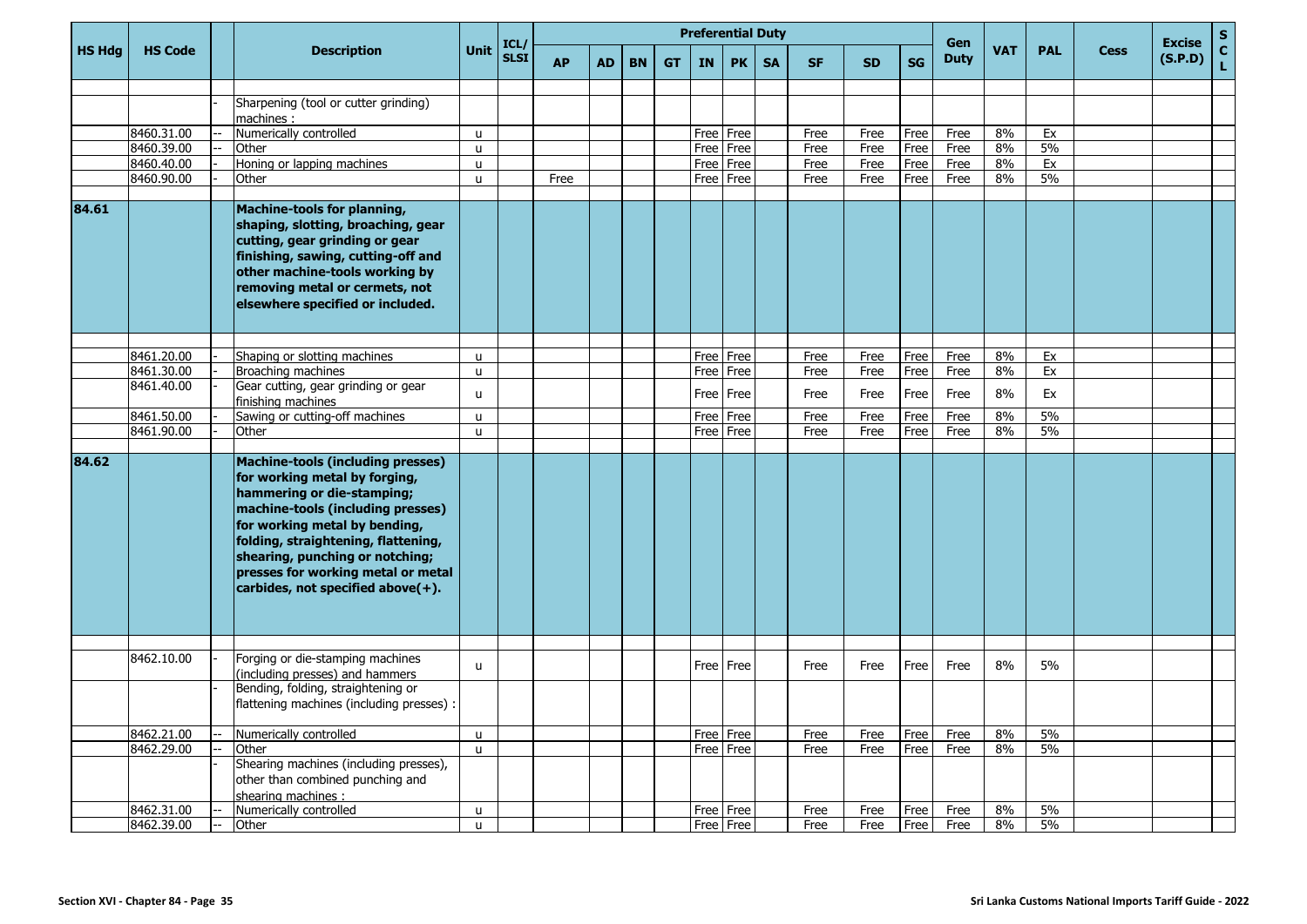|               |                |                                                                                                                                                                                                     |              |                     |           |           |           |           | <b>Preferential Duty</b> |           |           |           |           |           | Gen         |            |            |             | <b>Excise</b> | S                  |
|---------------|----------------|-----------------------------------------------------------------------------------------------------------------------------------------------------------------------------------------------------|--------------|---------------------|-----------|-----------|-----------|-----------|--------------------------|-----------|-----------|-----------|-----------|-----------|-------------|------------|------------|-------------|---------------|--------------------|
| <b>HS Hdg</b> | <b>HS Code</b> | <b>Description</b>                                                                                                                                                                                  | <b>Unit</b>  | ICL/<br><b>SLSI</b> | <b>AP</b> | <b>AD</b> | <b>BN</b> | <b>GT</b> | IN                       | <b>PK</b> | <b>SA</b> | <b>SF</b> | <b>SD</b> | <b>SG</b> | <b>Duty</b> | <b>VAT</b> | <b>PAL</b> | <b>Cess</b> | (S.P.D)       | $\mathbf{C}$<br>L. |
|               |                | Punching or notching machines                                                                                                                                                                       |              |                     |           |           |           |           |                          |           |           |           |           |           |             |            |            |             |               |                    |
|               |                | (including presses), including combined                                                                                                                                                             |              |                     |           |           |           |           |                          |           |           |           |           |           |             |            |            |             |               |                    |
|               |                | punching and shearing machines :                                                                                                                                                                    |              |                     |           |           |           |           |                          |           |           |           |           |           |             |            |            |             |               |                    |
|               |                |                                                                                                                                                                                                     |              |                     |           |           |           |           |                          |           |           |           |           |           |             |            |            |             |               |                    |
|               | 8462.41.00     | Numerically controlled                                                                                                                                                                              | u            |                     |           |           |           |           | Free                     | Free      |           | Free      | Free      | Free      | Free        | 8%         | 5%         |             |               |                    |
|               | 8462.49.00     | Other                                                                                                                                                                                               | u            |                     |           |           |           |           | Free                     | Free      |           | Free      | Free      | Free      | Free        | 8%         | 5%         |             |               |                    |
|               |                | Other:                                                                                                                                                                                              |              |                     |           |           |           |           |                          |           |           |           |           |           |             |            |            |             |               |                    |
|               | 8462.91.00     | Hydraulic presses                                                                                                                                                                                   | $\mathbf{u}$ |                     |           |           |           |           | Free Free                |           |           | Free      | Free      | Free      | Free        | 8%         | 5%         |             |               |                    |
|               | 8462.99.00     | Other                                                                                                                                                                                               | u            |                     |           |           |           |           | Free Free                |           |           | Free      | Free      | Free      | Free        | 8%         | 5%         |             |               |                    |
| 84.63         |                | Other machine-tools for working<br>metal or cermets, without<br>removing material.                                                                                                                  |              |                     |           |           |           |           |                          |           |           |           |           |           |             |            |            |             |               |                    |
|               |                |                                                                                                                                                                                                     |              |                     |           |           |           |           |                          |           |           |           |           |           |             |            |            |             |               |                    |
|               | 8463.10.00     | Draw-benches for bars, tubes, profiles,<br>wire or the like                                                                                                                                         | u            |                     |           |           |           |           | Free Free                |           |           | Free      | Free      | Free      | Free        | 8%         | 5.0%       |             |               |                    |
|               | 8463.20.00     | Thread rolling machines                                                                                                                                                                             | u            |                     | Free      |           |           |           | Free                     | Free      |           | Free      | Free      | Free      | Free        | 8%         | 5.0%       |             |               |                    |
|               | 8463.30.00     | Machines for working wire                                                                                                                                                                           | u            |                     | Free      |           |           |           | Free                     | Free      |           | Free      | Free      | Free      | Free        | 8%         | 5.0%       |             |               |                    |
|               | 8463.90.00     | Other                                                                                                                                                                                               | u            |                     | Free      |           |           |           | Free                     | Free      |           | Free      | Free      | Free      | Free        | 8%         | 5.0%       |             |               |                    |
| 84.64         |                | Machine-tools for working stone,                                                                                                                                                                    |              |                     |           |           |           |           |                          |           |           |           |           |           |             |            |            |             |               |                    |
|               |                | ceramics, concrete, asbestos-<br>cement or like mineral materials or<br>for cold working glass(+).                                                                                                  |              |                     |           |           |           |           |                          |           |           |           |           |           |             |            |            |             |               |                    |
|               | 8464.10.00     | Sawing machines                                                                                                                                                                                     | u            |                     |           |           |           |           | Free                     | Free      |           | Free      | Free      | Free      | Free        | 8%         | Ex         |             |               |                    |
|               | 8464.20.00     | Grinding or polishing machines                                                                                                                                                                      | u            |                     |           |           |           |           | Free                     | Free      |           | Free      | Free      | Free      | Free        | 8%         | Ex         |             |               |                    |
|               | 8464.90.00     | Other                                                                                                                                                                                               | u            |                     |           |           |           |           | Free                     | Free      |           | Free      | Free      | Free      | Free        | 8%         | Ex         |             |               |                    |
|               |                |                                                                                                                                                                                                     |              |                     |           |           |           |           |                          |           |           |           |           |           |             |            |            |             |               |                    |
| 84.65         |                | <b>Machine-tools (including machines</b><br>for nailing, stapling, glueing or<br>otherwise assembling) for working<br>wood, cork, bone, hard rubber,<br>hard plastics or similar hard<br>materials. |              |                     |           |           |           |           |                          |           |           |           |           |           |             |            |            |             |               |                    |
|               |                |                                                                                                                                                                                                     |              |                     |           |           |           |           |                          |           |           |           |           |           |             |            |            |             |               |                    |
|               | 8465.10.00     | Machines which can carry out different<br>types of machining operations without<br>tool change between such operations                                                                              | u            |                     | Free      |           |           |           |                          | Free Free |           | Free      | Free Free |           | Free        | 8%         | 5%         |             |               |                    |
|               | 8465.20.00     |                                                                                                                                                                                                     |              |                     |           |           |           |           |                          |           |           |           |           |           |             | 8%         | 5%         |             |               |                    |
|               |                | Machining centres<br>Other:                                                                                                                                                                         | $\mathsf{u}$ |                     |           |           |           |           | Free Free                |           |           | Free      | Free      | Free      | Free        |            |            |             |               |                    |
|               | 8465.91.00     | Sawing machines                                                                                                                                                                                     | $\mathsf{u}$ |                     |           |           |           |           | Free Free                |           |           | Free      | Free      | Free      | Free        | $8\%$      | 5%         |             |               |                    |
|               | 8465.92.00     | Planing, milling or moulding (by cutting)<br>machines                                                                                                                                               | $\mathsf{u}$ |                     |           |           |           |           | Free Free                |           |           | Free      | Free      | Free      | Free        | $8\%$      | $5\%$      |             |               |                    |
|               | 8465.93.00     | Grinding, sanding or polishing machines                                                                                                                                                             | u            |                     |           |           |           |           |                          | Free Free |           | Free      | Free      | Free      | Free        | $8\%$      | 5%         |             |               |                    |
|               | 8465.94.00     | Bending or assembling machines                                                                                                                                                                      | u            |                     |           |           |           |           | Free Free                |           |           | Free      | Free      | Free      | Free        | $8\%$      | 5%         |             |               |                    |
|               | 8465.95.00     | Drilling or morticing machines                                                                                                                                                                      | $\mathsf{u}$ |                     |           |           |           |           |                          | Free Free |           | Free      | Free      | Free      | Free        | 8%         | $5\%$      |             |               |                    |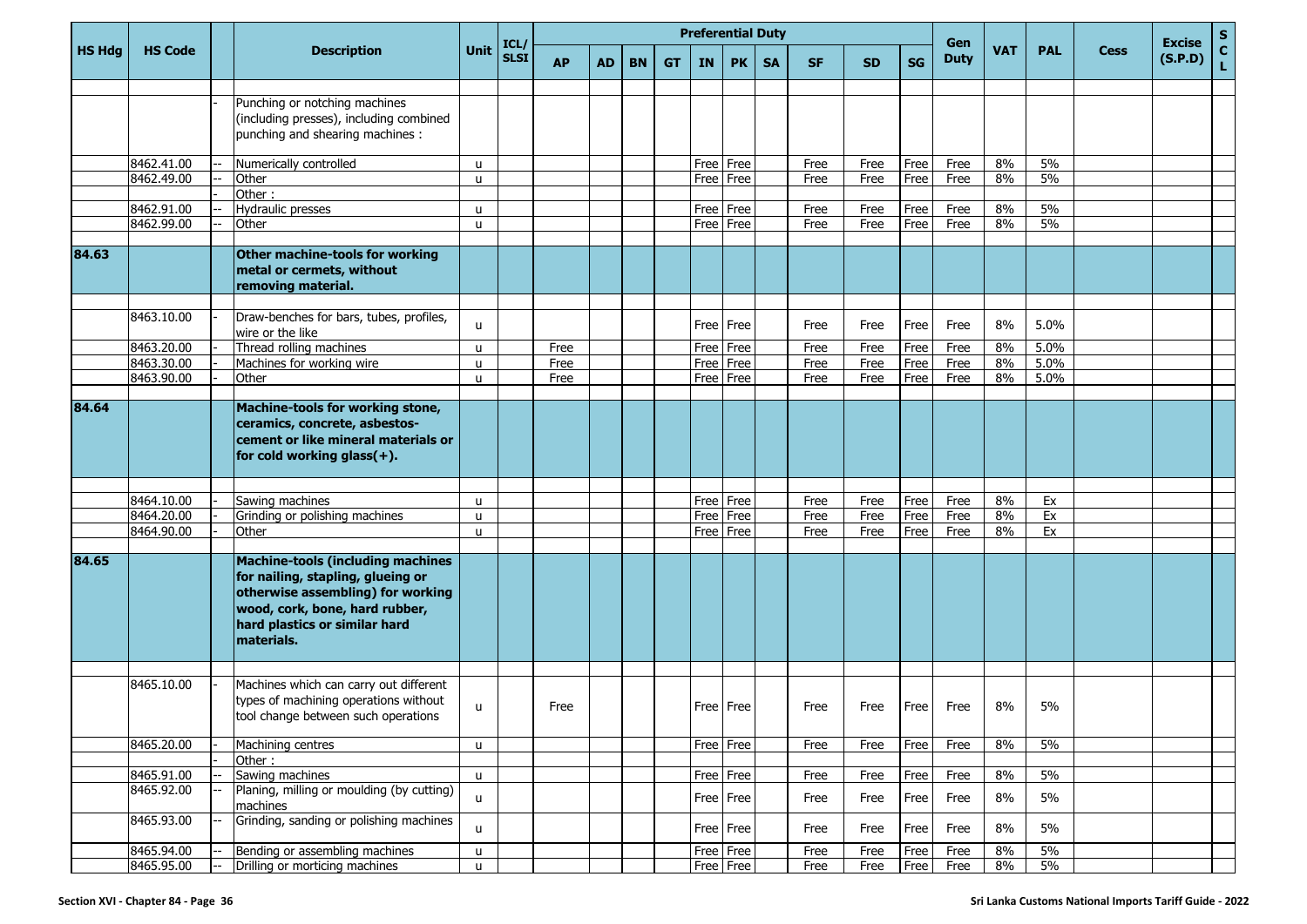|               |                          |                                                                                                                                                                                                                                                                                                                    |                              |                     |           |           |           |           |           | <b>Preferential Duty</b> |           |              |              |              | Gen          |            |            |             | <b>Excise</b> | $\mathbf S$        |
|---------------|--------------------------|--------------------------------------------------------------------------------------------------------------------------------------------------------------------------------------------------------------------------------------------------------------------------------------------------------------------|------------------------------|---------------------|-----------|-----------|-----------|-----------|-----------|--------------------------|-----------|--------------|--------------|--------------|--------------|------------|------------|-------------|---------------|--------------------|
| <b>HS Hdg</b> | <b>HS Code</b>           | <b>Description</b>                                                                                                                                                                                                                                                                                                 | <b>Unit</b>                  | ICL/<br><b>SLSI</b> | <b>AP</b> | <b>AD</b> | <b>BN</b> | <b>GT</b> | <b>IN</b> | <b>PK</b>                | <b>SA</b> | <b>SF</b>    | <b>SD</b>    | <b>SG</b>    | <b>Duty</b>  | <b>VAT</b> | <b>PAL</b> | <b>Cess</b> | (S.P.D)       | $\mathbf{C}$<br>Ĺ. |
|               |                          |                                                                                                                                                                                                                                                                                                                    |                              |                     |           |           |           |           |           |                          |           |              |              |              |              |            |            |             |               |                    |
|               | 8465.96.00               | Splitting, slicing or paring machines                                                                                                                                                                                                                                                                              | u                            |                     |           |           |           |           |           | Free   Free              |           | Free         | Free         | Free         | Free         | 8%         | 5%         |             |               |                    |
|               | 8465.99.00               | Other                                                                                                                                                                                                                                                                                                              | $\mathbf{u}$                 |                     |           |           |           |           |           | Free Free                |           | Free         | Free         | Free         | Free         | 8%         | 5%         |             |               |                    |
|               |                          |                                                                                                                                                                                                                                                                                                                    |                              |                     |           |           |           |           |           |                          |           |              |              |              |              |            |            |             |               |                    |
| 84.66         |                          | Parts and accessories suitable for<br>use solely or principally with the<br>machinesof headings 84.56 to<br>84.65, including work or tool<br>holders, self-opening dieheads,<br>dividing heads and other special<br>attachments for the machines; tool<br>holders for any type of tool for<br>working in the hand. |                              |                     |           |           |           |           |           |                          |           |              |              |              |              |            |            |             |               |                    |
|               | 8466.10.00               | Tool holders and self-opening dieheads                                                                                                                                                                                                                                                                             | kg                           |                     |           |           |           |           |           | Free   Free              |           | Free         | Free         | Free         | Free         | 8%         | 5%         |             |               |                    |
|               | 8466.20.00               | Work holders                                                                                                                                                                                                                                                                                                       | ka                           |                     |           |           |           |           |           | Free Free                |           | Free         | Free         | Free         | Free         | 8%         | 5%         |             |               |                    |
|               | 8466.30.00               | Dividing heads and other special<br>attachments for machines                                                                                                                                                                                                                                                       | kg                           |                     |           |           |           |           |           | Free   Free              |           | Free         | Free         | Free         | Free         | 8%         | 5%         |             |               |                    |
|               |                          | Other:                                                                                                                                                                                                                                                                                                             |                              |                     |           |           |           |           |           |                          |           |              |              |              |              |            |            |             |               |                    |
|               | 8466.91.00               | For machines of heading 84.64                                                                                                                                                                                                                                                                                      | kg                           |                     |           |           |           |           |           | Free   Free              |           | Free         | Free         | Free         | Free         | 8%         | 5%         |             |               |                    |
|               | 8466.92.00               | For machines of heading 84.65                                                                                                                                                                                                                                                                                      | kg                           |                     |           |           |           |           | Free      | Free                     |           | Free         | Free         | Free         | Free         | Con        | 5%         |             |               |                    |
|               | 8466.93.00               | For machines of headings 84.56 to<br>84.61                                                                                                                                                                                                                                                                         | kg                           |                     |           |           |           |           |           | Free   Free              |           | Free         | Free         | Free         | Free         | 8%         | 5%         |             |               |                    |
|               | 8466.94.00               | For machines of heading 84.62 or 84.63                                                                                                                                                                                                                                                                             | kg                           |                     |           |           |           |           |           | Free Free                |           | Free         | Free         | Free         | Free         | 8%         | 5%         |             |               |                    |
| 84.67         |                          | Tools for working in the hand,<br>pneumatic, hydraulic or with self-<br>contained electric or non-electric<br>motor.                                                                                                                                                                                               |                              |                     |           |           |           |           |           |                          |           |              |              |              |              |            |            |             |               |                    |
|               |                          |                                                                                                                                                                                                                                                                                                                    |                              |                     |           |           |           |           |           |                          |           |              |              |              |              |            |            |             |               |                    |
|               |                          | Pneumatic:                                                                                                                                                                                                                                                                                                         |                              |                     |           |           |           |           |           |                          |           |              |              |              |              |            |            |             |               |                    |
|               | 8467.11.00               | Rotary type (including combined rotary-<br>percussion)                                                                                                                                                                                                                                                             | $\mathsf{u}$                 |                     |           |           |           |           |           | Free Free                |           | Free         | Free         | Free         | Free         | 8%         | 5%         |             |               |                    |
|               | 8467.19.00               | Other                                                                                                                                                                                                                                                                                                              | $\mathsf{u}$                 |                     |           |           |           |           |           | Free   Free              |           | Free         | Free         | Free         | Free         | 8%         | 5%         |             |               |                    |
|               |                          | With self-contained electric motor:                                                                                                                                                                                                                                                                                |                              |                     |           |           |           |           |           |                          |           |              |              |              |              |            |            |             |               |                    |
|               | 8467.21.00               | Drills of all kinds                                                                                                                                                                                                                                                                                                | u                            |                     |           |           |           |           |           | Free Free                |           | Free         | Free         | Free         | Free         | 8%         | 5%<br>5%   |             |               |                    |
|               | 8467.22.00<br>8467.29.00 | Saws<br>Other                                                                                                                                                                                                                                                                                                      | $\mathsf{u}$<br>$\mathsf{u}$ |                     |           |           |           |           | Free      | Free   Free<br>Free      |           | Free<br>Free | Free<br>Free | Free<br>Free | Free<br>Free | 8%<br>8%   | 5%         |             |               |                    |
|               |                          | Other tools:                                                                                                                                                                                                                                                                                                       |                              |                     |           |           |           |           |           |                          |           |              |              |              |              |            |            |             |               |                    |
|               | 8467.81.00               | Chain saws                                                                                                                                                                                                                                                                                                         | <b>u</b>                     | B                   |           |           |           |           |           | Free   Free              |           | Free         | Free         | Free         | Free         | 8%         | 5%         |             |               |                    |
|               | 8467.89.00               | Other                                                                                                                                                                                                                                                                                                              | $\mathbf{u}$                 |                     |           |           |           |           |           | Free Free                |           | Free         | Free         | Free         | Free         | 8%         | 5%         |             |               |                    |
|               |                          | Parts:                                                                                                                                                                                                                                                                                                             |                              |                     |           |           |           |           |           |                          |           |              |              |              |              |            |            |             |               |                    |
|               | 8467.91.00               | Of chain saws                                                                                                                                                                                                                                                                                                      | kg                           |                     |           |           |           |           |           | Free Free                |           | Free         | Free         | Free         | Free         | 8%         | 5%         |             |               |                    |
|               | 8467.92.00               | Of pneumatic tools                                                                                                                                                                                                                                                                                                 | kg                           |                     |           |           |           |           | Free      | Free                     |           | Free         | Free         | Free         | Free         | 8%         | 5%         |             |               |                    |
|               | 8467.99.00               | Other                                                                                                                                                                                                                                                                                                              | ka                           |                     |           |           |           |           |           | Free   Free              |           | Free         | Free         | Free         | Free         | 8%         | 5%         |             |               |                    |
|               |                          |                                                                                                                                                                                                                                                                                                                    |                              |                     |           |           |           |           |           |                          |           |              |              |              |              |            |            |             |               |                    |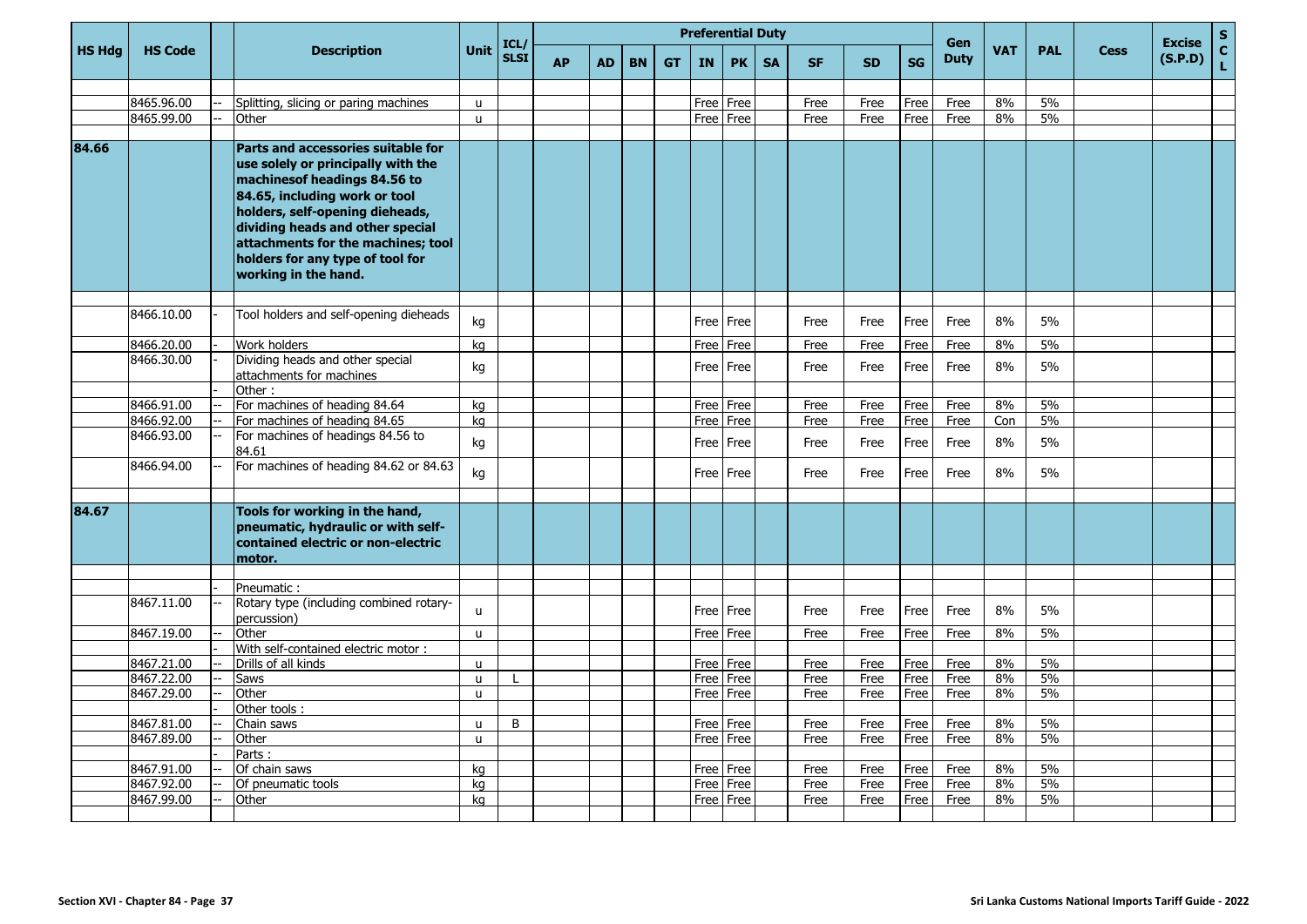|               |                          |                                                                                                                                                                                                                                                                                                        |              | ICL/        |           |           |           |           | <b>Preferential Duty</b> |                        |           |              |              |              | <b>Gen</b>   |            |            |             | <b>Excise</b> | $\mathsf S$                  |
|---------------|--------------------------|--------------------------------------------------------------------------------------------------------------------------------------------------------------------------------------------------------------------------------------------------------------------------------------------------------|--------------|-------------|-----------|-----------|-----------|-----------|--------------------------|------------------------|-----------|--------------|--------------|--------------|--------------|------------|------------|-------------|---------------|------------------------------|
| <b>HS Hdg</b> | <b>HS Code</b>           | <b>Description</b>                                                                                                                                                                                                                                                                                     | Unit         | <b>SLSI</b> | <b>AP</b> | <b>AD</b> | <b>BN</b> | <b>GT</b> | <b>IN</b>                | <b>PK</b>              | <b>SA</b> | <b>SF</b>    | <b>SD</b>    | SG           | <b>Duty</b>  | <b>VAT</b> | <b>PAL</b> | <b>Cess</b> | (S.P.D)       | $\mathbf{C}$<br>$\mathbf{L}$ |
| 84.68         |                          | <b>Machinery and apparatus for</b><br>soldering, brazing or welding,<br>whether or not capable of cutting,<br>other than those of heading 85.15;<br>gas-operated surface tempering<br>machines and appliances.                                                                                         |              |             |           |           |           |           |                          |                        |           |              |              |              |              |            |            |             |               |                              |
|               | 8468.10.00               | Hand-held blow pipes                                                                                                                                                                                                                                                                                   | $\mathbf{u}$ |             |           |           |           |           |                          | Free Free              |           | Free         | Free         | Free         | Free         | 8%         | Ex         |             |               |                              |
|               | 8468.20.00               | Other gas-operated machinery and<br>apparatus                                                                                                                                                                                                                                                          | u            |             |           |           |           |           |                          | Free Free              |           | Free         | Free         | Free         | Free         | 8%         | 5%         |             |               |                              |
|               | 8468.80.00               | Other machinery and apparatus                                                                                                                                                                                                                                                                          | $\mathsf{u}$ |             |           |           |           |           |                          | Free Free              |           | Free         | Free         | Free         | Free         | 8%         | 5%         |             |               |                              |
|               | 8468.90.00               | Parts                                                                                                                                                                                                                                                                                                  | kg           |             |           |           |           |           |                          | Free Free              |           | Free         | Free         | Free         | Free         | 8%         | 5%         |             |               |                              |
| $[84.69]$     |                          |                                                                                                                                                                                                                                                                                                        |              |             |           |           |           |           |                          |                        |           |              |              |              |              |            |            |             |               |                              |
|               |                          |                                                                                                                                                                                                                                                                                                        |              |             |           |           |           |           |                          |                        |           |              |              |              |              |            |            |             |               |                              |
| 84.70         |                          | <b>Calculating machines and pocket-</b><br>size data recording, reproducing<br>and displaying machines with<br>calculating functions; accounting<br>machines, postage-franking<br>machines, ticket-issuing machines<br>and similar machines,<br>incorporating a calculating device;<br>cash registers. |              |             |           |           |           |           |                          |                        |           |              |              |              |              |            |            |             |               |                              |
|               | 8470.10.00               | Electronic calculators capable of<br>operation without an external source of<br>electric power and pocket-size data<br>recording, reproducing and displaying<br>machines with calculating functions                                                                                                    | u            |             |           |           |           |           |                          | Free Free              |           | Free         | Free         | Free         | Free         | Ex         | 5%         |             |               |                              |
|               |                          | Other electronic calculating machines :                                                                                                                                                                                                                                                                |              |             |           |           |           |           |                          |                        |           |              |              |              |              |            |            |             |               |                              |
|               | 8470.21.00               | Incorporating a printing device                                                                                                                                                                                                                                                                        | u            |             |           |           |           |           |                          | Free Free              |           | Free         | Free         | Free         | Free         | 8%         | 5%         |             |               |                              |
|               | 8470.29.00               | Other                                                                                                                                                                                                                                                                                                  | $\mathsf{u}$ |             |           |           |           |           |                          | Free Free              |           | Free         | Free         | Free         | Free         | 8%         | 5%         |             |               |                              |
|               | 8470.30.00<br>8470.50.00 | Other calculating machines<br>Cash registers                                                                                                                                                                                                                                                           | u<br>u       |             |           |           |           |           |                          | Free Free<br>Free Free |           | Free<br>Free | Free<br>Free | Free<br>Free | Free<br>Free | 8%<br>8%   | Ex<br>5%   |             |               |                              |
|               | 8470.90.00               | Other                                                                                                                                                                                                                                                                                                  | $\mathsf{u}$ |             |           |           |           |           |                          | Free   Free            |           | Free         | Free         | Free         | Free         | 8%         | 5%         |             |               |                              |
|               |                          |                                                                                                                                                                                                                                                                                                        |              |             |           |           |           |           |                          |                        |           |              |              |              |              |            |            |             |               |                              |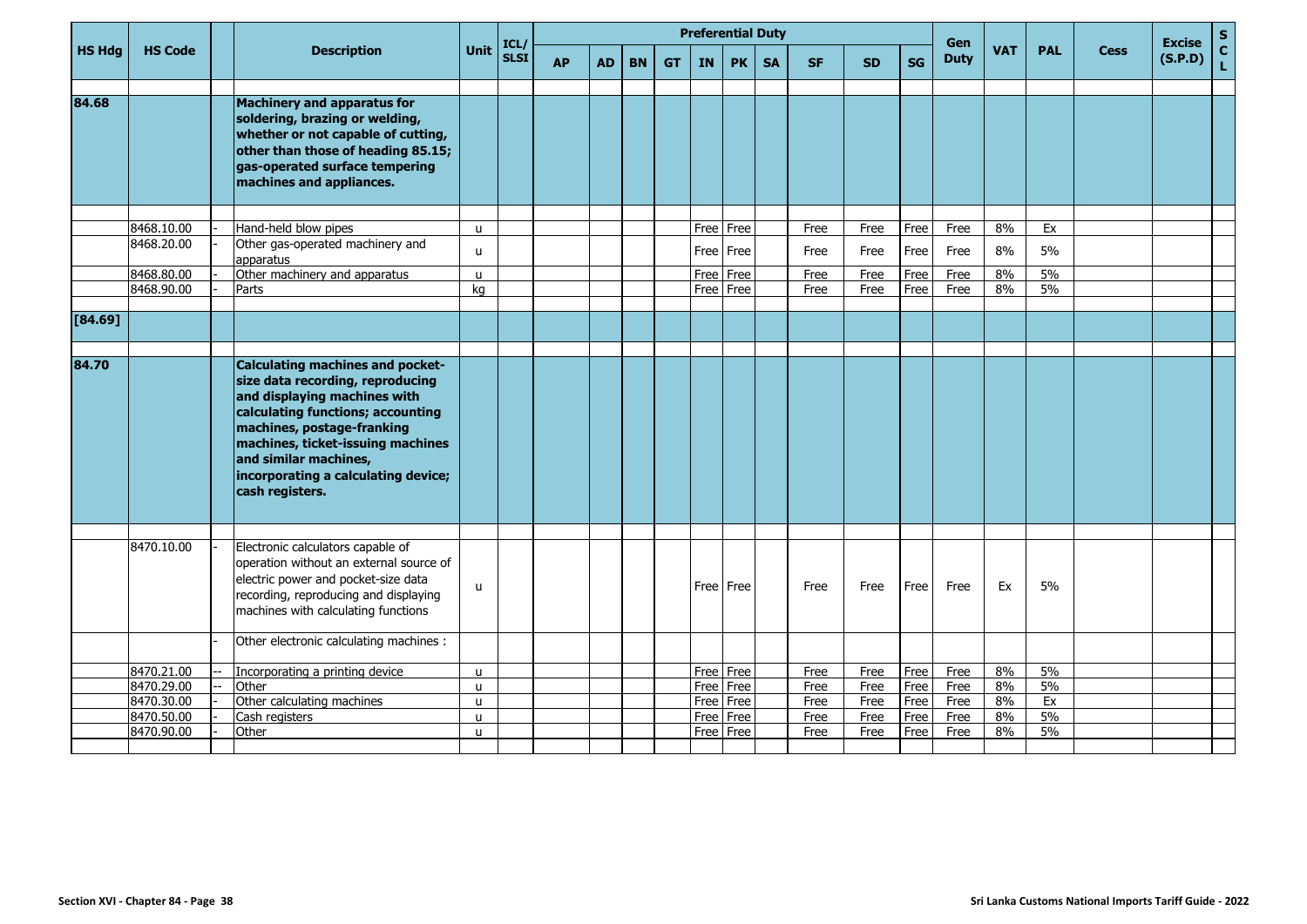|               |                |                                                                                                                                                                                                                                                          |              | ICL/        |           |           |           |           |           | <b>Preferential Duty</b> |           |           |           |           | Gen         |            |            |             | <b>Excise</b> | $\mathbf S$        |
|---------------|----------------|----------------------------------------------------------------------------------------------------------------------------------------------------------------------------------------------------------------------------------------------------------|--------------|-------------|-----------|-----------|-----------|-----------|-----------|--------------------------|-----------|-----------|-----------|-----------|-------------|------------|------------|-------------|---------------|--------------------|
| <b>HS Hdg</b> | <b>HS Code</b> | <b>Description</b>                                                                                                                                                                                                                                       | <b>Unit</b>  | <b>SLSI</b> | <b>AP</b> | <b>AD</b> | <b>BN</b> | <b>GT</b> | <b>IN</b> | <b>PK</b>                | <b>SA</b> | <b>SF</b> | <b>SD</b> | <b>SG</b> | <b>Duty</b> | <b>VAT</b> | <b>PAL</b> | <b>Cess</b> | (S.P.D)       | $\mathbf{C}$<br>Ĺ, |
| 84.71         |                | <b>Automatic data processing</b><br>machines and units thereof;<br>magnetic or optical readers,<br>machines for transcribing data on<br>to data media in coded form and<br>machines for processing such data,<br>not elsewhere specified or<br>included. |              |             |           |           |           |           |           |                          |           |           |           |           |             |            |            |             |               |                    |
|               | 8471.30        | Portable automatic data processing<br>machines, weighing not more than 10<br>kg, consisting of at least a central<br>processing unit, a keyboard and a<br>display:                                                                                       |              |             |           |           |           |           |           |                          |           |           |           |           |             |            |            |             |               |                    |
|               | 8471.30.10     | Used / reconditioned                                                                                                                                                                                                                                     | $\mathsf{u}$ | TB          |           |           |           |           |           | Free   Free              |           | Free      | Free      | Free      | Free        | Ex         | 5%         |             |               |                    |
|               | 8471.30.90     | Other                                                                                                                                                                                                                                                    | $\mathbf{u}$ |             |           |           |           |           |           | Free Free                |           | Free      | Free      | Free      | Free        | Ex         | 5%         |             |               |                    |
|               |                | Other automatic data processing<br>machines:                                                                                                                                                                                                             |              |             |           |           |           |           |           |                          |           |           |           |           |             |            |            |             |               |                    |
|               | 8471.41        | Comprising in the same housing at least<br>a central processing unit and an input<br>and output unit, whether or not<br>combined:                                                                                                                        |              |             |           |           |           |           |           |                          |           |           |           |           |             |            |            |             |               |                    |
|               | 8471.41.10     | <br>Used / reconditioned                                                                                                                                                                                                                                 | u            | <b>TB</b>   |           |           |           |           |           | Free Free                |           | Free      | Free      | Free      | Free        | Ex         | 5%         |             |               |                    |
|               | 8471.41.90     | Other                                                                                                                                                                                                                                                    | $\mathbf{u}$ |             |           |           |           |           |           | Free Free                |           | Free      | Free      | Free      | Free        | Ex         | 5%         |             |               |                    |
|               | 8471.49        | Other, presented in the form of systems                                                                                                                                                                                                                  |              |             |           |           |           |           |           |                          |           |           |           |           |             |            |            |             |               |                    |
|               | 8471.49.10     | Used / reconditioned                                                                                                                                                                                                                                     | u            | TB          |           |           |           |           |           | Free Free                |           | Free      | Free      | Free      | Free        | Ex         | 5%         |             |               |                    |
|               | 8471.49.90     | Other                                                                                                                                                                                                                                                    | $\mathbf{u}$ |             |           |           |           |           |           | Free Free                |           | Free      | Free      | Free      | Free        | Ex         | 5%         |             |               |                    |
|               | 8471.50        | Processing units other than those of<br>subheading 8471.41 or 8471.49,<br>whether or not containing in the same<br>housing one or two of the following<br>types of unit: storage units, input units,<br>output units :                                   |              |             |           |           |           |           |           |                          |           |           |           |           |             |            |            |             |               |                    |
|               | 8471.50.10     | Used / reconditioned                                                                                                                                                                                                                                     | u            | TB          |           |           |           |           |           | Free Free                |           | Free      | Free      | Free      | Free        | Ex         | 5%         |             |               |                    |
|               | 8471.50.90     | Other                                                                                                                                                                                                                                                    | $\mathbf{u}$ |             |           |           |           |           |           | Free Free                |           | Free      | Free      | Free      | Free        | Ex         | 5%         |             |               |                    |
|               | 8471.60.00     | Input or output units, whether or not<br>containing storage units in the same<br>housina                                                                                                                                                                 | $\mathsf{u}$ |             |           |           |           |           |           | Free I Free              |           | Free      | Free      | Free      | Free        | Ex         | 5%         |             |               |                    |
|               | 8471.70.00     | Storage units                                                                                                                                                                                                                                            | $\mathbf{u}$ |             |           |           |           |           |           | Free Free                |           | Free      | Free      | Free      | Free        | Ex         | 7.5%       |             |               |                    |
|               | 8471.80.00     | Other units of automatic data processing<br>machines                                                                                                                                                                                                     | $\mathsf{u}$ |             |           |           |           |           |           | Free Free                |           | Free      | Free      | Free      | Free        | Ex         | 5%         |             |               |                    |
|               | 8471.90.00     | Other                                                                                                                                                                                                                                                    | u            |             |           |           |           |           |           | Free   Free              |           | Free      | Free      | Free      | Free        | Ex         | 5%         |             |               |                    |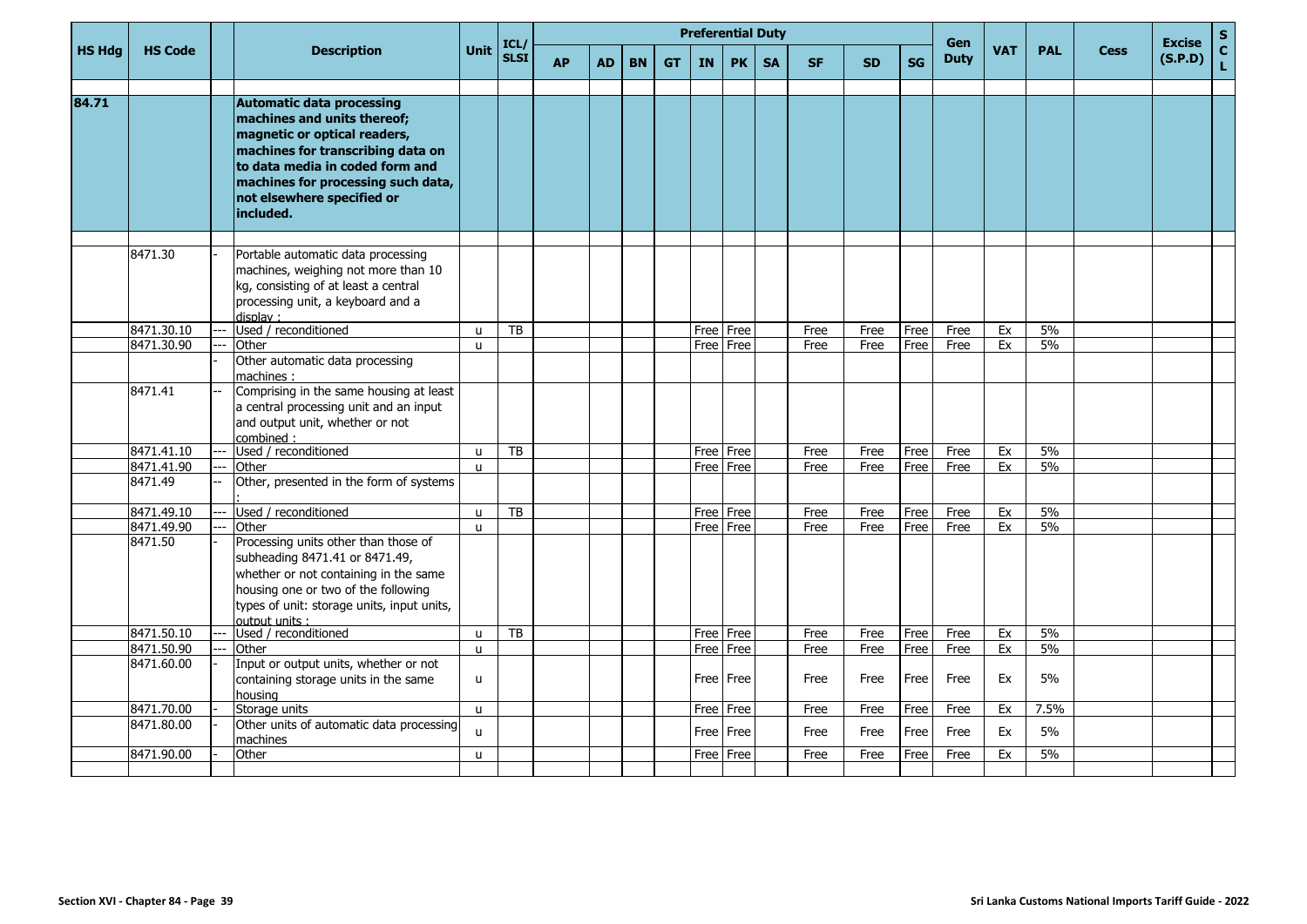|               |                |       |                                                                                                                                                                                                                                                                                       |              | ICL/        |           |           |           |                    |                    | <b>Preferential Duty</b> |           |           |           |           | Gen         |            |            |             | <b>Excise</b> | ${\bf S}$          |
|---------------|----------------|-------|---------------------------------------------------------------------------------------------------------------------------------------------------------------------------------------------------------------------------------------------------------------------------------------|--------------|-------------|-----------|-----------|-----------|--------------------|--------------------|--------------------------|-----------|-----------|-----------|-----------|-------------|------------|------------|-------------|---------------|--------------------|
| <b>HS Hdg</b> | <b>HS Code</b> |       | <b>Description</b>                                                                                                                                                                                                                                                                    | <b>Unit</b>  | <b>SLSI</b> | <b>AP</b> | <b>AD</b> | <b>BN</b> | <b>GT</b>          | <b>IN</b>          | <b>PK</b>                | <b>SA</b> | <b>SF</b> | <b>SD</b> | <b>SG</b> | <b>Duty</b> | <b>VAT</b> | <b>PAL</b> | <b>Cess</b> | (S.P.D)       | $\mathbf{C}$<br>L. |
| 84.72         |                |       | Other office machines (for<br>example, hectograph or stencil<br>duplicating machines, addressing<br>machines, automatic banknote<br>dispensers, coin-sorting machines,<br>coin-counting or wrapping<br>machines, pencil-sharpening<br>machines, perforating or stapling<br>machines). |              |             |           |           |           |                    |                    |                          |           |           |           |           |             |            |            |             |               |                    |
|               |                |       |                                                                                                                                                                                                                                                                                       |              |             |           |           |           |                    |                    |                          |           |           |           |           |             |            |            |             |               |                    |
|               | 8472.10.00     |       | Duplicating machines                                                                                                                                                                                                                                                                  | $\mathsf{u}$ |             |           |           |           |                    |                    | Free Free                |           | Free      | Free      | Free      | Free        | 8%         | 5%         |             |               |                    |
|               | 8472.30.00     |       | Machines for sorting or folding mail or<br>for inserting mail in envelopes or bands,<br>machines for opening, closing or sealing<br>mail and machines for affixing or<br>canceling postage stamps                                                                                     | u            |             |           |           |           |                    |                    | Free   Free              |           | Free      | Free      | Free      | Free        | 8%         | 5%         |             |               |                    |
|               | 8472.90        |       | Other:                                                                                                                                                                                                                                                                                |              |             |           |           |           |                    |                    |                          |           |           |           |           |             |            |            |             |               |                    |
|               | 8472.90.10     |       | Braille type writers                                                                                                                                                                                                                                                                  | u            |             |           |           |           | Free   Free   Free |                    |                          |           | Free      | Free      | Free      | Free        | 8%         | Ex         |             |               |                    |
|               | 8472.90.90     |       | Other                                                                                                                                                                                                                                                                                 | u            |             |           |           |           |                    | Free   Free   Free |                          |           | Free      | Free      | Free      | Free        | 8%         | Ex         |             |               |                    |
| 84.73         |                |       |                                                                                                                                                                                                                                                                                       |              |             |           |           |           |                    |                    |                          |           |           |           |           |             |            |            |             |               |                    |
|               |                |       | Parts and accessories (other than<br>covers, carrying cases and the like)<br>suitable for use solely or principally<br>with the machines of headings<br>84.70 to 84.72.                                                                                                               |              |             |           |           |           |                    |                    |                          |           |           |           |           |             |            |            |             |               |                    |
|               |                |       |                                                                                                                                                                                                                                                                                       |              |             |           |           |           |                    |                    |                          |           |           |           |           |             |            |            |             |               |                    |
|               |                |       | Parts and accessories of the machines of<br>heading 84.70 :                                                                                                                                                                                                                           |              |             |           |           |           |                    |                    |                          |           |           |           |           |             |            |            |             |               |                    |
|               | 8473.21.00     |       | Of the electronic calculating machines of<br>subheading 8470.10, 8470.21 or<br>8470.29                                                                                                                                                                                                | kg           |             |           |           |           |                    |                    | Free Free                |           | Free      | Free      | Free      | Free        | 8%         | 5%         |             |               |                    |
|               | 8473.29.00     |       | Other                                                                                                                                                                                                                                                                                 | kg           |             |           |           |           |                    |                    | Free Free                |           | Free      | Free      | Free      | Free        | 8%         | 5%         |             |               |                    |
|               | 8473.30        |       | Parts and accessories of the machines of<br>heading 84.71 :                                                                                                                                                                                                                           |              |             |           |           |           |                    |                    |                          |           |           |           |           |             |            |            |             |               |                    |
|               | 8473.30.10     |       | Used / reconditioned mother boards                                                                                                                                                                                                                                                    | kg           |             |           |           |           |                    |                    | Free Free                |           | Free      | Free      | Free      | Free        | Ex         | 5%         |             |               |                    |
|               | 8473.30.90     |       | Other                                                                                                                                                                                                                                                                                 | kg           |             |           |           |           |                    |                    | Free Free                |           | Free      | Free      | Free      | Free        | Ex         | 5%         |             |               |                    |
|               | 8473.40        |       | Parts and accessories of the machines of<br>heading 84.72 :                                                                                                                                                                                                                           |              |             |           |           |           |                    |                    |                          |           |           |           |           |             |            |            |             |               |                    |
|               | 8473.40.10     | $---$ | Parts for braille type writers                                                                                                                                                                                                                                                        | kg           |             |           |           |           |                    |                    | Free   Free              |           | Free      | Free      |           | Free Free   | 8%         | EX         |             |               |                    |
|               | 8473.40.90     |       | Other                                                                                                                                                                                                                                                                                 | kg           |             |           |           |           |                    |                    | Free Free                |           | Free      | Free      | Free      | Free        | 8%         | 5%         |             |               |                    |
|               | 8473.50.00     |       | Parts and accessories equally suitable<br>for use with the machines of two or<br>more of the headings 84.70 to 84.72 :                                                                                                                                                                |              |             |           |           |           |                    |                    |                          |           |           |           |           |             |            |            |             |               |                    |
|               | 8473.50.10     |       | Parts for braille type writers                                                                                                                                                                                                                                                        | kg           |             |           |           |           |                    |                    | Free Free                |           | Free      | Free      | Free      | Free        | 8%         | Ex         |             |               |                    |
|               | 8473.50.90     |       | Other                                                                                                                                                                                                                                                                                 | kg           |             |           |           |           |                    |                    | Free Free                |           | Free      | Free      | Free      | Free        | 8%         | 5%         |             |               |                    |
|               |                |       |                                                                                                                                                                                                                                                                                       |              |             |           |           |           |                    |                    |                          |           |           |           |           |             |            |            |             |               |                    |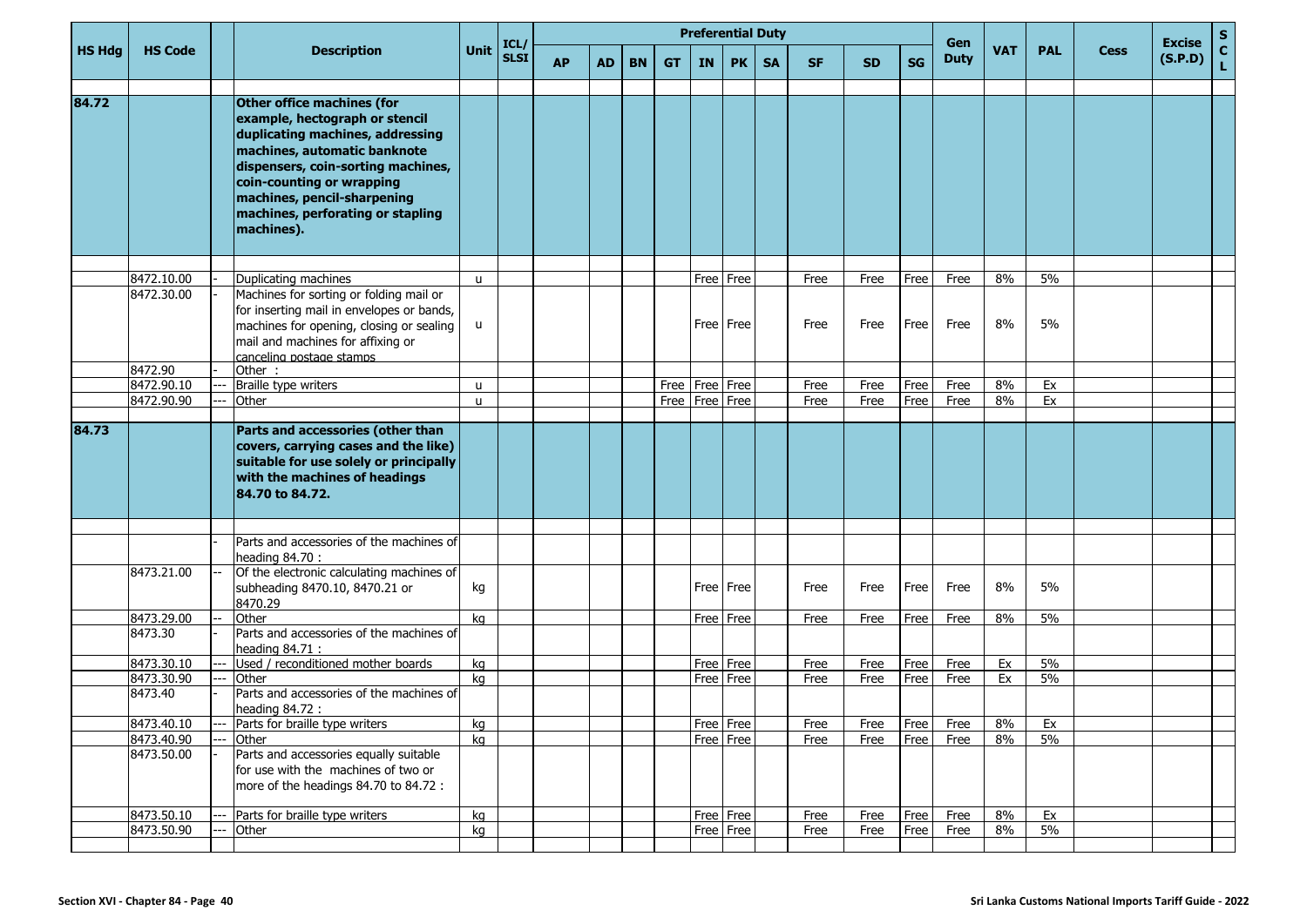| <b>Unit</b><br><b>HS Hdg</b><br><b>HS Code</b><br><b>VAT</b><br><b>PAL</b><br><b>Description</b><br><b>Cess</b><br><b>SLSI</b><br><b>Duty</b><br><b>AP</b><br><b>SG</b><br><b>AD</b><br><b>BN</b><br><b>GT</b><br><b>IN</b><br><b>PK</b><br><b>SA</b><br><b>SF</b><br><b>SD</b><br>84.74<br>Machinery for sorting, screening,<br>separating, washing, crushing,<br>grinding, mixing or kneading earth,<br>stone, ores or other mineral<br>substances, in solid (including<br>powder or paste) form; machinery<br>for agglomerating, shaping or<br>moulding solid mineral fuels,<br>ceramic paste, unhardened<br>cements, plastering materials or<br>other mineral products in powder<br>or paste form; machines for<br>forming foundry moulds of sand.<br>8474.10.00<br>Sorting, screening, separating or<br>Free Free<br>5%<br>Free<br>Ex<br>Free<br>Free<br>$\mathbf{u}$<br>washing machines<br>5%<br>8474.20.00<br>Crushing or grinding machines<br>Ex<br>Free<br>Free<br>Free<br>Free<br>Free<br>u<br>Mixing or kneading machines:<br>8474.31.00<br>5%<br>Concrete or mortar mixers<br>Free   Free<br>Ex<br>$\mathbf{u}$<br>Free<br>Free<br>Free<br>8474.32.00<br>Machines for mixing mineral substances<br>5%<br>Free   Free<br>Ex<br>Free<br>Free<br>Free<br>u<br>with bitumen<br>8474.39.00<br>Free<br>5%<br>Other<br>Free<br>Free<br>Ex<br>Free<br>Free<br>$\mathsf{u}$<br>5%<br>8474.80.00<br>Other machinery<br>Free<br>Free<br>Ex<br>Free<br>Free<br>Free<br>u<br>8474.90.00<br>Free Free<br>5%<br>Free<br>Ex<br>Parts<br>kg<br>Free<br>Free<br>Free<br>84.75<br>Machines for assembling electric or<br>electronic lamps, tubes or valves or<br>flashbulbs, in glass envelopes;<br>machines for manufacturing or hot<br>working glass or glassware.<br>Machines for assembling electric or<br>8475.10.00<br>8%<br>electronic lamps, tubes or valves or<br>Free   Free<br>Ex<br>Free<br>Free<br>Free<br>Free<br>u<br>flashbulbs, in glass envelopes<br>Machines for manufacturing or hot<br>working glass or glassware:<br>8475.21.00<br>Machines for making optical fibres and<br>8%<br>Ex<br>Free Free<br>Free<br>Free<br>Free<br>Free<br>u<br>preforms thereof<br>5%<br>8475.29.00<br>8%<br>Other<br>Free<br>Free<br>Free<br>Free<br>Free<br>Free<br>u<br>Free   Free |            |       |    |      |  |  | <b>Preferential Duty</b> |  |      |      |      |      |    |    | <b>Excise</b> | S                               |
|------------------------------------------------------------------------------------------------------------------------------------------------------------------------------------------------------------------------------------------------------------------------------------------------------------------------------------------------------------------------------------------------------------------------------------------------------------------------------------------------------------------------------------------------------------------------------------------------------------------------------------------------------------------------------------------------------------------------------------------------------------------------------------------------------------------------------------------------------------------------------------------------------------------------------------------------------------------------------------------------------------------------------------------------------------------------------------------------------------------------------------------------------------------------------------------------------------------------------------------------------------------------------------------------------------------------------------------------------------------------------------------------------------------------------------------------------------------------------------------------------------------------------------------------------------------------------------------------------------------------------------------------------------------------------------------------------------------------------------------------------------------------------------------------------------------------------------------------------------------------------------------------------------------------------------------------------------------------------------------------------------------------------------------------------------------------------------------------------------------------------------------------------------------------------------------------------------------------------------------------------------------------------------|------------|-------|----|------|--|--|--------------------------|--|------|------|------|------|----|----|---------------|---------------------------------|
|                                                                                                                                                                                                                                                                                                                                                                                                                                                                                                                                                                                                                                                                                                                                                                                                                                                                                                                                                                                                                                                                                                                                                                                                                                                                                                                                                                                                                                                                                                                                                                                                                                                                                                                                                                                                                                                                                                                                                                                                                                                                                                                                                                                                                                                                                    |            |       |    | ICL/ |  |  |                          |  |      |      |      | Gen  |    |    | (S.P.D)       | $\frac{\mathsf{c}}{\mathsf{L}}$ |
|                                                                                                                                                                                                                                                                                                                                                                                                                                                                                                                                                                                                                                                                                                                                                                                                                                                                                                                                                                                                                                                                                                                                                                                                                                                                                                                                                                                                                                                                                                                                                                                                                                                                                                                                                                                                                                                                                                                                                                                                                                                                                                                                                                                                                                                                                    |            |       |    |      |  |  |                          |  |      |      |      |      |    |    |               |                                 |
|                                                                                                                                                                                                                                                                                                                                                                                                                                                                                                                                                                                                                                                                                                                                                                                                                                                                                                                                                                                                                                                                                                                                                                                                                                                                                                                                                                                                                                                                                                                                                                                                                                                                                                                                                                                                                                                                                                                                                                                                                                                                                                                                                                                                                                                                                    |            |       |    |      |  |  |                          |  |      |      |      |      |    |    |               |                                 |
|                                                                                                                                                                                                                                                                                                                                                                                                                                                                                                                                                                                                                                                                                                                                                                                                                                                                                                                                                                                                                                                                                                                                                                                                                                                                                                                                                                                                                                                                                                                                                                                                                                                                                                                                                                                                                                                                                                                                                                                                                                                                                                                                                                                                                                                                                    |            |       |    |      |  |  |                          |  |      |      |      |      |    |    |               |                                 |
|                                                                                                                                                                                                                                                                                                                                                                                                                                                                                                                                                                                                                                                                                                                                                                                                                                                                                                                                                                                                                                                                                                                                                                                                                                                                                                                                                                                                                                                                                                                                                                                                                                                                                                                                                                                                                                                                                                                                                                                                                                                                                                                                                                                                                                                                                    |            |       |    |      |  |  |                          |  |      |      |      |      |    |    |               |                                 |
|                                                                                                                                                                                                                                                                                                                                                                                                                                                                                                                                                                                                                                                                                                                                                                                                                                                                                                                                                                                                                                                                                                                                                                                                                                                                                                                                                                                                                                                                                                                                                                                                                                                                                                                                                                                                                                                                                                                                                                                                                                                                                                                                                                                                                                                                                    |            |       |    |      |  |  |                          |  |      |      |      |      |    |    |               |                                 |
|                                                                                                                                                                                                                                                                                                                                                                                                                                                                                                                                                                                                                                                                                                                                                                                                                                                                                                                                                                                                                                                                                                                                                                                                                                                                                                                                                                                                                                                                                                                                                                                                                                                                                                                                                                                                                                                                                                                                                                                                                                                                                                                                                                                                                                                                                    |            |       |    |      |  |  |                          |  |      |      |      |      |    |    |               |                                 |
|                                                                                                                                                                                                                                                                                                                                                                                                                                                                                                                                                                                                                                                                                                                                                                                                                                                                                                                                                                                                                                                                                                                                                                                                                                                                                                                                                                                                                                                                                                                                                                                                                                                                                                                                                                                                                                                                                                                                                                                                                                                                                                                                                                                                                                                                                    |            |       |    |      |  |  |                          |  |      |      |      |      |    |    |               |                                 |
|                                                                                                                                                                                                                                                                                                                                                                                                                                                                                                                                                                                                                                                                                                                                                                                                                                                                                                                                                                                                                                                                                                                                                                                                                                                                                                                                                                                                                                                                                                                                                                                                                                                                                                                                                                                                                                                                                                                                                                                                                                                                                                                                                                                                                                                                                    |            |       |    |      |  |  |                          |  |      |      |      |      |    |    |               |                                 |
|                                                                                                                                                                                                                                                                                                                                                                                                                                                                                                                                                                                                                                                                                                                                                                                                                                                                                                                                                                                                                                                                                                                                                                                                                                                                                                                                                                                                                                                                                                                                                                                                                                                                                                                                                                                                                                                                                                                                                                                                                                                                                                                                                                                                                                                                                    |            |       |    |      |  |  |                          |  |      |      |      |      |    |    |               |                                 |
|                                                                                                                                                                                                                                                                                                                                                                                                                                                                                                                                                                                                                                                                                                                                                                                                                                                                                                                                                                                                                                                                                                                                                                                                                                                                                                                                                                                                                                                                                                                                                                                                                                                                                                                                                                                                                                                                                                                                                                                                                                                                                                                                                                                                                                                                                    |            |       |    |      |  |  |                          |  |      |      |      |      |    |    |               |                                 |
|                                                                                                                                                                                                                                                                                                                                                                                                                                                                                                                                                                                                                                                                                                                                                                                                                                                                                                                                                                                                                                                                                                                                                                                                                                                                                                                                                                                                                                                                                                                                                                                                                                                                                                                                                                                                                                                                                                                                                                                                                                                                                                                                                                                                                                                                                    |            |       |    |      |  |  |                          |  |      |      |      |      |    |    |               |                                 |
|                                                                                                                                                                                                                                                                                                                                                                                                                                                                                                                                                                                                                                                                                                                                                                                                                                                                                                                                                                                                                                                                                                                                                                                                                                                                                                                                                                                                                                                                                                                                                                                                                                                                                                                                                                                                                                                                                                                                                                                                                                                                                                                                                                                                                                                                                    |            |       |    |      |  |  |                          |  |      |      |      |      |    |    |               |                                 |
|                                                                                                                                                                                                                                                                                                                                                                                                                                                                                                                                                                                                                                                                                                                                                                                                                                                                                                                                                                                                                                                                                                                                                                                                                                                                                                                                                                                                                                                                                                                                                                                                                                                                                                                                                                                                                                                                                                                                                                                                                                                                                                                                                                                                                                                                                    |            |       |    |      |  |  |                          |  |      |      |      |      |    |    |               |                                 |
|                                                                                                                                                                                                                                                                                                                                                                                                                                                                                                                                                                                                                                                                                                                                                                                                                                                                                                                                                                                                                                                                                                                                                                                                                                                                                                                                                                                                                                                                                                                                                                                                                                                                                                                                                                                                                                                                                                                                                                                                                                                                                                                                                                                                                                                                                    |            |       |    |      |  |  |                          |  |      |      |      |      |    |    |               |                                 |
|                                                                                                                                                                                                                                                                                                                                                                                                                                                                                                                                                                                                                                                                                                                                                                                                                                                                                                                                                                                                                                                                                                                                                                                                                                                                                                                                                                                                                                                                                                                                                                                                                                                                                                                                                                                                                                                                                                                                                                                                                                                                                                                                                                                                                                                                                    |            |       |    |      |  |  |                          |  |      |      |      |      |    |    |               |                                 |
|                                                                                                                                                                                                                                                                                                                                                                                                                                                                                                                                                                                                                                                                                                                                                                                                                                                                                                                                                                                                                                                                                                                                                                                                                                                                                                                                                                                                                                                                                                                                                                                                                                                                                                                                                                                                                                                                                                                                                                                                                                                                                                                                                                                                                                                                                    | 8475.90.00 | Parts | kg |      |  |  |                          |  | Free | Free | Free | Free | 8% | 5% |               |                                 |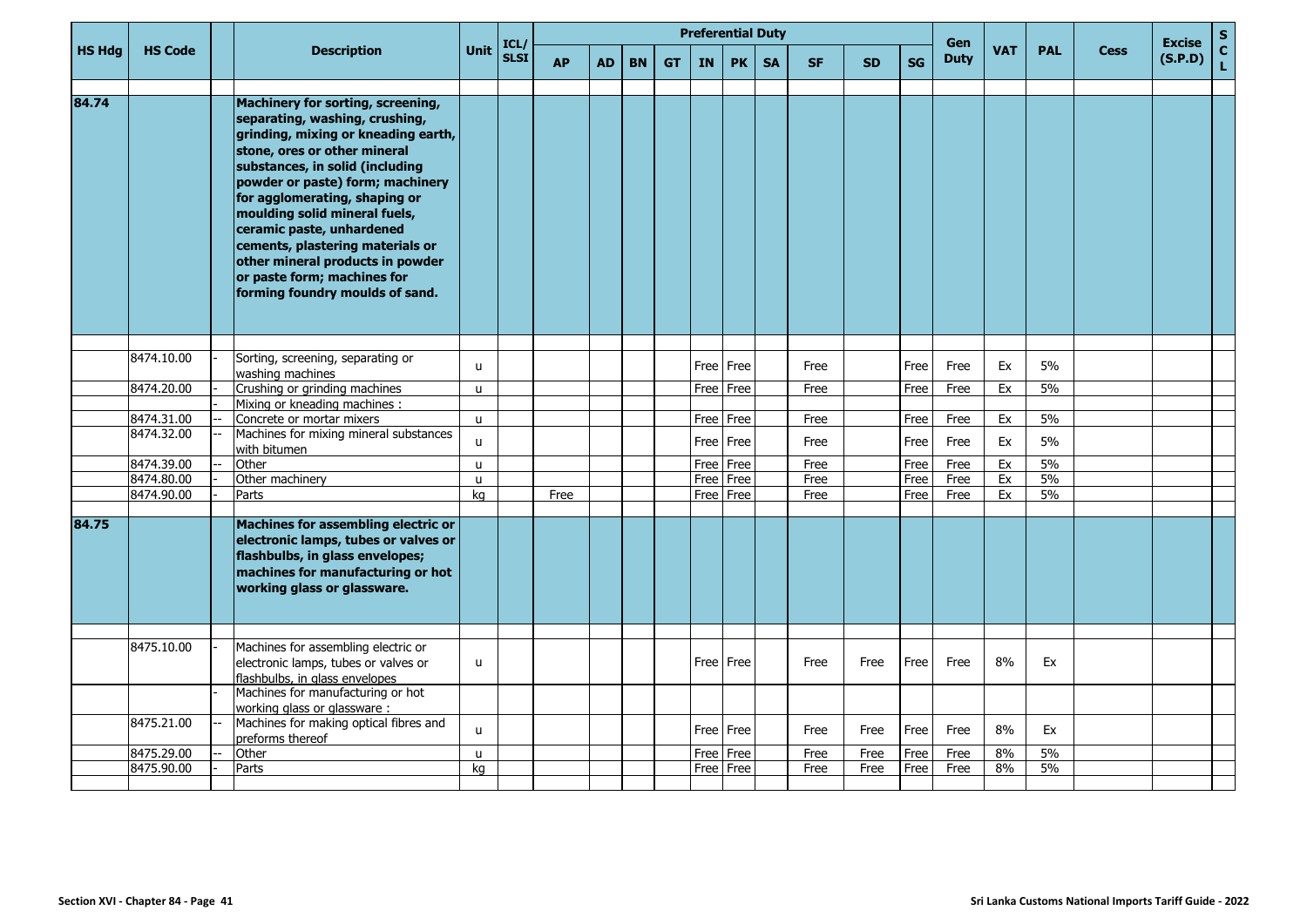|               |                          |                                                                                                                                                                    |                              |                     |           |           |           |           | <b>Preferential Duty</b> |              |           |              |              |              |                           |            |            |             |                          | S.                 |
|---------------|--------------------------|--------------------------------------------------------------------------------------------------------------------------------------------------------------------|------------------------------|---------------------|-----------|-----------|-----------|-----------|--------------------------|--------------|-----------|--------------|--------------|--------------|---------------------------|------------|------------|-------------|--------------------------|--------------------|
| <b>HS Hdg</b> | <b>HS Code</b>           | <b>Description</b>                                                                                                                                                 | <b>Unit</b>                  | ICL/<br><b>SLSI</b> | <b>AP</b> | <b>AD</b> | <b>BN</b> | <b>GT</b> | IN                       | <b>PK</b>    | <b>SA</b> | <b>SF</b>    | <b>SD</b>    | <b>SG</b>    | <b>Gen</b><br><b>Duty</b> | <b>VAT</b> | <b>PAL</b> | <b>Cess</b> | <b>Excise</b><br>(S.P.D) | $\mathbf{C}$<br>Ĺ. |
| 84.76         |                          | <b>Automatic goods-vending</b><br>machines (for example, postage<br>stamp, cigarette, food or beverage<br>machines), including money-<br>changing machines.        |                              |                     |           |           |           |           |                          |              |           |              |              |              |                           |            |            |             |                          |                    |
|               |                          | Automatic beverage-vending machines :                                                                                                                              |                              |                     |           |           |           |           |                          |              |           |              |              |              |                           |            |            |             |                          |                    |
|               | 8476.21.00               |                                                                                                                                                                    |                              |                     |           |           |           |           |                          |              |           |              |              |              |                           |            |            |             |                          |                    |
|               |                          | Incorporating heating or refrigerating<br>devices                                                                                                                  | u                            |                     |           |           |           |           |                          | Free Free    |           | Free         | Free         | Free         | Free                      | 8%         | 5%         |             |                          |                    |
|               | 8476.29.00               | Other<br>Other machines :                                                                                                                                          | $\mathsf{u}$                 |                     |           |           |           |           | Free                     | Free         |           | Free         | Free         | Free         | Free                      | 8%         | 5%         |             |                          |                    |
|               | 8476.81.00               | Incorporating heating or refrigerating<br>devices                                                                                                                  | u                            |                     |           |           |           |           | Free                     | Free         |           | Free         | Free         | Free         | Free                      | 8%         | Ex         |             |                          |                    |
|               | 8476.89.00               | Other                                                                                                                                                              | $\mathbf{u}$                 |                     |           |           |           |           | Free                     | Free         |           | Free         | Free         | Free         | Free                      | 8%         | 5%         |             |                          |                    |
|               | 8476.90.00               | Parts                                                                                                                                                              | kg                           |                     |           |           |           |           | Free                     | Free         |           | Free         | Free         | Free         | Free                      | 8%         | 5%         |             |                          |                    |
| 84.77         |                          | Machinery for working rubber or<br>plastics or for the manufacture of<br>products from these materials, not<br>specified or included elsewhere in<br>this Chapter. |                              |                     |           |           |           |           |                          |              |           |              |              |              |                           |            |            |             |                          |                    |
|               |                          |                                                                                                                                                                    |                              |                     |           |           |           |           |                          |              |           |              |              |              |                           |            |            |             |                          |                    |
|               | 8477.10.00<br>8477.20.00 | Injection-moulding machines<br><b>Extruders</b>                                                                                                                    | $\mathbf{u}$<br>$\mathsf{u}$ |                     |           |           |           |           | Free<br>Free             | Free<br>Free |           | Free<br>Free | Free<br>Free | Free<br>Free | Free<br>Free              | Ex<br>Ex   | 5%<br>5%   |             |                          |                    |
|               | 8477.30.00               | Blow moulding machines                                                                                                                                             | $\mathsf{u}$                 |                     |           |           |           |           | Free                     | Free         |           | Free         | Free         | Free         | Free                      | Ex         | 5%         |             |                          |                    |
|               | 8477.40.00               | Vacuum moulding machines and other<br>thermoforming machines                                                                                                       | <b>u</b>                     |                     |           |           |           |           | Free                     | Free         |           | Free         | Free         | Free         | Free                      | Ex         | 5%         |             |                          |                    |
|               |                          | Other machinery for moulding or<br>otherwise forming:                                                                                                              |                              |                     |           |           |           |           |                          |              |           |              |              |              |                           |            |            |             |                          |                    |
|               | 8477.51.00               | For moulding or retreading pneumatic<br>tyres or for moulding or otherwise<br>forming inner tubes                                                                  | u                            |                     |           |           |           |           | Free                     | Free         |           | Free         | Free         | Free         | Free                      | Ex         | 5%         |             |                          |                    |
|               | 8477.59.00               | Other                                                                                                                                                              | $\mathbf{u}$                 |                     |           |           |           |           | Free                     | Free         |           | Free         | Free         | Free         | Free                      | Ex         | 5%         |             |                          |                    |
|               | 8477.80.00               | Other machinery                                                                                                                                                    | $\mathsf{u}$                 |                     |           |           |           |           | Free                     | Free         |           | Free         | Free         | Free         | Free                      | Ex         | 5%         |             |                          |                    |
|               | 8477.90.00               | Parts                                                                                                                                                              | ka                           |                     |           |           |           |           | Free                     | Free         |           | Free         | Free         | Free         | Free                      | Ex         | 5%         |             |                          |                    |
| 84.78         |                          | <b>Machinery for preparing or making</b><br>up tobacco, not specified or<br>included elsewhere in this Chapter.                                                    |                              |                     |           |           |           |           |                          |              |           |              |              |              |                           |            |            |             |                          |                    |
|               |                          |                                                                                                                                                                    |                              |                     |           |           |           |           |                          |              |           |              |              |              |                           |            |            |             |                          |                    |
|               | 8478.10.00<br>8478.90.00 | Machinery<br>Parts                                                                                                                                                 | u<br>ka                      |                     |           |           |           |           | Free<br>Free             | Free<br>Free |           | Free<br>Free | Free<br>Free | Free<br>Free | Free<br>Free              | 8%<br>8%   | 5%<br>5%   |             |                          |                    |
|               |                          |                                                                                                                                                                    |                              |                     |           |           |           |           |                          |              |           |              |              |              |                           |            |            |             |                          |                    |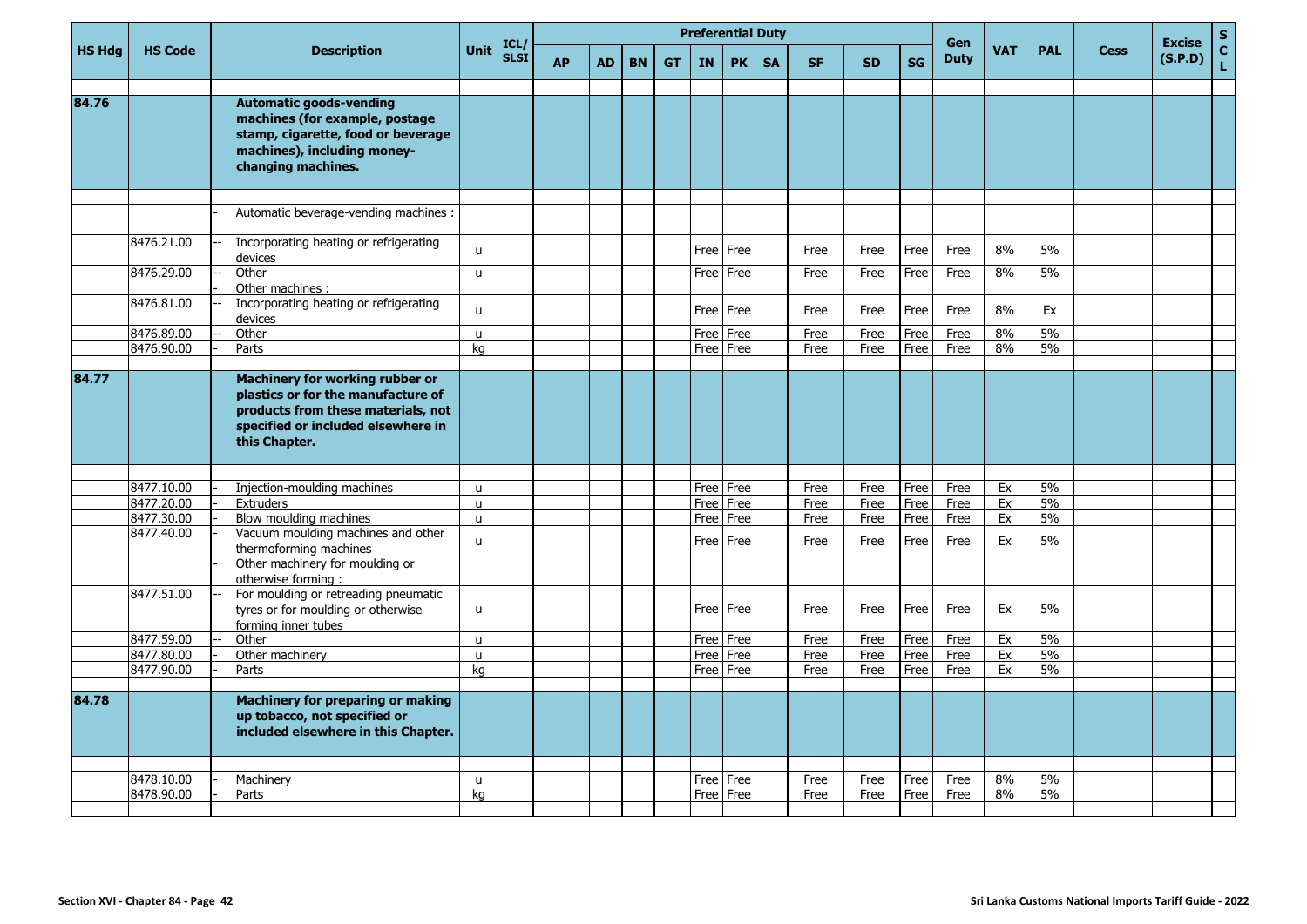|               |                |                                                                                                                                                                  |              |                     |           |           |           |           |           | <b>Preferential Duty</b> |           |           |           |           | Gen         |            |            |             | <b>Excise</b> | S                  |
|---------------|----------------|------------------------------------------------------------------------------------------------------------------------------------------------------------------|--------------|---------------------|-----------|-----------|-----------|-----------|-----------|--------------------------|-----------|-----------|-----------|-----------|-------------|------------|------------|-------------|---------------|--------------------|
| <b>HS Hdg</b> | <b>HS Code</b> | <b>Description</b>                                                                                                                                               | <b>Unit</b>  | ICL/<br><b>SLSI</b> | <b>AP</b> | <b>AD</b> | <b>BN</b> | <b>GT</b> | <b>IN</b> | <b>PK</b>                | <b>SA</b> | <b>SF</b> | <b>SD</b> | <b>SG</b> | <b>Duty</b> | <b>VAT</b> | <b>PAL</b> | <b>Cess</b> | (S.P.D)       | $\mathbf{C}$<br>L. |
|               |                |                                                                                                                                                                  |              |                     |           |           |           |           |           |                          |           |           |           |           |             |            |            |             |               |                    |
| 84.79         |                | Machines and mechanical<br>appliances having individual<br>functions, not specified or included<br>elsewhere in this Chapter.                                    |              |                     |           |           |           |           |           |                          |           |           |           |           |             |            |            |             |               |                    |
|               |                |                                                                                                                                                                  |              |                     |           |           |           |           |           |                          |           |           |           |           |             |            |            |             |               |                    |
|               | 8479.10.00     | Machinery for public works, building or<br>the like                                                                                                              | u            |                     |           |           |           |           |           | Free Free                |           | Free      | Free      | Free      | Free        | 8%         | 5%         |             |               |                    |
|               | 8479.20        | Machinery for the extraction or<br>preparation of animal or fixed vegetable<br>fats or oils:                                                                     |              |                     |           |           |           |           |           |                          |           |           |           |           |             |            |            |             |               |                    |
|               | 8479.20.10     | Special grinders, crushers, or presses for<br>oil seeds or oleaginous fruits                                                                                     | $\mathsf{u}$ |                     |           |           |           |           |           | Free Free                |           | 5%        | 5%        |           | 15%         | 8%         | 5%         | 15%         |               |                    |
|               | 8479.20.90     | Other                                                                                                                                                            | $\mathsf{u}$ |                     |           |           |           |           |           | Free   Free              |           | Free      | Free      | Free      | Free        | 8%         | 5%         |             |               |                    |
|               | 8479.30.00     | Presses for the manufacture of particle<br>board or fibre building board of wood or<br>other ligneous materials and other<br>machinery for treating wood or cork | $\mathsf{u}$ |                     |           |           |           |           |           | Free Free                |           | Free      | Free      | Free      | Free        | Con        | 5%         |             |               |                    |
|               | 8479.40.00     | Rope or cable-making machines                                                                                                                                    | u            |                     |           |           |           |           |           | Free Free                |           | Free      | Free      | Free      | Free        | 8%         | 5%         |             |               |                    |
|               | 8479.50.00     | Industrial robots, not elsewhere<br>specified or included                                                                                                        | u            |                     |           |           |           |           |           | Free Free                |           | Free      | Free      | Free      | Free        | 8%         | 5%         |             |               |                    |
|               | 8479.60.00     | Evaporative air coolers                                                                                                                                          | u            |                     |           |           |           |           |           | Free Free                |           | Free      | Free      | Free      | Free        | 8%         | 5%         |             |               |                    |
|               |                | Passenger boarding bridges:                                                                                                                                      |              |                     |           |           |           |           |           |                          |           |           |           |           |             |            |            |             |               |                    |
|               | 8479.71.00     | Of a kind used in airports                                                                                                                                       | u            |                     | Free      |           |           |           |           | Free   Free              |           | Free      | Free      | Free      | Free        | 8%         | 5%         |             |               |                    |
|               | 8479.79.00     | Other                                                                                                                                                            | u            |                     | Free      |           |           |           |           | Free   Free              |           | Free      | Free      | Free      | Free        | 8%         | 5%         |             |               |                    |
|               |                | Other machines and mechanical<br>appliances:                                                                                                                     |              |                     |           |           |           |           |           |                          |           |           |           |           |             |            |            |             |               |                    |
|               | 8479.81.00     | For treating metal, including electric<br>wire coil-winders                                                                                                      | $\mathbf{u}$ |                     | Free      |           |           |           |           | Free l Free              |           | Free      | Free      | Free      | Free        | 8%         | 5%         |             |               |                    |
|               | 8479.82.00     | Mixing, kneading, crushing, grinding,<br>screening, sifting, homogenising,<br>emulsifying or stirring machines                                                   | $\mathsf{u}$ |                     |           |           |           |           |           | Free Free                |           | Free      |           | Free      | Free        | Con        | 5%         |             |               |                    |
|               | 8479.89        | Other:                                                                                                                                                           |              |                     |           |           |           |           |           |                          |           |           |           |           |             |            |            |             |               |                    |
|               | 8479.89.10     | Digital electronic educational equipment                                                                                                                         | u            |                     | Free      |           |           |           |           | Free Free                |           | Free      | Free      | Free      | Free        | Ex         | 5%         |             |               |                    |
|               | 8479.89.20     | Liquid petroleum (LP) gas conversion kit<br>for auto-trishaws                                                                                                    | $\mathsf{u}$ |                     | Free      |           |           |           |           | Free l Free              |           | Free      | Free      | Free      | Free        | Ex         | Ex         |             |               |                    |
|               | 8479.89.30     | Silos equipped with relevant optional<br>mechanical apparatus                                                                                                    | $\mathbf{u}$ |                     | Free      |           |           |           |           | Free   Free              |           | Free      | Free      | Free      | Free        | Ex         | 5%         |             |               |                    |
|               | 8479.89.40     | Industrial racking systems equipped<br>with relevant optional mechanical<br>apparatus                                                                            | u            |                     | Free      |           |           |           |           | Free   Free              |           | Free      | Free      | Free      | Free        | Ex         | 5%         |             |               |                    |
|               | 8479.89.50     | Solar tracker without solar cells                                                                                                                                | u            |                     | Free      |           |           |           |           |                          |           |           |           | Free      | Free        | Ex         | Ex         |             |               |                    |
|               | 8479.89.90     | Other                                                                                                                                                            | u            |                     | Free      |           |           |           |           | Free Free                |           | Free      | Free      | Free      | Free        | Con        | 5%         |             |               |                    |
|               | 8479.90.00     | Parts                                                                                                                                                            | ka           |                     | Free      |           |           |           |           | Free l Free              |           | Free      | Free      | Free      | Free        | Con        | 5%         |             |               |                    |
|               |                |                                                                                                                                                                  |              |                     |           |           |           |           |           |                          |           |           |           |           |             |            |            |             |               |                    |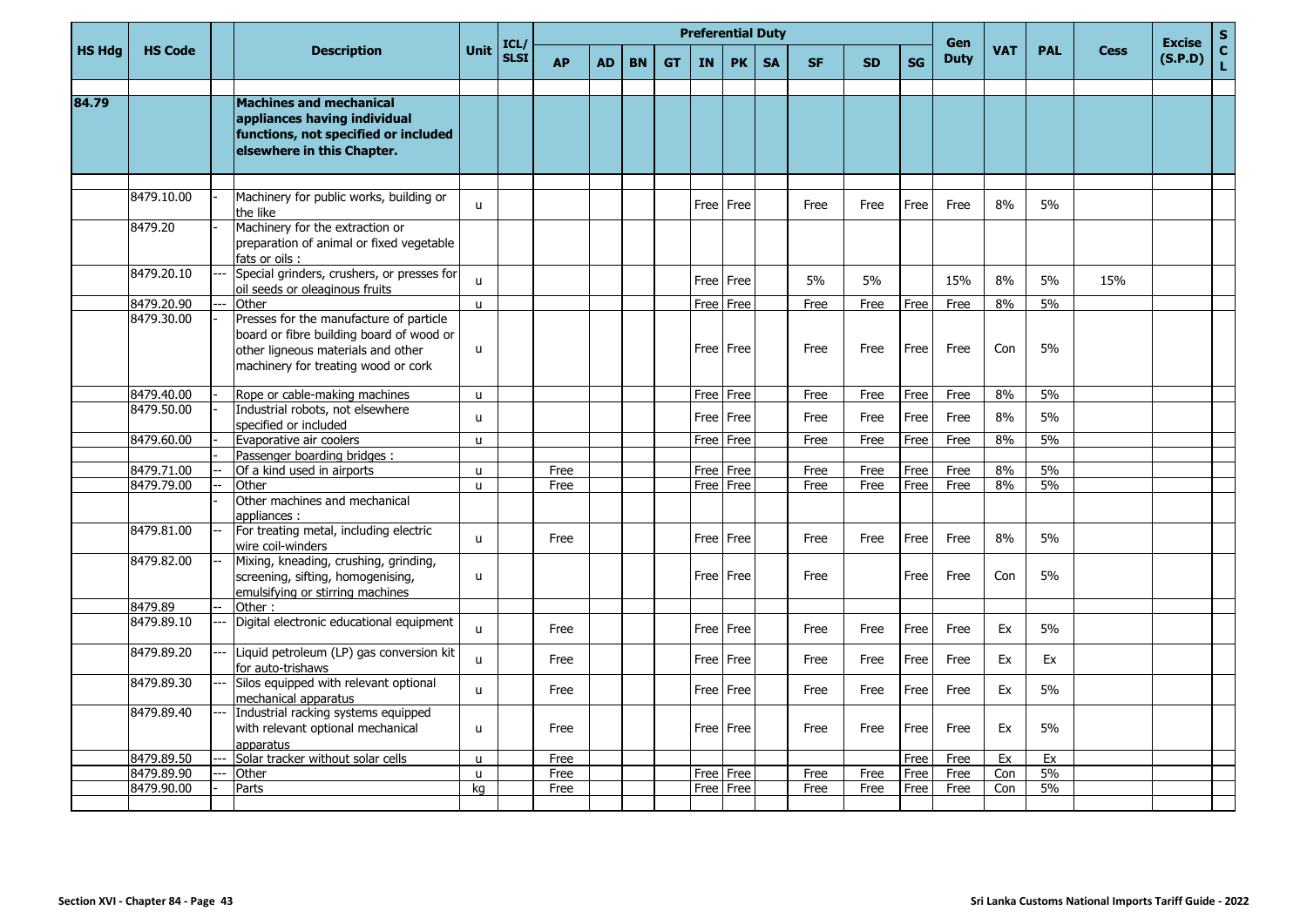|               |                          |                                                                                                                                                                                            |             |                     |           |           |           |           |           | <b>Preferential Duty</b> |           |           |           |           | Gen         |          |            |             | <b>Excise</b> | ${\sf s}$          |
|---------------|--------------------------|--------------------------------------------------------------------------------------------------------------------------------------------------------------------------------------------|-------------|---------------------|-----------|-----------|-----------|-----------|-----------|--------------------------|-----------|-----------|-----------|-----------|-------------|----------|------------|-------------|---------------|--------------------|
| <b>HS Hdg</b> | <b>HS Code</b>           | <b>Description</b>                                                                                                                                                                         | <b>Unit</b> | ICL/<br><b>SLSI</b> | <b>AP</b> | <b>AD</b> | <b>BN</b> | <b>GT</b> | <b>IN</b> | <b>PK</b>                | <b>SA</b> | <b>SF</b> | <b>SD</b> | <b>SG</b> | <b>Duty</b> | VAT      | <b>PAL</b> | <b>Cess</b> | (S.P.D)       | $\mathbf{C}$<br>Ĺ. |
| 84.80         |                          | Moulding boxes for metal foundry;<br>mould bases; moulding patterns;<br>moulds for metal (other than ingot<br>moulds), metal carbides, glass,<br>mineral materials, rubber or<br>plastics. |             |                     |           |           |           |           |           |                          |           |           |           |           |             |          |            |             |               |                    |
|               |                          |                                                                                                                                                                                            |             |                     |           |           |           |           |           |                          |           |           |           |           |             |          |            |             |               |                    |
|               | 8480.10.00               | Moulding boxes for metal foundry                                                                                                                                                           | kq          |                     |           |           |           |           |           | Free Free                |           | Free      | Free      | Free      | Free        | Ex       | 5%         |             |               |                    |
|               | 8480.20.00               | Mould bases                                                                                                                                                                                | kg          |                     |           |           |           |           |           | Free Free                |           | Free      | Free      | Free      | Free        | Ex       | 5%         |             |               |                    |
|               | 8480.30.00               | Moulding patterns                                                                                                                                                                          | kg          |                     |           |           |           |           |           | Free Free                |           | Free      | Free      | Free      | Free        | Ex       | 5%         |             |               |                    |
|               |                          | Moulds for metal or metal carbides :                                                                                                                                                       |             |                     |           |           |           |           |           |                          |           |           |           |           |             |          |            |             |               |                    |
|               | 8480.41.00               | Injection or compression types                                                                                                                                                             | kg          |                     |           |           |           |           |           | Free Free                |           | Free      | Free      | Free      | Free        | Ex       | 5%         |             |               |                    |
|               | 8480.49.00               | Other                                                                                                                                                                                      | kg          |                     |           |           |           |           |           | Free Free                |           | Free      | Free      | Free      | Free        | Ex       | 5%         |             |               |                    |
|               | 8480.50.00               | Moulds for glass                                                                                                                                                                           | kg          |                     |           |           |           |           |           | Free Free                |           | Free      | Free      | Free      | Free        | Ex       | 5%         |             |               |                    |
|               | 8480.60.00               | Moulds for mineral materials                                                                                                                                                               | kg          |                     |           |           |           |           |           | Free Free                |           | Free      | Free      | Free      | Free        | Ex       | 5%         |             |               |                    |
|               |                          | Moulds for rubber or plastics :                                                                                                                                                            |             |                     |           |           |           |           |           |                          |           |           |           |           |             |          |            |             |               |                    |
|               | 8480.71.00<br>8480.79.00 | Injection or compression types<br>Other                                                                                                                                                    | kg          |                     |           |           |           |           |           |                          |           |           | Free      | Free      | Free        | Ex<br>Ex | 5%<br>5%   |             |               |                    |
|               |                          |                                                                                                                                                                                            | kg          |                     |           |           |           |           |           |                          |           |           | Free      | Free      | Free        |          |            |             |               |                    |
| 84.81         |                          | Taps, cocks, valves and similar<br>appliances for pipes, boiler shells,<br>tanks, vats or the like, including<br>pressure-reducing valves and<br>thermostatically controlled valves.       |             |                     |           |           |           |           |           |                          |           |           |           |           |             |          |            |             |               |                    |
|               |                          |                                                                                                                                                                                            |             |                     |           |           |           |           |           |                          |           |           |           |           |             |          |            |             |               |                    |
|               | 8481.10                  | Pressure-reducing valves :                                                                                                                                                                 |             |                     |           |           |           |           |           |                          |           |           |           |           |             |          |            |             |               |                    |
|               | 8481.10.10               | Valve fittings for use with liquefied<br>petroleum gas cylinders                                                                                                                           | kg          | S                   |           |           |           |           |           | Free Free                |           | Free      | Free      | Free      | Free        | 8%       | 5%         |             |               |                    |
|               | 8481.10.20               | Pressure regulators and automatic<br>changeover device for liquefied<br>petroleum gas                                                                                                      | kg          | S                   |           |           |           |           |           | Free Free                |           | Free      | Free      | Free      | Free        | 8%       | 5%         |             |               |                    |
|               | 8481.10.90               | Other                                                                                                                                                                                      | kg          |                     |           |           |           |           |           | Free Free                |           | Free      | Free      | Free      | Free        | 8%       | 5%         |             |               |                    |
|               | 8481.20.00               | Valves for oleohydraulic or pneumatic<br>transmissions                                                                                                                                     | kg          |                     |           |           |           |           |           | Free Free                |           | Free      | Free      | Free      | Free        | 8%       | 5%         |             |               |                    |
|               | 8481.30.00               | Check (nonreturn) valves                                                                                                                                                                   | kg          |                     |           |           |           |           |           | Free Free                |           | Free      | Free      | Free      | Free        | 8%       | 5%         |             |               |                    |
|               | 8481.40.00               | Safety or relief valves                                                                                                                                                                    | kq          |                     |           |           |           |           |           | Free Free                |           | Free      | Free      | Free      | Free        | 8%       | 5%         |             |               |                    |
|               | 8481.80                  | Other appliances:                                                                                                                                                                          |             |                     |           |           |           |           |           |                          |           |           |           |           |             |          |            |             |               |                    |
|               | 8481.80.10               | Copper alloy body piston valves for less<br>than 2" for float operated valves for<br>cisterns                                                                                              | kg          |                     |           |           |           |           |           | Free Free                |           | Free      | Free      | Free      | Free        | Con      | 5%         |             |               |                    |
|               | 8481.80.20               | Copper alloy body diaphragm valves less<br>than 2" for float operated valves for<br>cisterns                                                                                               | kg          |                     |           |           |           |           |           | Free   Free              |           | Free      | Free      | Free      | Free        | Con      | 5%         |             |               |                    |
|               | 8481.80.30               | Plastic body diaphragm valves for float<br>operated valves for cisterns                                                                                                                    | kg          |                     |           |           |           |           |           | Free Free                |           | Free      | Free      | Free      | Free        | Con      | 5%         |             |               |                    |
|               | 8481.80.40               | Taps, cocks and valves less than 2"<br>made of copper alloy for domestic water<br>supply                                                                                                   | kg          |                     |           |           |           |           |           | Free Free                |           | Free      | Free      | Free      | Free        | Con      | 5%         |             |               |                    |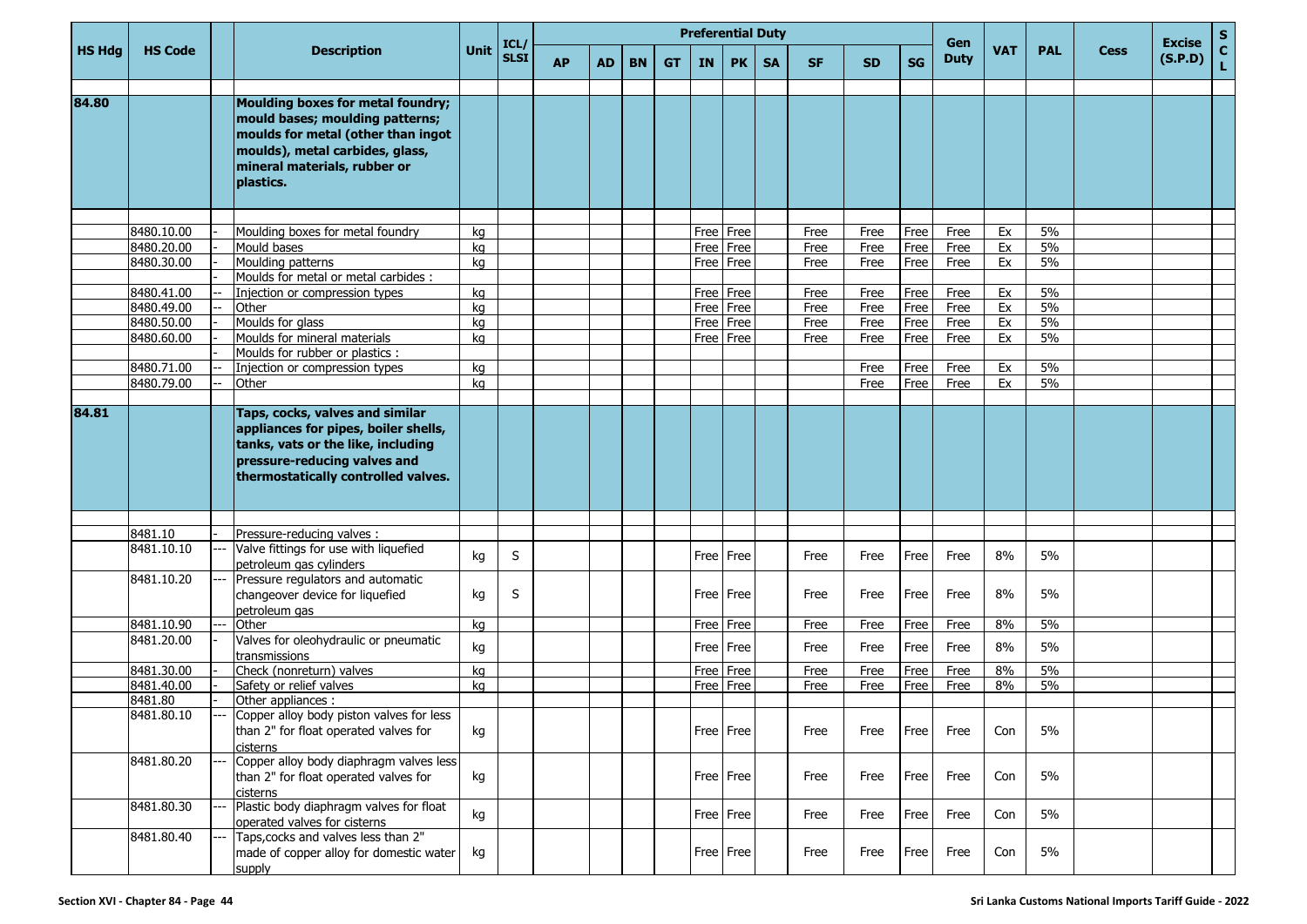|               |                |                      |                                                                                                                                                                                                                                                                                                                                                                    |              |                     |           |           |           |           | <b>Preferential Duty</b> |           |           |           |           |           |                    |            |            |             |                          | $\mathbf{s}$       |
|---------------|----------------|----------------------|--------------------------------------------------------------------------------------------------------------------------------------------------------------------------------------------------------------------------------------------------------------------------------------------------------------------------------------------------------------------|--------------|---------------------|-----------|-----------|-----------|-----------|--------------------------|-----------|-----------|-----------|-----------|-----------|--------------------|------------|------------|-------------|--------------------------|--------------------|
| <b>HS Hdg</b> | <b>HS Code</b> |                      | <b>Description</b>                                                                                                                                                                                                                                                                                                                                                 | <b>Unit</b>  | ICL/<br><b>SLSI</b> | <b>AP</b> | <b>AD</b> | <b>BN</b> | <b>GT</b> | IN                       | <b>PK</b> | <b>SA</b> | <b>SF</b> | <b>SD</b> | <b>SG</b> | Gen<br><b>Duty</b> | <b>VAT</b> | <b>PAL</b> | <b>Cess</b> | <b>Excise</b><br>(S.P.D) | $\mathbf{C}$<br>L. |
|               | 8481.80.50     | water supply         | Taps, cocks and valves less than 2"<br>made of other metal alloy for domestic                                                                                                                                                                                                                                                                                      | kg           |                     |           |           |           |           |                          | Free Free |           | Free      | Free      | Free      | Free               | Con        | 5%         |             |                          |                    |
|               | 8481.80.60     |                      | Taps, cocks and valves less than 2"<br>made of PVC or other plastic for<br>domestic water supply                                                                                                                                                                                                                                                                   | kg           |                     |           |           |           |           |                          | Free Free |           | Free      | Free      | Free      | Free               | Con        | 5%         |             |                          |                    |
|               | 8481.80.90     | Other<br>            |                                                                                                                                                                                                                                                                                                                                                                    | kg           |                     |           |           |           |           | Free                     | Free      |           | Free      | Free      | Free      | Free               | Con        | 7.5%       |             |                          |                    |
|               | 8481.90        | Parts:               |                                                                                                                                                                                                                                                                                                                                                                    |              |                     |           |           |           |           |                          |           |           |           |           |           |                    |            |            |             |                          |                    |
|               | 8481.90.10     | cisterns             | Plastic body compact unit for water<br>closet for float operated valves for                                                                                                                                                                                                                                                                                        | kg           |                     | Free      |           |           |           |                          | Free Free |           | Free      | Free      | Free      | Free               | 8%         | 5%         |             |                          |                    |
|               | 8481.90.20     |                      | Copper alloy body for float operated<br>valves for cisterns                                                                                                                                                                                                                                                                                                        | kg           |                     | Free      |           |           |           |                          | Free Free |           | Free      | Free      | Free      | Free               | 8%         | 5%         |             |                          |                    |
|               | 8481.90.30     | cisterns             | Plastic parts for float operated valves for                                                                                                                                                                                                                                                                                                                        | kg           |                     | Free      |           |           |           | Free                     | Free      |           | Free      | Free      | Free      | Free               | 8%         | 5%         |             |                          |                    |
|               | 8481.90.90     | Other                |                                                                                                                                                                                                                                                                                                                                                                    | kg           |                     | Free      |           |           |           | Free                     | Free      |           | Free      | Free      | Free      | Free               | 8%         | 5%         |             |                          |                    |
|               |                |                      |                                                                                                                                                                                                                                                                                                                                                                    |              |                     |           |           |           |           |                          |           |           |           |           |           |                    |            |            |             |                          |                    |
| 84.82         |                |                      | <b>Ball or roller bearings.</b>                                                                                                                                                                                                                                                                                                                                    |              |                     |           |           |           |           |                          |           |           |           |           |           |                    |            |            |             |                          |                    |
|               | 8482.10.00     | <b>Ball bearings</b> |                                                                                                                                                                                                                                                                                                                                                                    | u            |                     | Free      |           |           | Free      | Free                     | Free      |           | Free      | Free      | Free      | Free               | 8%         | 5%         |             |                          |                    |
|               | 8482.20.00     |                      | Tapered roller bearings, including cone<br>and tapered roller assemblies                                                                                                                                                                                                                                                                                           | $\mathbf{u}$ |                     |           |           |           | Free      |                          | Free Free |           | Free      | Free      | Free      | Free               | 8%         | 5%         |             |                          |                    |
|               | 8482.30.00     |                      | Spherical roller bearings                                                                                                                                                                                                                                                                                                                                          | u            |                     |           |           |           | Free      | Free                     | Free      |           | Free      | Free      | Free      | Free               | 8%         | 5%         |             |                          |                    |
|               | 8482.40.00     |                      | Needle roller bearings                                                                                                                                                                                                                                                                                                                                             | u            |                     |           |           |           | Free      | Free                     | Free      |           | Free      | Free      | Free      | Free               | 8%         | 5%         |             |                          |                    |
|               | 8482.50.00     |                      | Other cylindrical roller bearings                                                                                                                                                                                                                                                                                                                                  | u            |                     |           |           |           | Free      | Free                     | Free      |           | Free      | Free      | Free      | Free               | 8%         | 5%         |             |                          |                    |
|               | 8482.80.00     | bearings             | Other, including combined ball/roller                                                                                                                                                                                                                                                                                                                              | u.           |                     |           |           |           | Free      | Free Free                |           |           | Free      | Free      | Free      | Free               | 8%         | 5%         |             |                          |                    |
|               |                | Parts:               |                                                                                                                                                                                                                                                                                                                                                                    |              |                     |           |           |           |           |                          |           |           |           |           |           |                    |            |            |             |                          |                    |
|               | 8482.91.00     |                      | Balls, needles and rollers                                                                                                                                                                                                                                                                                                                                         | kg           |                     |           |           |           | Free      | Free                     | Free      |           | Free      | Free      | Free      | Free               | 8%         | 5%         |             |                          |                    |
|               | 8482.99.00     | Other                |                                                                                                                                                                                                                                                                                                                                                                    | kg           |                     |           |           |           |           | Free   Free   Free       |           |           | Free      | Free      | Free      | Free               | 8%         | 5%         |             |                          |                    |
| 84.83         |                | joints).             | <b>Transmission shafts (including cam</b><br>shafts and crank shafts) and<br>cranks; bearing housings and plain<br>shaft bearings; gears and gearing;<br>ball or roller screws; gear boxes<br>and other speed changers,<br>including torque converters;<br>flywheels and pulleys, including<br>pulley blocks; clutches and shaft<br>couplings (including universal |              |                     |           |           |           |           |                          |           |           |           |           |           |                    |            |            |             |                          |                    |
|               |                |                      |                                                                                                                                                                                                                                                                                                                                                                    |              |                     |           |           |           |           |                          |           |           |           |           |           |                    |            |            |             |                          |                    |
|               | 8483.10.00     |                      | Transmission shafts (including cam<br>shafts and crank shafts) and cranks                                                                                                                                                                                                                                                                                          | u            |                     |           |           |           |           |                          | Free Free |           | Free      | Free      | Free      | Free               | 8%         | 7.5%       |             |                          |                    |
|               | 8483.20.00     |                      | Bearing housings, incorporating ball or<br>roller bearings                                                                                                                                                                                                                                                                                                         | u            |                     |           |           |           |           |                          | Free Free |           | Free      | Free      | Free      | Free               | 8%         | 7.5%       |             |                          |                    |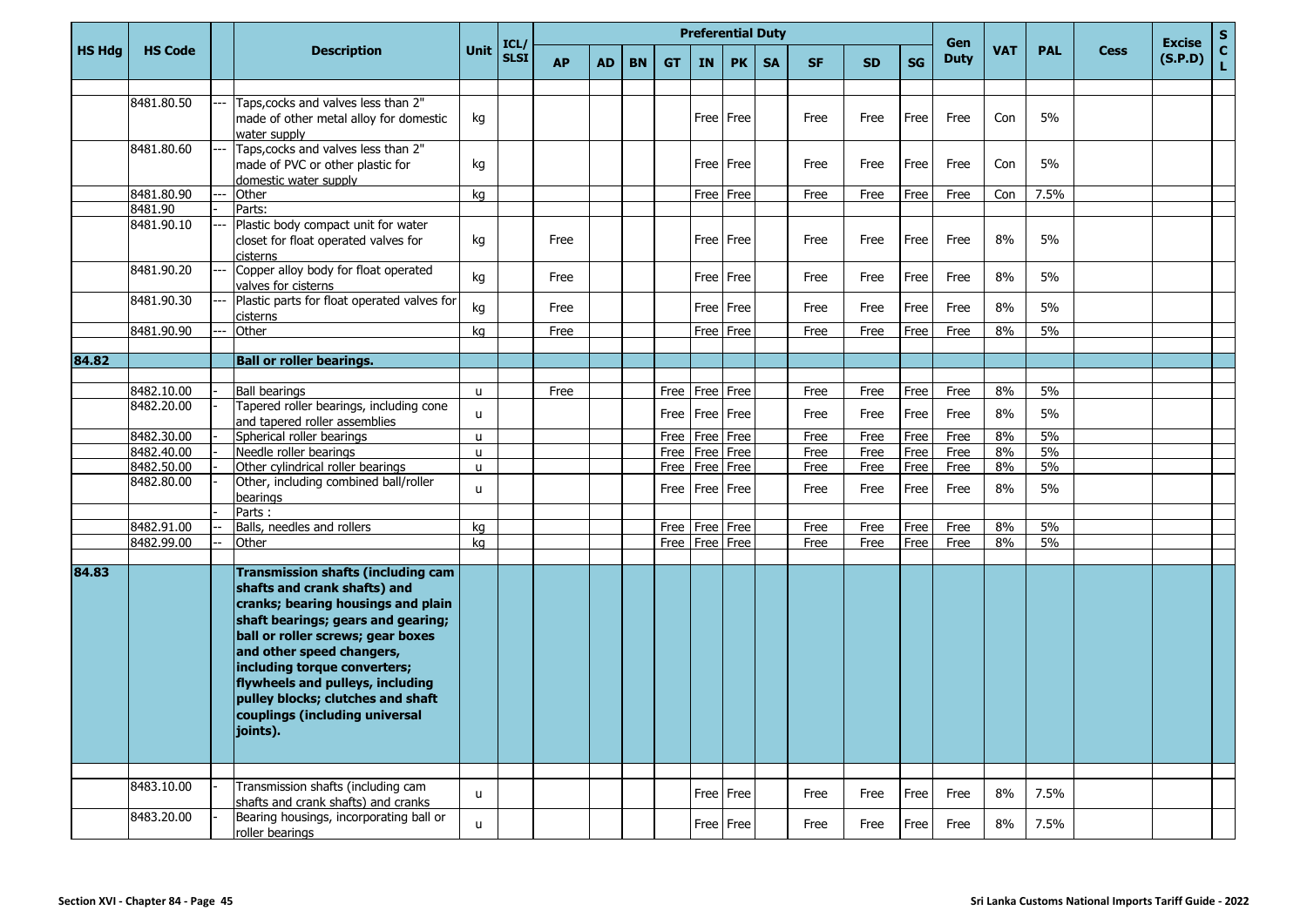|               |                |                                                                                                                                                                                                                                                                                            |               |                     |           |           |           |           |           | <b>Preferential Duty</b> |           |           |           |           | <b>Gen</b>  |            |            |             | <b>Excise</b> | $\frac{s}{c}$ |
|---------------|----------------|--------------------------------------------------------------------------------------------------------------------------------------------------------------------------------------------------------------------------------------------------------------------------------------------|---------------|---------------------|-----------|-----------|-----------|-----------|-----------|--------------------------|-----------|-----------|-----------|-----------|-------------|------------|------------|-------------|---------------|---------------|
| <b>HS Hdg</b> | <b>HS Code</b> | <b>Description</b>                                                                                                                                                                                                                                                                         | <b>Unit</b>   | ICL/<br><b>SLSI</b> | <b>AP</b> | <b>AD</b> | <b>BN</b> | <b>GT</b> | <b>IN</b> | <b>PK</b>                | <b>SA</b> | <b>SF</b> | <b>SD</b> | <b>SG</b> | <b>Duty</b> | <b>VAT</b> | <b>PAL</b> | <b>Cess</b> | (S.P.D)       | Ĺ.            |
|               |                |                                                                                                                                                                                                                                                                                            |               |                     |           |           |           |           |           |                          |           |           |           |           |             |            |            |             |               |               |
|               | 8483.30.00     | Bearing housings, not incorporating ball<br>or roller bearings; plain shaft bearings                                                                                                                                                                                                       | u             |                     |           |           |           |           |           | Free Free                |           | Free      | Free      | Free      | Free        | 8%         | 7.5%       |             |               |               |
|               | 8483.40.00     | Gears and gearing, other than toothed<br>wheels, chain sprockets and other<br>transmission elements presented<br>separately; ball or roller screws; gear<br>boxes and other speed changers,<br>including torque converters                                                                 | $\mathsf{u}%$ |                     |           |           |           |           |           | Free Free                |           | Free      | Free      | Free      | Free        | 8%         | 7.5%       |             |               |               |
|               | 8483.50.00     | Flywheels and pulleys, including pulley<br>blocks                                                                                                                                                                                                                                          | $\mathsf{u}$  |                     |           |           |           |           |           | Free Free                |           | Free      | Free      | Free      | Free        | 8%         | 5%         |             |               |               |
|               | 8483.60.00     | Clutches and shaft couplings (including<br>universal ioints)                                                                                                                                                                                                                               | $\mathbf{u}$  |                     |           |           |           |           |           | Free Free                |           | Free      | Free      | Free      | Free        | 8%         | 5%         |             |               |               |
|               | 8483.90.00     | Toothed wheels, chain sprockets and<br>other transmission elements presented<br>separately; parts.                                                                                                                                                                                         | $\mathsf{u}$  |                     |           |           |           |           |           | Free Free                |           | Free      | Free      | Free      | Free        | 8%         | 5%         |             |               |               |
| 84.84         |                | <b>Gaskets and similar joints of metal</b><br>sheeting combined with other<br>material or of two or more layers of<br>metal; sets or assortments of<br>gaskets and similar joints,<br>dissimilar in composition, put up in<br>pouches, envelopes or similar<br>packings; mechanical seals. |               |                     |           |           |           |           |           |                          |           |           |           |           |             |            |            |             |               |               |
|               |                |                                                                                                                                                                                                                                                                                            |               |                     |           |           |           |           |           |                          |           |           |           |           |             |            |            |             |               |               |
|               | 8484.10.00     | Gaskets and similar joints of metal<br>sheeting combined with other material<br>or of two or more layers of metal                                                                                                                                                                          | kg            |                     |           |           |           |           |           | Free Free                |           | Free      | Free      | Free      | Free        | 8%         | 5.0%       |             |               |               |
|               | 8484.20.00     | Mechanical seals                                                                                                                                                                                                                                                                           | kg            |                     |           |           |           |           |           | Free Free                |           | Free      | Free      | Free      | Free        | 8%         | 5.0%       |             |               |               |
|               | 8484.90.00     | Other                                                                                                                                                                                                                                                                                      | ka            |                     |           |           |           |           | Free Free |                          |           | Free      | Free      | Free      | Free        | 8%         | 5.0%       |             |               |               |
|               |                |                                                                                                                                                                                                                                                                                            |               |                     |           |           |           |           |           |                          |           |           |           |           |             |            |            |             |               |               |
| [84.85]       |                |                                                                                                                                                                                                                                                                                            |               |                     |           |           |           |           |           |                          |           |           |           |           |             |            |            |             |               |               |